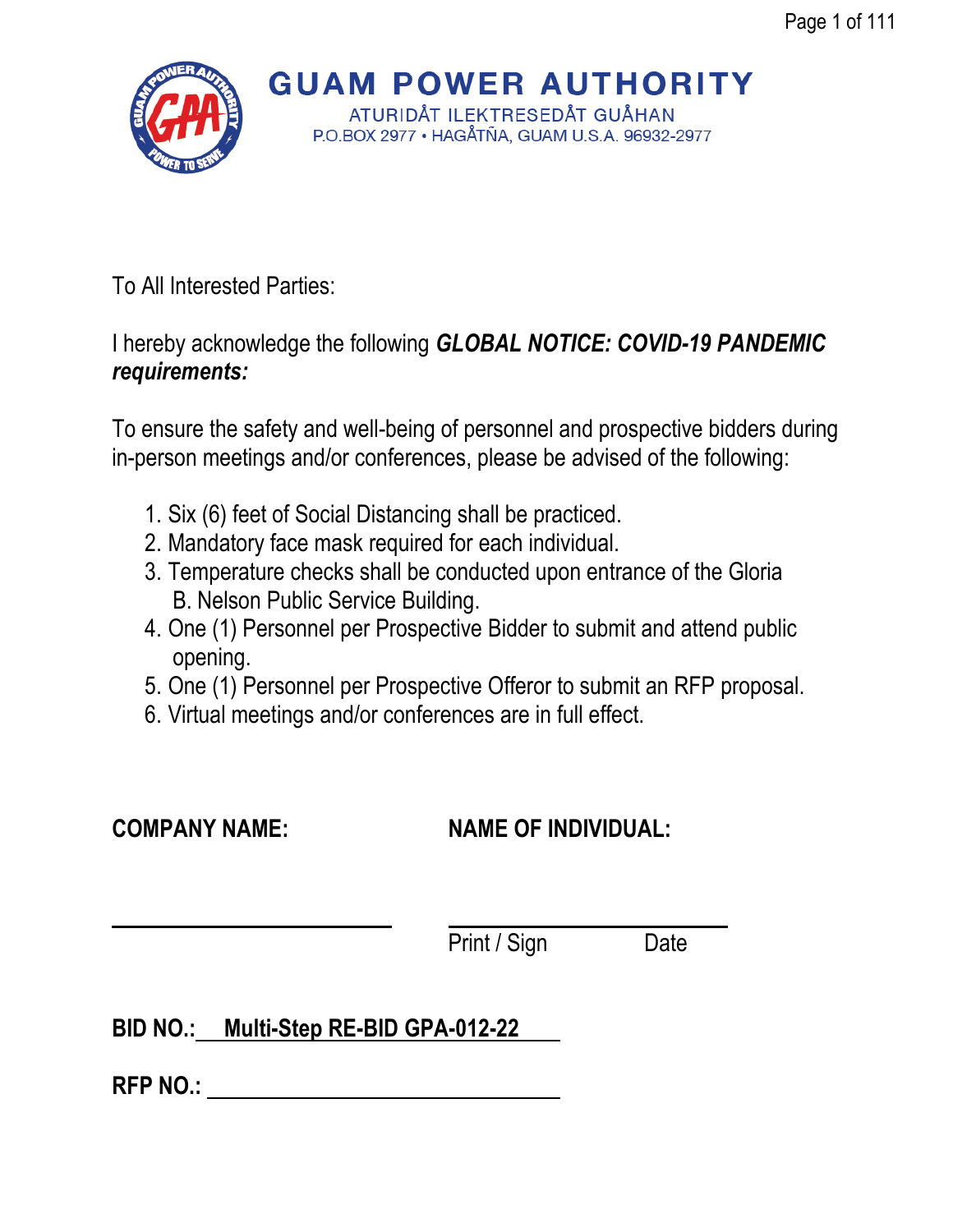





 **JOSEPH T. DUENAS JOHN M. BENAVENTE, P.E. Chairman** General Manager

## **Telephone Nos. (671) 648-3054/55 or Facsimile (671) 648-3165**

| <b>Accountability</b>                                                                                              | <b>Impartiality</b>          | <b>Competence</b> | Openness | Value |
|--------------------------------------------------------------------------------------------------------------------|------------------------------|-------------------|----------|-------|
|                                                                                                                    |                              |                   |          |       |
| INVITATION FOR BID (IFB) NO.:                                                                                      | Multi-Step RE-BID GPA-012-22 |                   |          |       |
| DESCRIPTION: Supply of Diesel Fuel Oil No. 2 for GPA's Water Systems Distribution (WSD) & GWA Emergency Generators |                              |                   |          |       |

## **SPECIAL REMINDERS TO PROSPECTIVE BIDDERS**

Bidders are reminded to read the Sealed Bid Solicitation and Instructions, and General Terms and Conditions attached to the IFB to ascertain that all of the following requirements checked below are submitted in the bid envelope. **Bidders are required to submit one (1) original and six (6) bound copies of their Technical Proposal including one (1) original and six (6) printed copies of the Qualitative Scoring Workbook. One (1) electronic copy in CD, DVD, and/or USB Flash Drive of the Qualitative Scoring Workbook. The BIDDER's Price Proposal shall be submitted in a "SEPARATE SEALED" envelope and consist of one printed copy and one electronic (CD) copy including all addenda, if any, at the closing date and time.**

- (XX) BID GUARANTEE (no less than Fifty Thousand Dollars, US\$50,000.00) May be in the form of; Reference #11 on the General Terms and Conditions
	- a. Cashier's Check or Certified Check **(NOTE: Cashier's Check or Certified Check Refunds will be ONLY be made out to the name of the Bidder.)**
	- b. Letter of Credit or
	- c. Surety Bond Valid only if accompanied by:
		- 1. Current Certificate of Authority issued by the Insurance Commissioner; or
		- 2. Power of Attorney issued by the Surety to the Resident General Agent or the following:
			- a. Current Sworn Annual Report (Limited Liability Company (LLC) and/or Corporation) or;
		- b. Current Renewal of Annual Limited Liability Partnership (LLP); or 3. Power of Attorney issued by two (2) major officers of the Surety to whomever is signing on their behalf.
- (XX) STATEMENT OF QUALIFICATION;
- SAMPLES;
- (XX) BROCHURES/DESCRIPTIVE LITERATURE; (Shall provide detailed literature on items offered)
- (XX) AFFIDAVIT OF DISCLOSURE OF OWNERSHIP; *Pursuant to Public Law 36-13*
- (XX) NON-COLLUSION AFFIDAVIT; *Pursuant to Public Law 36-13*
- (XX) NO GRATUITIES OR KICKBACKS AFFIDAVIT;
- (XX) ETHICAL STANDARDS AFFIDAVIT;
- (XX) WAGE DETERMINATION AFFIDAVIT;
- (XX) RESTRICTIONS AGAINST SEX OFFENDERS AFFIDAVIT;
- **Note:** The above Affidavits must comply with the following requirements:
	- a. The affidavit must be signed within 60 days of the date the bid is due;
	- b. Date of signature of the person authorized to sign the bid and the notary date must be the same.
	- c. First time affidavit **must** be an **original** If copy, indicate Bid Number/Agency where original can be obtained.
- (XX) OTHER REQUIREMENTS:

**A Guam Business License and/or Contractor's License with proof of Employer Identification Number (EIN) is not required in order to provide a proposal for this engagement, but is a pre-condition for entering into a contract with the Authority. Bidders MUST comply with PL 26-111 dated June 18, 2002, PL 28-165 dated January 04, 2007 and Wage Determination under the Service Contract Act [\(www.wdol.gov\)](http://www.wdol.gov/). Additionally, upon award the successful bidder must provide to GPA the most recently issued Wage Determination by the US Dept. of Labor.**

The reminder must be signed and returned in the bid envelope together with the bid. Failure to comply with the above requirements will mean a disqualification and rejection of the bid.

| On this           | dav of |      | 2022. | authorized                                                  |
|-------------------|--------|------|-------|-------------------------------------------------------------|
| representative of |        |      |       | acknowledge receipt of this special reminder to prospective |
| .<br>.            |        | ---- |       |                                                             |

bidders with the above referenced IFB.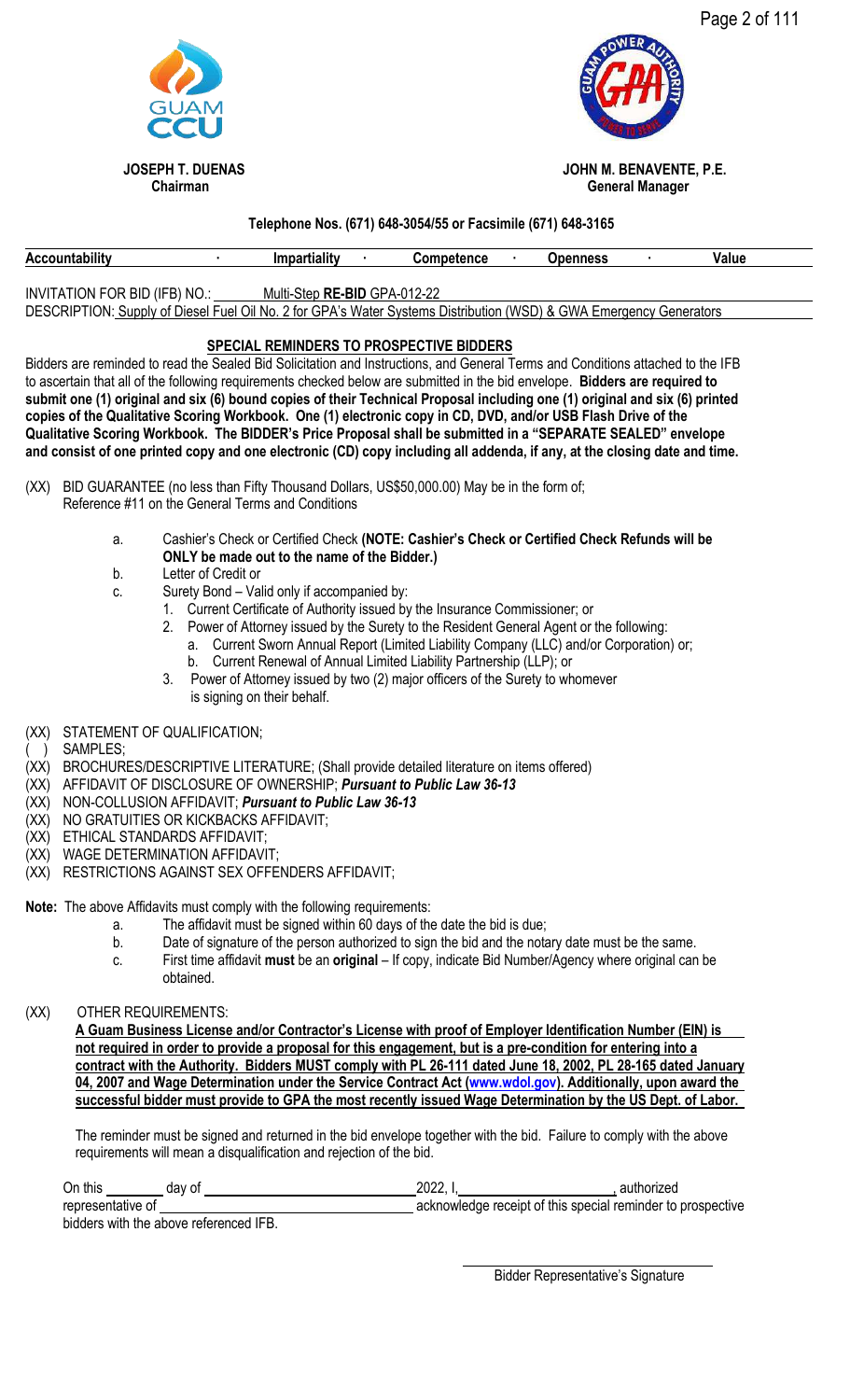# **INVITATION FOR BID**

| <b>ISSUING OFFICE:</b> |  |
|------------------------|--|
|------------------------|--|

Guam Power Authority 1 st. Floor, Room 101 Procurement Management Materials Supply Gloria B. Nelson Public Service Building 688 Route 15, Mangilao, Guam 96913

| <b>General Manager</b>  | for JOHN M. BENAVENTE, P.E.                      | 3/15/2022<br><b>DATE</b>                                                                                                                                                                                                                                                                                                                                                                                                                                                                                                                                                                                                                                                                                                                                                                                                                                        |                                                                                                        |                                                     |             |
|-------------------------|--------------------------------------------------|-----------------------------------------------------------------------------------------------------------------------------------------------------------------------------------------------------------------------------------------------------------------------------------------------------------------------------------------------------------------------------------------------------------------------------------------------------------------------------------------------------------------------------------------------------------------------------------------------------------------------------------------------------------------------------------------------------------------------------------------------------------------------------------------------------------------------------------------------------------------|--------------------------------------------------------------------------------------------------------|-----------------------------------------------------|-------------|
| DATE ISSUED:            | 03/17/2022<br>03/24/2022                         |                                                                                                                                                                                                                                                                                                                                                                                                                                                                                                                                                                                                                                                                                                                                                                                                                                                                 |                                                                                                        | Multi-Step<br>BID INVITATION NO.: RE-BID GPA-012-22 |             |
| <b>BID FOR:</b>         |                                                  | Supply of Diesel Fuel Oil No.2 for GPA's Water Systems Distribution<br><b>WSD &amp; GWA Emergency Generators</b>                                                                                                                                                                                                                                                                                                                                                                                                                                                                                                                                                                                                                                                                                                                                                |                                                                                                        |                                                     |             |
| <b>SPECIFICATION:</b>   |                                                  | See Attached                                                                                                                                                                                                                                                                                                                                                                                                                                                                                                                                                                                                                                                                                                                                                                                                                                                    |                                                                                                        |                                                     |             |
| <b>DESTINATION:</b>     |                                                  | See Attached                                                                                                                                                                                                                                                                                                                                                                                                                                                                                                                                                                                                                                                                                                                                                                                                                                                    |                                                                                                        |                                                     |             |
|                         | REQUIRED DELIVERY DATE: See Attached             |                                                                                                                                                                                                                                                                                                                                                                                                                                                                                                                                                                                                                                                                                                                                                                                                                                                                 |                                                                                                        |                                                     |             |
|                         | Service Building, 688 Route 15, Fadian Mangilao. | NON-MANDATORY PRE-BID CONFERENCE: 10:00 A.M., Friday, March 25, 2022 (ChST)<br>Meeting place at our GPA/GWA Room 101, Procurement Office, 1 <sup>st</sup> . Floor, Gloria B. Nelson Public                                                                                                                                                                                                                                                                                                                                                                                                                                                                                                                                                                                                                                                                      |                                                                                                        |                                                     |             |
|                         |                                                  | CUT-OFF DATE FOR RECEIPT OF QUESTIONS: 5:00 P.M., Friday April 8, 2022 (ChST)                                                                                                                                                                                                                                                                                                                                                                                                                                                                                                                                                                                                                                                                                                                                                                                   |                                                                                                        |                                                     |             |
|                         | <b>INSTRUCTIONS TO BIDDERS:</b>                  | INDICATE WHETHER: INDIVIDUAL PARTNERSHIP CORPORATION                                                                                                                                                                                                                                                                                                                                                                                                                                                                                                                                                                                                                                                                                                                                                                                                            |                                                                                                        |                                                     |             |
| <b>INCORPORATED IN:</b> |                                                  |                                                                                                                                                                                                                                                                                                                                                                                                                                                                                                                                                                                                                                                                                                                                                                                                                                                                 |                                                                                                        |                                                     |             |
|                         |                                                  |                                                                                                                                                                                                                                                                                                                                                                                                                                                                                                                                                                                                                                                                                                                                                                                                                                                                 | submitted in a "SEPARATE SEALED" envelope and consist of one printed copy and one electronic (CD) copy |                                                     |             |
|                         |                                                  | including all addenda, and sealed to the issuing office above no later than (Time) 2:00 P.M. (Guam CHamoru Standard<br>Time; ChST), Date: April 29, 2022 and shall be publicly opened. Bid submitted after the time and date specified above shall<br>be rejected. See attached General Terms and Conditions and Sealed Bid Solicitation for details.<br>The undersigned offers and agrees to furnish within the time specified, the articles and services at the price stated opposite<br>the respective items listed on the schedule provided, unless otherwise specified by the bidder. In consideration to the<br>expense of the Government in opening, tabulating, and evaluating this and other bids, and other considerations, the<br>undersigned agrees that this bid remain firm and irrevocable not less than six (6) months after the Price Proposal |                                                                                                        |                                                     |             |
| <b>Opening Date.</b>    | NAME AND ADDRESS OF BIDDER:                      |                                                                                                                                                                                                                                                                                                                                                                                                                                                                                                                                                                                                                                                                                                                                                                                                                                                                 | SIGNATURE AND TITLE OF PERSON<br>AUTHORIZED TO SIGN THIS BID:                                          |                                                     |             |
|                         |                                                  |                                                                                                                                                                                                                                                                                                                                                                                                                                                                                                                                                                                                                                                                                                                                                                                                                                                                 | <u> 1989 - Johann Barn, amerikansk politiker (d. 1989)</u>                                             |                                                     |             |
|                         |                                                  | AWARD: CONTRACT NO.: _______________ AMOUNT: ______________________DATE: _______________                                                                                                                                                                                                                                                                                                                                                                                                                                                                                                                                                                                                                                                                                                                                                                        |                                                                                                        |                                                     |             |
|                         |                                                  |                                                                                                                                                                                                                                                                                                                                                                                                                                                                                                                                                                                                                                                                                                                                                                                                                                                                 |                                                                                                        |                                                     |             |
|                         |                                                  |                                                                                                                                                                                                                                                                                                                                                                                                                                                                                                                                                                                                                                                                                                                                                                                                                                                                 | <b>CONTRACTING OFFICER:</b>                                                                            |                                                     |             |
|                         |                                                  |                                                                                                                                                                                                                                                                                                                                                                                                                                                                                                                                                                                                                                                                                                                                                                                                                                                                 | General Manager                                                                                        | JOHN M. BENAVENTE, P.E.                             | <b>DATE</b> |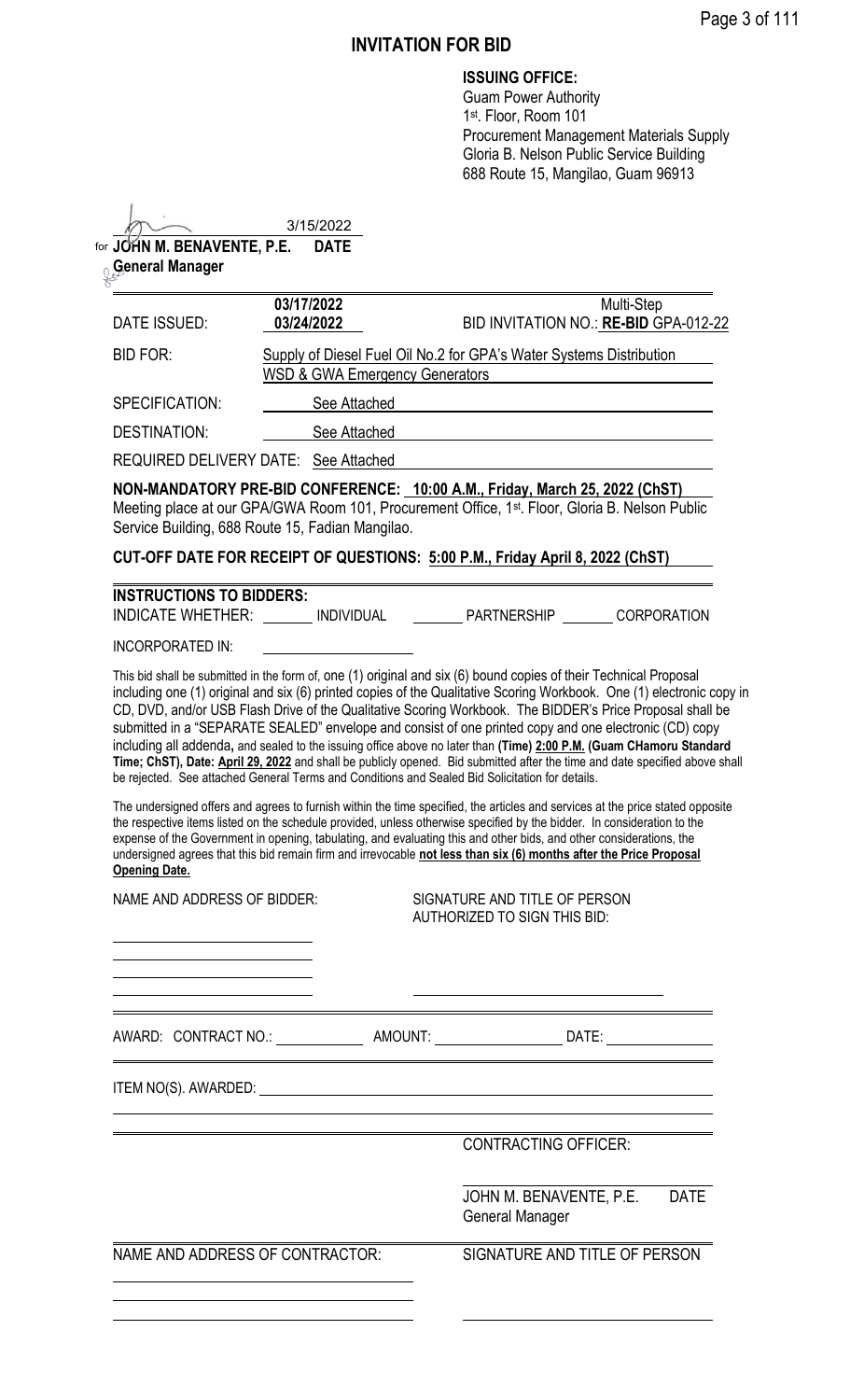Page 4 of 111

**Invitation For Multi-Step Bid** 

RE-BID GPA-012-22

**Supply of Diesel Fuel Oil No.2** 

**GPA WATER SYSTEMS DISTRIBUTION (WSD)** 

**AND** 

# **GWA EMERGENCY GENERATORS**



VIFE**R** G. SABLAN, P.E. **MANAGER** STRATEGIC PLANNING OPERATIONS AND RESEARCH DIVISION (SPORD)

JOHN J. CRUZ, JR., P.E. ASSISTANT GENERAL MANAGER ENGINEERING AND TECHNICAL SERVICES (AGMETS)

JOHN M. BENAVENTE, P.E. **GENRAL MANAGER**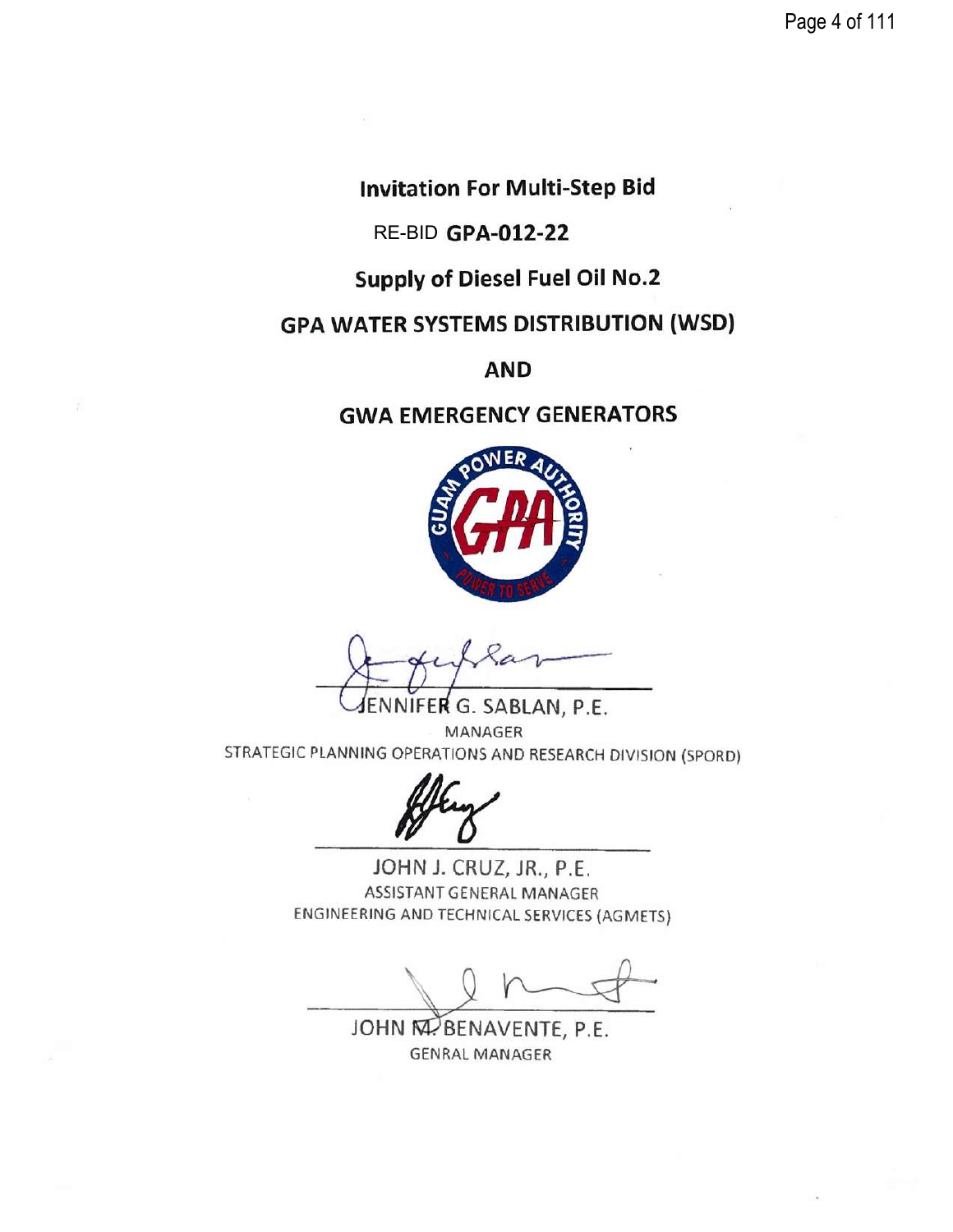

# **GUAM POWER AUTHORITY ATURIDÅT ILEKTRESEDÅT GUAHAN P.O. BOX 2977, HÅGATÑA, GUAM 96932-2977**

Dear Interested Bidder:

The Guam Power Authority (GPA) is inviting interested firms to participate in a Multi-Step Re-Bid for the supply of Diesel Fuel Oil No.2 for GPA's Water System Distribution (WSD) emergency generators. The Contract shall be for three (3) years**,** to commence on or about July 01, 2022 with two (2) year extension options, renewable annually, with the mutual agreement of both parties.

Minority business enterprises will be afforded full opportunity to submit bids in response to the invitation and will not be discriminated against on the grounds of race, color, and national origin in consideration for an award. The right is reserved to reject any or all bids and to waive any imperfection in the bids in the interest of the Guam Power Authority and its ratepayers.

All interested parties are advised to read the instructions carefully and tender their proposals in conformance to the material aspects of the Invitation.

Sincerely,

**John M. Benavente, P.E.** for**GENERAL MANAGER**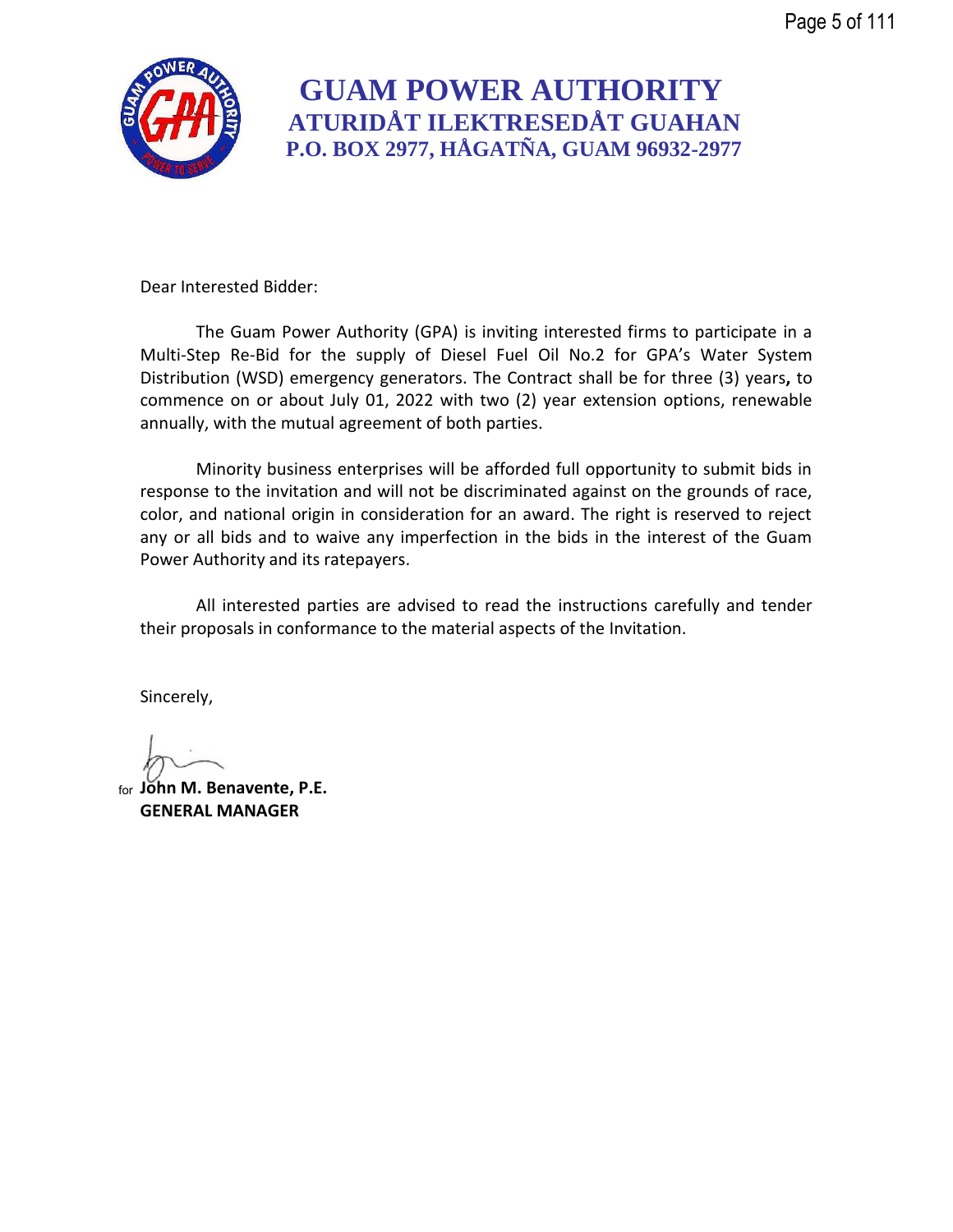Page 6 of 111

**Invitation For Multi-Step Bid**

 **RE-BID GPA-012-22**

**Supply of Diesel Fuel Oil No.2**



# **GPA WATER SYSTEMS DISTRIBUTION (WSD)**

**AND**

# **GWA EMERGENCY GENERATORS**

**Volume I**

**Commercial Terms and Conditions**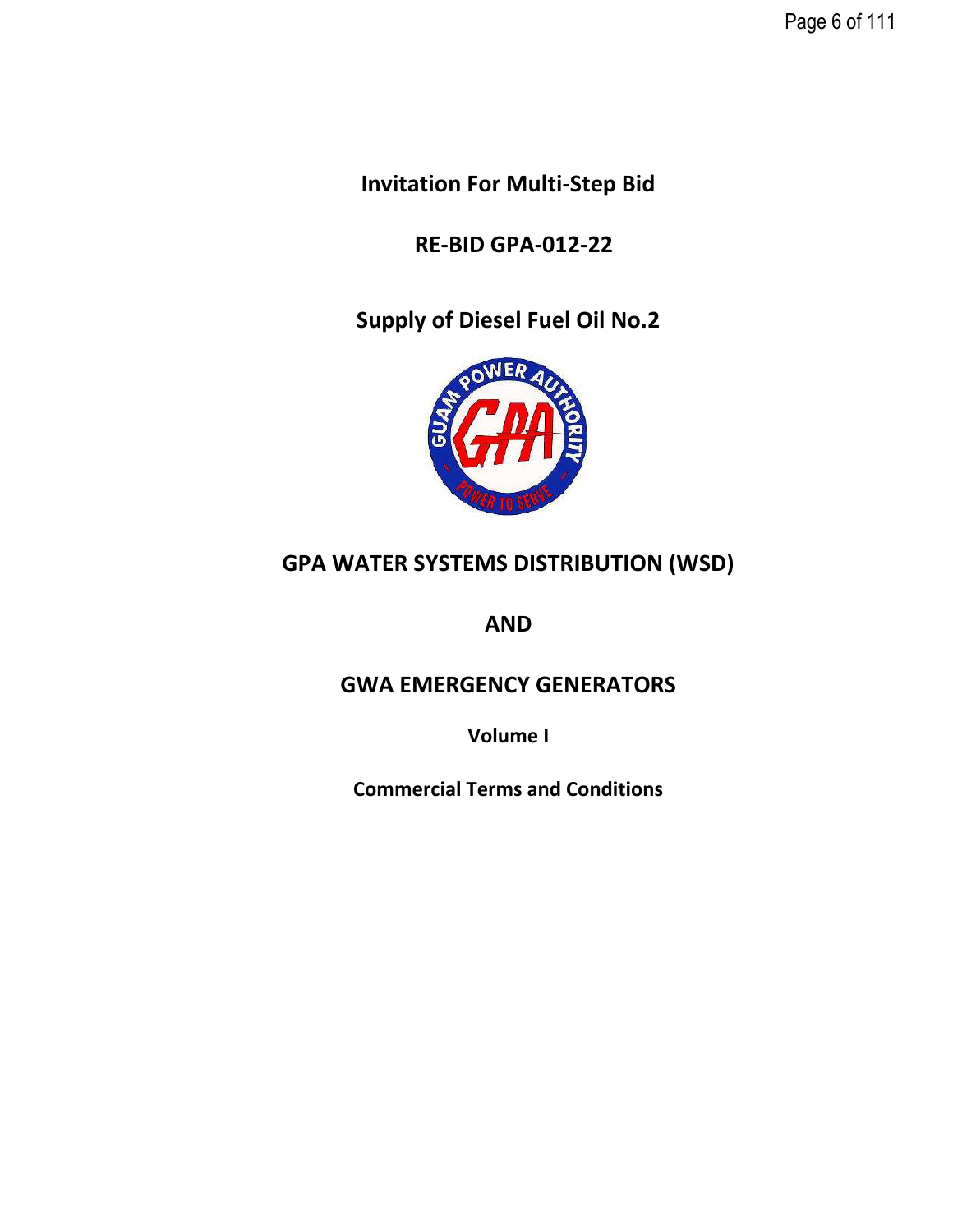## **TABLE OF CONTENTS**

| Section |  |  |
|---------|--|--|
|         |  |  |

# Description

| $1_{-}$ |  |
|---------|--|
| 1.1.    |  |
| 1.2.    |  |
| 1.2.1.  |  |
| 1.2.2.  |  |
| 2.      |  |
| 2.1.    |  |
| 2.2.    |  |
| 2.3.    |  |
| 2.4.    |  |
| 2.5.    |  |
| 2.6.    |  |
| 2.7.    |  |
| 2.8.    |  |
| 2.9.    |  |
| 2.10.   |  |
| 2.10.1. |  |
| 2.10.2. |  |
| 2.10.3. |  |
| 2.10.4. |  |
| 2.10.5. |  |
| 2.10.6. |  |
| 2.10.7. |  |
| 2.11.   |  |
| 2.11.1. |  |
| 2.11.2  |  |
| 2.11.3. |  |
| 2.11.4. |  |
|         |  |
| 2.12.   |  |
| 2.12.1. |  |
| 2.12.2. |  |
| 2.12.3. |  |
| 2.12.4. |  |
| 2.12.5. |  |
| 2.13.   |  |
|         |  |
| 2.14.   |  |
| 2.14.1. |  |
| 2.14.2. |  |
| 2.14.3. |  |
| 2.15.   |  |
| 2.15.1. |  |
| 2.15.2. |  |
| 2.15.3. |  |
| 2.15.4. |  |
| 2.15.5. |  |
| 2.15.6. |  |
|         |  |

MS RE-BID GPA-012-22 (SUPPLY OF DIESEL FUEL OIL NO.2 FOR WSD & GWA EMERGENCY GENERATORS)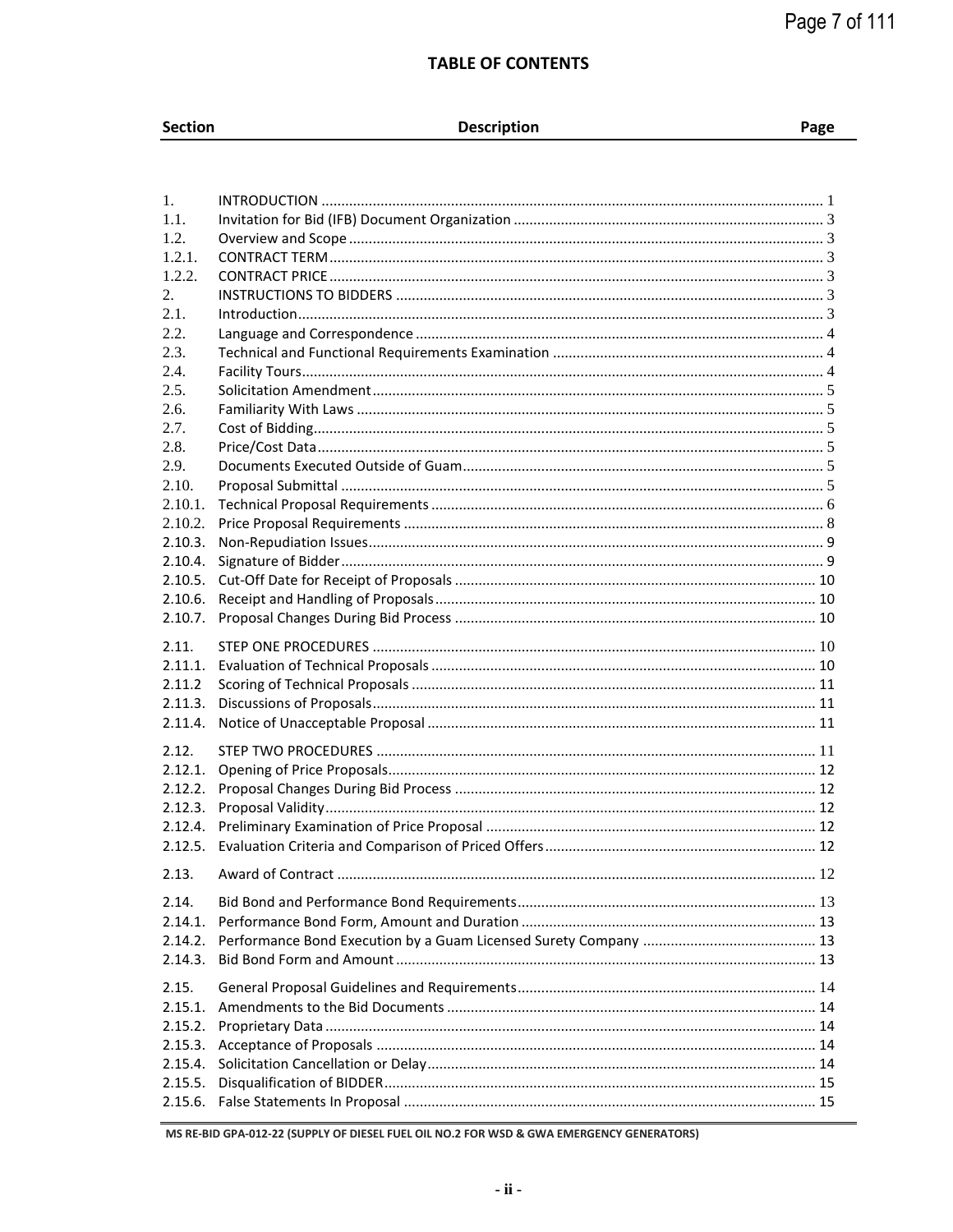## **TABLE OF CONTENTS**

| <b>Section</b>                                                                                 | <b>Description</b>                                                                           | Page |
|------------------------------------------------------------------------------------------------|----------------------------------------------------------------------------------------------|------|
|                                                                                                |                                                                                              |      |
| 2.15.7.<br>2.15.8.<br>3.                                                                       | Restriction against Contractors Employing Convicted Sex Offenders from Working at Government |      |
| 3.1.<br>3.1.1.<br>3.1.2.<br>3.1.3.<br>3.1.4.<br>3.1.5.<br>3.1.6.<br>3.1.7.<br>3.1.8.<br>3.1.9. |                                                                                              |      |
| 3.2.                                                                                           |                                                                                              |      |
| 3.3.<br>4.<br>4.1.<br>4.2.<br>4.3.<br>5 <sub>1</sub>                                           |                                                                                              |      |
| 5.1.                                                                                           |                                                                                              |      |
| 5.2.<br>5.3.                                                                                   |                                                                                              |      |
| 5.4.                                                                                           |                                                                                              |      |
| 5.5.<br>5.6.                                                                                   |                                                                                              |      |

MS RE-BID GPA-012-22 (SUPPLY OF DIESEL FUEL OIL NO.2 FOR WSD & GWA EMERGENCY GENERATORS)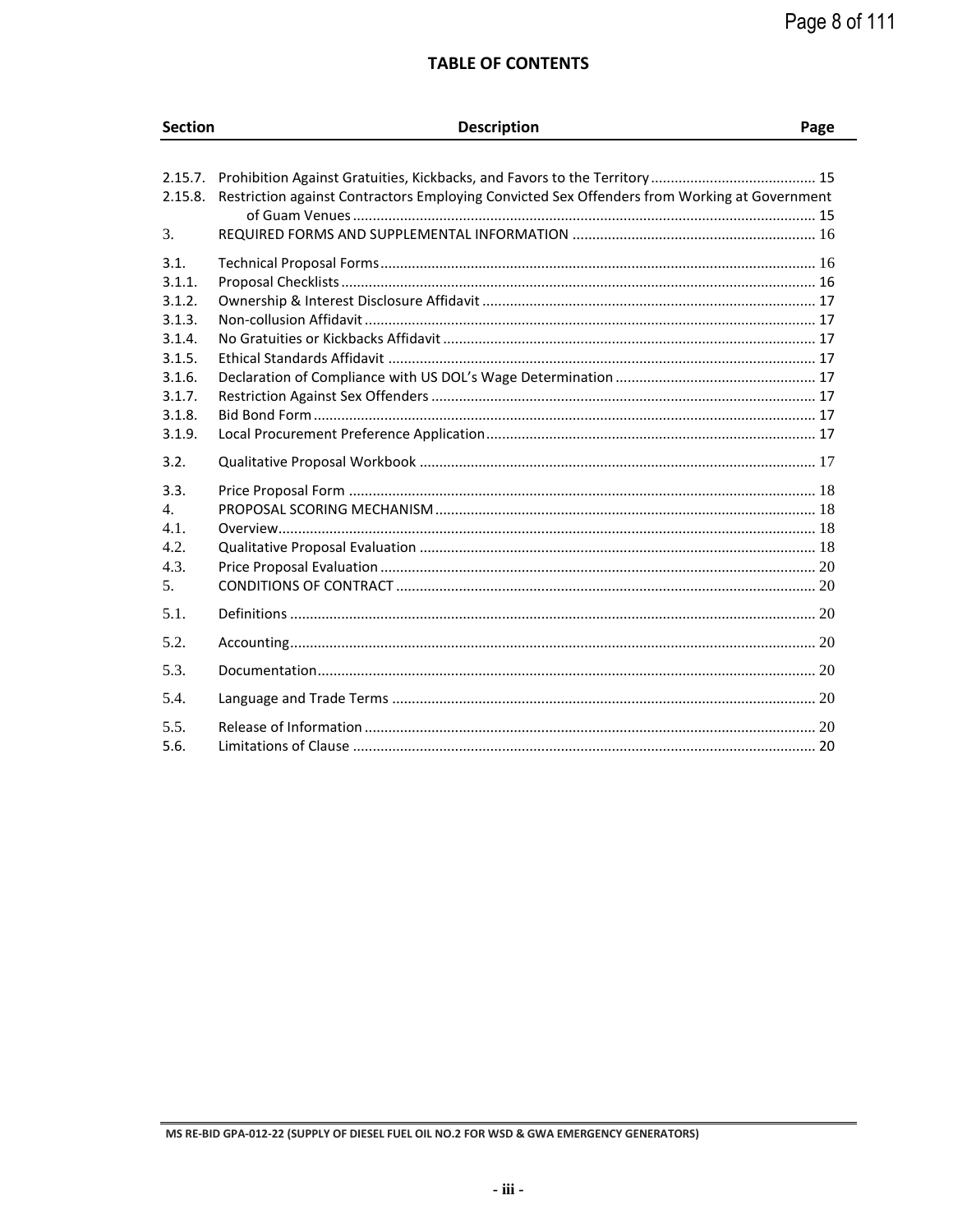## <span id="page-8-0"></span>**1. INTRODUCTION**

The Guam Power Authority (GPA), hereinafter referred to as GPA, is a public utility corporation that provides electric power service throughout the entire island of Guam. GPA, in conjunction with Private Partners, operates and maintains 13 power plants, with a total rated capacity of 552.4 MW.

GPA is inviting interested Firms to participate in a Multi-Step Bid for the Supply of Diesel Fuel Oil No.2. The Contract shall be for three (3) years to commence on or about **July 1, 2022** with two (2) year extension options, renewable annually upon mutual agreement of both parties. All interested parties are hereby on notice that minority business enterprises will be afforded full opportunity to submit bids in response to the invitation and will not be discriminated against on the grounds of race, color and national origin in consideration for an award. The right is reserved to reject any or all bids and to waive any imperfection in the bids in the interest of the Guam Power Authority.

**Table 1: Bid Milestones** indicate the projected start and end dates for the milestones in the Bid Process. **GPA reserves the right to change the Bid Milestones at its sole discretion.** Bidders are encouraged to confirm with GPA any of the scheduled milestones via an official letter to GPA.

**MS GPA-012-22 (Supply of Diesel Fuel Oil No.2 for WSD & GWA Emergency Generators)**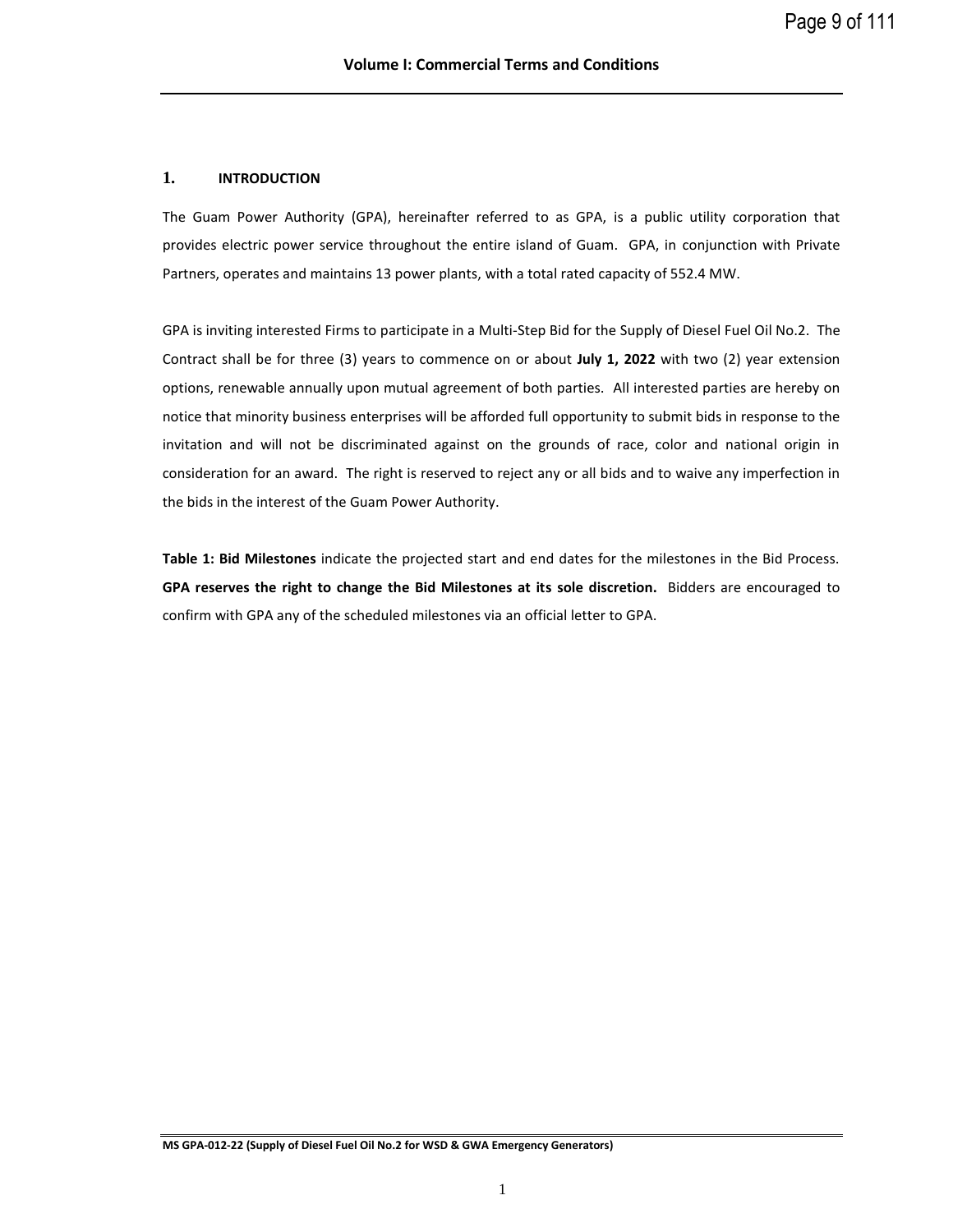|                                              | <b>Bid Process Milestones</b>                                                | <b>From</b>           | Τo                           |  |
|----------------------------------------------|------------------------------------------------------------------------------|-----------------------|------------------------------|--|
| <b>Bid Announcement</b>                      |                                                                              | 03/17/2022            | 04/01/2022                   |  |
|                                              | 03/25/2022                                                                   |                       |                              |  |
| Pre-bid Conference (Non-mandatory)           |                                                                              |                       | 10:00 AM Guam                |  |
|                                              |                                                                              |                       | <b>CHamoru Standard Time</b> |  |
| <b>Submit Questions</b>                      |                                                                              |                       | 03/18/2022 04/08/2022        |  |
|                                              |                                                                              | 04/08/2022            |                              |  |
| <b>Cut Off Date for Receipt of Questions</b> |                                                                              | 5:00 P.M. Guam        |                              |  |
|                                              |                                                                              |                       | <b>CHamoru Standard Time</b> |  |
| <b>GPA Review and Answer Questions</b>       |                                                                              |                       | 03/18/2022 04/15/2022        |  |
| <b>Vendor Prepare Bids</b>                   |                                                                              | 03/18/2022 04/29/2022 |                              |  |
|                                              |                                                                              | 04/29/2022            |                              |  |
|                                              | <b>Cut Off Date for Receipt of Proposals (Technical and Price Proposals)</b> | 2:00 PM Guam CHamoru  |                              |  |
|                                              |                                                                              | <b>Standard Time</b>  |                              |  |
| <b>EVALUATION</b>                            | <b>Evaluation of Technical Proposal</b>                                      | 05/02/2022            | 05/06/2022                   |  |
| <b>Step One:</b>                             | Determine & Notify Qualified Bidders                                         | 05/06/2022            | 05/11/2022                   |  |
|                                              |                                                                              | 05/27/2022            |                              |  |
| <b>EVALUATION</b>                            | <b>Opening of Price Proposal</b>                                             |                       | 2:00 PM Guam CHamoru         |  |
| <b>Step Two:</b>                             |                                                                              |                       | <b>Standard Time</b>         |  |
|                                              | <b>Evaluation of Price Proposal</b>                                          | 05/30/2022            | 06/03/2022                   |  |
|                                              | <b>TBD</b><br>Determine & Notify Qualified Bidders                           |                       |                              |  |
|                                              | Contract Approval & Award<br><b>TBD</b>                                      |                       |                              |  |
| <b>Contract Signing</b>                      |                                                                              |                       | <b>TBD</b>                   |  |
| <b>Contract Mobilization</b>                 |                                                                              |                       | <b>TBD</b>                   |  |
| <b>CONTRACT Commencement</b>                 |                                                                              | <b>TBD</b>            |                              |  |

**Table 1: Bid Milestones**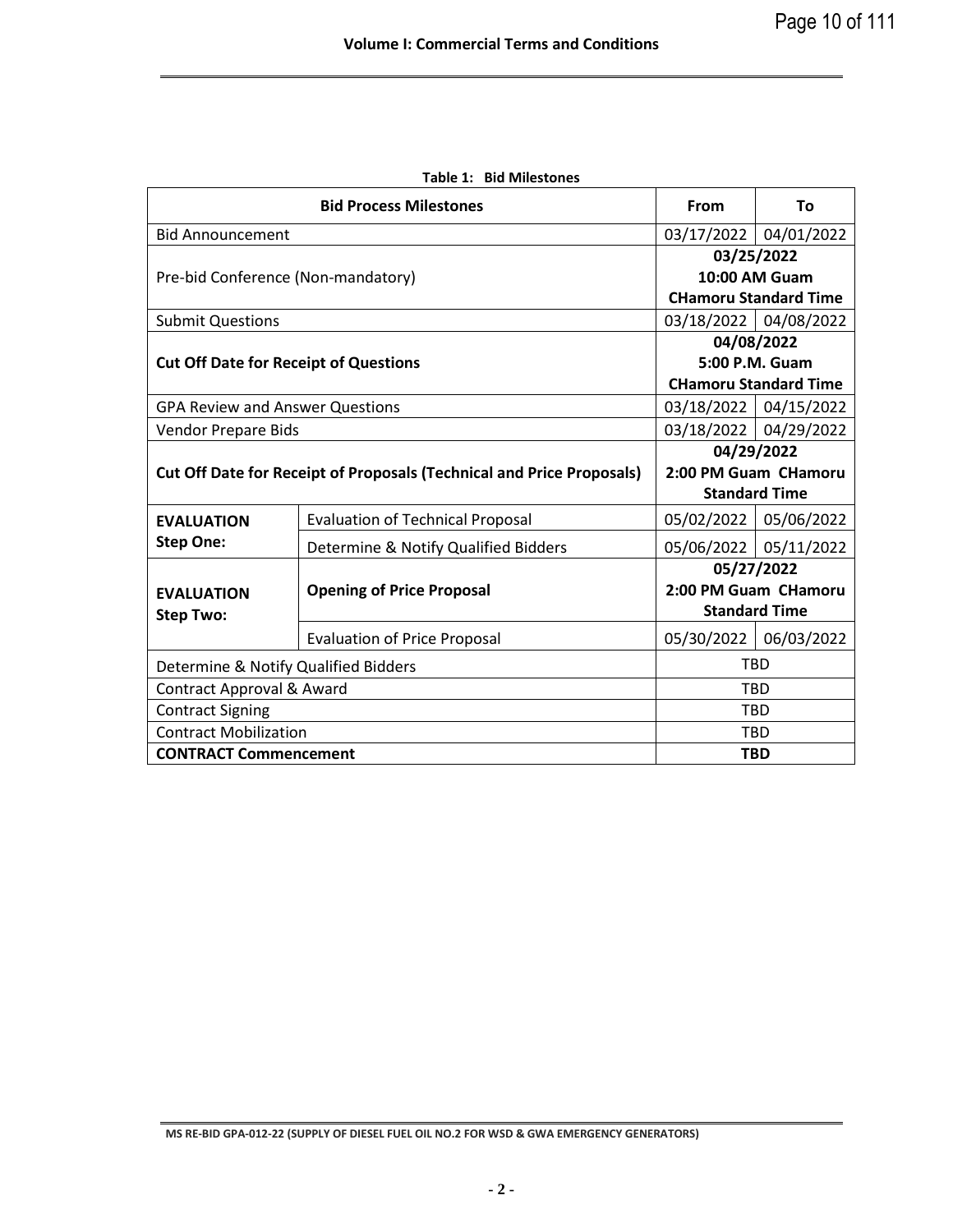## <span id="page-10-0"></span>**1.1. Invitation for Bid (IFB) Document Organization**

Invitation for Bid (IFB) documents are organized into three separate volumes, as follows:

- Volume I Commercial Terms and Conditions
- Volume II Contract
- Volume III Appendices

In addition, the IFB documents include two (2) sets of electronic spreadsheets (MS Excel Workbooks):

- Qualitative Proposal Scoring.xls
- Price Proposal Evaluation.xls.

## <span id="page-10-1"></span>**1.2. Overview and Scope**

The CONTRACTOR shall provide GPA with Diesel Fuel Oil No.2 in compliance with the requirements specified in Volume II (CONTRACT) of this bid. The CONTRACTOR shall also provide qualified and trained personnel to safely, efficiently and legally deliver the services required by the Authority under this IFB.

The estimated total diesel fuel oil requirement is approximately 100,000 gallons per year. Quality specification is prescribed in Volume II (Contract) - Section 9 and Schedule A of the solicitation package.

## <span id="page-10-2"></span>**1.2.1. CONTRACT TERM**

The Contract Term for the base period shall be for THREE (3) years and shall commence on or about after 0:00 hour on July 1, 2022, and shall continue until midnight of June 30, 2025 with options to extend for TWO (2) additional One (1) year term, upon mutual agreement of both parties.

The first delivery of fuel oil pursuant to the Contract is anticipated to be on or about July 1, 2022.

## <span id="page-10-3"></span>**1.2.2. CONTRACT PRICE**

The total contract price in U.S. Dollars per U.S Gallon for all diesel fuel oil delivered to GPA shall be inclusive of all costs and liabilities incurred prior to delivery. The contract price structure is described in detail in Volume II (Contract) – Section 4 of the solicitation package.

## <span id="page-10-4"></span>**2. INSTRUCTIONS TO BIDDERS**

## <span id="page-10-5"></span>**2.1. Introduction**

This is a Multi-Step Bid Procurement. The **Technical and Price Proposals should both be submitted on or before the Cut-off Date of Receipt of Proposals**.

In Step One, only the submitted Technical Proposals will be evaluated and determined whether Acceptable or Unacceptable. BIDDERs whose Technical Proposals are determined to be Acceptable shall qualify for Step Two. BIDDERs whose Technical Proposals are Unacceptable shall be notified, and the unopened Price Proposal packages shall be returned.

**MS RE-BID GPA-012-22 (SUPPLY OF DIESEL FUEL OIL NO.2 FOR WSD & GWA EMERGENCY GENERATORS)**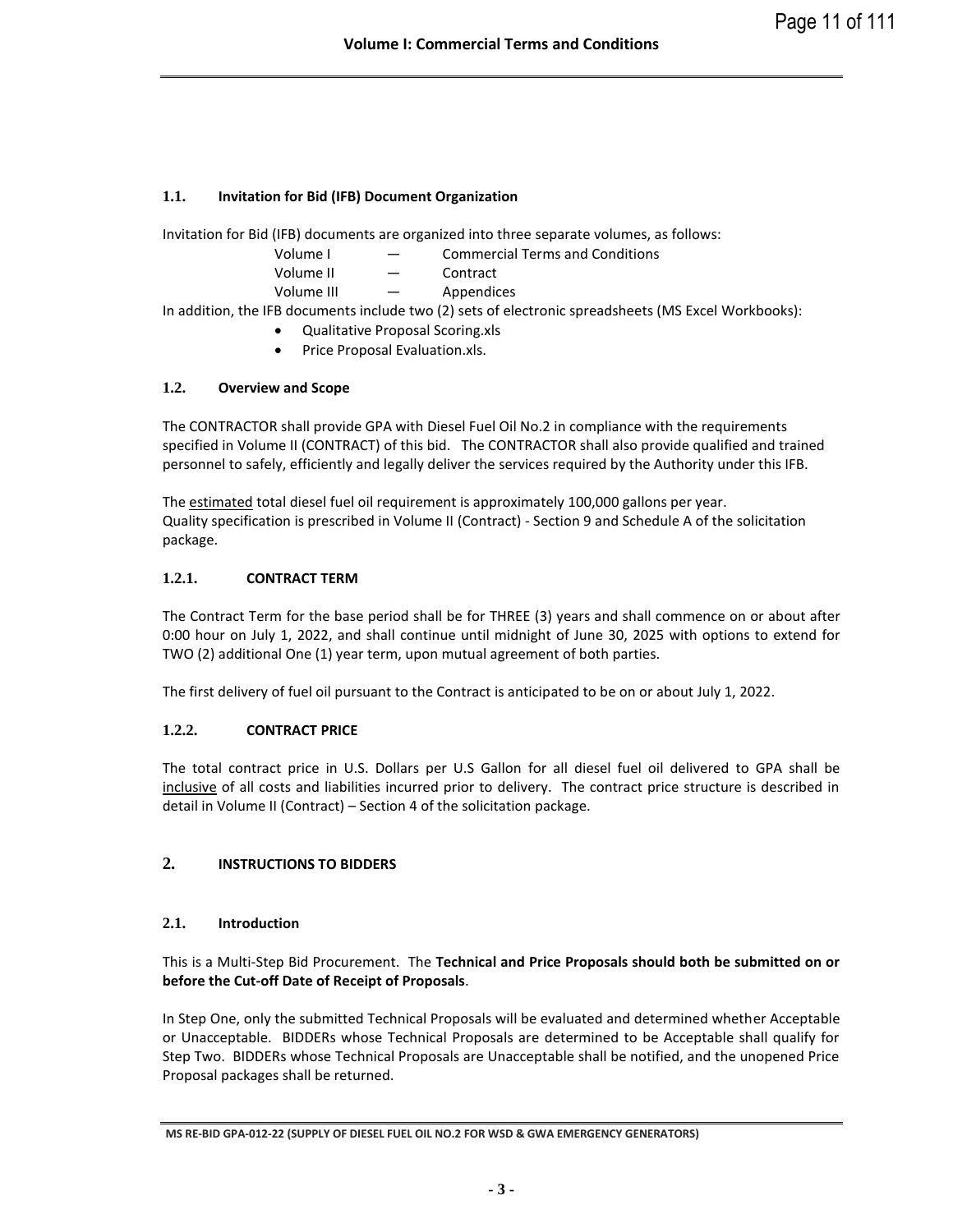In Step Two, the Price Proposals of the Bidders whose Technical Proposals that are determined to be Acceptable, either initially or as a result of discussions, will be considered for award.

## <span id="page-11-0"></span>**2.2. Language and Correspondence**

The official language of Guam is English. The bid and all accompanying documents shall be in English. Any prospective BIDDER desiring an explanation or interpretation of the solicitation, commercial terms, Technical Specification, etc., must make a request in writing to GPA at the address listed below, referencing the Invitation for Bid No.

ATTENTION: JOHN M. BENAVENTE, P.E. GENERAL MANAGER GUAM POWER AUTHORITY POST OFFICE BOX 2977 HAGATNA, GUAM 96932-2977 TELEPHONE NOS.: 1 (671) 648-3054/55 FAX NO.: 1 (671) 648-3165 EMAIL[: jpangelinan@gpagwa.com](mailto:jpangelinan@gpagwa.com) Attention: JAMIE LYNN C. PANGELINAN Supply Management Administrator

The written request may also be sent via-email by sending an electronic copy of the written request to the Procurement Officer handling the IFB.

Any information given to a prospective BIDDER concerning a solicitation will be furnished promptly to all parties recorded by Procurement as having received the Invitation for Bid as an amendment to the solicitation if that information is necessary in submitting bids or if the lack of it would be prejudicial to other prospective BIDDERs. Oral explanations or instructions given will not be binding.

## <span id="page-11-1"></span>**2.3. Technical and Functional Requirements Examination**

BIDDERs are required to carefully examine all tender documents inclusive of all technical and functional requirements and to inform themselves of all conditions and requirements of the solicitation in accordance with the laws and regulations of the Territory of Guam. Ignorance on the part of BIDDERs of any part of the tender documents and Technical and Functional Requirements will in no way relieve them of the obligations and responsibilities assumed under the contract.

## <span id="page-11-2"></span>**2.4. Facility Tours**

All prospective BIDDERs shall, at their own expense, visit Guam and GPA's Fuel Bulk Storage and other RFO Receiving Facilities to study local conditions, facilities available, craft wages, roads, communications, and transport facilities available. BIDDERs should also acquaint themselves with the relevant laws, rules, and regulations of Guam.

For the purpose of familiarizing BIDDERs with the delivery sites, BIDDERs may request GPA for a scheduled Facility Tour. All requests must be submitted as specified in Section 2.2. Upon approval and subject to the availability of the facility, GPA shall coordinate with the BIDDER regarding the tour details.

**MS RE-BID GPA-012-22 (SUPPLY OF DIESEL FUEL OIL NO.2 FOR WSD & GWA EMERGENCY GENERATORS)**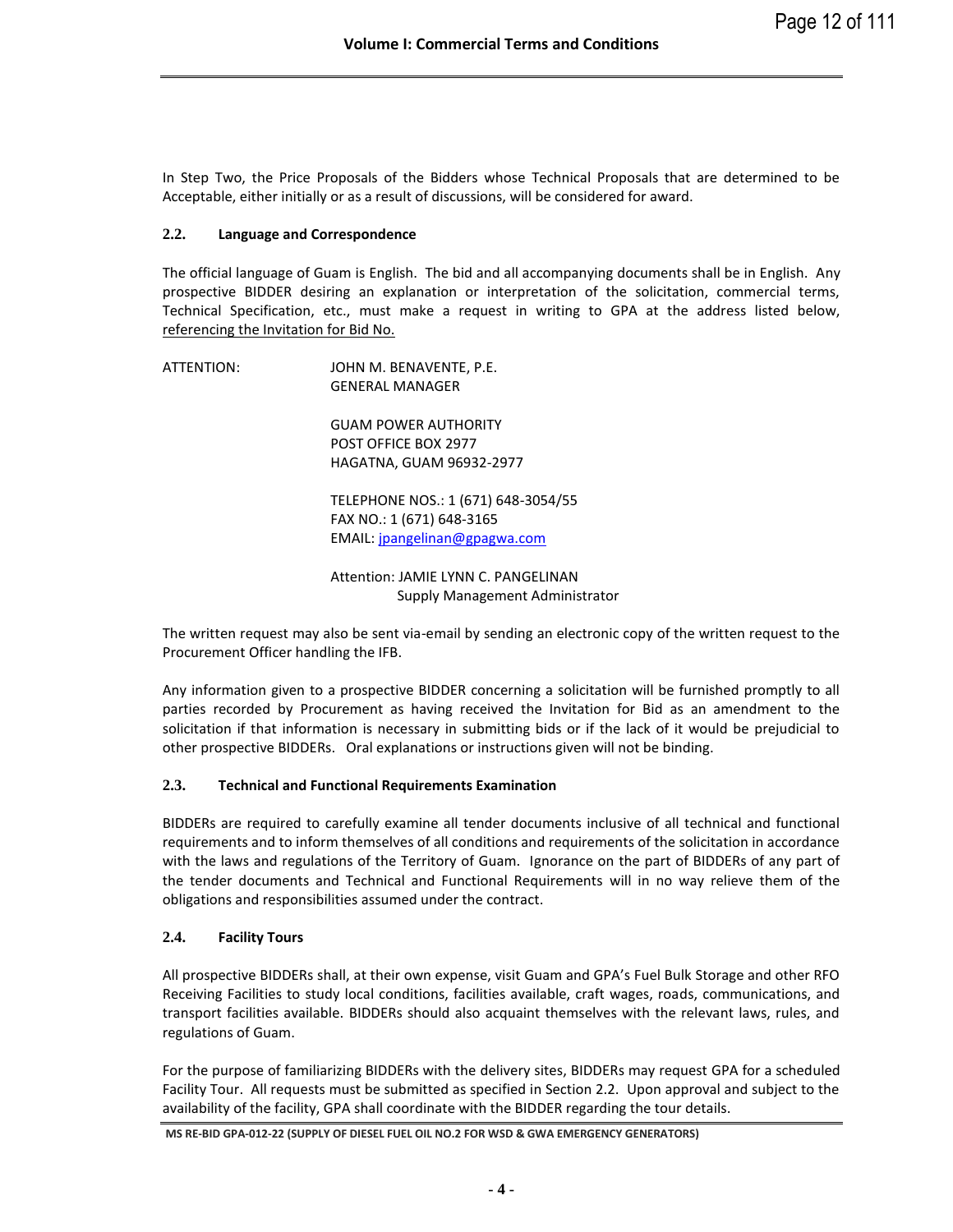## <span id="page-12-0"></span>**2.5. Solicitation Amendment**

Any amendment, modification or addendum issued by the Guam Power Authority, prior to the opening of the proposals, for the purpose of changing the intent of the Technical and Functional Requirements, clarifying the meaning or changing any of the provisions of this Invitation for Bid, shall be binding to the same extent as if written in the tender documents. Any addendum issued will be made available to all BIDDERs via mail, fax, e-mail or posting to the ftp site.

Announcements regarding any Amendment shall also be posted at the GPA Website at **[http://www.guampowerauthority.com/gpa\\_authority/procurement/gpa\\_current\\_rfps.php](http://www.guampowerauthority.com/gpa_authority/procurement/gpa_current_rfps.php)**. BIDDERs shall acknowledge receipt of the amendment by a signature on one copy, which is to be returned to the GPA Supply Management Administrator. Acknowledgement may also be made by fax or e-mail.

## <span id="page-12-1"></span>**2.6. Familiarity With Laws**

The BIDDER shall be familiar with all Federal (U.S.) and local laws, ordinances, rules and regulations of Guam that in any manner affect the work. Ignorance of law on the part of the BIDDER will not relieve the BIDDER from responsibility.

## <span id="page-12-2"></span>**2.7. Cost of Bidding**

BIDDERs shall bear all costs associated with the preparation and submission of its proposal. GPA will not be responsible or liable for those costs, regardless of the outcome of the IFB process.

## <span id="page-12-3"></span>**2.8. Price/Cost Data**

BIDDERs shall provide prices/costs in U.S. Dollars. BIDDERs are required to furnish **a bid price for each year of the contract specified in the price proposal form of the IFB documents.** 

Technical and Price Proposals shall be submitted on or before the Cut-off Date for Receipt of Proposals, with the Price Proposal on a separate sealed envelope marked "PRICE PROPOSAL" and indicating the date and time of bid package remittance.

## <span id="page-12-4"></span>**2.9. Documents Executed Outside of Guam**

The Power of Attorney, performance bond guarantee, and documents defining the constitution of the joint venture, consortium, company or firm, if executed outside Guam, whether required to be submitted with the proposals or after the award of the contract, must be authenticated by a Notary Public or other official authorized to witness sworn statements.

#### <span id="page-12-5"></span>**2.10. Proposal Submittal**

This section outlines the requirements for proposal submittals, including the proposal package format and content required by GPA. The BIDDERs are advised to keep a copy of all documents submitted, including the Workbooks, and test electronic copies on disk prior to submission to GPA.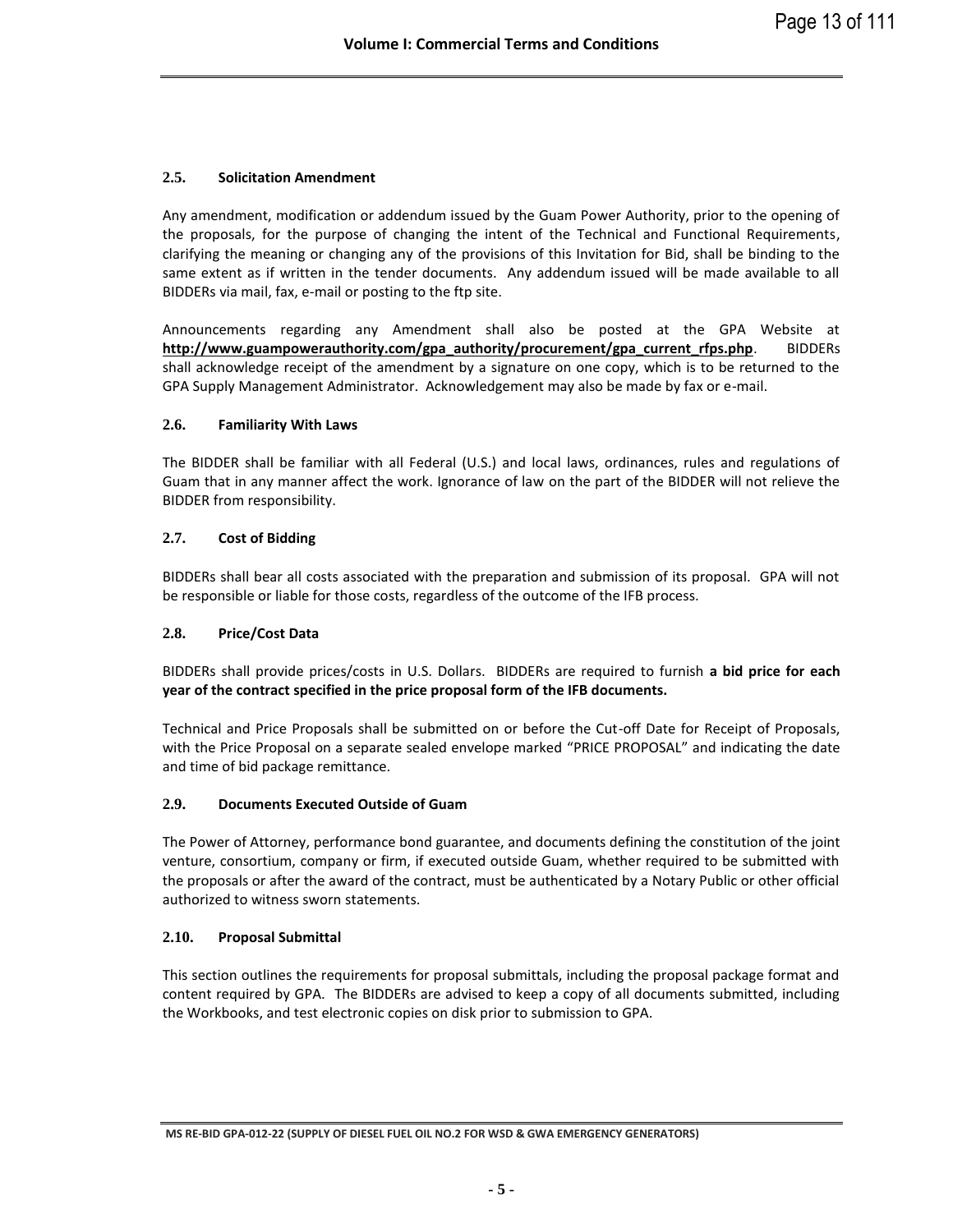## <span id="page-13-0"></span>**2.10.1. Technical Proposal Requirements**

Each BIDDER's Technical Proposal Package shall include, but is not limited to, the following:

- Complete printed copies of the Technical Proposal;
- Complete printed responses and supporting information to the questions raised in the Qualitative Proposal Scoring Workbook;
- Complete printed and electronic copies of the Qualitative Proposal Scoring Workbook in a separate sealed envelope marked "TECHNICAL (UNPRICED) PROPOSAL";
- Checklist forms defined in Appendix A;
- All other required forms defined in Volume III Appendices; and
- Supplementary information as described below.

The Technical Proposal Package shall be submitted in the format and quantities described below.

## **2.10.1.1 Technical Proposal**

Each BIDDER's Technical Proposal shall include the following:

## **a. Business Structure and Business Approach**

The CONTRACTOR shall provide company information such as name, local address, corporate headquarters (if any) and affiliate company in support for the performance of its contractual obligations. The business structure and nature of services provided shall be provided together with the company information. A copy of the Articles of Incorporation and By-Laws or other applicable forms concerning the business organization is also requested. The CONTRACTOR shall outline business concepts to be used in order to perform, meet, and achieve the objectives of this solicitation.

## **b. Experience and Qualification**

The contractor shall provide supporting information showing extensive and reliable experience in the supply or distribution of diesel fuel oil. The CONTRACTOR shall demonstrate its experience and expertise in the supply of Diesel Fuel Oil No.2 by providing the following:

- Supporting information outlining and/or illustrating past and current successful experience in the supply of Diesel Fuel Oil No.2. Include list of clients for the last five (5) years.
- Experience with Fuel Handling.

Contractor shall also provide documentary evidence of conformity with the Quality Specifications set in Volume II Section 9 and Schedule A for the types of fuel to be supplied.

## **c. Statement of Qualification/ Organizational Structure**

The CONTRACTOR shall illustrate its approach in supplying Diesel Fuel Oil No.2 to GPA. The CONTRACTOR shall provide an organizational structure including the names and designations of personnel to be assigned in this contract, including a brief description of the qualifications and responsibilities of each personnel.

The contractor shall also provide its qualifications, and its affiliates' qualifications in the performance of the requirements of this contract.

#### **d. Financial Information**

The CONTRACTOR shall provide documentation to illustrate its financial position and capability.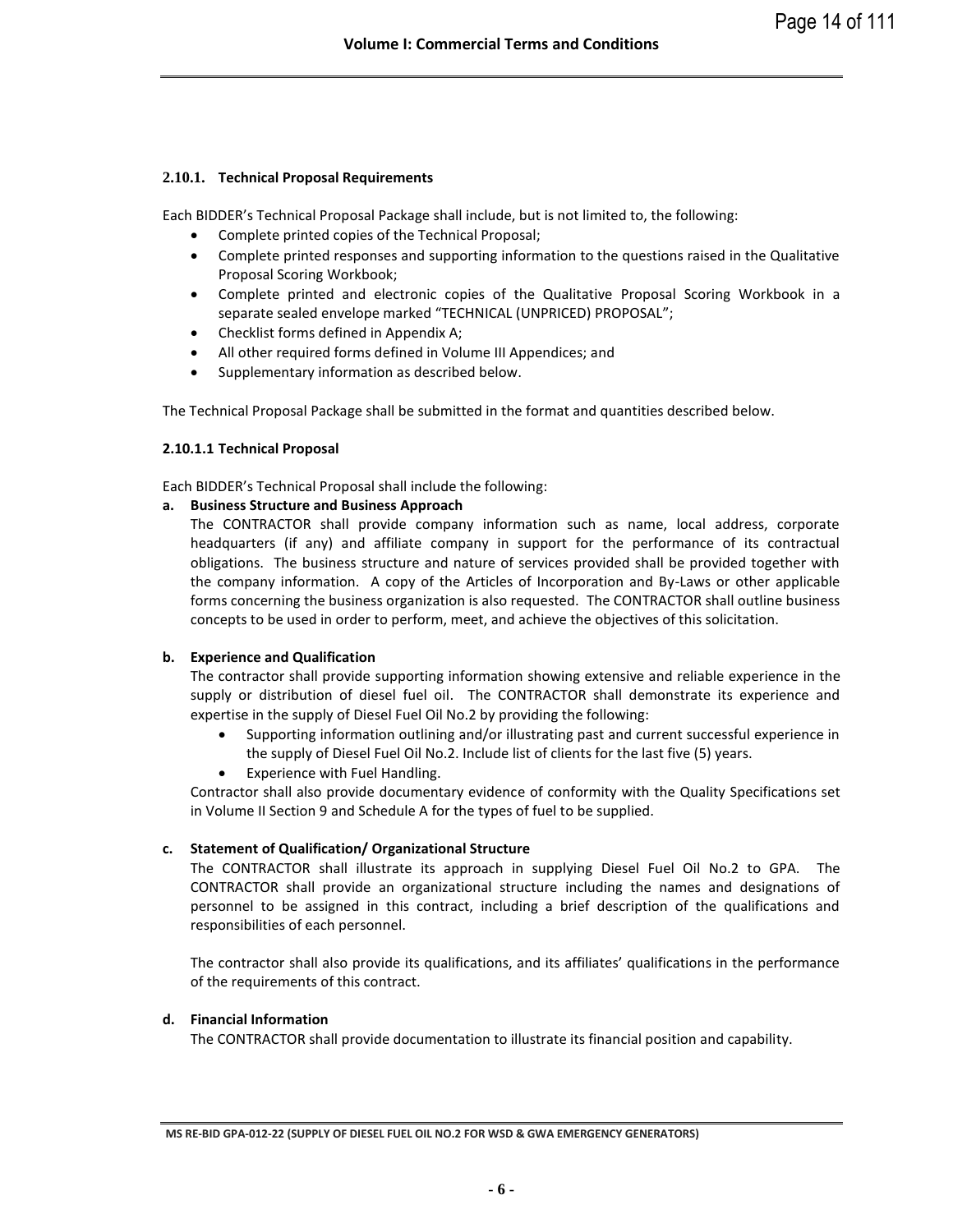## **e. Federal and Regulatory Compliance**

The CONTRACTOR shall provide supporting documents showing knowledge and experience in complying with federal regulations and other applicable laws on Guam.

## **f. Client references**

At least three (3) client references for similar or larger contracts shall be submitted by the BIDDERs (include the Client Name, Position, Company and copies of contracts with the BIDDERs or AFFILIATES). At least three (3) client reference letters shall be provided, along with a letter describing the relationship with the BIDDER, and the BIDDER's contract performance.

## **g. Mobilization Capability**

The BIDDER shall provide proof of capability to mobilize full support services no later than 30 days after contract signing.

#### **2.10.1.2. Qualitative Proposal Scoring Workbook**

The bidder shall submit copies of the Qualitative Proposal Scoring Workbook, prepared as instructed in the **Proposal Instructions** tab. Quantities shall follow the requirements specified in Section 2.10.1.5 of this Volume. For each checklist item, the bidder shall provide references on the responses and supporting documents.

#### **2.10.1.3. Required Forms**

Submittal of required forms as specified in Section 3 of this volume, as well as in Volume III Appendices, is

mandatory. GPA shall automatically disqualify any proposal submitted without the supplementary information and required forms listed below:

- 1. A copy of the BIDDER's Articles of Incorporation or other applicable forms concerning business organization (i.e. partnership, sole proprietorship, etc.) and By-Laws;
- 2. Certificate of Good Standing to conduct business in jurisdiction of residence;
- 3. Information regarding outstanding claims against the BIDDER;
- 4. Ownership & Interest Disclosure Affidavit (Appendix C);
- 5. Non-collusion Affidavit (Appendix D);
- 6. No Gratuities or Kickbacks Affidavit (Appendix E);
- 7. Ethical Standards Affidavit (Appendix F);
- 8. Declaration of Compliance with US DOL's Wage Determination (Appendix G);
- 9. Restriction Against Sex Offenders (Appendix H);
- 10. Bid Bond Form (Appendix I);
- 11. Local Procurement Preference Application (Appendix J); and,
- 12. A valid business license.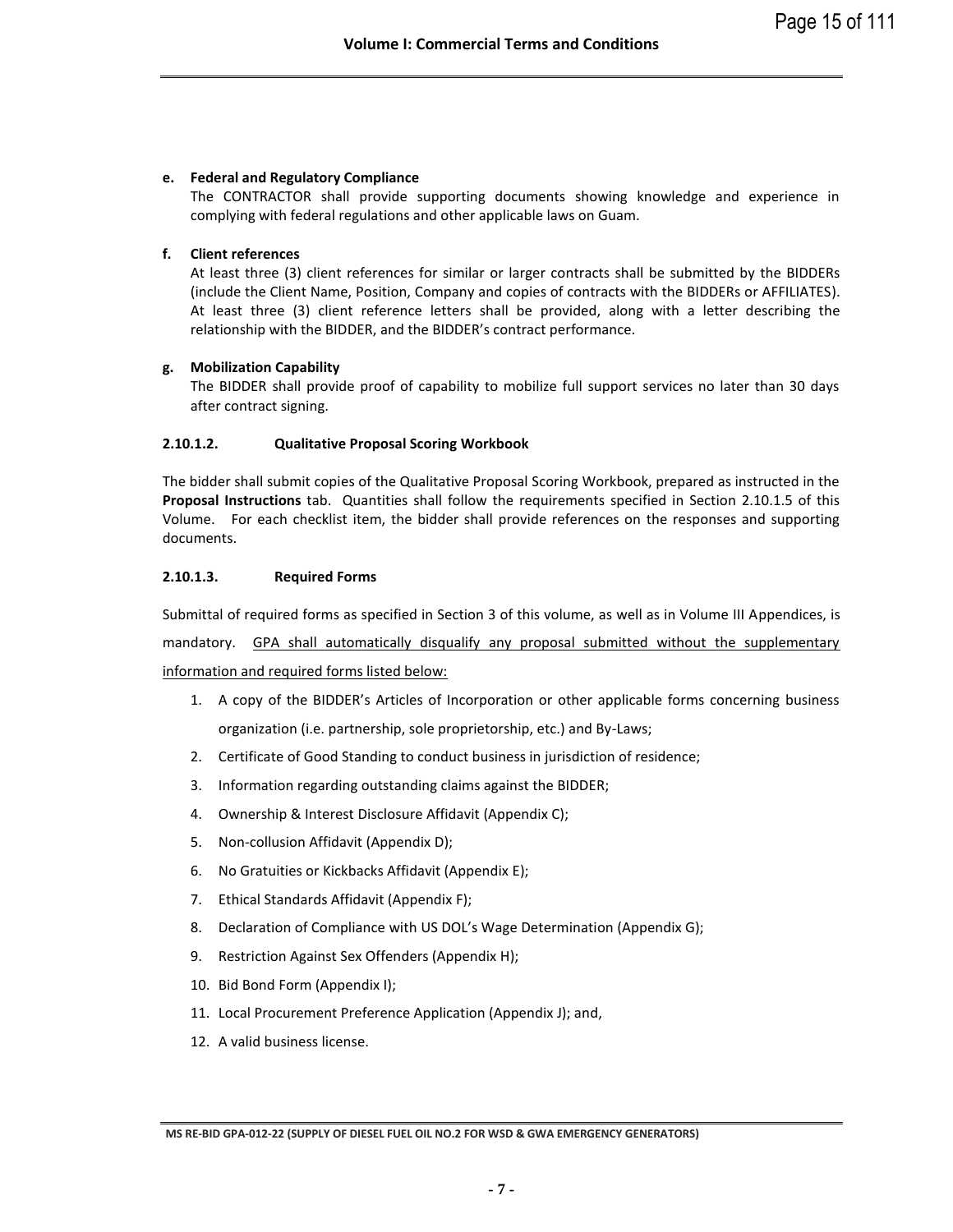#### **2.10.1.4. Marking and Packaging of Technical Proposal**

The TECHNICAL PROPOSAL shall be submitted in a separate sealed package with the following information clearly marked on the outside of each side:

- 1) "TECHNICAL PROPOSAL";
- 2) "SUPPLY OF DIESEL FUEL OIL NO.2";
- 3) The BIDDER's Name;
- 4) Invitation for Bid Number;
- 5) Closing Date and Time (Guam Standard Time);
- 6) Addressed to, as follows:

ATTENTION : JOHN M. BENAVENTE, P.E. GENERAL MANAGER

> GUAM POWER AUTHORITY POST OFFICE BOX 2977 HAGATNA, GUAM 96932-2977

If the BIDDER's proposal cannot fit within one box or chooses to submit more than one box, each box must be labeled with the following:

- 1) Box number within the Set of Submitted Boxes
- 2) The Total Number of Boxes Submitted

#### **2.10.1.5. Technical Proposal Submittal Quantity**

BIDDERs are required to submit one (1) original and six (6) bound copies of their technical proposal including one (1) original and six (6) printed copies of the Qualitative Scoring Workbook. One (1) electronic copy of the Qualitative Scoring Workbook should also be submitted.

#### <span id="page-15-0"></span>**2.10.2. Price Proposal Requirements**

The PRICE PROPOSAL shall be submitted in a separate sealed package with the following information clearly marked on the outside of each side:

- (1) "PRICE PROPOSAL";
- (2) "SUPPLY OF DIESEL FUEL OIL NO.2";
- (3) The BIDDER's Name;
- (4) Invitation for Bid Number;
- (5) Closing Date and Time (Guam Standard Time);
- (6) Addressed to, as follows:

**MS RE-BID GPA-012-22 (SUPPLY OF DIESEL FUEL OIL NO.2 FOR WSD & GWA EMERGENCY GENERATORS)**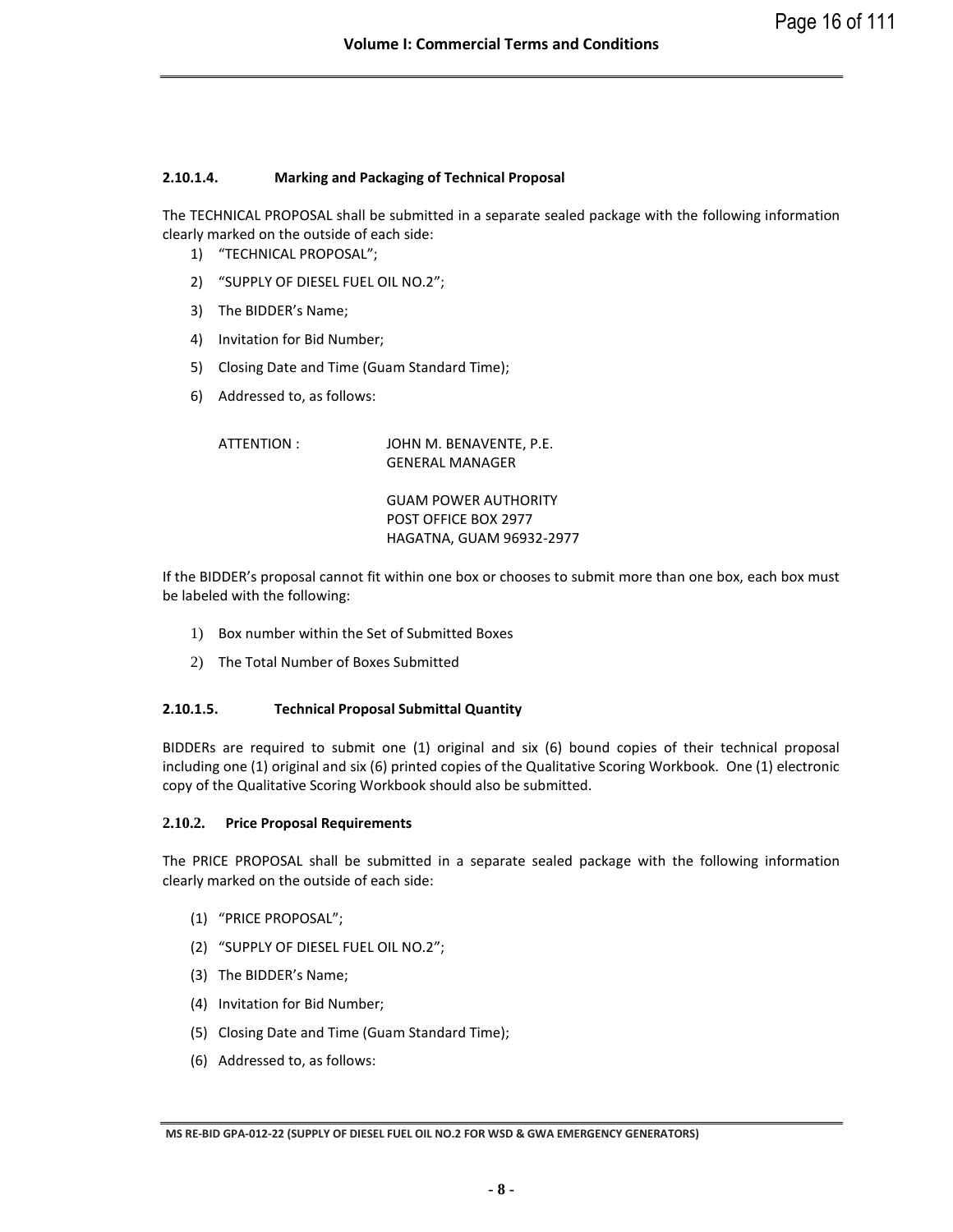ATTENTION : JOHN M. BENAVENTE, P.E. GENERAL MANAGER

> GUAM POWER AUTHORITY POST OFFICE BOX 2977 HAGATNA, GUAM 96932-2977

If the BIDDER's proposal cannot fit within one box or chooses to submit more than one box, each box must be labeled with the following:

- 1) Box number within the Set of Submitted Boxes
- 2) The Total Number of Boxes Submitted

## <span id="page-16-0"></span>**2.10.3. Non-Repudiation Issues**

GPA has structured both its Manual and Electronic IFB submittal procedures to ensure non-repudiation of the submitted proposals. In this IFB, non-repudiation is strong and substantial evidence of the identity of the sender and owner of the proposal and of proposal's integrity in so far as it being unaltered from its original sent state, sufficient to prevent a party from successfully denying the origin, submission or delivery of the proposal and the integrity of its contents. Non-repudiation applies to both parties to this IFB transaction. It binds the sender as well as precludes the recipient from denying the exchange of information and material upon the receipt of secure acknowledgement from the recipient.

GPA and the BIDDER shall manage the Manual IFB Submittal Process to address non-repudiation, security and confidentiality inclusive but not limited to the following:

- Manually executed signatures and printed media documents;
- Chain of custody receipts;
- Manual time-stamps for receipt of IFB materials;
- Machine generated Fax confirmation reports;
- Secure notification e-mail;
- Physical delivery of printed material proposals;
- Physically secured area storage of IFB materials.

## <span id="page-16-1"></span>**2.10.4. Signature of Bidder**

A duly authorized person must sign the BIDDER's proposals. All names shall be typed or printed below the signature. A proposal submitted by a corporation must bear the seal of the corporation, be attested to by its Secretary, and be accompanied by necessary Power-of-Attorney documentation.

Associated companies or joint ventures shall jointly designate one Power-of-Attorney person authorized to obligate all the companies of the association or joint venture. A proposal submitted by a joint venture must be accompanied by the document of formation of the joint venture, duly registered and authenticated by a Notary Public, in which is defined precisely the conditions under which it will function, its period of duration, the persons authorized to represent and obligate it, the participation of the several firms forming the joint venture, the principal member of the joint venture, and address for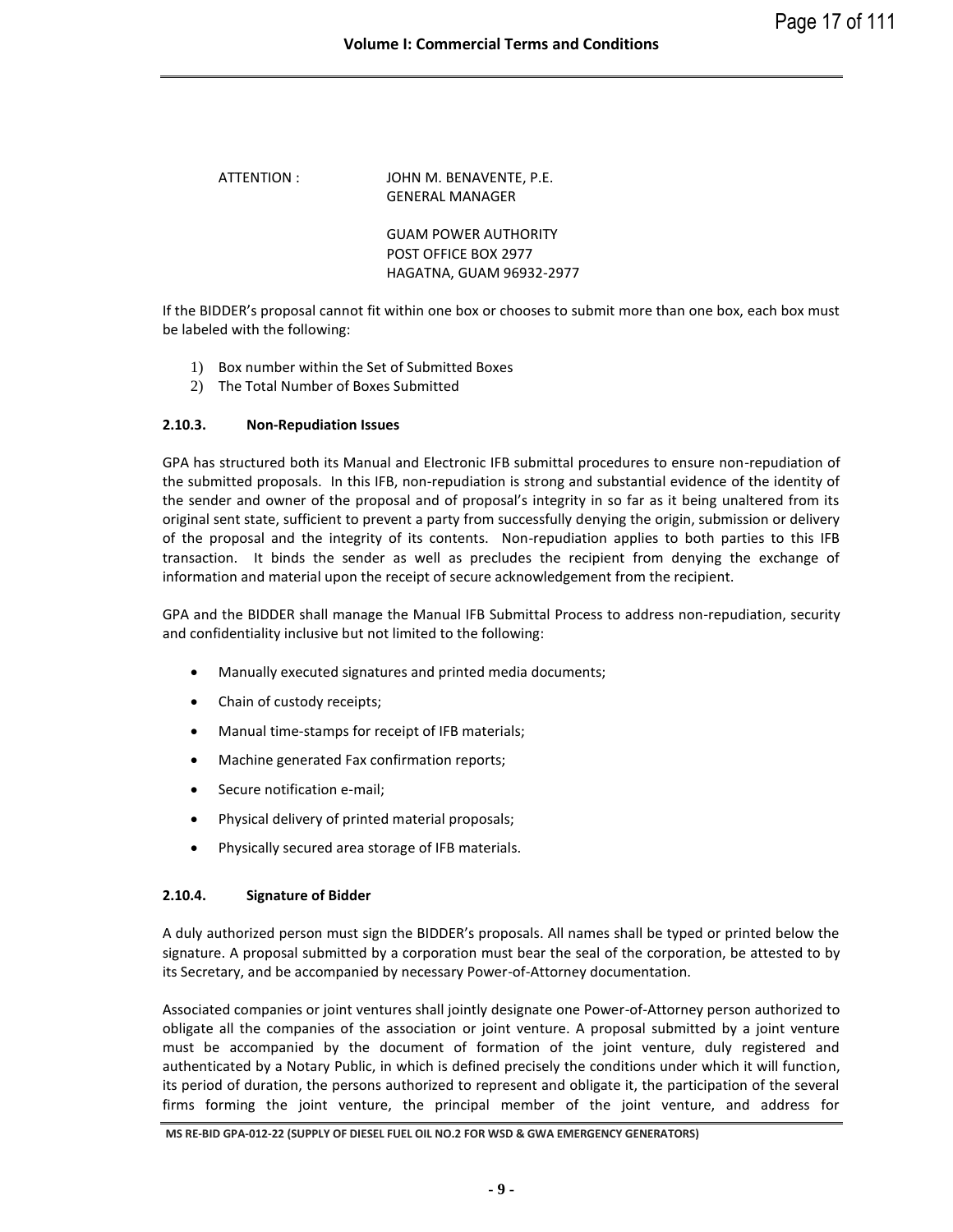correspondence for the joint venture. BIDDERs are advised that the joint venture agreement must include a clause stating that the members of the joint venture are severally and jointly bound.

Wherever a legal signature is required, receipt of an electronic signature will suffice to meet the submittal deadline for those electing to use the Electronic Proposal Submittal process. The original signed documents must be reproduced electronically and be placed in the submitted compressed archive file. However, the original documents must be sent to GPA via post or courier and post-marked no later than the bid-opening date. In addition, GPA will accept an electronic scanned copy of Notarized documents with the compressed archive submitted will suffice to meet the proposal deadline. However, the original documents must be sent to GPA via post or courier and post-marked no later than the bid-opening date.

## <span id="page-17-0"></span>**2.10.5. Cut-Off Date for Receipt of Proposals**

**The Technical and Price Proposals have to be submitted on or before the GPA Cut-off Date for Receipt of Proposals specified in Table 1 (Bid Milestones).** 

**Price Proposals shall be returned, unopened, to the BIDDERs whose Technical Proposals are deemed Not Acceptable.** 

## <span id="page-17-1"></span>**2.10.6. Receipt and Handling of Proposals**

Upon receipt, each Proposal submittal package will be time-stamped. The only acceptable evidence to establish the time of receipt at the GPA is the date/time stamp of the Guam Power Authority's procurement office on the wrapper or other documentary evidence of receipt maintained by GPA. Proposals will be stored in a secure place until the date and time set for proposal opening.

GPA procurement personnel and the BIDDERs must ensure that the outside of the sealed package is stamped received using the GPA Procurement Stamp. In addition, GPA procurement personnel must officially log the time and date that the BIDDER's sealed proposal package has been received. GPA makes no warranties on these submittal processes, manual or electronic.

## <span id="page-17-2"></span>**2.10.7. Proposal Changes During Bid Process**

Changes may be made by the BIDDERs to the Technical Proposal and Price Proposal prior to the Cut-off Date, and the proposals including corrections or changes made must be re-submitted on or before the Cutoff Date.

## <span id="page-17-3"></span>**2.11. STEP ONE PROCEDURES**

## <span id="page-17-4"></span>**2.11.1. Evaluation of Technical Proposals**

After the Close of the Proposal submission date, the GPA Evaluation Committee shall evaluate the Technical Proposals. Each of the responses and supporting information shall be evaluated and scored, in accordance with the scoring methodology described in the Qualitative Proposal Scoring Worksheet.

**MS RE-BID GPA-012-22 (SUPPLY OF DIESEL FUEL OIL NO.2 FOR WSD & GWA EMERGENCY GENERATORS)**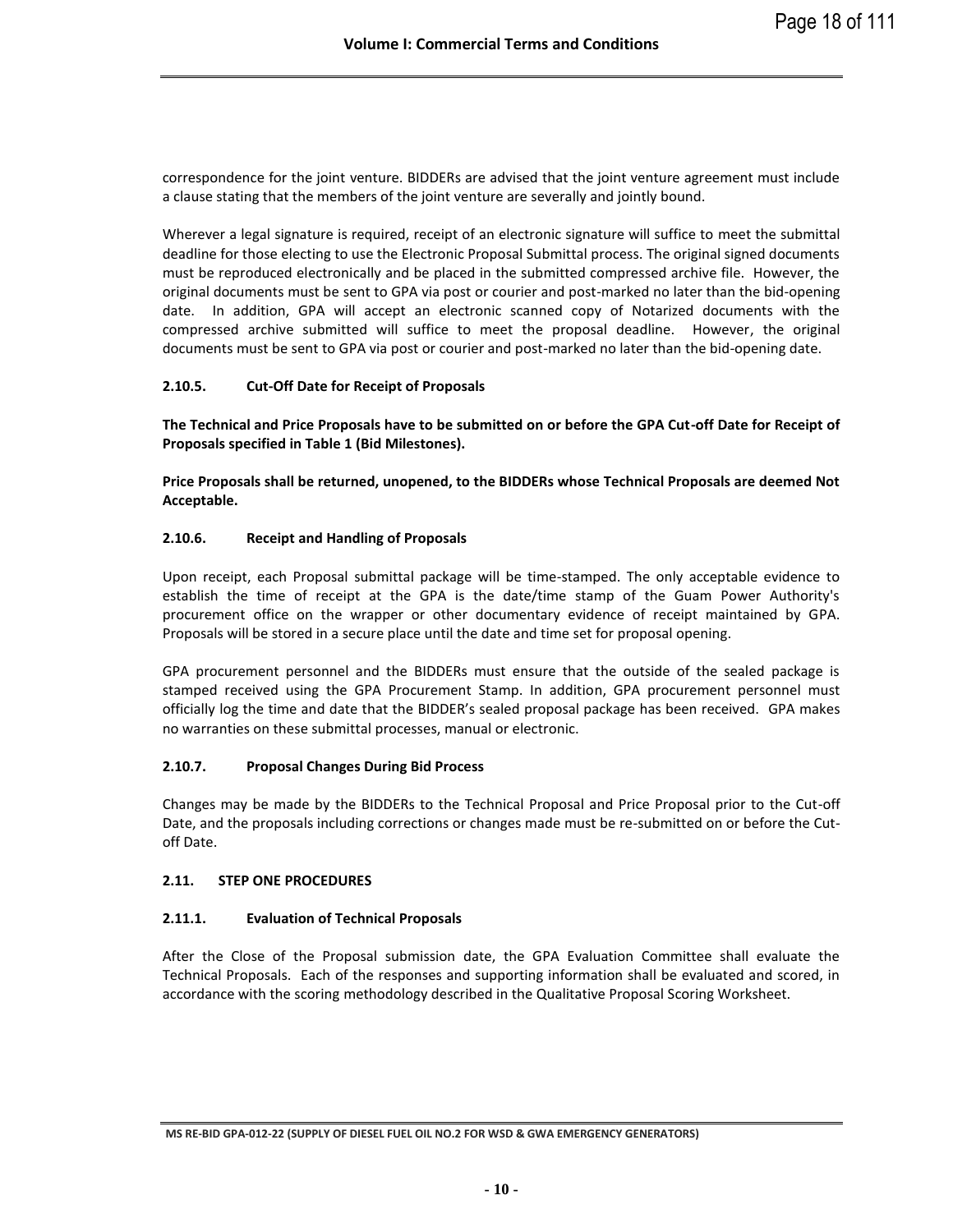## <span id="page-18-0"></span>**2.11.2 Scoring of Technical Proposals**

GPA will use the score from the Qualitative Scoring Workbook to evaluate the contents of Proposals and categorize the Proposals as:

- a. **Acceptable**;
- b. **Potentially Acceptable**, that is reasonable susceptible of being made acceptable; or
- c. **Unacceptable or Not Acceptable**. GPA shall record in writing the basis for finding an offer unacceptable and make it part of the procurement file.

GPA shall evaluate and score each BIDDER using the methodology as described in Section Four of this volume. At the conclusion of the evaluation, GPA shall establish a Qualified Bidders List (QBL), and the Procurement Officer or his designee may initiate Step Two if there are sufficient acceptable Technical (Unpriced) Proposals to assure effective price competition in the second phase without technical discussions. If the Procurement Officer or his designee finds that such is not the case, the Procurement Officer shall issue an amendment to this Invitation for Bid or engage in technical discussions with BIDDERs as set forth below.

## <span id="page-18-1"></span>**2.11.3. Discussions of Proposals**

The Procurement Officer or his designee may conduct discussions with any bidder who submits acceptable or potentially acceptable Technical Offer. During the course of such discussions, the Procurement Officer or his designee shall not disclose any information derived from one Unpriced Technical Proposal to any other BIDDER.

GPA may conduct discussions or request for additional information or documentation with any BIDDER to determine such BIDDER's qualifications for further consideration and explore with the BIDDER the scope and nature of the required services, method of performance and the relative utility of alternative methods of approach. BIDDERs are required to provide the responses within the time period specified at that time by GPA. **If GPA does not receive any response by the deadline specified, GPA shall consider the lack of a response as the BIDDER's response.** During the course of such discussions, the Procurement Officer shall not disclose any information derived from a technical offer to any other BIDDER.

Each BIDDER is requested not to contact GPA on any matter relating to its proposal, from the time of submission of the Proposals to the time the contract is awarded, except to respond to inquiries by GPA.

## <span id="page-18-2"></span>**2.11.4. Notice of Unacceptable Proposal**

A notice of unacceptability will be forwarded to the BIDDER upon completion of the Technical Proposal evaluation and final determination of unacceptability. When the Procurement Officer or his designee determines a BIDDER's Technical Proposal to be unacceptable, such BIDDER shall not be afforded an additional opportunity to supplement its technical offer.

## <span id="page-18-3"></span>**2.12. STEP TWO PROCEDURES**

Upon completion of evaluation of Technical Proposals, qualified bidders will be notified and GPA will proceed with Step Two of the multi-step bid. GPA shall return the Price Proposal Packages submitted by BIDDERs whose Technical Proposals did not qualify for Step Two.

**MS RE-BID GPA-012-22 (SUPPLY OF DIESEL FUEL OIL NO.2 FOR WSD & GWA EMERGENCY GENERATORS)**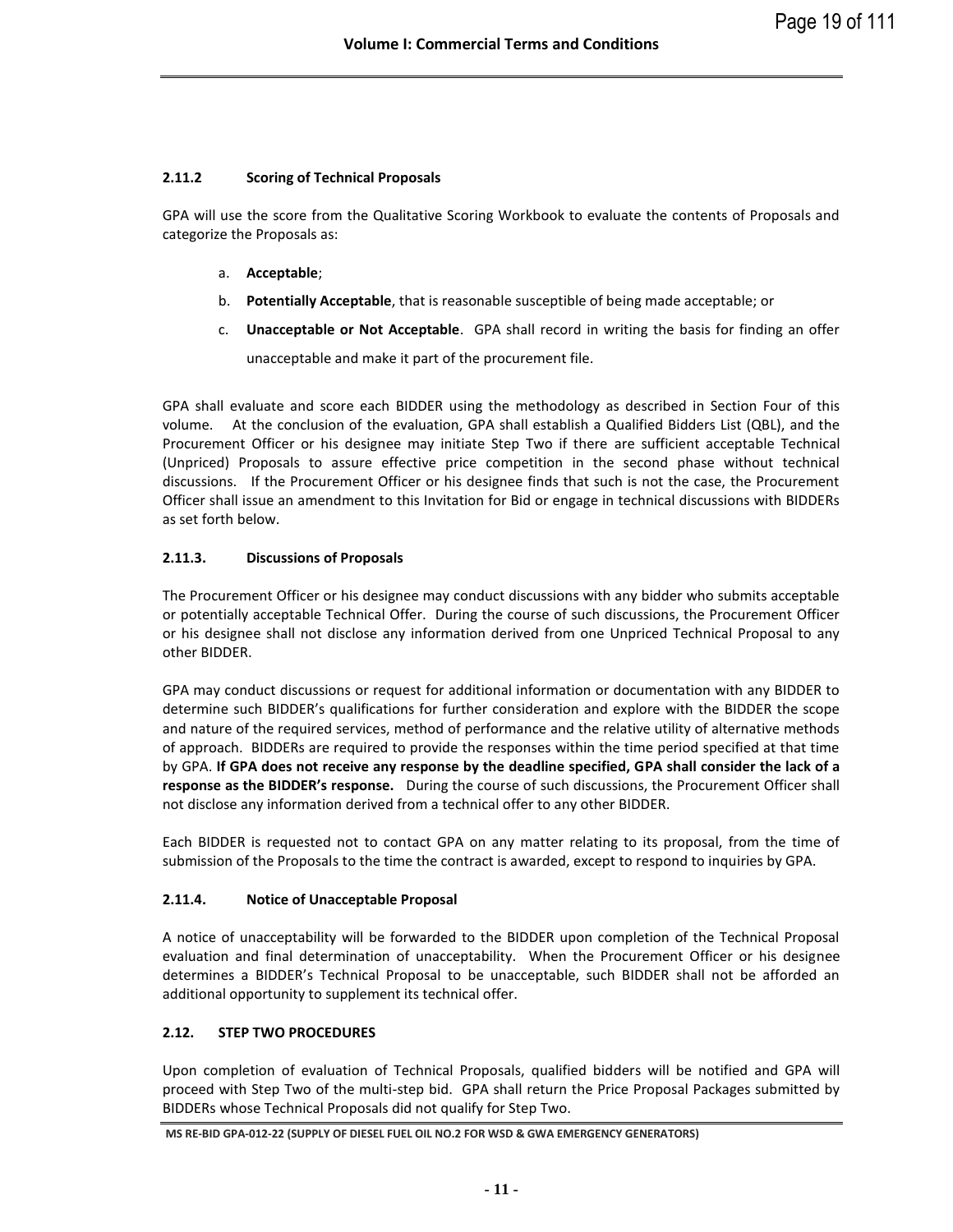## <span id="page-19-0"></span>**2.12.1. Opening of Price Proposals**

Each selected BIDDER from the Qualified Bidders list will be notified of the Price Proposal Opening date. BIDDERs may be present during the Bid Opening.

## <span id="page-19-1"></span>**2.12.2. Proposal Changes During Bid Process**

No changes may be made between Notification of Acceptable Proposal and Price Proposal Opening date.

#### <span id="page-19-2"></span>**2.12.3. Proposal Validity**

All price/cost data submitted with the BIDDERs' proposals shall remain firm and open for acceptance for a period of not less than six (6) months after the Price Proposal Opening Date and thereafter shall be subject to renewal by mutual agreement between the BIDDER and GPA. BIDDER shall state the actual date of expiration in their proposal.

#### <span id="page-19-3"></span>**2.12.4. Preliminary Examination of Price Proposal**

GPA will examine the Price Proposal on the opening date to determine whether they are complete, whether any computational errors have been made, whether required sureties have been furnished, whether the documents have been properly signed, and whether the Priced Offers are generally in order.

Arithmetical errors will be rectified on the following basis:

- If there is discrepancy between the unit price and the total price, including any discounts, that is obtained by multiplying the unit priced and quantity, the unit price shall prevail and the total price shall be corrected.
- If the Bidder does not accept the correction of the error, its bid will be rejected. If there is a discrepancy between words and figures, the amount in words will prevail.

#### <span id="page-19-4"></span>**2.12.5. Evaluation Criteria and Comparison of Priced Offers**

GPA will evaluate and compare the Priced Offers for Bidder's Technical Proposals that were determined during Step One to be responsive to the tender document requirements. The Scoring Mechanism is further explained in Section Four.

#### <span id="page-19-5"></span>**2.13. Award of Contract**

The contract will be awarded to the BIDDER evaluated as being qualified and with the best-priced proposal.

The successful BIDDER will be notified by GPA through official written correspondence of the intent to award the contract (Notice of Intent to Award). The written correspondence may be sent by GPA via official letter, e-mail and fax.

The BIDDER will be required to send to Guam, within fourteen (14) days of the date of receipt of such notice, a representative or representatives with proper Power-of-Attorney for the purpose of executing a contract with such alterations or additions thereto as may be required to adopt such contract to the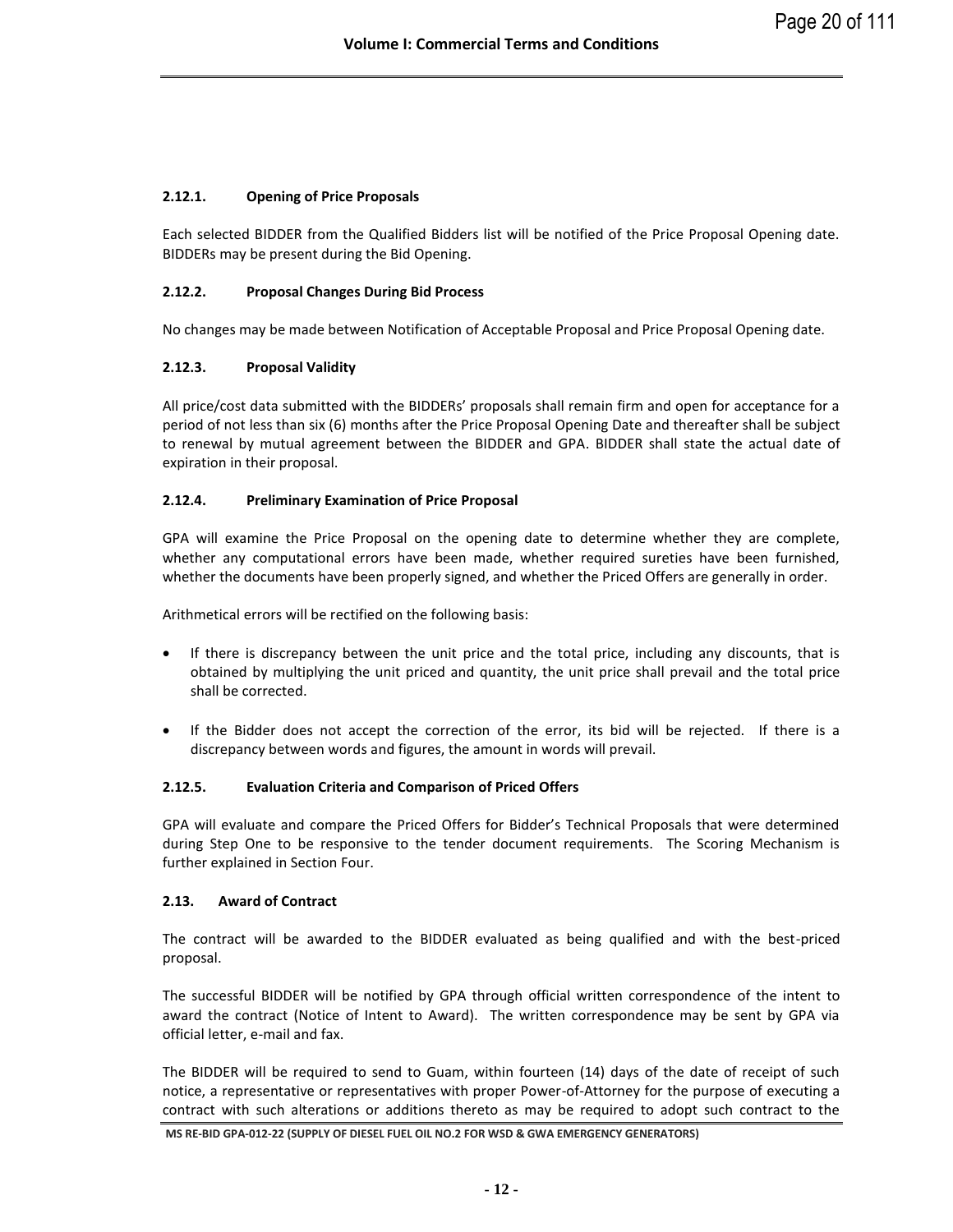circumstances of the proposal. The successful BIDDER shall provide the required Performance Bond within fourteen (14) working days of receipt of the GPA Notice of Intent to Award.

Failure on the part of the successful BIDDER to provide a Performance Bond and other required documents and/or to enter into a contract with GPA shall be sufficient grounds for the annulment of the award. GPA may determine the bidder to be non-responsive to the bid, and may proceed with sending a Notice of Intent to Award to the next most qualified BIDDER.

## <span id="page-20-0"></span>**2.14. Bid Bond and Performance Bond Requirements**

## <span id="page-20-1"></span>**2.14.1. Performance Bond Form, Amount and Duration**

The required performance bond shall be in the form as prescribed in Appendix B. At the beginning of the CONTRACT and at the beginning of each GPA Fiscal Year during which the CONTRACT is in effect, the CONTRACTOR shall provide and maintain a performance bond in the amount **equivalent to one hundred percent (100%) of the annual contract cost** for that full or partial fiscal year within the term of the contract. If the CONTRACTOR is declared by GPA to be in default under the CONTRACT, GPA may exercise any or all rights and remedies it possesses under the provisions of the performance bond. The GPA Fiscal Year begins on October 1 and ends on September 30 of the following calendar year.

## <span id="page-20-2"></span>**2.14.2. Performance Bond Execution by a Guam Licensed Surety Company**

The CONTRACTOR shall provide a Performance Bond executed by a surety company licensed to do business on Guam. .

## <span id="page-20-3"></span>**2.14.3. Bid Bond Form and Amount**

A bid bond for an amount of **no less than Fifty Thousand Dollars (US\$50,000.00)** is required and may be in the following form:

- a. Cash, Bank Draft or Certified Check made payable to the Guam Power Authority;
- b. By wire transfer to Guam Power Authority. Account information shall be sent to the bidders upon request.
- c. Letter of Credit;
- d. Surety Bond valid if accompanied by:
	- (1) Current Certificate of Authority to do business on Guam issued by the Department of Revenue and Taxation;
	- (2) Power of Attorney issued by the Surety to the Resident General Agent
	- (3) Power of Attorney issued by two (2) major officers of the Surety to whoever is signing on their behalf.

Bonds submitted as Bid Guarantee without signatures and supporting documents are invalid and bids will be rejected. If a BIDDER desires to submit a bid bond with an acceptable bonding company, the BIDDER must submit original copies of Appendix I.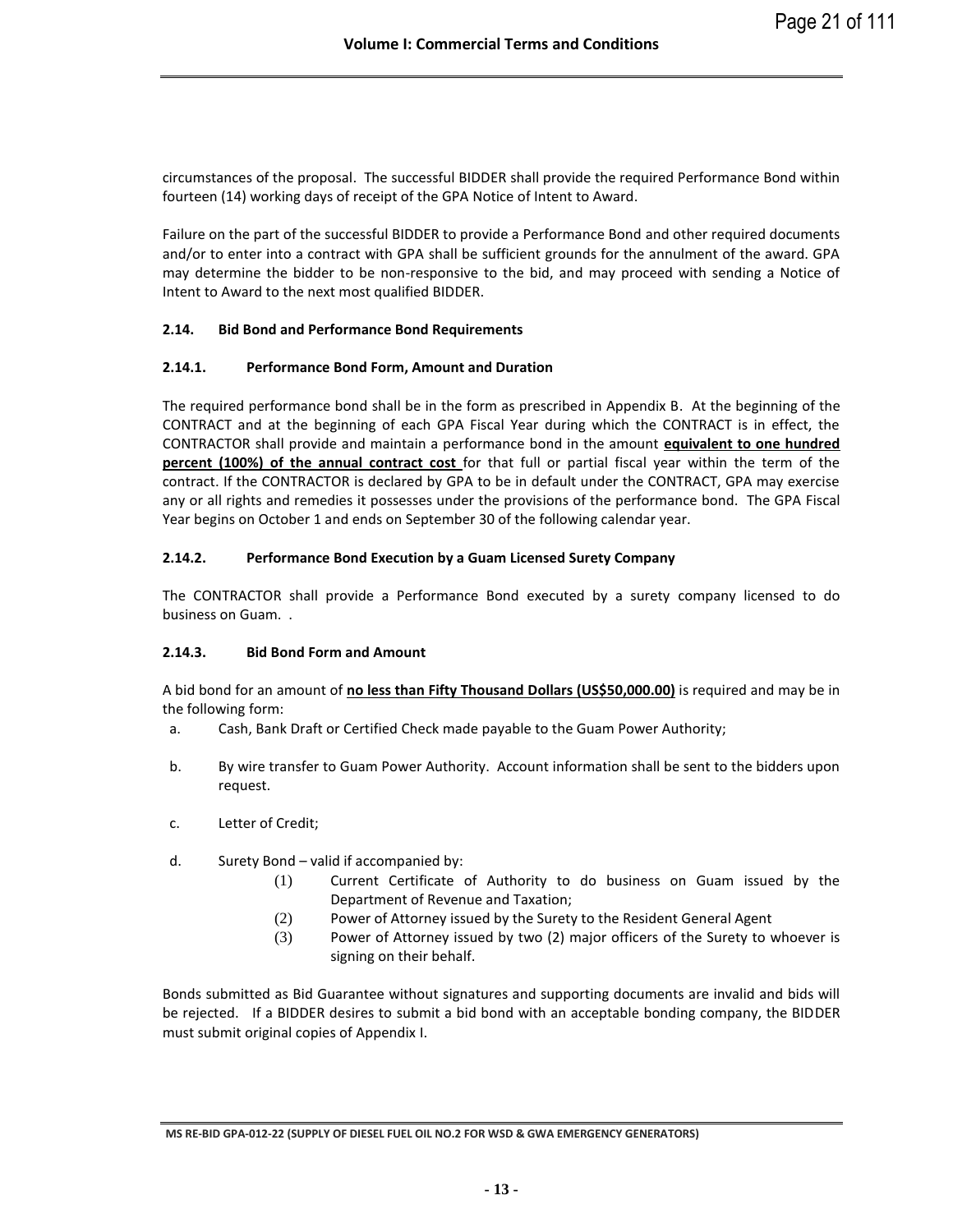## <span id="page-21-0"></span>**2.15. General Proposal Guidelines and Requirements**

#### <span id="page-21-1"></span>**2.15.1. Amendments to the Bid Documents**

GPA may elect to change the IFB documents in whole or part. GPA shall send all Amendments to the IFB documents via fax and/or e-mail. In addition, GPA will make all Amendments available on the Internet at: [http://guampowerauthority.com/gpa\\_authority/procurement/gpa\\_current\\_rfps.php.](http://guampowerauthority.com/gpa_authority/procurement/gpa_current_rfps.php)

## <span id="page-21-2"></span>**2.15.2. Proprietary Data**

For the purposes of this solicitation and submitted proposals, the laws, rules and regulations of Territory of Guam governing confidentiality shall govern. BIDDERs may designate those portions of the Proposal that contain trade secrets or other proprietary data that are to remain confidential.

The Procurement Officer or his designee shall examine the proposals to determine the validity of any request for nondisclosure of trade secrets and other proprietary data identified in writing. If the BIDDER and GPA do not agree as to the disclosure of data, the Procurement Officer or his designee shall inform the BIDDER in writing and in e-mail within five working days of the closing date for Proposal submittal what portions of the Proposal will be disclosed and that, unless the BIDDER protests under the Conditions of Contract Disputes clause the information will be so disclosed.

The proposal shall be opened to public inspection subject to any continuing prohibition of the disclosure of confidential data.

## <span id="page-21-3"></span>**2.15.3. Acceptance of Proposals**

GPA reserves the right to reject any or all proposals and to waive minor informalities if it appears in GPA's best interest to do so. Any effort by a BIDDER to influence GPA in the proposal evaluation, proposal comparison or contract award decisions may result in the rejection of the proposal. Once GPA has arrived at a decision regarding the award of the contract, it will notify promptly the successful BIDDER through official written correspondence, and shall include information advising the proponents of the timing of the bid milestones such as Contract Finalization, Awarding and Mobilization. Potential Bid Awardees shall await this notification from GPA prior to commencement of any Contract Terms Finalization.

#### <span id="page-21-4"></span>**2.15.4. Solicitation Cancellation or Delay**

The Guam Power Authority reserves the right to delay award or to cancel the Invitation for Bid, or to reject all proposals or any individual proposal in whole or in part, at any time prior to the final award. When a bid is canceled or rejected prior to final award, notice of cancellation or rejection shall be sent to all BIDDERs and all proposal materials will be promptly returned. The reasons for cancellation or rejection shall be made a part of the procurement file that is available for public inspection.

After opening, but prior to award, all proposals may be rejected in whole or in part when the Procurement Officer or his designee determines that such action is in the Territory's best interest for reasons including but not limited to:

- a) The supplies and services being provided are no longer required;
- b) The solicitation did not provide consideration of other factors of significance to the Territory;
- c) All otherwise acceptable proposals received have clearly unreasonable price/cost data;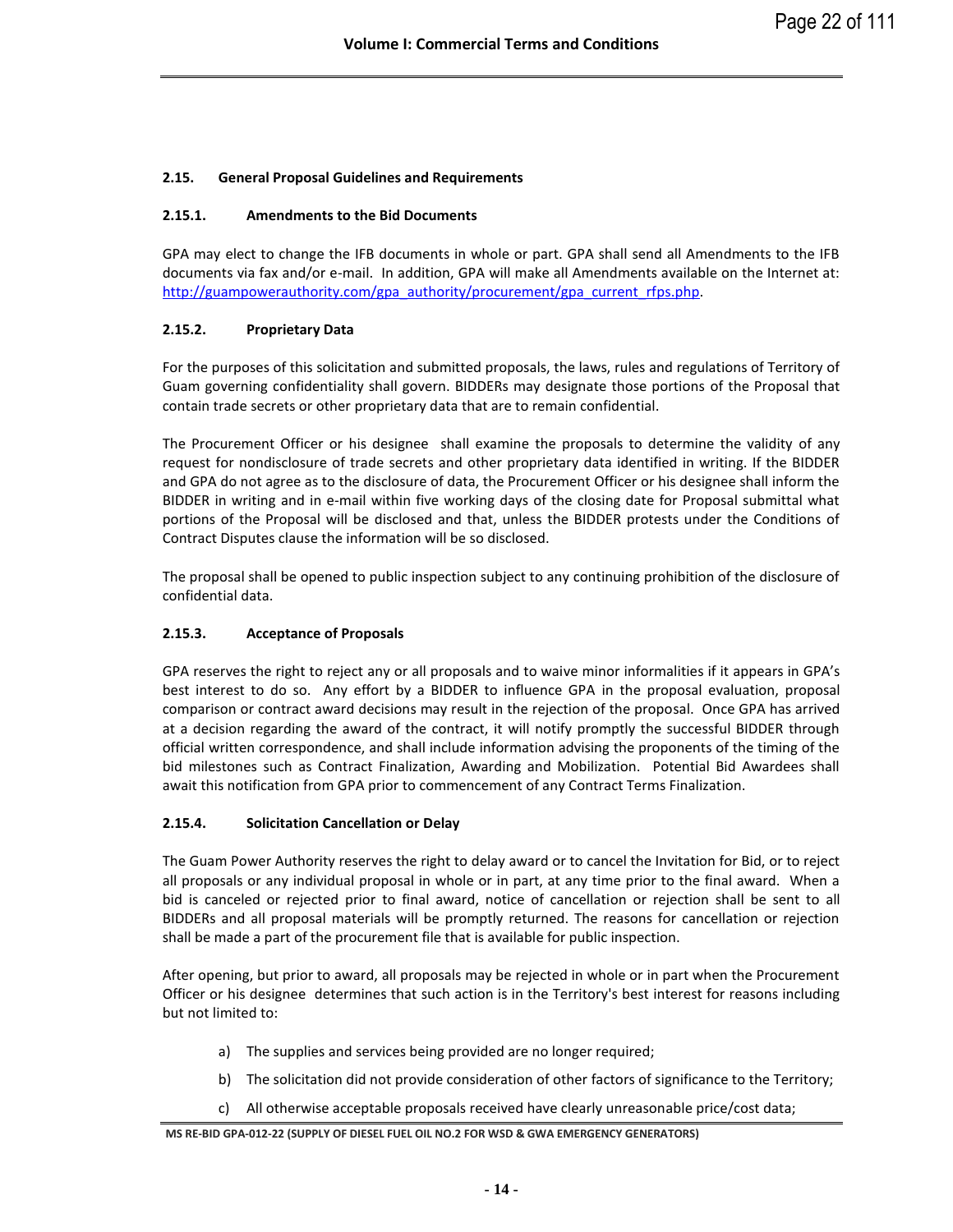d) There is reason to believe that the proposals may not have been independently arrived at in open competition, may have been collusive and may have been submitted in bad faith;

Any individual proposal may be rejected in whole or in part when in the best interest of the Territory.

## <span id="page-22-0"></span>**2.15.5. Disqualification of BIDDER**

When, for any reason, collusion or other anticompetitive practices are suspected among BIDDERs, a notice of the relevant facts shall be transmitted to the Guam Attorney General. BIDDERs suspected of collusion or other anticompetitive practices may be suspended or debarred from participating in future procurement opportunities for a specified period.

## <span id="page-22-1"></span>**2.15.6. False Statements In Proposal**

BIDDERs must provide full, accurate, and complete information as required by this solicitation and its attachments. The penalty for making false statements in any proposal or bid is prescribed in 18 U.S.C. 1001 and Title 9, Guam Code Annotated. Note, by use of a digital signature to sign the proposal, the BIDDER agrees that this act legally binds the BIDDER to his proposal.

## <span id="page-22-2"></span>**2.15.7. Prohibition Against Gratuities, Kickbacks, and Favors to the Territory**

Pursuant to GCA 5 Section 5630 (c), this clause is conspicuously set forth to alert all parties in this procurement that *Guam Public Law Title 5 § 5630. Gratuities and Kickbacks* prohibits against gratuities, kickbacks and favors to the Territory.

## <span id="page-22-3"></span>**2.15.8. Restriction against Contractors Employing Convicted Sex Offenders from Working at Government of Guam Venues**

GCA 5 §5253(b) restricts the PROPONENT against employing convicted sex offenders from working at Government of Guam venues. It states:

All contracts for services to agencies listed herein shall include the following provisions:

(1) warranties that no person providing services on behalf of the contractor has been convicted of a sex offense under the provisions of Chapter 25 of Title 9 GCA or an offense as defined in Article 2 of Chapter 28, Title 9 GCA, or an offense in another jurisdiction with, at a minimum, the same elements as such offenses, or who is listed on the Sex Offender Registry; and

(2) that if any person providing services on behalf of the contractor is convicted of a sex offense under the provisions of Chapter 25 of Title 9 GCA or an offense as defined in Article 2 of Chapter 28, Title 9 GCA or an offense in another jurisdiction with, at a minimum, the same elements as such offenses, or who is listed on the Sex Offender Registry, that such person will be immediately removed from working at said agency and that the administrator of said agency be informed of such within twenty-four (24) hours of such conviction.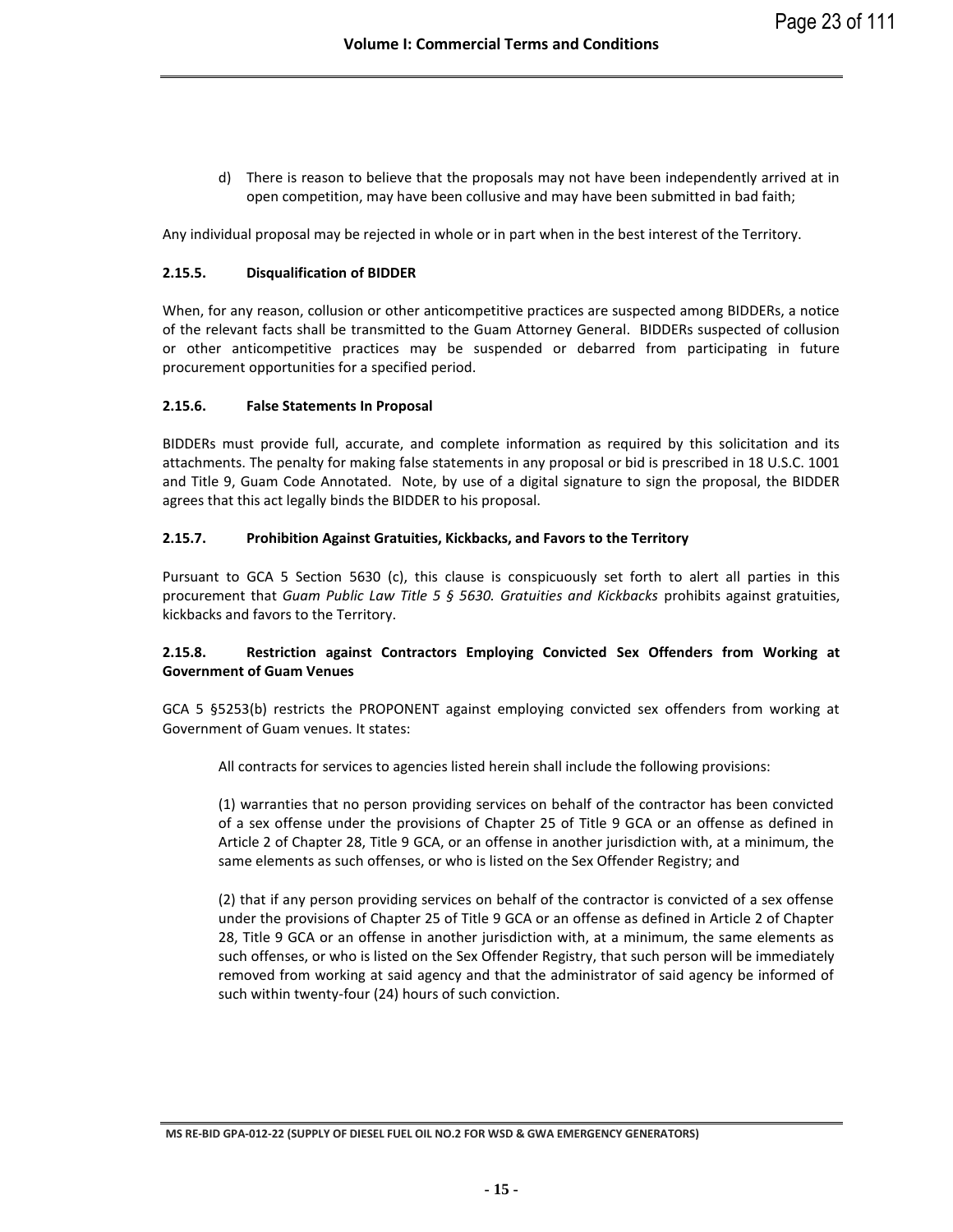## <span id="page-23-0"></span>**3. REQUIRED FORMS AND SUPPLEMENTAL INFORMATION**

GPA shall automatically disqualify any proposal submitted without the supplementary information and required forms listed below:

- A copy of the BIDDER's Articles of Incorporation or other applicable forms concerning business organization (i.e. partnership, sole proprietorship, etc.) and By-Laws;
- Audited financial information on BIDDER's firm for the last 3 years.
- Certificate of Good Standing to conduct business in jurisdiction of residence;
- Information regarding outstanding claims against the BIDDER;
- Required affidavits (Ownership & Interest Disclosure; Non Collusion; No Gratuities or Kickbacks; Ethical Standards; Declaration of Compliance with US DOL's Wage Determination; Restriction Against Sex Offenders Affidavit)
- Proposal Checklist
- Bid Bond
- A current Business License. Although it is not required in order to provide a Bid for this engagement, obtaining a Business License is a pre-condition for entering into a contract with the Authority.

The following forms and workbooks will be available on the GPA Website's Procurement Page, in *Volume III Appendices*. Appendices A, ,C, D, E, F, G, and H and the MS EXCEL Workbooks Qualitative Proposal Worksheet.xls and Price Proposal must be completed:

- Appendix A: Proposal Checklists
- Appendix B: Performance Bond
- Appendix C: Ownership & Interest Disclosure Affidavit
- Appendix D: Non-collusion Affidavit
- Appendix E: No Gratuities or Kickbacks Affidavit
- Appendix F: Ethical Standards Affidavit
- Appendix G: Declaration of Compliance with US DOL's Wage Determination
- Appendix H: Restriction Against Sex Offenders
- Appendix I: Bid Bond and Instructions
- Qualitative Proposal Worksheet.xls
- Price Proposal

## <span id="page-23-1"></span>**3.1. Technical Proposal Forms**

The following referenced forms shall be completed and submitted with the Proposal.

## <span id="page-23-2"></span>**3.1.1. Proposal Checklists**

The BIDDER shall complete Form A-1 by acknowledging the receipt of the Invitation For Bid Documents received from Guam Power Authority, including the latest IFB Amendments received. Acknowledgement of receipt shall be given by signing or putting an initial beside each line item received. This Form is an acknowledgement of receipt, review and understanding of the IFB documents.

During the submission of the Proposals, the BIDDER shall complete Form A-2. This Form provides an inventory of documents submitted by the BIDDER in response to the Proposal requirements.

**MS RE-BID GPA-012-22 (SUPPLY OF DIESEL FUEL OIL NO.2 FOR WSD & GWA EMERGENCY GENERATORS)**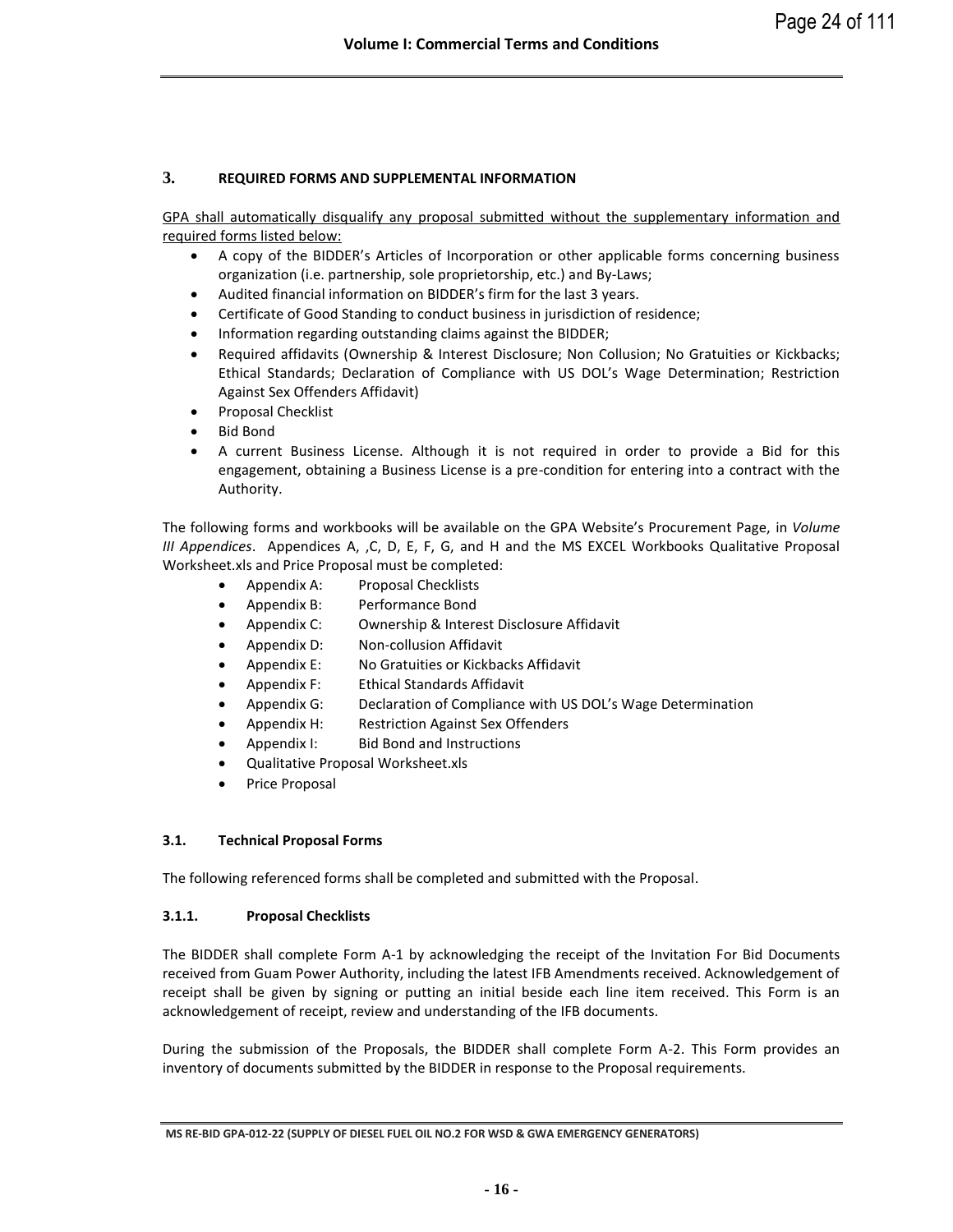## <span id="page-24-0"></span>**3.1.2. Ownership & Interest Disclosure Affidavit**

The BIDDER shall fill out the Ownership & Interest Disclosure Affidavit form in Appendix C and submit it with its Proposal.

## <span id="page-24-1"></span>**3.1.3. Non-collusion Affidavit**

The BIDDER shall fill out the Non-collusion Affidavit form in Appendix D and submit it with its Proposal.

## <span id="page-24-2"></span>**3.1.4. No Gratuities or Kickbacks Affidavit**

The BIDDER shall fill out the No Gratuities or Kickbacks Affidavit Form in Appendix E and submit it with its Proposal.

## <span id="page-24-3"></span>**3.1.5. Ethical Standards Affidavit**

The BIDDER shall fill out the Ethical Standards Affidavit Form in Appendix F and submit it with its Proposal.

## <span id="page-24-4"></span>**3.1.6. Declaration of Compliance with US DOL's Wage Determination**

The BIDDER shall fill out the for the Declaration of Compliance with DOL's Wage Determination Appendix G and submit it with its Proposal.

## <span id="page-24-5"></span>**3.1.7. Restriction Against Sex Offenders**

The BIDDER shall complete the form, *Restriction against Sex Offenders Employed by Service Providers to Government of Guam from Working on Government of Guam Property* Appendix H and submit it as part of the Technical Proposal.

## <span id="page-24-6"></span>**3.1.8. Bid Bond Form**

As stated in section 2.14.3, if a BIDDER desires to submit a bid bond with an acceptable bonding company, the BIDDER must submit original copies of Appendix I.

## <span id="page-24-7"></span>**3.1.9. Local Procurement Preference Application**

The BIDDER shall fill out and sign the Local Procurement Preference Application in Appendix J and submit it with the Technical Proposal.

## <span id="page-24-8"></span>**3.2. Qualitative Proposal Workbook**

The BIDDER shall complete the Qualitative Proposal Workbook in accordance with the instructions given in the workbook's Instructions tab. The workbook shall be submitted as part of the Technical Proposal.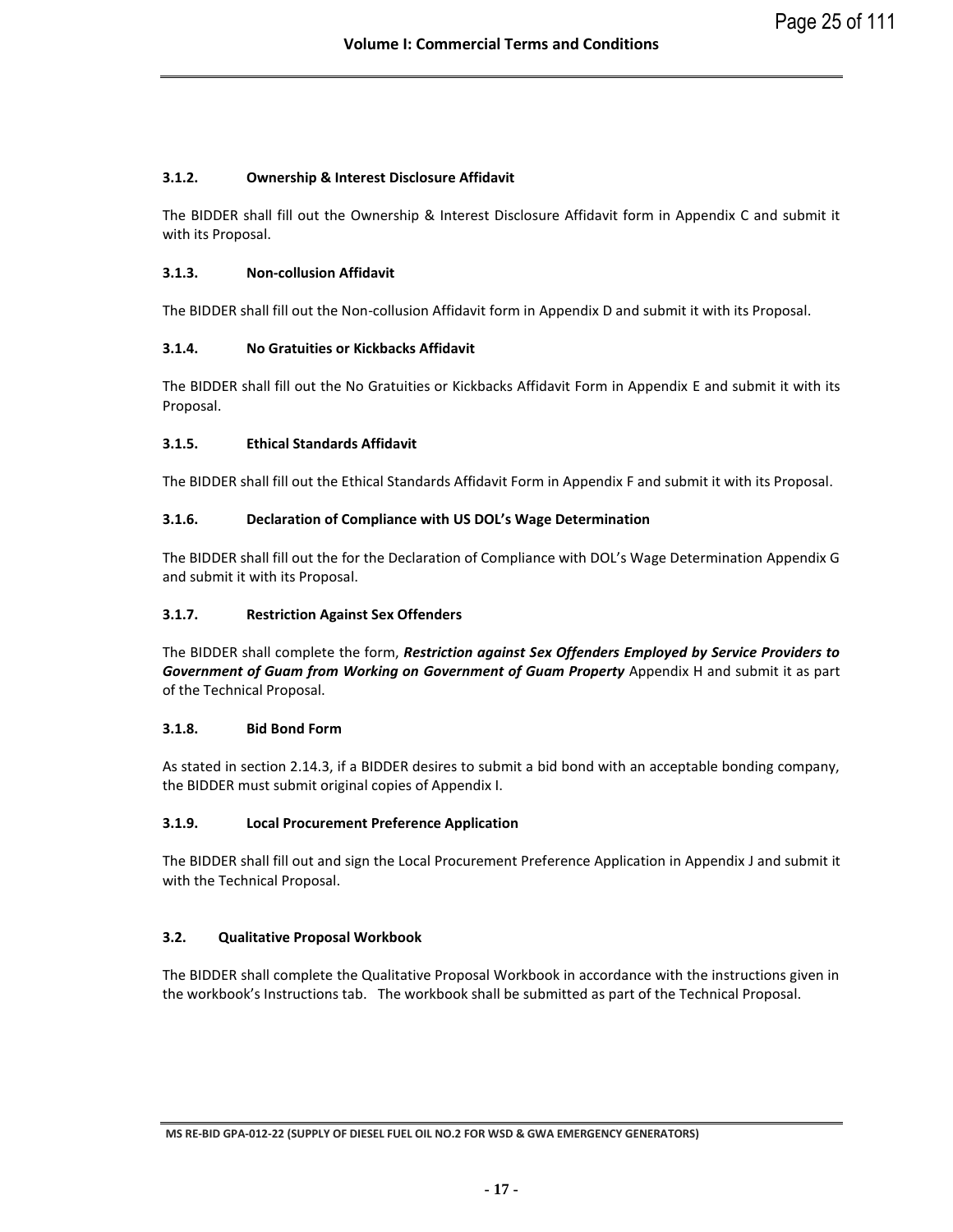## <span id="page-25-0"></span>**3.3. Price Proposal Form**

**The qualified BIDDERs shall provide prices/costs in U.S. Dollars. BIDDERs are required to furnish a BID PRICE OFFER as specified in the PRICE PROPOSAL FORM. BID PRICE OFFER for optional contract years may also be provided; doing so allows GPA to calculate the cost of the contract should it be extended.** 

## <span id="page-25-1"></span>**4. PROPOSAL SCORING MECHANISM**

#### <span id="page-25-2"></span>**4.1. Overview**

GPA will use the Proposal Scoring Mechanism described in this Section of the Invitation for Bid (IFB) to qualify BIDDERs for the participation in the final bid stage. The Proposal Scoring Mechanism provides the BIDDERs the opportunity to highlight their qualifications to bid in terms of their resources, skills, operating philosophy and commitments to perform specific tasks and originality. The IFB proposal evaluation shall be based on such specifications and based on the relative ranking of each BIDDER's qualifications.

## <span id="page-25-3"></span>**4.2. Qualitative Proposal Evaluation**

The qualitative proposal scoring is designed to assess the quality of the BIDDER's resources, skills, comprehensiveness and responses to specific questions or requirements. GPA may elect to have up to five (5) evaluators for this IFB. Each evaluator shall assess and review the Bidder's Technical Proposal documents. Each GPA evaluator shall score each BIDDER separately under a point system to determine the acceptability of each Proposal. The majority of the determinations of GPA evaluators shall prevail in the decision to Qualify or not Qualify a BIDDER for Step 2 — Price Proposal.

The instructions for filling out the Qualitative Proposal Scoring Workbook are listed in the **Proposal Instructions** tab in the Workbook. The BIDDER must complete all entries in the **Part 1- Qual Support References** tab of the Workbook. The tab, **CONTRACTOR Qualifications Checklist** is automatically populated once BIDDER completes all entries in **Part 1- Qual Support References**. Each GPA evaluator will be provided a copy of Part 1 – Qual Support References as well as the BIDDER's technical proposal materials. Evaluators shall review and evaluate BIDDER responses in **Part 1- Qual Support References**  worksheet tab, and fill out the **Part 2 – Qual Eval Scoresheet** tab using the following steps:

- 1) Each evaluator shall review BIDDER's response to each question on the CONTRACTOR Checklist Items. The Evaluator shall be guided by information provided by the bidder regarding location of responses to each question in Part 1 – Qual Support References tab.
- 2) In **Part 2 – Qual Eval Scoresheet tab**, Evaluator shall assign a Raw Rating Score for each BIDDER's response to each question. The Evaluator shall be guided by the Checklist Weight and Proposal Scoring Information provided in the **Proposal Scoring Information** tab.
- 3) Each evaluator shall determine BIDDER's weighted average raw score using pre-specified weights for each question. Part  $2 -$  Qual Eval Scoresheet tab has been formatted to automatically populate the Evaluated CONTRACTOR Qualifications Score.

The evaluators will use the supporting information on Price Proposal Worksheet. The Total Qualitative Points for a 100% Score is specified in the **Proposal Scoring Information** tab and **CONTRACTOR Qualifications Checklist** tab. Each GPA evaluator will analyze the contents of the Proposals and categorize the Proposals as:

**MS RE-BID GPA-012-22 (SUPPLY OF DIESEL FUEL OIL NO.2 FOR WSD & GWA EMERGENCY GENERATORS)**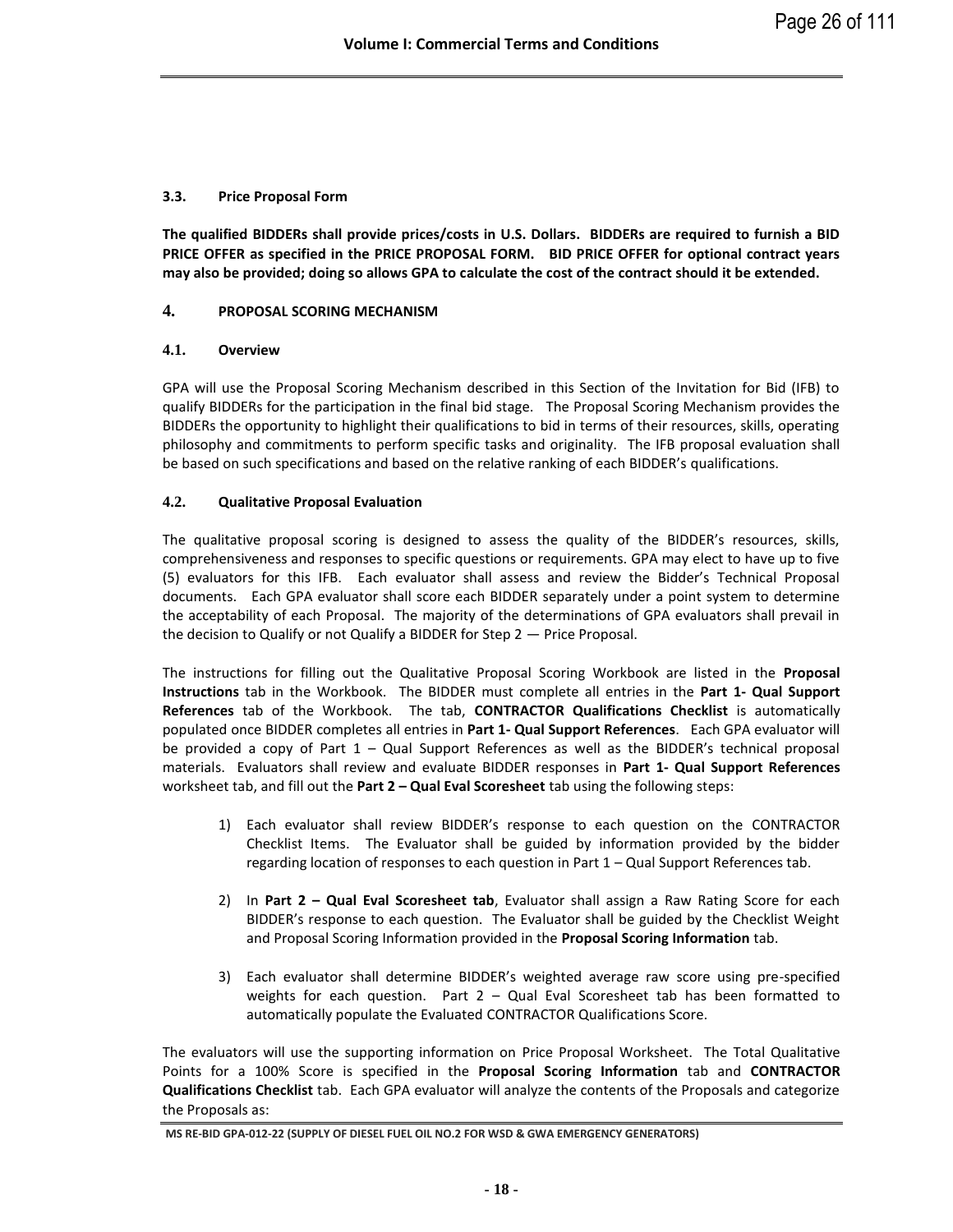- o Acceptable: Score ≥ 80%
- $\circ$  Potentially Acceptable, that is reasonably susceptible of being made Acceptable: 80% > Score ≥75%
- o Unacceptable: Score < 75%.

A percent score of less than 75% indicates that a GPA evaluator has determined that the BIDDER has not supplied sufficient evidence of qualifications and should not be allowed to participate in Step 2 – Price Proposal.

After each GPA evaluator has completed the evaluation and scoring of BIDDERS, GPA shall complete the Table below. The Procurement Officer will enter for each GPA evaluator and BIDDER one and only one of the following in the appropriate table cell below:

- Acceptable
- Potentially Acceptable
- Unacceptable.

The Procurement Officer or his designee may initiate Step Two if there are sufficient acceptable Unpriced Technical Proposals to assure effective price competition in the second phase without technical discussions. If the majority of the GPA evaluators rate the BIDDER as Acceptable, that BIDDER is determined to be Qualified and will be allowed to participate in Step 2– Price Proposal.

If the Procurement Officer or his designee finds that such is not the case, the Procurement Officer or his designee shall issue an amendment to this Invitation for Bid or engage in technical discussions with BIDDERs who are rated by a majority of the GPA evaluators as Acceptable or Potentially Acceptable. During the course of such discussions, the Procurement Officer or his designee shall not disclose any information derived from one Technical Proposal to any other BIDDER.

Once discussions are begun, any BIDDER who has been notified that its Offer has been finally found acceptable may submit supplemental information amending its Technical Proposal at any time. Such submission may be made at the request of the Procurement Officer or upon the BIDDER's own initiative.

BIDDERs who are rated by the majority of the GPA evaluators as Unacceptable is determined to be Not Qualified and will not be allowed to participate in Step 2– Price Proposal. The Procurement Officer shall record in writing the basis for finding a Bidder Not Qualified and make it part of the procurement file.

| <b>GPA</b> |                 |                 |                 |                 |                 |
|------------|-----------------|-----------------|-----------------|-----------------|-----------------|
| Evaluator  | <b>BIDDER 1</b> | <b>BIDDER 2</b> | <b>BIDDER 3</b> | <b>BIDDER 4</b> | <b>BIDDER 5</b> |
|            |                 |                 |                 |                 |                 |
|            |                 |                 |                 |                 |                 |
|            |                 |                 |                 |                 |                 |
|            |                 |                 |                 |                 |                 |
|            |                 |                 |                 |                 |                 |

Table 1. Final Evaluation of Bidder Qualification

**MS RE-BID GPA-012-22 (SUPPLY OF DIESEL FUEL OIL NO.2 FOR WSD & GWA EMERGENCY GENERATORS)**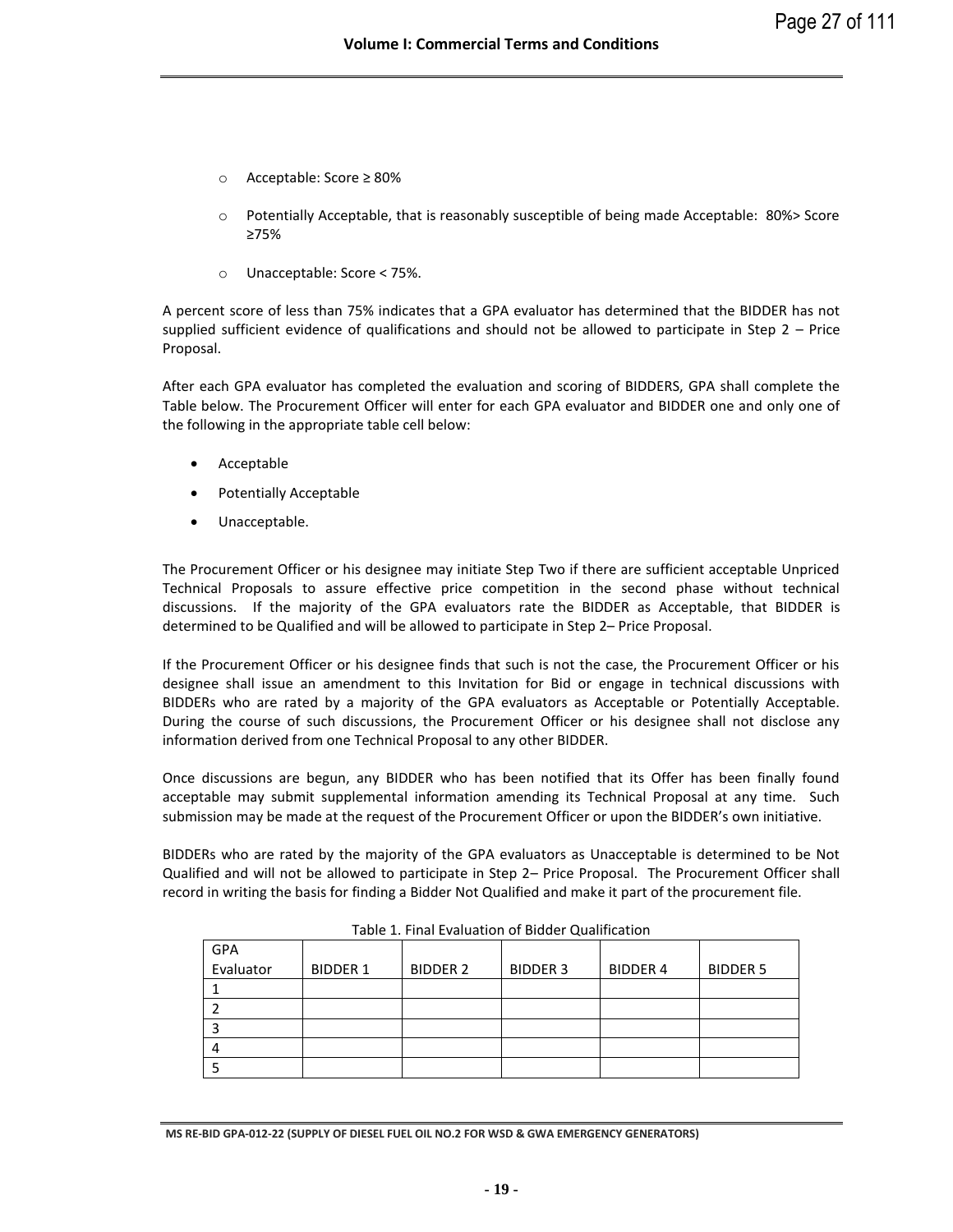## <span id="page-27-0"></span>**4.3. Price Proposal Evaluation**

GPA will award the Contract to the BIDDER whose proposal yields the lowest overall CONTRACT price **for the contract base year period.** 

## <span id="page-27-1"></span>**5. CONDITIONS OF CONTRACT**

## <span id="page-27-2"></span>**5.1. Definitions**

Wherever used in these General Conditions or in the other Contract Documents, the terms used have the meanings indicated which are applicable to both the singular and plural thereof.

## <span id="page-27-3"></span>**5.2. Accounting**

For accounting purposes and for use in establishing property records, GPA may require CONTRACTOR to provide a reasonable price breakdown of the total price into separate prices applying to the individual items supplied under the Agreement.

## <span id="page-27-4"></span>**5.3. Documentation**

GPA shall have the right to reproduce any prints, or other data or documents received from CONTRACTOR.

## <span id="page-27-5"></span>**5.4. Language and Trade Terms**

All communications, documents, and execution of services hereunder, unless otherwise designated, shall be in the English language. INCOTERMS (International Rules for the Interpretation of Trade Terms) published by the International Chamber of Commerce in 1980 and any subsequent revisions thereto shall govern interpretation of trade terms in the Contract Documents

## <span id="page-27-6"></span>**5.5. Release of Information**

The CONTRACTOR shall not release any information including the contract price concerning this project or any part thereof in any form, including advertising, news releases, or professional articles, without written permission of GPA.

## <span id="page-27-7"></span>**5.6. Limitations of Clause**

Nothing herein contained shall excuse the CONTRACTOR from compliance with any rules of law precluding GPA and its officers and any CONTRACTORS from acting in collusion or bad faith in issuing or performing change orders that are clearly not within the scope of the contract.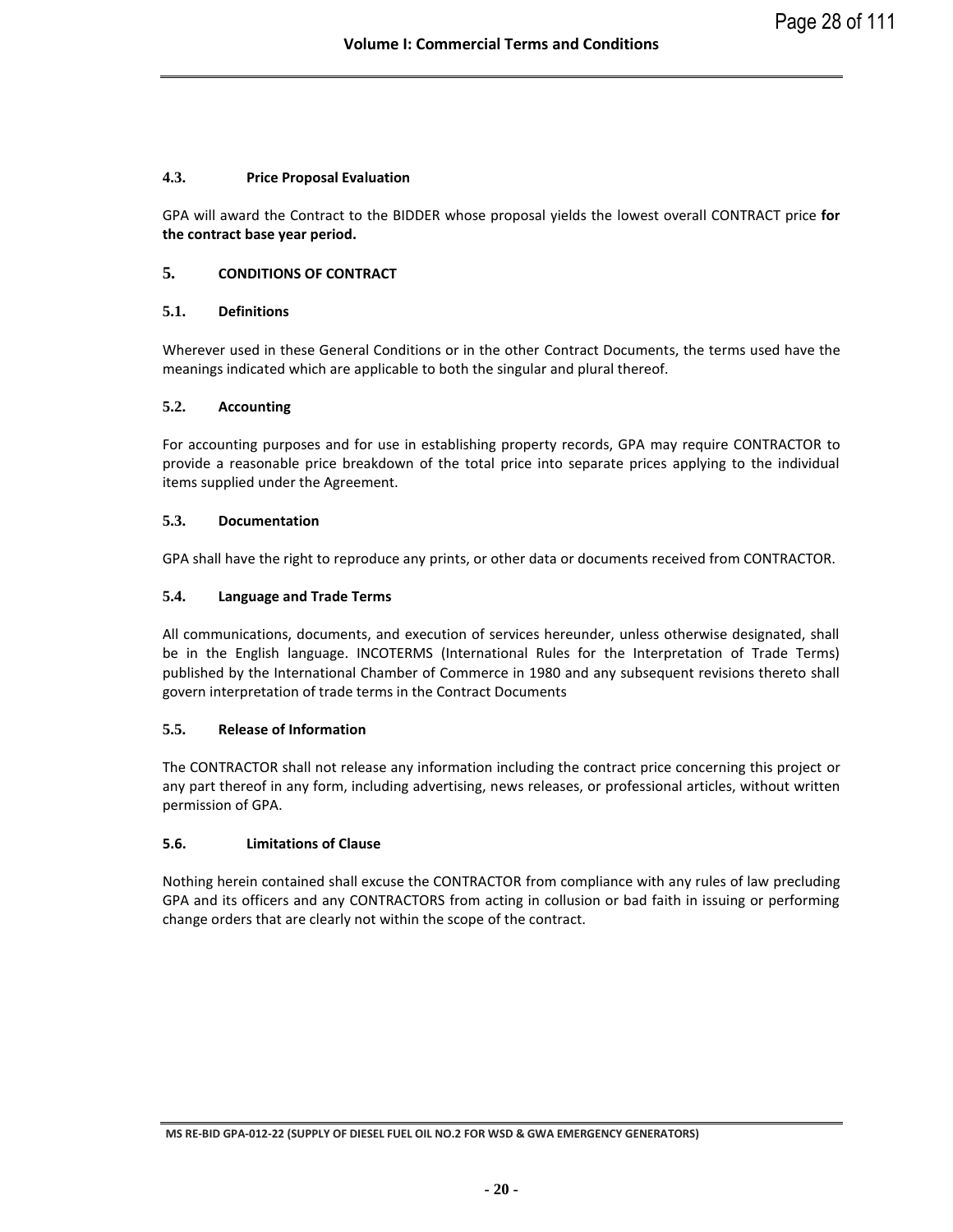Page 29 of 111

**Multi-Step Invitation for Bid**

 **RE-BID GPA-012-22**

# **SUPPLY OF DIESEL FUEL OIL NO.2**



# **GPA WATER SYSTEMS DISTRIBUTION &**

**GWA EMERGENCY GENERATORS**

**Volume II**

**CONTRACT**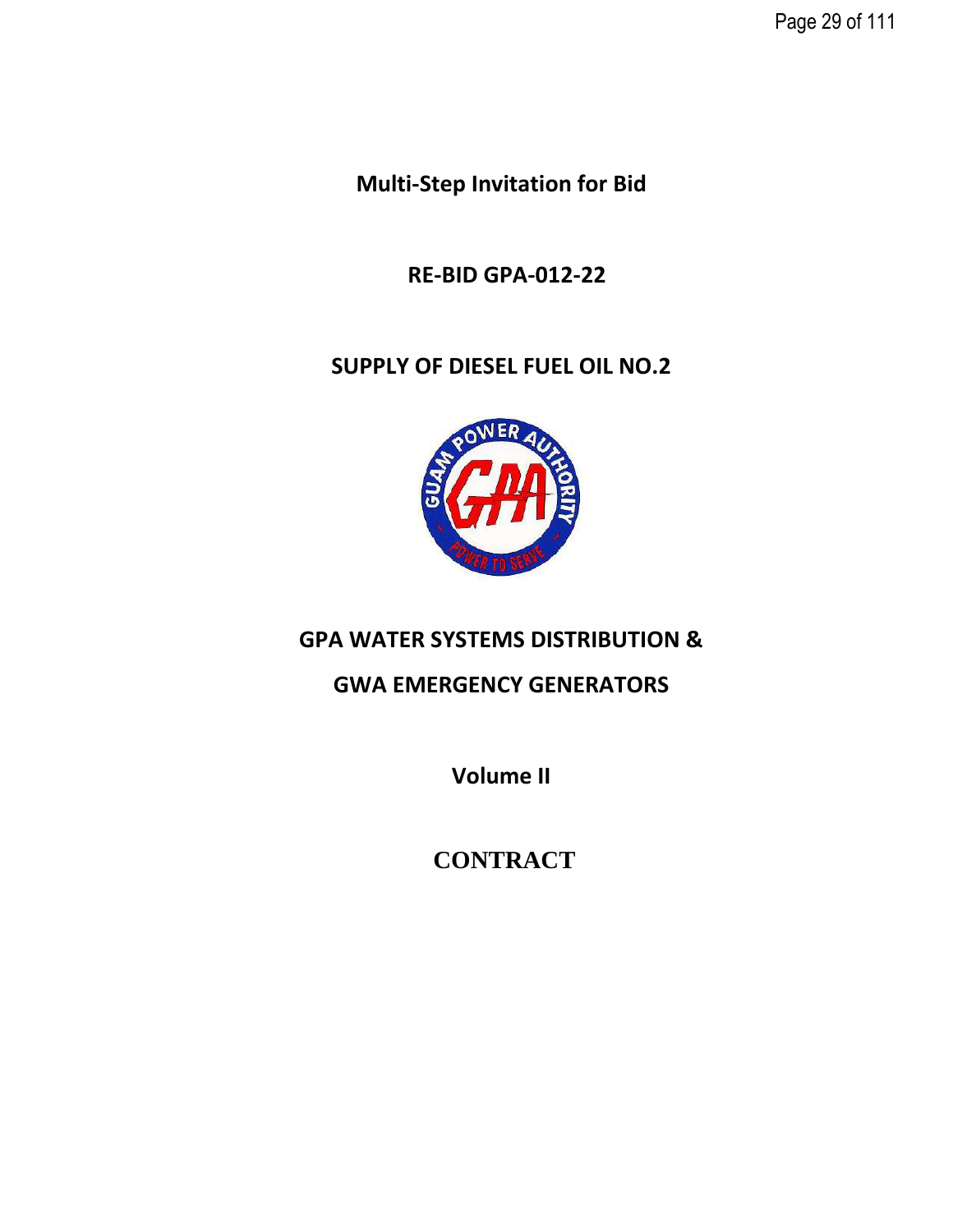# **TABLE OF CONTENTS**

| <b>Section</b>     | <b>Description</b> | Page |
|--------------------|--------------------|------|
| <b>SECTION 1.</b>  |                    |      |
| <b>SECTION 2.</b>  |                    |      |
| <b>SECTION 3.</b>  |                    |      |
| <b>SECTION 4.</b>  |                    |      |
| <b>SECTION 6.</b>  |                    |      |
| <b>SECTION 7.</b>  |                    |      |
| <b>SECTION 8.</b>  |                    |      |
| <b>SECTION 9.</b>  |                    |      |
| <b>SECTION 10.</b> |                    |      |
| <b>SECTION 11.</b> |                    |      |
| <b>SECTION 12.</b> |                    |      |
| <b>SECTION 13.</b> |                    |      |
| <b>SECTION 14.</b> |                    |      |
| <b>SECTION 15.</b> |                    |      |
| <b>SECTION 16.</b> |                    |      |
| <b>SECTION 17.</b> |                    |      |
| <b>SECTION 18.</b> |                    |      |
| <b>SECTION 19.</b> |                    |      |
| <b>SECTION 20.</b> |                    |      |
| <b>SECTION 21.</b> |                    |      |
| <b>SECTION 22.</b> |                    |      |
| <b>SECTION 23.</b> |                    |      |
| <b>SECTION 25.</b> |                    |      |
| <b>SECTION 26.</b> |                    |      |
| <b>SECTION 27.</b> |                    |      |
| <b>SECTION 28.</b> |                    |      |
| <b>SECTION 29.</b> |                    |      |
| <b>SECTION 30.</b> |                    |      |
| <b>SECTION 31.</b> |                    |      |
| <b>SECTION 32.</b> |                    |      |
| <b>SECTION 33.</b> |                    |      |
| <b>SECTION 34.</b> |                    |      |
| <b>SECTION 35.</b> |                    |      |
| <b>SECTION 36.</b> |                    |      |
| <b>SECTION 37.</b> |                    |      |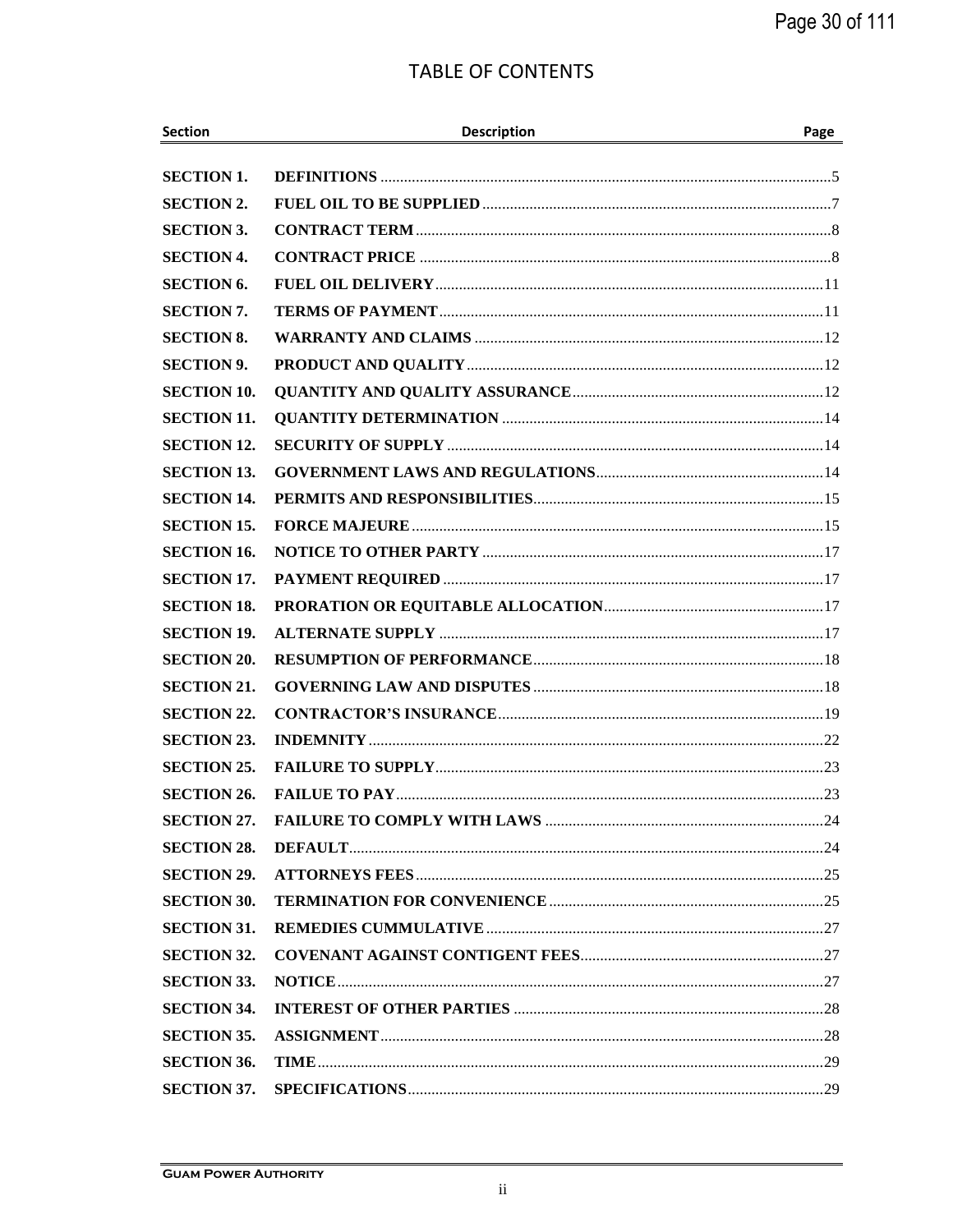| <b>SECTION 38.</b> |                                                                |  |
|--------------------|----------------------------------------------------------------|--|
| <b>SECTION 39.</b> |                                                                |  |
| <b>SECTION 40.</b> |                                                                |  |
| <b>SECTION 41.</b> |                                                                |  |
| <b>SECTION 42.</b> |                                                                |  |
| <b>SECTION 43.</b> |                                                                |  |
| <b>SECTION 44.</b> |                                                                |  |
| <b>SECTION 45.</b> | PROHIBITION AGAINST GRATUITIES, KICKBACKS, AND FAVORS TO THE   |  |
|                    |                                                                |  |
| <b>SECTION 46.</b> | <b>RESTRICTIONS AGAINST CONTRACTOR EMPLOYING CONVICTED SEX</b> |  |
|                    | <b>OFFENDERS FROM WORKING AT GOVERNMENT OF GUAM VENUES32</b>   |  |
|                    |                                                                |  |
|                    |                                                                |  |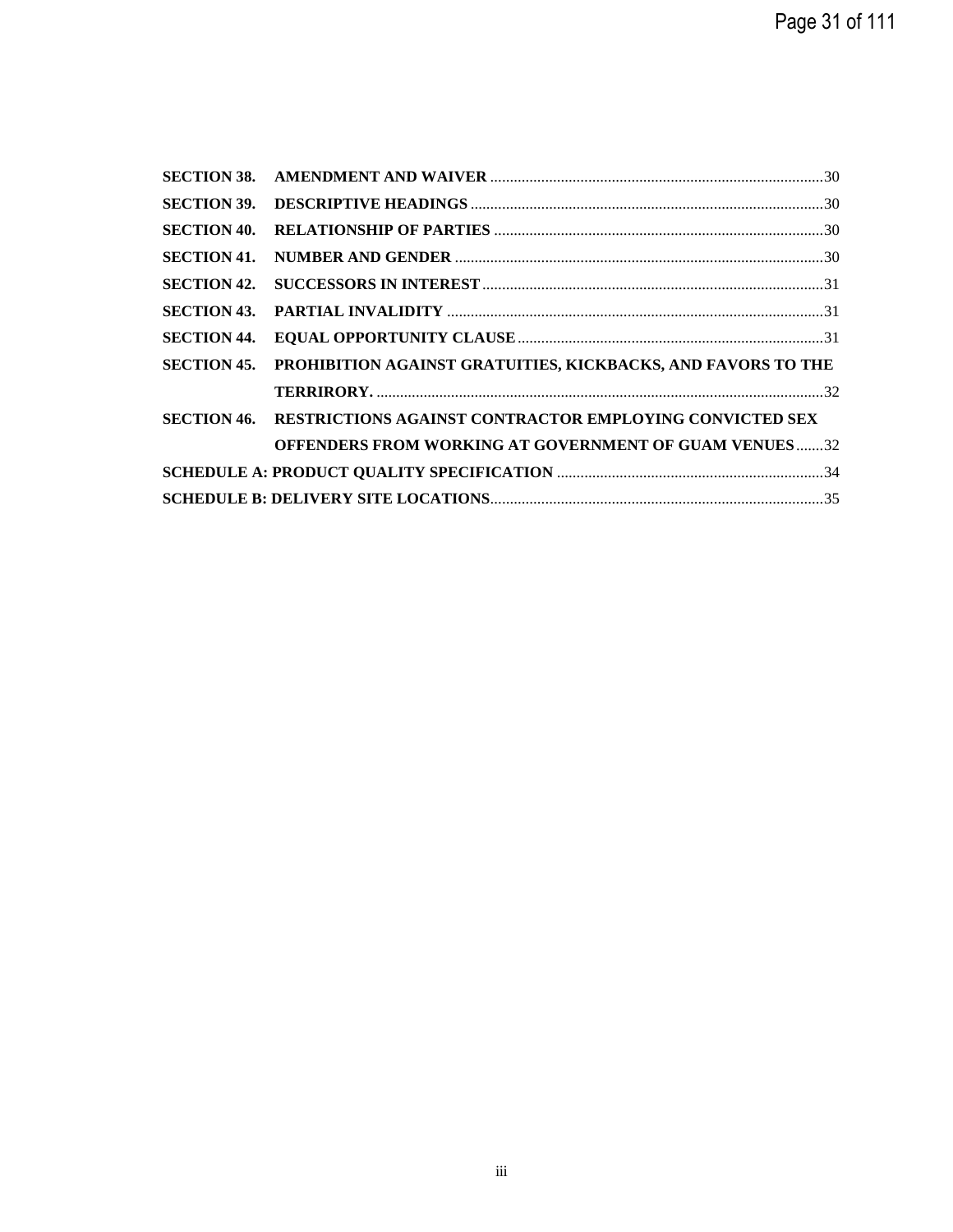## **FORMAL CONTRACT**

This Agreement and Formal Contract ("Contract"), is made and entered into on the \_\_\_\_\_ day of

\_\_\_\_\_, 2022 by and between:

**\_\_\_\_\_\_\_\_\_\_\_\_\_\_\_\_\_\_\_\_\_\_\_\_\_\_\_\_\_\_\_\_\_\_\_\_\_\_\_\_**, hereinafter referred to as **"CONTRACTOR"**,

with its principal address at

\_\_\_\_\_\_\_\_\_\_\_\_\_\_\_\_\_\_\_\_\_\_\_\_\_\_\_\_\_\_\_\_\_\_\_\_\_\_\_\_\_\_\_\_\_\_\_\_\_\_\_\_\_\_\_\_\_\_\_\_\_\_\_\_\_;

- and  $-$ 

**GUAM POWER AUTHORITY**, hereinafter referred to as the **"Authority"** or **"GPA"**, a Public Corporation with its office located at the Gloria Nelson Public Service Building, 688 Route 15, Fadian Mangilao Guam;

## R E C I T A L S

**WHEREAS**, the current contract for the supply of diesel fuel oil will expire on March 31, 2022; and

**WHEREAS**, GPA seeks to procure a new Diesel Fuel Oil No.2 Contractor for the supply of diesel fuel oil to the GPA power generating plants; and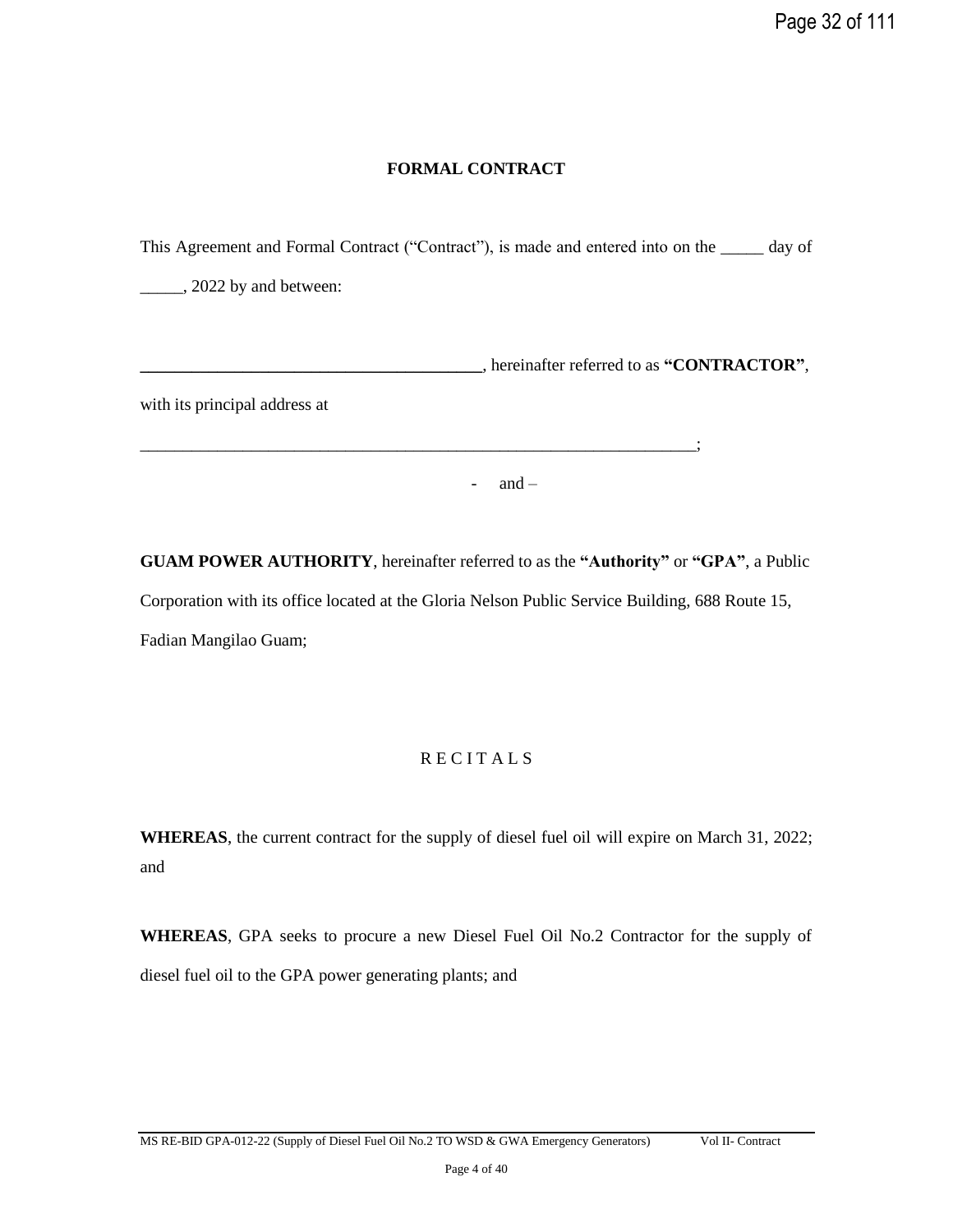**WHEREAS**, GPA has issued an Invitation For a Multi-Step Bid for the Supply of Diesel Fuel Oil No.2 under IFB RE-BID GPA-012-22; and

**WHEREAS**, **CONTRACTOR** submitted a bid in response to the Invitation for Bid for the Supply of Diesel Fuel Oil No.2; and

**WHEREAS**, GPA, upon evaluation of the submitted bid proposals, determined that **CONTRACTOR**. is the lowest responsive and responsible bidder.

**WHEREAS**, the Consolidated Commission on Utilities has determined that the (CONTRACTOR) is a preferred option for GPA to supply the Diesel Fuel Oil No.2 requirements for the Authority; and

**NOW, THEREFORE**, in consideration of the above premises and the mutual promises set forth herein and the terms and conditions hereinafter set forth and for other good and valuable consideration, receipt of which is hereby acknowledged; **CONTRACTOR** and GPA hereby agree as follows:

## <span id="page-32-0"></span>**SECTION 1. DEFINITIONS**

**"\$"** shall refer to currency in U.S. dollars.

**"ASTM"** shall mean the American Society for Testing and Materials.

**"API"** shall mean the American Petroleum Institute.

**"Barrel"** shall mean a volume equivalent to 42 U.S. gallons.

**"Gallon"** shall mean a volume in U.S. gallons equivalent to 3.78 liters or 231 cubic inches.

**"Contract"** shall mean the Diesel Fuel Oil No.2 Supply Contract executed as a result of IFB RE-BID GPA-012-22.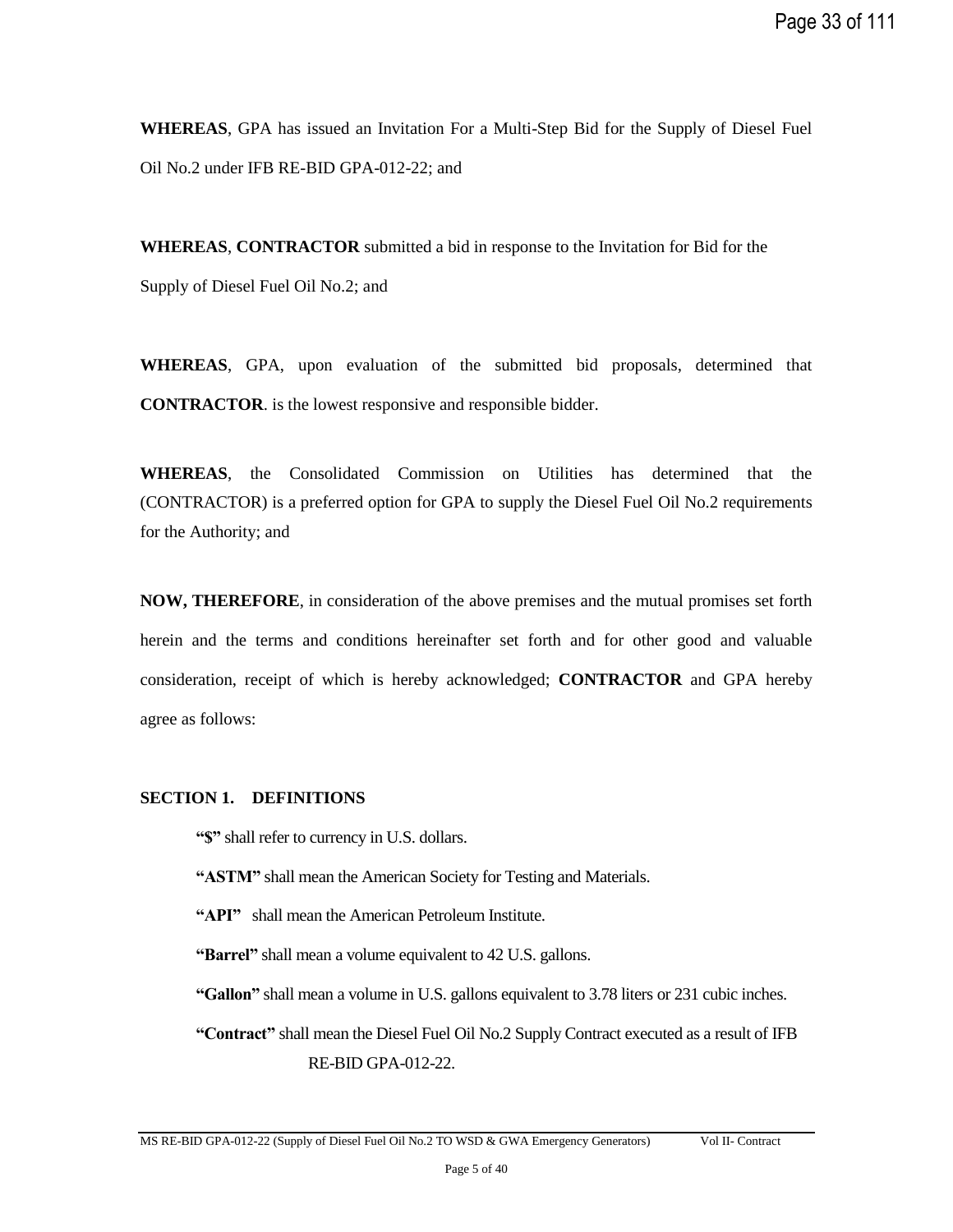- **"Contract Agreement (Agreement)"** shall mean the written agreement between GPA and CONTRACTOR covering the Supply of Diesel Fuel Oil No.2 any other Contract Documents either attached to the Agreement or made a part thereof by reference therein.
- **"Contract Documents"** shall mean the Contract Agreement, Bonds (where required), these General Conditions, any Supplementary Conditions, the Specifications, and any other documents specifically identified in the Contract Agreement, together with all Modifications issued after execution of the Contract Agreement.
- **"Contracting Officer"** shall mean the General Manager of the Guam Power Authority and shall include his authorized representatives.
- **"CONTRACTOR"** shall mean the party or parties who or which shall have duly entered into a contract with the Guam Power Authority to perform the work herein contemplated or his or their authorized assignee.
- "**Day"** shall mean a calendar day of twenty-four (24) hours measured from midnight to the next midnight.
- **"Delivery Time"** shall mean the total number of days or the dates stated in the Agreement for furnishing the product.
- **"General Manager"** shall mean the General Manager is the Chief Executive Officer of the Guam Power Authority. The office and title of General Manager shall apply to any person acting in a regular or in an acting capacity as the Chief Executive Officer of the Guam Power Authority.
- **"Notice"** shall mean and include all written notice demands, instructions, claims, approvals and disapprovals required to obtain compliance with contract requirements. Any written notice by either party to the contract shall be sufficiently given if delivered to or at the last known business address of the person, firm, or corporation constituting the other party to the contract, or to his, their, or its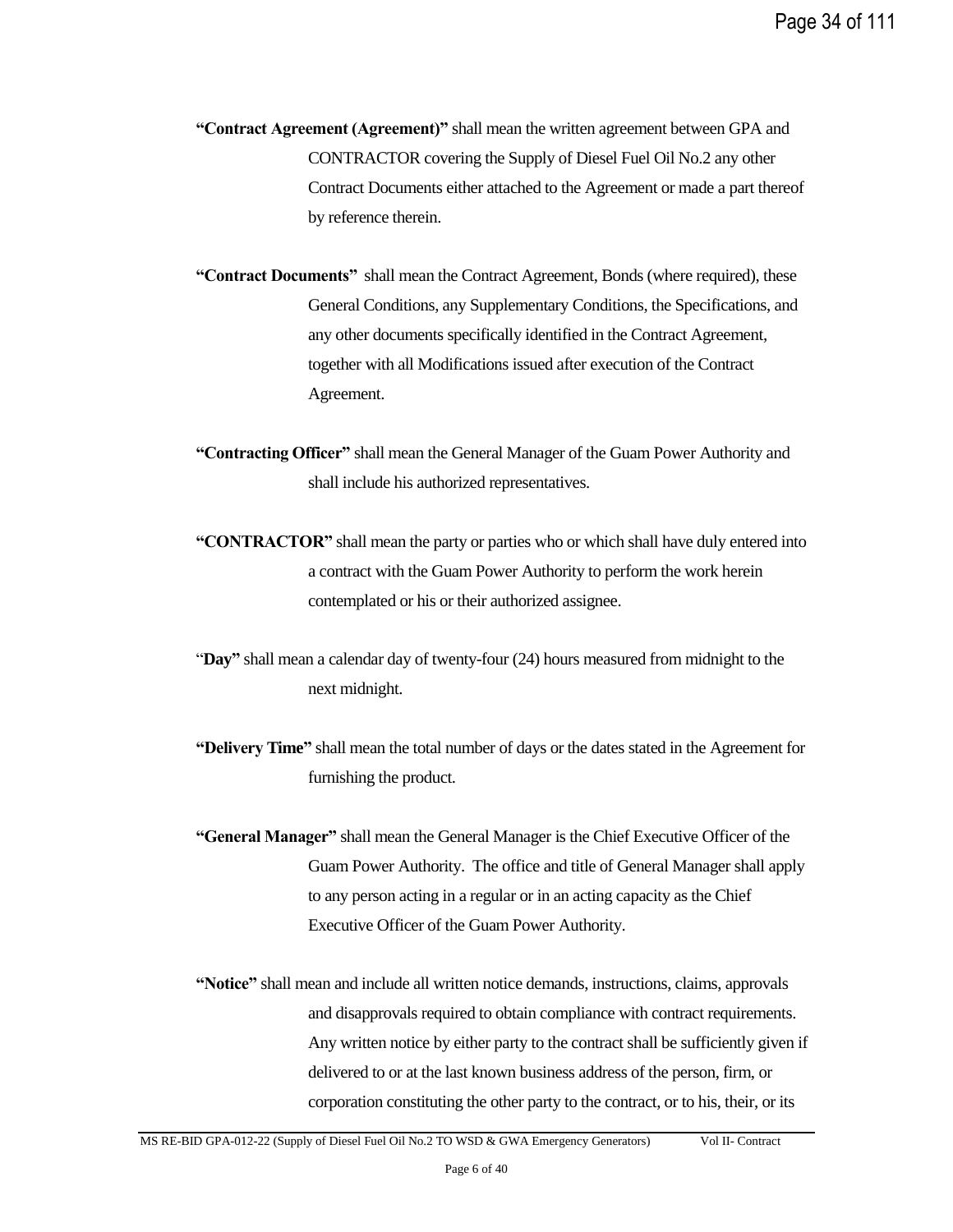duly authorized agent, representative, or officers, or when enclosed in a postage prepaid envelope addressed to such last known business address and deposited in a United States mail box and file the same with the Contracting Officer.

**"Procurement Officer"** shall mean the General Manager of the Guam Power Authority or the General Manager's designee.

**"PURCHASER"** shall mean the Guam Power Authority with whom CONTRACTOR has entered into the Contract Agreement.

**"Seller"** shall mean the CONTRACTOR.

**"Territory"** shall refer to the Territory of Guam.

**"OPA'90"** shall mean the Oil Pollution Act of 1990 by the U.S. Congress.

**"Platt's Asia-Pacific/ Arab Gulf Marketscan"** shall refer to the source document for the fuel Contract pricing.

**"Metric Ton"** shall mean the unit of mass equal to 1,000 kilograms (2,205 pounds)

- **"Fuel oil"** shall mean a liquid hydrocarbon product satisfying the specifications in Section 9.
- **"Gallon"** shall mean a U.S. standard gallon of 231 cubic inches at sixty degrees Fahrenheit.

**"Receiving facility"** shall mean the GPA fuel oil receiving facility.

## <span id="page-34-0"></span>**SECTION 2. FUEL OIL TO BE SUPPLIED**

**CONTRACTOR** agrees to furnish and **GPA** agrees to accept and pay for all of **GPA**'s fuel oil requirements for power generating plants in Guam for the term of the Contract. The **estimated**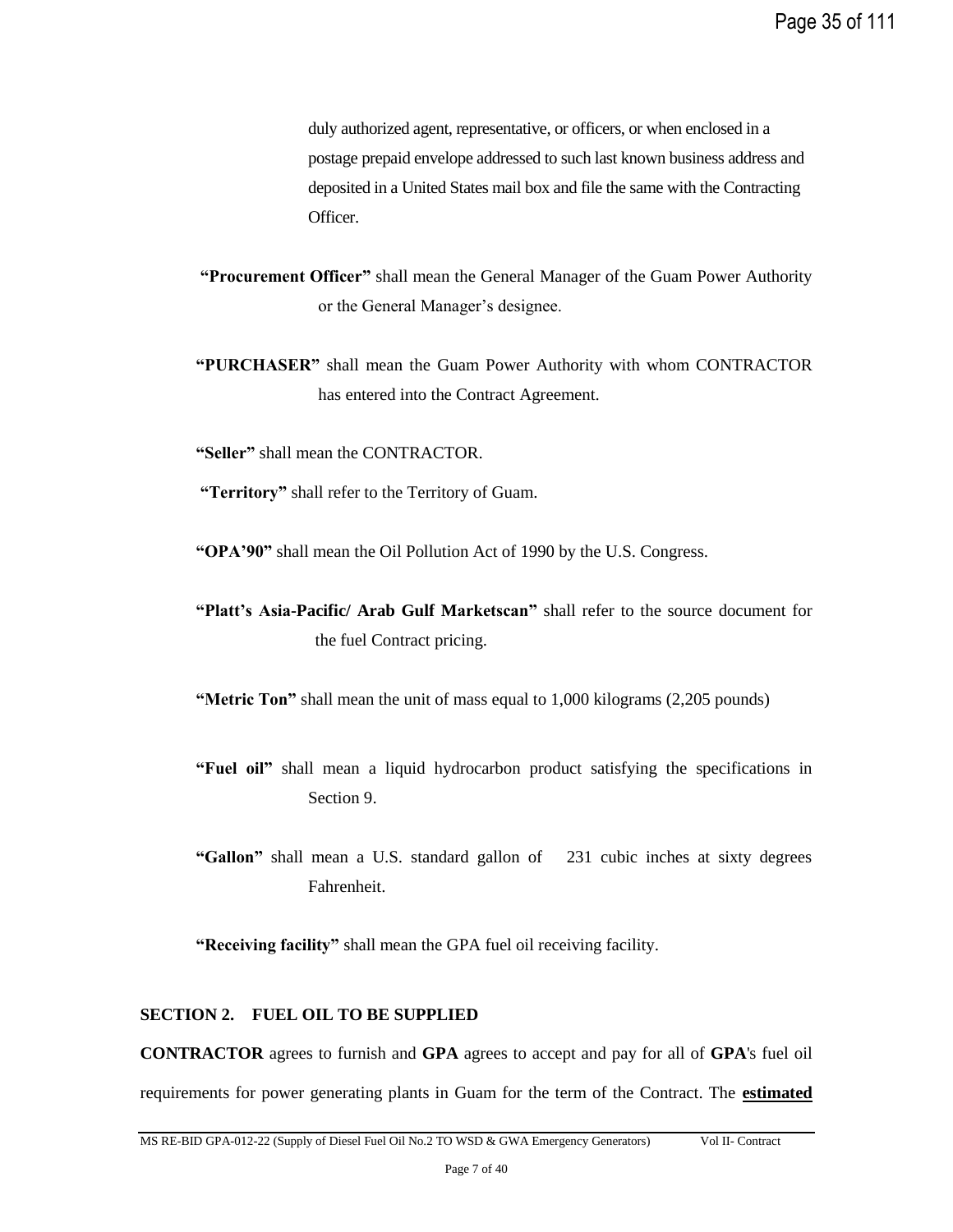total annual fuel oil requirement is approximately 100,000 gallons and is subject to change. GPA shall reasonably notify the Contractor for any changes in the fuel oil requirements.

The first delivery of fuel oil pursuant to the Contract is anticipated to be on or about **July 1, 2022**.

## <span id="page-35-0"></span>**SECTION 3. CONTRACT TERM**

The Contract Term shall be for three (3) years to commence on July 1, 2022 and shall continue until midnight of June 30, 2025 and with GPA's option to extend the contract for two (2) additional one (1) year term, renewable annually, with mutual agreement of both parties.

## <span id="page-35-1"></span>**SECTION 4. CONTRACT PRICE**

The Contract price in U.S. dollars per gallon (\$/gal) for all diesel fuel oil delivered to **GPA** shall be inclusive of all costs and liabilities required to fulfill the contract. The **BID PRICE** is the sum of the **FIXED SERVICE FEE** plus the **BID REFERENCE PRICE**.

The Contract price shall increase or decrease on a cent-for-cent basis by the amount per gallon based from Platt's Asia-Pacific/ Arab Gulf Marketscan FOB Singapore Price Assessment for Gasoil 10 ppm, (Conversion Factor: 42 gallons per barrel).

The **BID REFERENCE PRICE** shall be the average of the effective price posted in the Platt's Asia-Pacific/ Arab Gulf Marketscan FOB Singapore Price Assessment for Gasoil 10 ppm (Conversion Factor: 42 gallons per barrel) for November 02, 2021.

## **BID REFERENCE PRICE**

## *Asia-Pacific/Arab Gulf Marketscan*

**Price Posting for November 02, 2021**

**Asia Products (FOB Singapore)**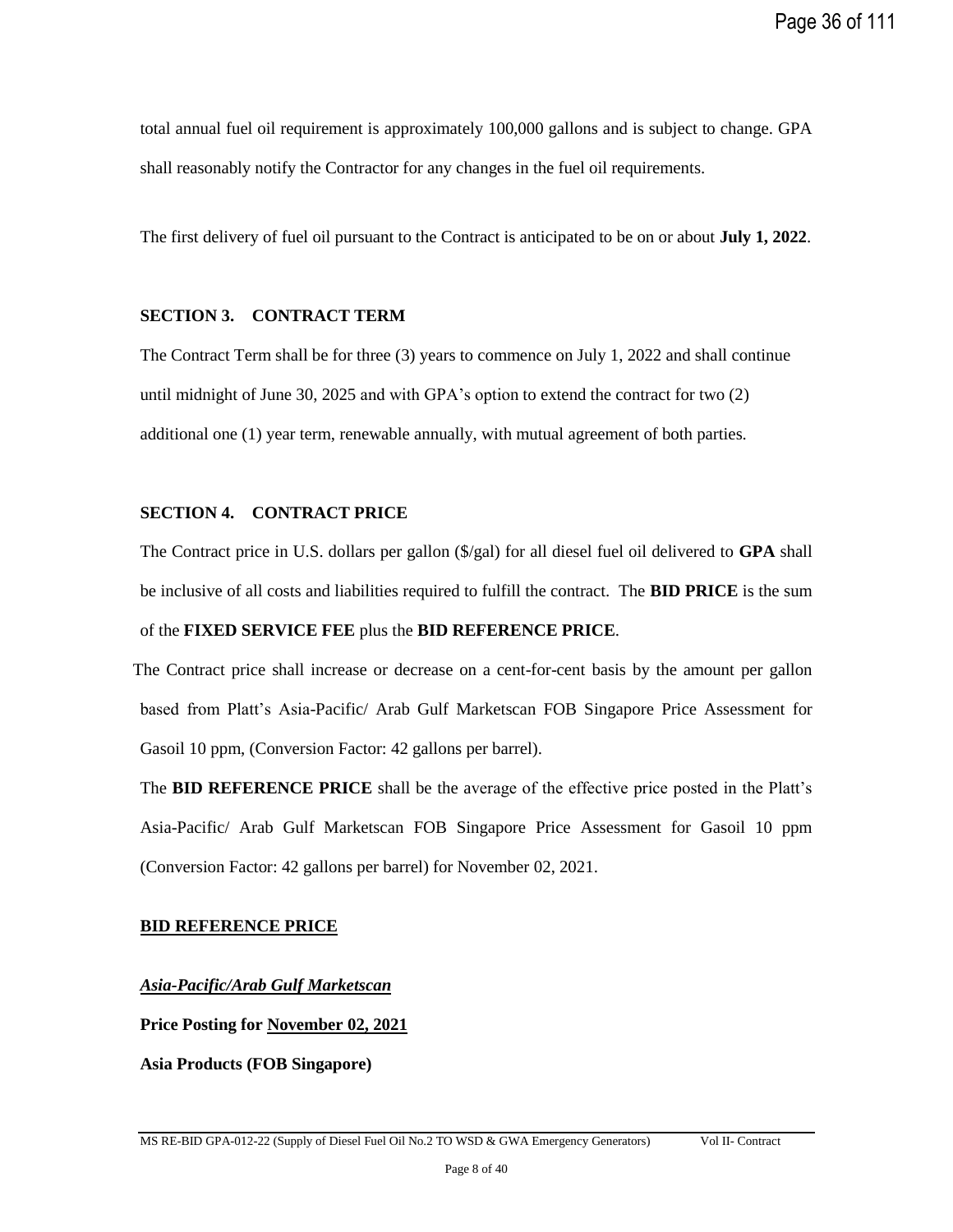**Product Commodity Index : Gasoil 10 ppm**

| Gasoil 10 ppm | Low   | High  | MOPS   |
|---------------|-------|-------|--------|
| (S/bbl)       | 95.94 | 95.98 | 95.960 |

**Bid Reference Price = \$95.960 per barrel**

**= \$2.285 per U.S. gallon**

# **The BID REFERENCE PRICE shall be \$2.285 per U.S. gallon.**

#### **BID PRICE OFFER (SUPPLY AND DELIVERY):**

| <b>ULTRA-LOW</b><br><b>SULFUR</b><br><b>DIESEL (ULSD)</b> |            | <b>3-year Base Period</b><br>$($$ in $3$ decimals) | 2-Year Extension<br><b>Options</b> | $($$ in 3 decimals)          |                              |
|-----------------------------------------------------------|------------|----------------------------------------------------|------------------------------------|------------------------------|------------------------------|
|                                                           | $1st$ year | $2nd$ year                                         | 3rd year                           | 1 <sup>st</sup> Year<br>Extn | 2 <sup>nd</sup> Year<br>Extn |
| <b>BID</b>                                                |            |                                                    |                                    |                              |                              |
| <b>PRICE</b>                                              |            |                                                    |                                    |                              |                              |
| $(\frac{1}{2})$                                           |            |                                                    |                                    |                              |                              |
| <b>REFERENCE</b>                                          |            |                                                    |                                    |                              |                              |
| <b>PRICE</b>                                              |            |                                                    |                                    |                              |                              |
| $(\$/gal)$                                                |            |                                                    |                                    |                              |                              |
| <b>FIXED</b>                                              |            |                                                    |                                    |                              |                              |
| <b>SERVICE FEE</b>                                        |            |                                                    |                                    |                              |                              |
| $(\$/gal)$                                                |            |                                                    |                                    |                              |                              |

# **The CONTRACT FIXED SERVICE FEE in \$/U.S. gallon shall be for all Fuel Oil delivered to the locations identified on Schedule B hereto.**

The Contract price in U.S. dollars per gallon (\$/gal) for all diesel fuel oil delivered to **GPA** shall be inclusive of all costs and liabilities required to fulfill the contract. The **CONTRACT PRICE** is the sum of the **FIXED SERVICE FEE** plus the **REFERENCE PRICE**.

The **CONTRACT PRICE** shall increase or decrease on a cent-for-cent basis with the **REFERENCE PRICE**.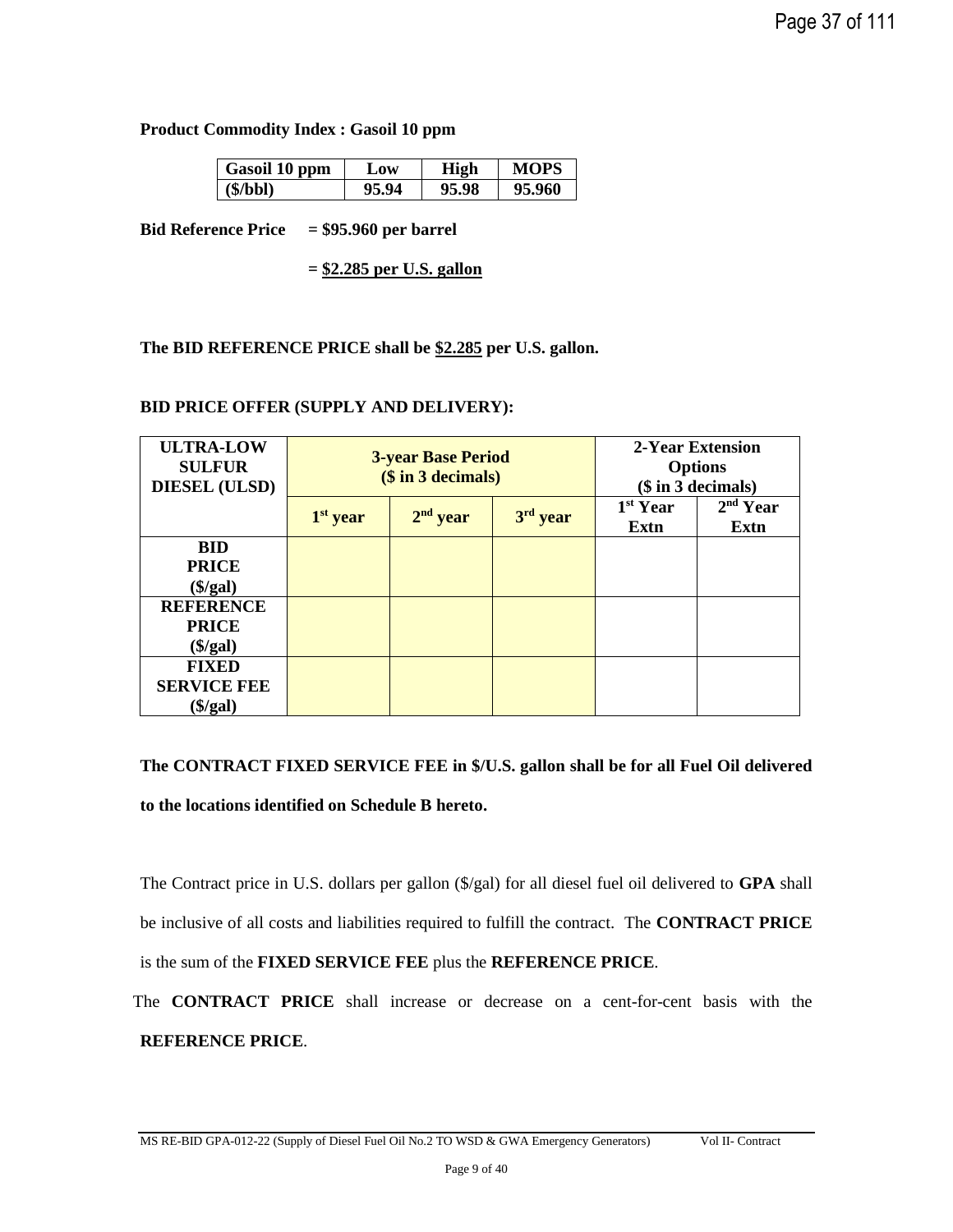The **REFERENCE PRICE** for the Fuel Oil delivered in any month shall be the daily average of the effective price reported for the previous month in the Platt's Asia-Pacific/ Arab Gulf Marketscan FOB Singapore Price Assessment for Gasoil 10 ppm.

# **SECTION 5. INVOICE PRICE DETERMINATION**

The price invoiced to the Guam Power Authority shall be adjusted according to the periodic price changes in Platt's Asia-Pacific/ Arab Gulf Marketscan FOB Singapore Price Assessment for Gasoil 10 ppm.

The invoice price for the fuel delivered in any month shall be the daily average of the effective spot prices reported for the previous month in the Platt's Asia-Pacific/ Arab Gulf Marketscan FOB Singapore Price Assessment for Gasoil 10 ppm (referred to as the Reference Price), plus the Fixed Service Fee described above.

All price postings are at the "Price effective dates."

# INVOICE PRICE CALCULATION FORMULA

# INVOICE PRICE = Reference Price  $+$  Fixed Service Fee

Sample data and calculation:

Delivery Month: November 2021

(1) Sample Calculation of Reference Price:

Reference Price = Average of Previous Month's Daily MOPS MOPS (Mid-of-Platts) = average of high and low price assessments Previous Month: October 2021

Average of the Daily MOPS for October 2021: \$95.498 per barrel

Average Price: \$2.274 per gallon (rounded to three decimal places)

Reference Price: \$2.274 per gallon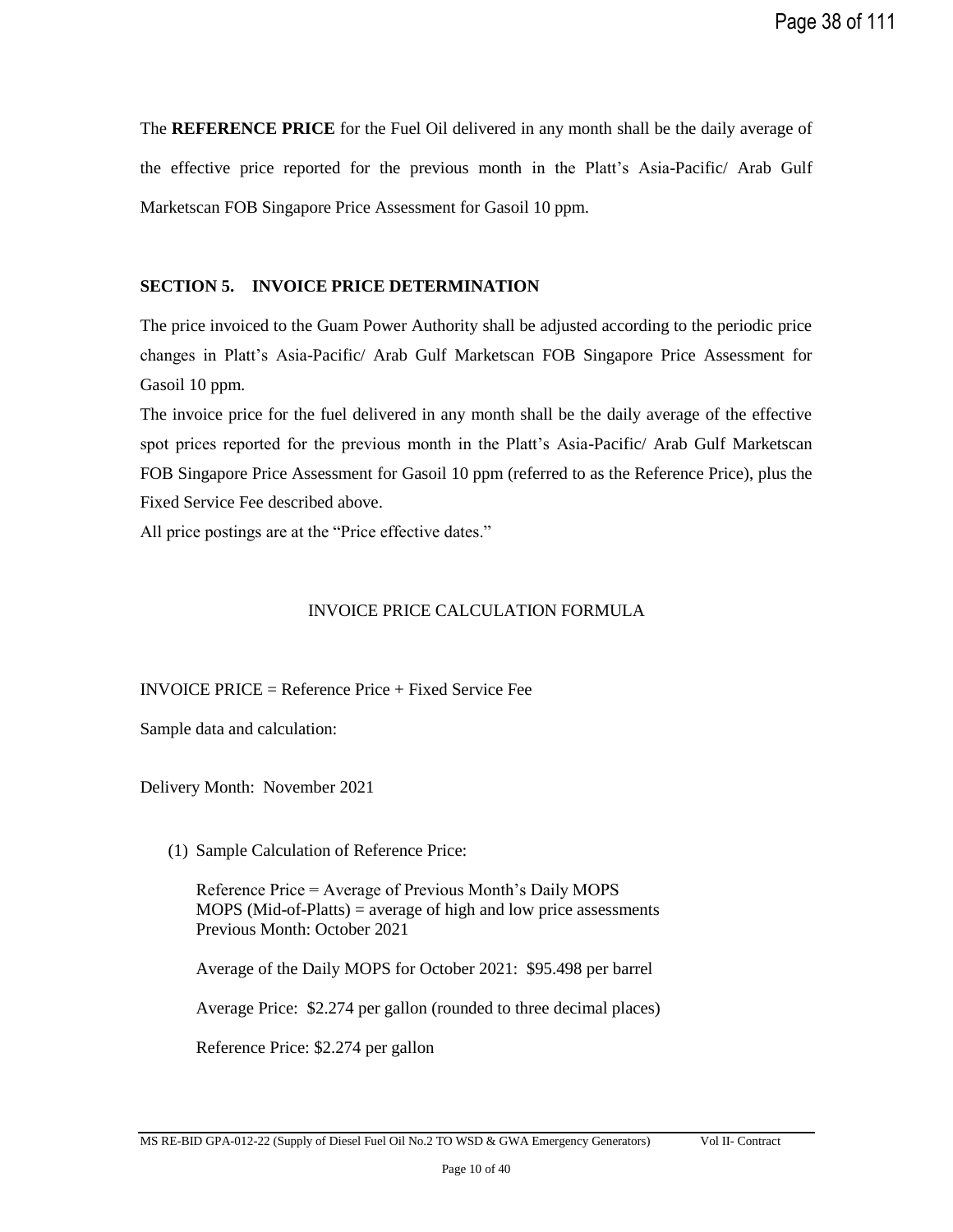(2) Fixed Service Fee (Sample) =  $$0.750$  per gallon

(3) Invoice Price

Invoice Price = Reference Price + Fixed Service Fee

Invoice Price  $=$   $(\$2.274 + \$0.750)$  per gallon

Invoice Price  $= $3.024$  per gallon

This is the invoice price for fuel delivered to GPA for the sample month.

# **SECTION 6. FUEL OIL DELIVERY**

All fuel must be delivered to the plant sites covered in this contract. GPA shall provide the CONTRACTOR safe access to its facility. Title to the fuel shall pass from the **CONTRACTOR** to **GPA** when the fuel oil has passed the **GPA** pipeline flange connecting the tanker truck delivery hose and the **GPA** storage tanks. The **CONTRACTOR** shall be available to deliver the fuel to the point of delivery as designated by GPA within twenty-four (24) hours notice of receiving a request. **CONTRACTOR** must be available to receive and accept delivery requests during the hours of 7:00 A.M. and 5:00 P.M. daily, including weekends and holidays. The **CONTRACTOR** shall provide transfer pumps at its delivery trucks and/or whatever else may be necessary to deliver fuel to **GPA** storage tanks to the height of 45 feet. Fuel deliveries shall be on an "on call" basis and shall be during the hours of 7:00 A.M. and 11:00 P.M. daily, including weekends and holidays. **CONTRACTOR** must exercise its best efforts to deliver fuel to **GPA** to meet operational requirements regardless of the estimates provided by **GPA.**

All risk of loss, cost and liabilities prior to the time of passage of title of the fuel oil shall be on the **CONTRACTOR**.

# **SECTION 7. TERMS OF PAYMENT**

Invoices for fuel oil delivered pursuant to quantity (fuel oil receipts) and quality prescribed under the terms of this contract shall be submitted no more frequently than weekly, based on the number of gallons of fuel delivered to GPA during the preceding period. The invoices must be supported by fuel oil receipts or receiving tickets including a receipt acknowledgement from a GPA representative. The payment terms are 30 days (net) beginning on the date the invoice is received by the GPA accounts payable section. All payments shall be based on the delivered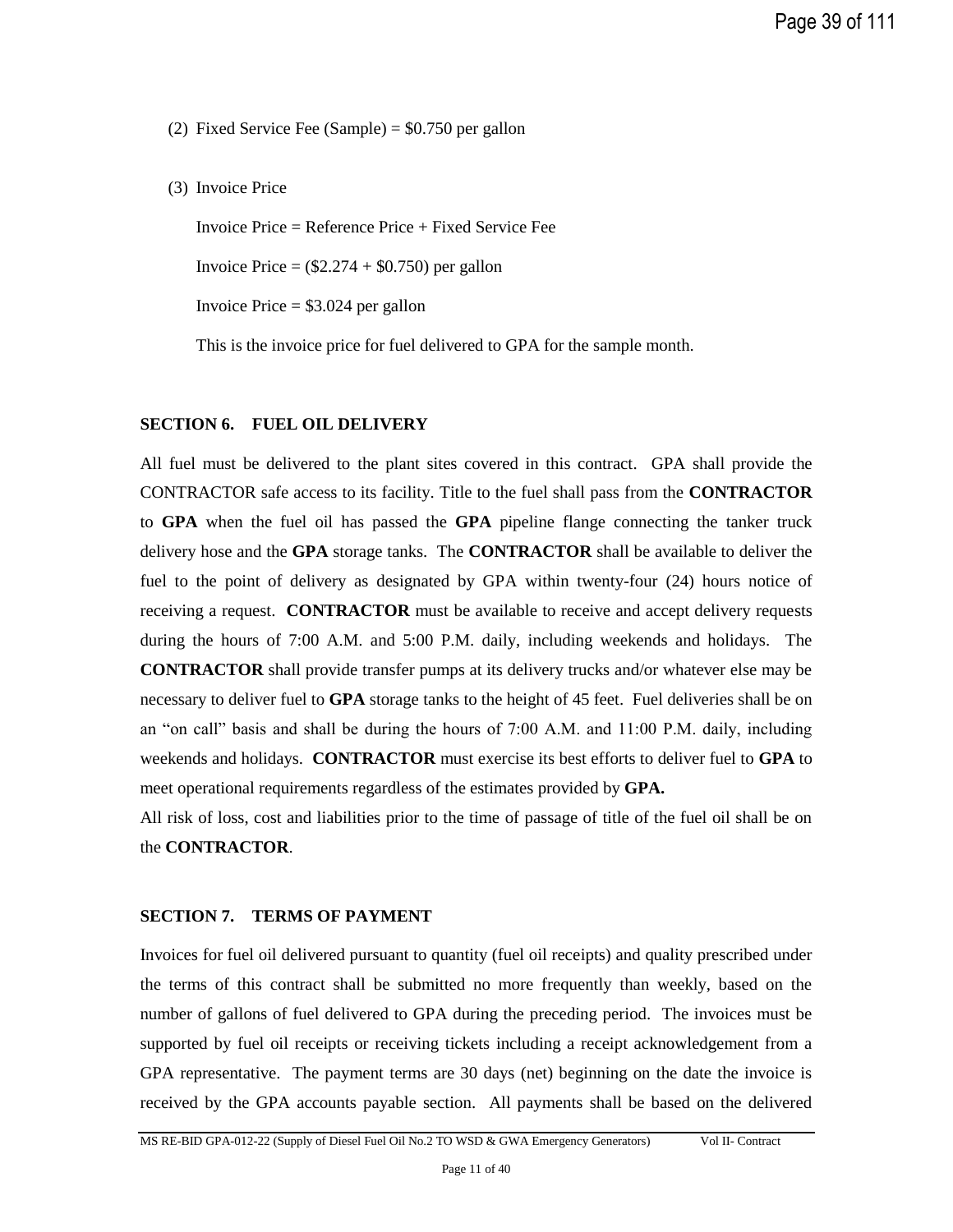quantity, corrected to volume (net) at 60 degrees F.

#### **SECTION 8. WARRANTY AND CLAIMS**

**CONTRACTOR** warrants that the fuel oil shall meet the specification prescribed herein under Section 9 and other pertinent sections. If the fuel oil fails to meet the specifications herein, **CONTRACTOR** shall be liable for any direct damages resulting therefrom.

**CONTRACTOR** shall be solely responsible for any damages caused by the **CONTRACTOR** or its agents during the process of oil supply and delivery.

Claims against the **CONTRACTOR** for direct costs incurred on account of their negligent actions shall be given in writing together with all supporting documents, invoices and correspondence by **GPA** within thirty days (30) from date of delivery of fuel oil as specified in Section 4.

#### **SECTION 9. PRODUCT AND QUALITY**

Test Methods shall be in conformance with the prescribed procedures set forth by the American Society For Testing and Materials (ASTM) Standards for Petroleum Products, Lubricants, and Fossil Fuels, or alternative tests acceptable and subject to prior authorization by GPA.

The fuel oil delivered to GPA shall have the physical and chemical characteristics as described in **Schedule A**.

Quality determination shall be performed and certified by an independent third party laboratory facility acceptable to GPA. Certificate of Quality (COQ) shall be representative of the product in the Contractor's storage facility in Guam.

#### **SECTION 10. QUANTITY AND QUALITY ASSURANCE**

**CONTRACTOR'S** 'Terminal Loading Rack' meters shall be utilized to determine the quantity of fuel delivered to **GPA** and shall be the basis for the Bill of Lading (BOL). **CONTRACTOR** shall have such meters calibrated no less than annually and shall furnish **GPA** a copy of the certificate of newly calibrated meter(s) within 10 days after the calibration date.

In the event of a dispute over the accuracy of the **CONTRACTOR's** meters, an independent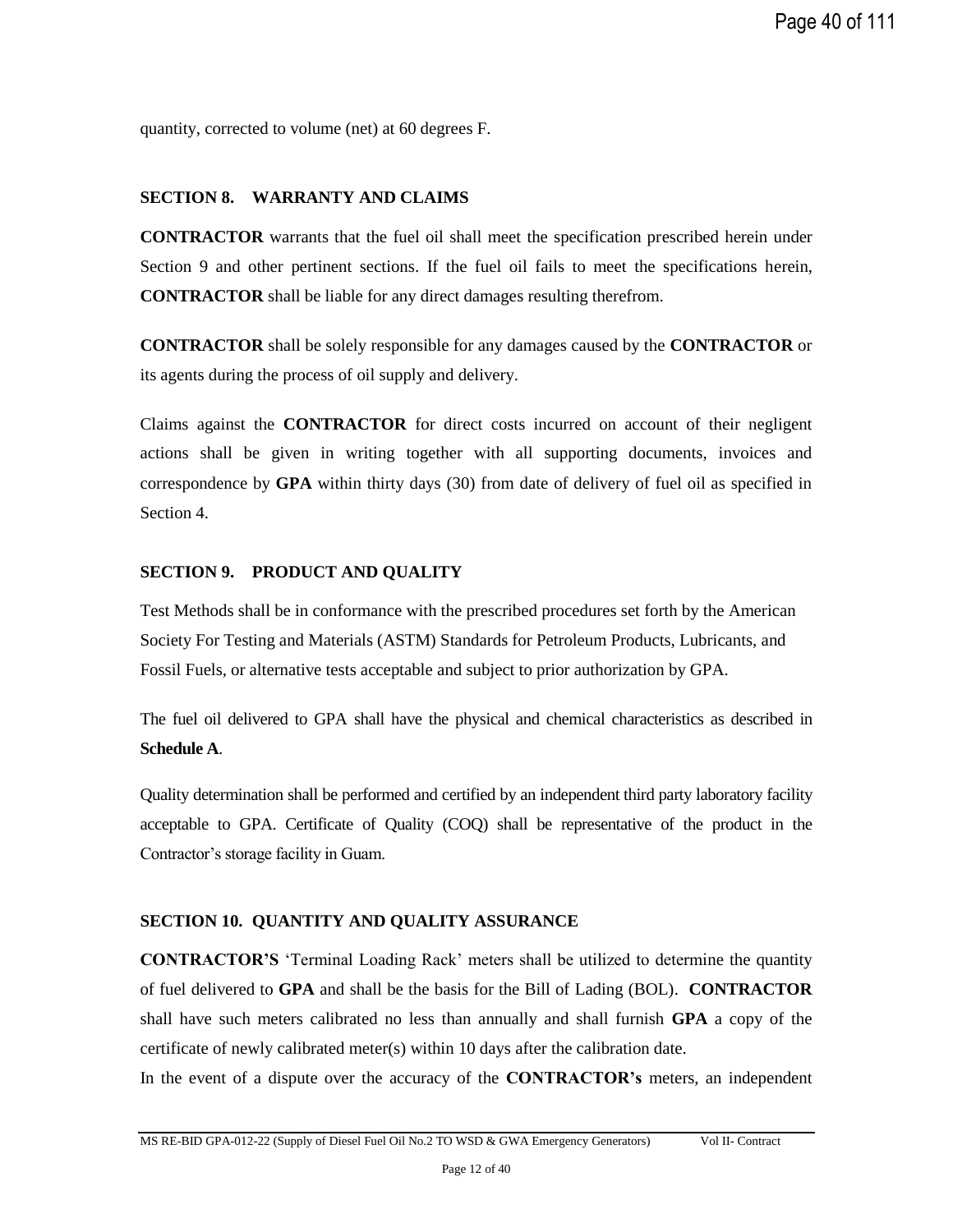third party mutually agreeable to both parties will be brought in to perform a recalibration. In the event of a miscalibration, the costs shall be borne by the **CONTRACTOR**. Any loss incurred by **GPA** as a result of miscalibration of meters shall be negotiated and returned to the **AUTHORITY**.

Quantity shall be corrected to the volume at sixty degrees Fahrenheit. Conversion shall be made in accordance with the ASTM-IP Petroleum Measurement Tables (IP-200), Table 6B (latest edition).

Appropriate Certificate of Quality (COQ) reports shall also accompany each delivery and must be presented to the GPA receiving facility. GPA may also secure a sample of the product in the CONTRACTOR's delivery truck for visual inspection and retention in the event of dispute over the quality of the fuel. Quality must conform with the requirements specified under Section 9 and schedule A as a condition for acceptance of delivery.

In the event of a dispute over the quality of fuel received by **GPA**, an inspection of fuel oil will be conducted by an appointed third party inspector mutually acceptable to **GPA** and the **CONTRACTOR**. This shall include sampling and quality determination of the product in the CONTRACTOR's delivery tanker truck.

CONTRACTOR is required to install security seals on valves and compartments of the delivery tanker trucks after product loading is completed. Seals shall remain intact upon inspection by the GPA receiving facility. Seal numbers shall be recorded in the delivery receipt and initialed by an authorized terminal representative. GPA reserves the right to reject deliveries with tampered or missing seals.

CONTRACTOR shall provide a comprehensive summary of the fuel delivery reports. Contractor shall tailor its reports to GPA's needs. Contractor shall submit copy(ies) of all Certificates of Quality (COQ) for the delivery month. Reports shall be submitted to the GPA within five (5) working days after each report month. Contractor shall also submit other reports and/or documentations that is relevant to the contract as may be required by the Authority.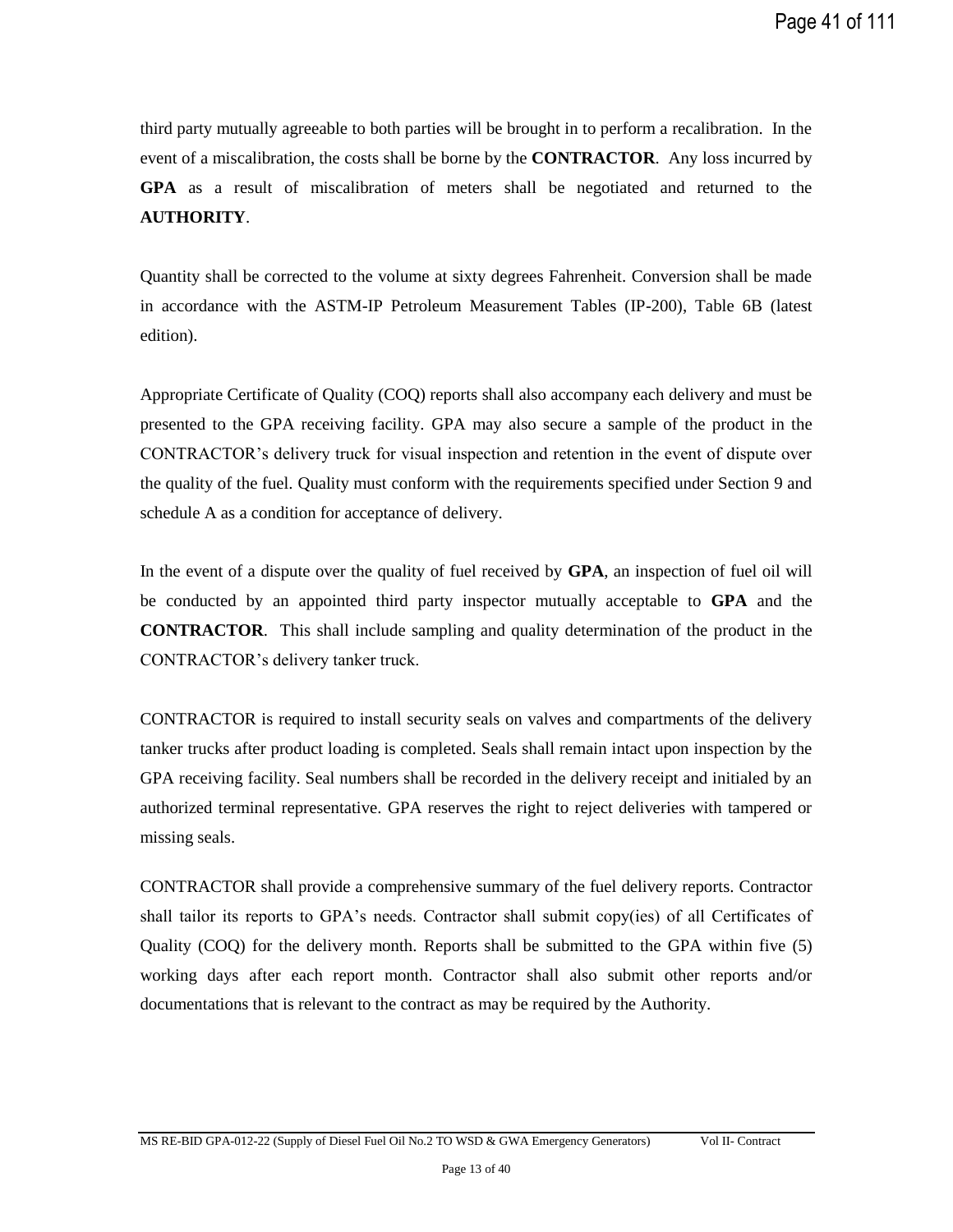#### **SECTION 11. QUANTITY DETERMINATION**

In the event of the variances between the BOL quantity and the GPA receipts, The **AUTHORITY** shall pay (absorb) a quantity shortfall up to ONE-FOURTH (0.25 %) of the gallons established quantity; shortages beyond the 0.25% tolerance shall be covered by the **CONTRACTOR**.

GPA reserves the right to require the intervention of a third party independent inspector for quantity determination. Such inspector shall be mutually acceptable to **GPA** and the **CONTRACTOR.** All quantities shall be corrected to volume at sixty degrees Fahrenheit (60 $\textdegree$ F) in accordance with the ASTM-IP Petroleum Measurement Table, Table 6B, the latest edition published shall be applicable. A copy of the load port shore tank measurements shall be included as supplemental documents.

Quantity certification prepared by independent inspector shall be final and binding upon both parties.

#### **SECTION 12. SECURITY OF SUPPLY**

**CONTRACTOR** reserves the right to supply fuel oil meeting **GPA** specifications from any source. In the event that supplies are taken from such other places, then the price to Guam will remain the same as established in Section 4 above.

**CONTRACTOR** must submit a month-end diesel fuel inventory report to GPA.

**GPA** reserves the right to audit the Contractor for safety fuel inventory stock compliance. Such audit shall be in accordance with generally accepted accounting practices. "

# **SECTION 13. GOVERNMENT LAWS AND REGULATIONS**

(a) If at any time during the term of the Contract the Government of the United States or the Territory of Guam enacts laws or issues regulations which would prevent **GPA** from burning the type of fuel oil to be supplied hereunder, **GPA** shall use its best efforts to obtain an exemption. In the event **GPA** cannot obtain an exemption from such laws and regulations, **CONTRACTOR**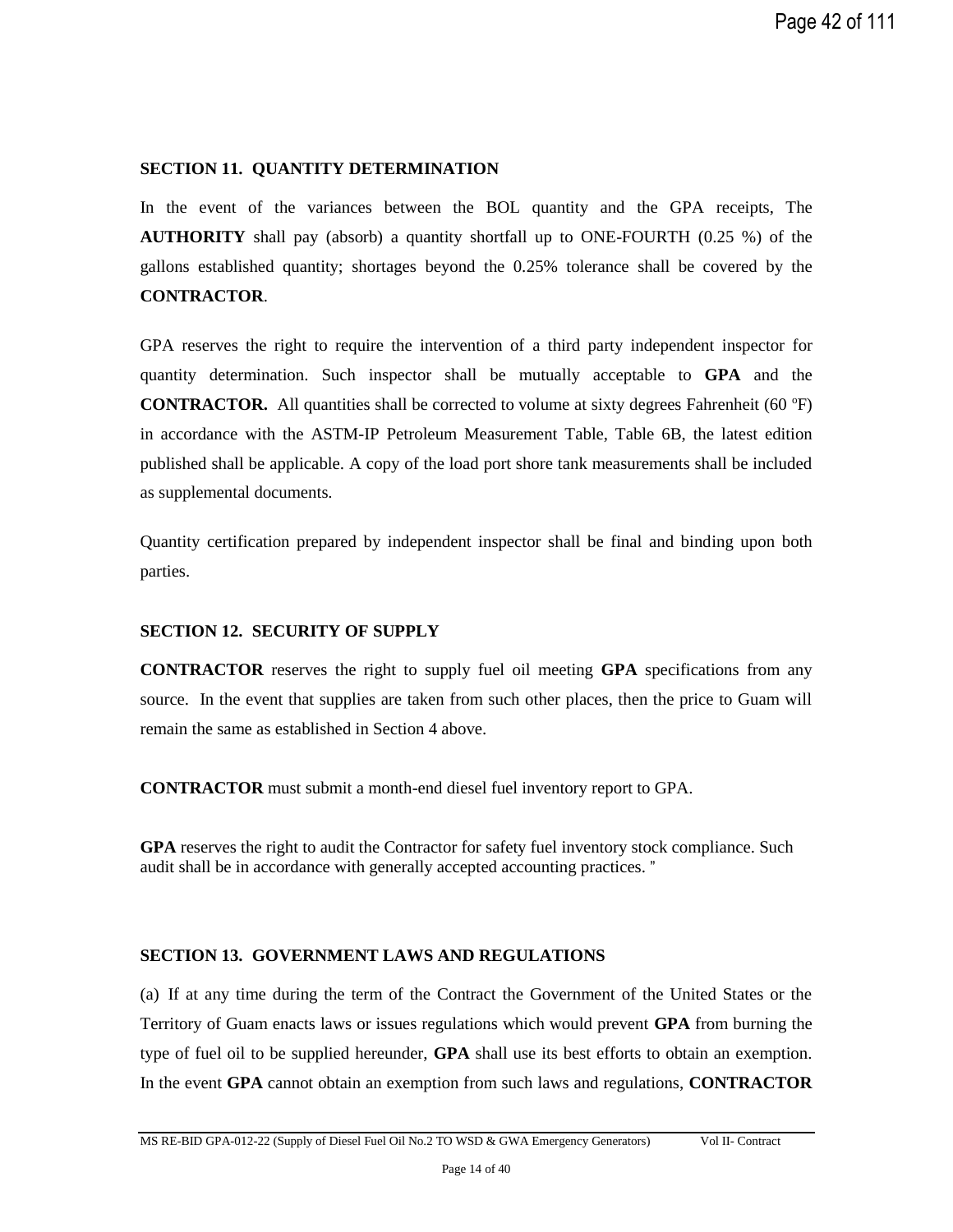shall use his best efforts to furnish **GPA** substitute fuel oil which complies with such governmental laws and regulations at the same price set out herein, or if unreasonable, at a price to be renegotiated by the parties. If the substitute fuel oil causes an increase or decrease in **CONTRACTOR** 's cost of performance of the Contract, an equitable adjustment shall be made and the Contract modified in writing accordingly. Any claim of **CONTRACTOR** for adjustment under this section must be asserted in writing within thirty (30) days from date of receipt by **CONTRACTOR** of the notification of substitute fuel oil in compliance with Government laws, rules and regulations. Failure to agree to any adjustment shall be a dispute concerning a question of fact within the meaning of the clause of this Contract entitled "Governing Law and Disputes"(Section 21). However, nothing in this clause shall excuse the **CONTRACTOR** from proceeding with the Contract fuel oil specifications as changed in order to comply with Government laws, rules and regulations. Only in the event that the parties cannot mutually agree upon the price at which **CONTRACTOR** is to furnish such substitute fuel oil, and **CONTRACTOR** refuses to provide such substitute fuel oil at the Contract price set out herein shall **GPA** then have the option of purchasing from other sources fuel oil at a lower price than that offered by **CONTRACTOR** in such negotiations which complies with such laws and regulations, but in any event, the **CONTRACTOR** shall have no recourse, other than those specified herein.

(b) **CONTRACTOR** shall at all times comply with all applicable laws and regulations of the Territory of Guam and the Federal Government and their respective agencies.

# **SECTION 14. PERMITS AND RESPONSIBILITIES**

The **CONTRACTOR** shall, without additional expense to **GPA**, be responsible for obtaining any necessary licenses and permits, and for complying with any applicable Federal and Territorial laws, codes and regulations necessary for performance of the Contract by **CONTRACTOR**.

# **SECTION 15. FORCE MAJEURE**

No failure or omission by either party to carry out or to observe any of the terms, provisions or conditions of the Contract shall, except in relation to obligations to make payments under the Contract, give rise to any claim by one party against the party in question or be deemed to be a breach of the Contract if such failure or omission arises from any cause reasonably beyond the control of the party, including but without prejudice to the generality of the foregoing: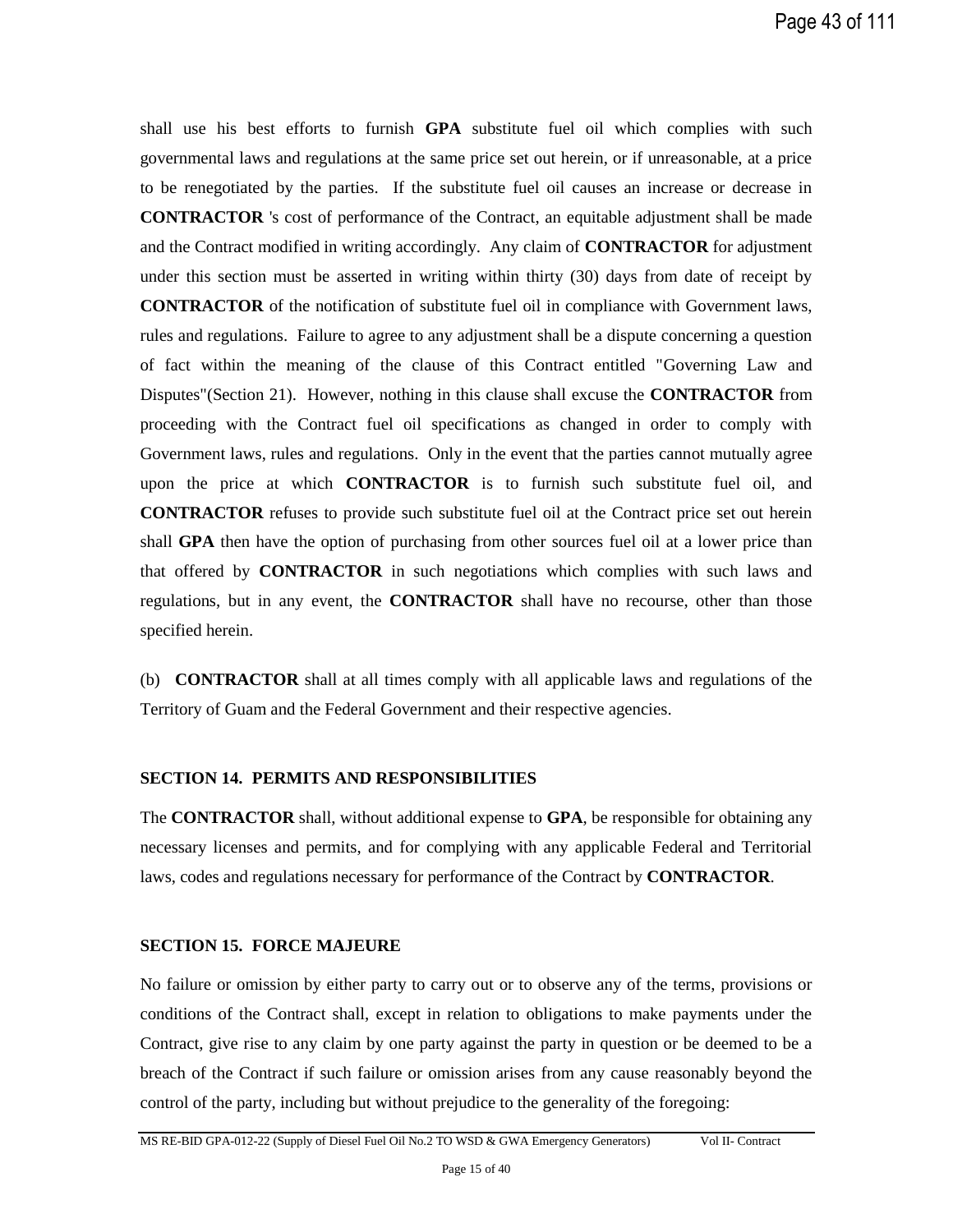(a) War, etc. War, hostilities, acts of public enemy or belligerents, sabotage, blockade, revolution, insurrection, riot or disorder;

(b) Restraints. Arrest or restraint of princes, rulers or peoples;

(c) Confiscation. Expropriation, requisition, confiscation or nationalization;

(d) Rationing. Embargoes, export or import restrictions or rationing or allocation, whether imposed by law, decree or regulation or by voluntary cooperation of industry at the insistence or request of any governmental authority or person purporting to act therefore;

(e) Regulations. Interference by restriction or onerous regulations imposed by civil or military authorities, whether legal or de facto and whether purporting to act under some constitution, decree, law or otherwise;

(f) Acts of God. Acts of God, fire, frost or ice, earthquake, storm, lightning, tide, tidal wave, or peril of the sea, accident of navigation or breakdown or injury of vessels;

(g) Loss for Tankers. Loss of tanker tonnage due to sinking by belligerents or to governmental taking whether or not by formal requisition;

(h) Accidents. Accidents to or adjuncts of shipping navigation;

(i) Strikes. Epidemics, quarantine, strikes or combination of workmen, lockouts, or other labor disturbances;

(j) Explosions. Explosion, accidents by fire or otherwise to wells, pipes, storage facilities, refineries, installations, machinery;

(k) Taking by Government. Unavailability of fuel because of the election of the government of the country of its origin to take royalty product in kind;

(l) Other Events. Any event, matter or thing wherever occurring and whether or not of the same class or kind as those set forth, which shall not be reasonably within the control and without the fault or negligence of the party affected thereby.

No failure or omissions to carry out or to observe any of the terms, provisions or conditions of the Contract shall give rise to any claim by one party against the other, or be deemed to be a breach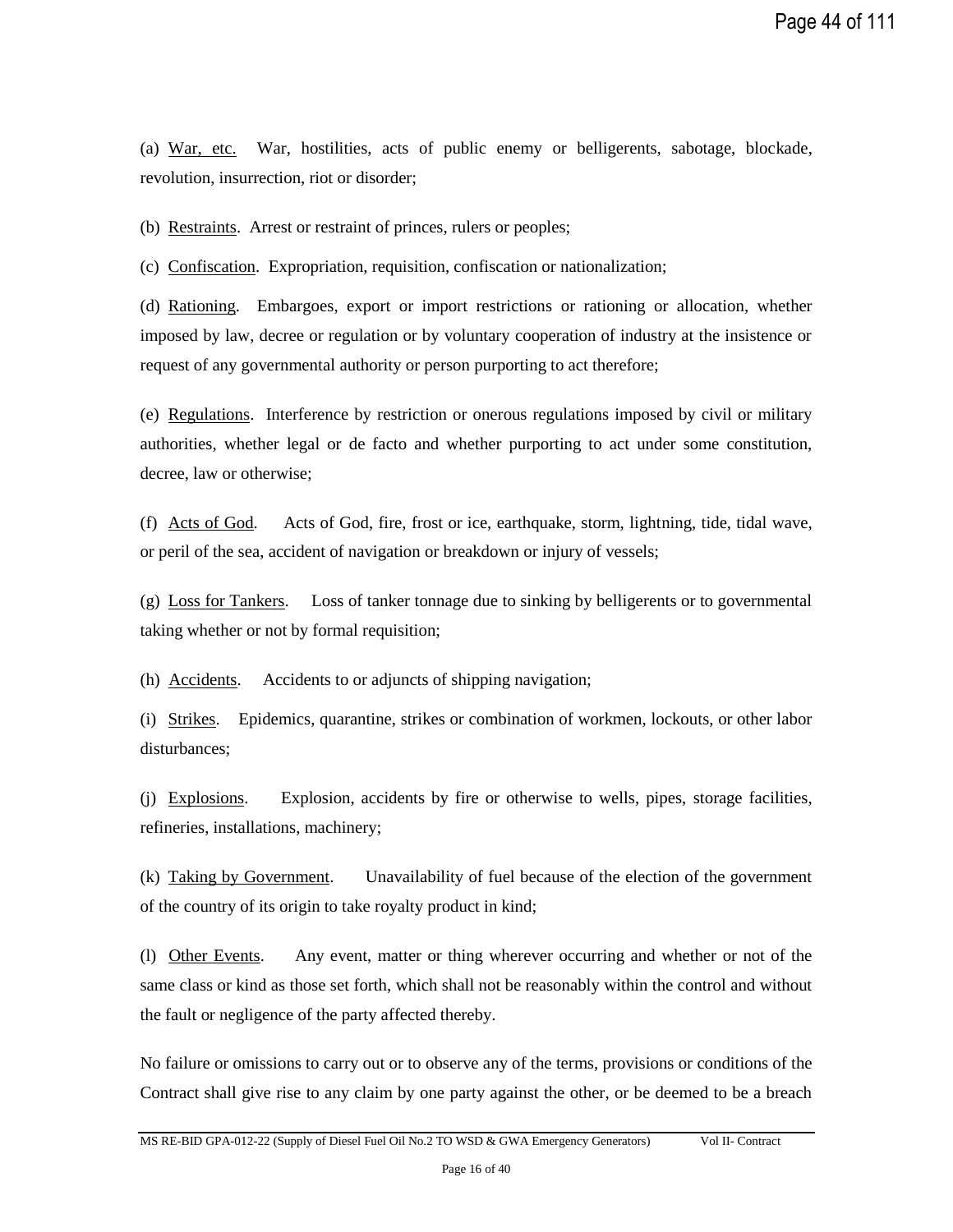of the Contract from the time of and to the extent occasioned by the Force Majeure, not from the date of notice of the Force Majeure is received.

#### **SECTION 16. NOTICE TO OTHER PARTY**

Either party whose obligations may be affected by any of the forces or causes set out in Section 15, supra, shall promptly notify the other party in writing, giving full particulars thereof as soon as possible after the occurrence of such force or cause. Such party shall exercise due diligence to remove such cause with all reasonable dispatch and to resume performance at the earliest practicable time.

#### **SECTION 17. PAYMENT REQUIRED**

Notwithstanding the provisions of Section 15, supra, **GPA** shall not be relieved of any obligation to make payments for any fuel delivered to Guam dock/**GPA** tanks hereunder; however, during the force majeure condition the obligation shall be suspended, except for fuel oil deliveries made prior to the force majeure condition.

# **SECTION 18. PRORATION OR EQUITABLE ALLOCATION**

If any of the events enumerated in Section 15, supra, have occurred, **CONTRACTOR** shall prorate or otherwise allocate in a fair and equitable manner among its customers, including **GPA**, the supplies of fuel oil **CONTRACTOR** has available for delivery at the time of the occurrence or for the duration of such event taking into account **GPA**'s unique situation as Guam's total dependence on fuel oil. **CONTRACTOR** shall also seek an alternative source of fuel oil to fulfill its contractual obligations.

#### **SECTION 19. ALTERNATE SUPPLY**

In the event **CONTRACTOR** is unable to fulfill its obligations under this Contract as a result of Section 15, supra, **GPA** may at its sole discretion seek an alternative source of fuel oil so long as such condition shall exist.

In the event **CONTRACTOR** is unable to fulfill its obligations under this Contract as a result of any negligence on the part of the Contractor, **GPA** may at its sole discretion seek an alternative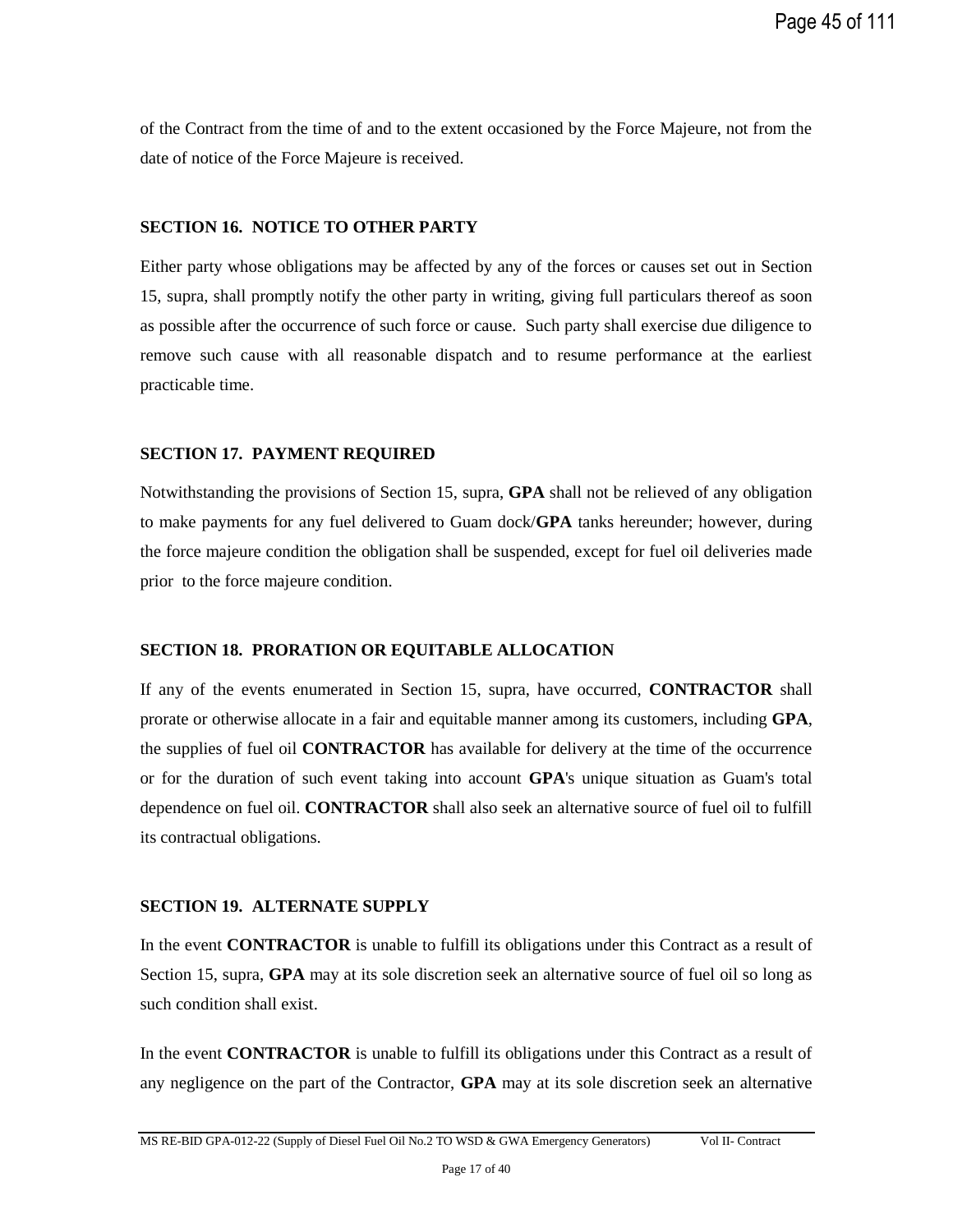source of fuel oil so long as such condition of negligence shall exist. If the cost of fuel during such period of negligence shall exceed the Contract price as provided in Section 4, the **CONTRACTOR** shall be liable to **GPA** for the difference, which may be taken from the Performance Bond.

#### **SECTION 20. RESUMPTION OF PERFORMANCE**

If **CONTRACTOR** is prevented from delivering or **GPA** is prevented from receiving all or any fuel to be sold under the Contract for the reasons which fall within the provisions of Section 15, supra, then the party so prevented shall, as to the remainder of the fuel not affected thereby, promptly resume performance of the Contract. No curtailment or suspension of deliveries or payment under the causes listed in Section 15, supra, shall operate to extend the term of or terminate the Contract unless the occurrence of force majeure will materially impair, for an indefinite period of time, the parties' ability to perform the Contract.

#### **SECTION 21. GOVERNING LAW AND DISPUTES**

- (a) All controversies between **GPA** and the **CONTRACTOR** which arise under, or are by virtue of, this Contract and which are not resolved by mutual agreement, shall be decided by **GPA** pursuant to Guam Procurement laws and regulations.
- (b) **CONTRACTOR** may pursue applicable remedies under the Guam Procurement Law and regulations and the Government Claims Act.
- (c) The **CONTRACTOR** shall comply with any decision of **GPA** and proceed diligently with performance of this Contract pending final resolution by the Superior Court of Guam of any controversy arising under, or by virtue of, this Contract; provided, however, that in any event the **CONTRACTOR** shall proceed diligently with the performance of the Contract where the General Manager of **GPA** has made a written determination that continuation of work under the Contract is essential to the welfare of the territory.

This Contract is made under, and shall be governed and construed in accordance with, the laws, statutes and regulations of the Territory of Guam, to the exclusion of all other legal systems. Wherever a term defined by the Uniform Commercial Code is used in the Contract the definition contained in the Uniform Commercial Code of Guam will control, unless otherwise specified. The parties expressly submit to the jurisdiction of the Superior Court of the Territory of Guam,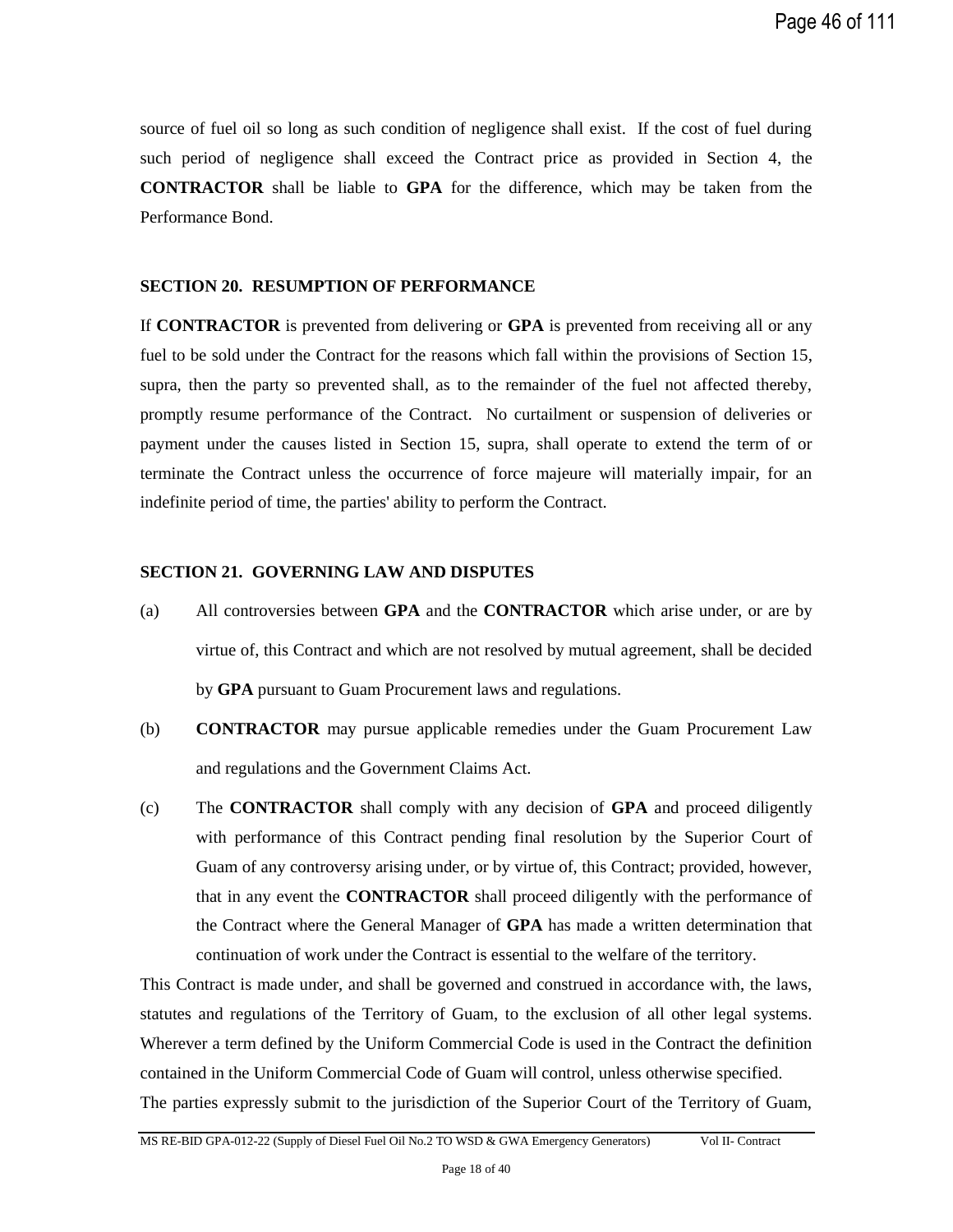for the resolution of any dispute or difference or claims between the parties in connection with the Contract, and to service of process by registered mail. The **CONTRACTOR** agrees to accept the jurisdiction of the Superior Court of the Territory of Guam for the resolution of any claims including but not limited to, claims for consequential, special or punitive damages. Judgment upon any award rendered by the Superior Court of the Territory of Guam may be entered in any court of any country having jurisdiction, and such award shall be binding upon the parties. The **CONTRACTOR** waives all rights against **GPA** to claim consequential, special or punitive damages.

#### **SECTION 22. CONTRACTOR'S INSURANCE**

Contractor shall not commence work under this contract until he has obtained all insurance required under this section and such insurance has been approved by GPA, nor shall the Contractor allow any Subcontractor to commence work on his subcontract until all similar insurance required of the Subcontractor has been so obtained and approved.

The Contractor shall provide a copy of their Insurance Policy to GPA within the period prescribed by GPA. All updates or revisions after contract commencement shall also be forwarded to GPA.

Failure on the part of the Contractor to provide the required documents and/or to enter into a contract with GPA shall be sufficient grounds for the annulment of the award. GPA may determine the bidder to be non-responsive to the bid, and may proceed with sending a Notice of Intent to Award to the next most qualified BIDDER.

#### **A. WORKMEN'S STATUTORY COMPENSATION INSURANCE AND EMPLOYER'S LIABILITY**

**INSURANCE:** The **CONTRACTOR** shall take out and maintain during the life of this Contract the applicable statutory Workmen's Compensation Insurance with an insurance company authorized to write such insurance and in the applicable State or Territory including the Territory of Guam covering all his employees, and in the case of any work sublet, the **CONTRACTOR** shall require the Subcontractor similarly to provide statutory Workmen's Compensation Insurance for the latter's employees. The **CONTRACTOR** shall secure and maintain, during the life of this Contract, Employer's Liability Insurance with a limit of \$1,000,000 with an insurance company authorized to write such insurance in all states or territories including the Territory of Guam where the Contractor will have employees located in the performance of this Contract. **CONTRACTOR** shall provide a Waiver of Subrogation in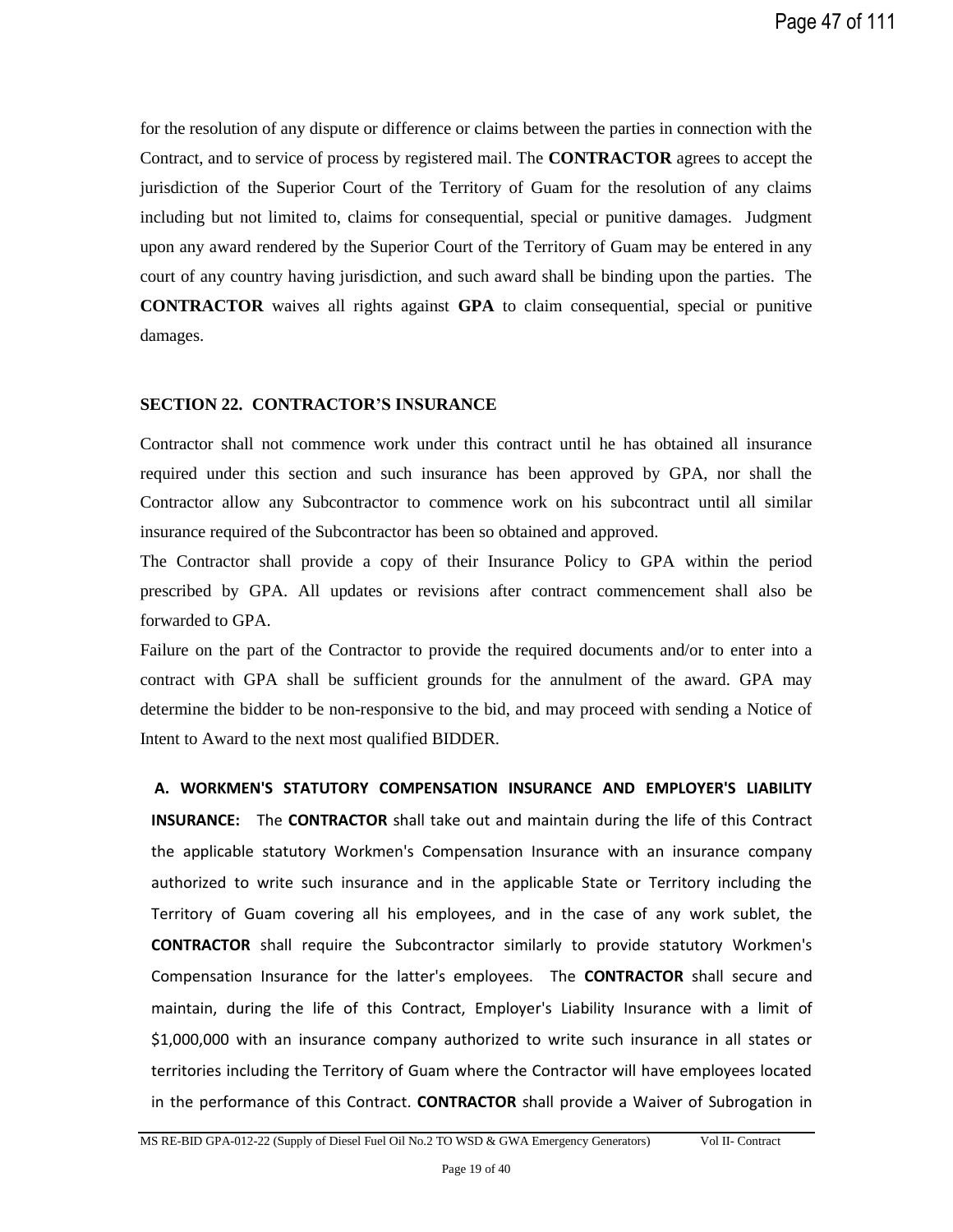favor of **GPA** via endorsement to the Workers Compensation policy. This coverage shall be on a primary and non-contributory basis.

#### **B. COMMERCIAL GENERAL LIABILTY:**

1. The **CONTRACTOR** shall maintain, during the life of this Contract, such Commercial General Liability as shall protect him against claims for damages resulting from (a) bodily injury, including wrongful death, and (b) property damage, which may arise from operations under this Contract whether such operations be by himself or by any Subcontractor or anyone directly or indirectly employed by either of them. The minimum acceptable limits of liability to be provided Liability Insurance shall be as follows:

| <b>Bodily Injury Limits:</b>   | \$1,000,000 Each Person     |
|--------------------------------|-----------------------------|
| <b>Property Damage Limits:</b> | \$1,000,000 Each Occurrence |
|                                | \$2,000,000 Aggregate       |

2. The Commercial General Liability required by the preceding Subparagraph 1 shall include the following extensions of coverage:

i. The property damage coverage shall include a Broad Form Property Damage Endorsement.

ii. Contractual Liability coverage shall be included.

iii. Protective Liability coverage shall be included to protect the **CONTRACTOR** against claims arising out of operations performed by his Subcontractors.

- iv. Products Liability and/or Completed Operations coverage shall be included.
- v. **GPA** shall be an additional insured on the Commercial General Liability policy.
- vi. This coverage shall be on a primary and non-contributory basis.
- vii. **CONTRACTOR** shall grant Waiver of Subrogation in favor of **GPA**.

#### **C. AUTOMOBILE LIABILITY INSURANCE:**

The **CONTRACTOR** shall take out and maintain during the life of the Contract, such Automobile Liability insurance as shall protect him against claims for damages resulting from (a) bodily injury, including wrongful death, and (b) property damage, which may arise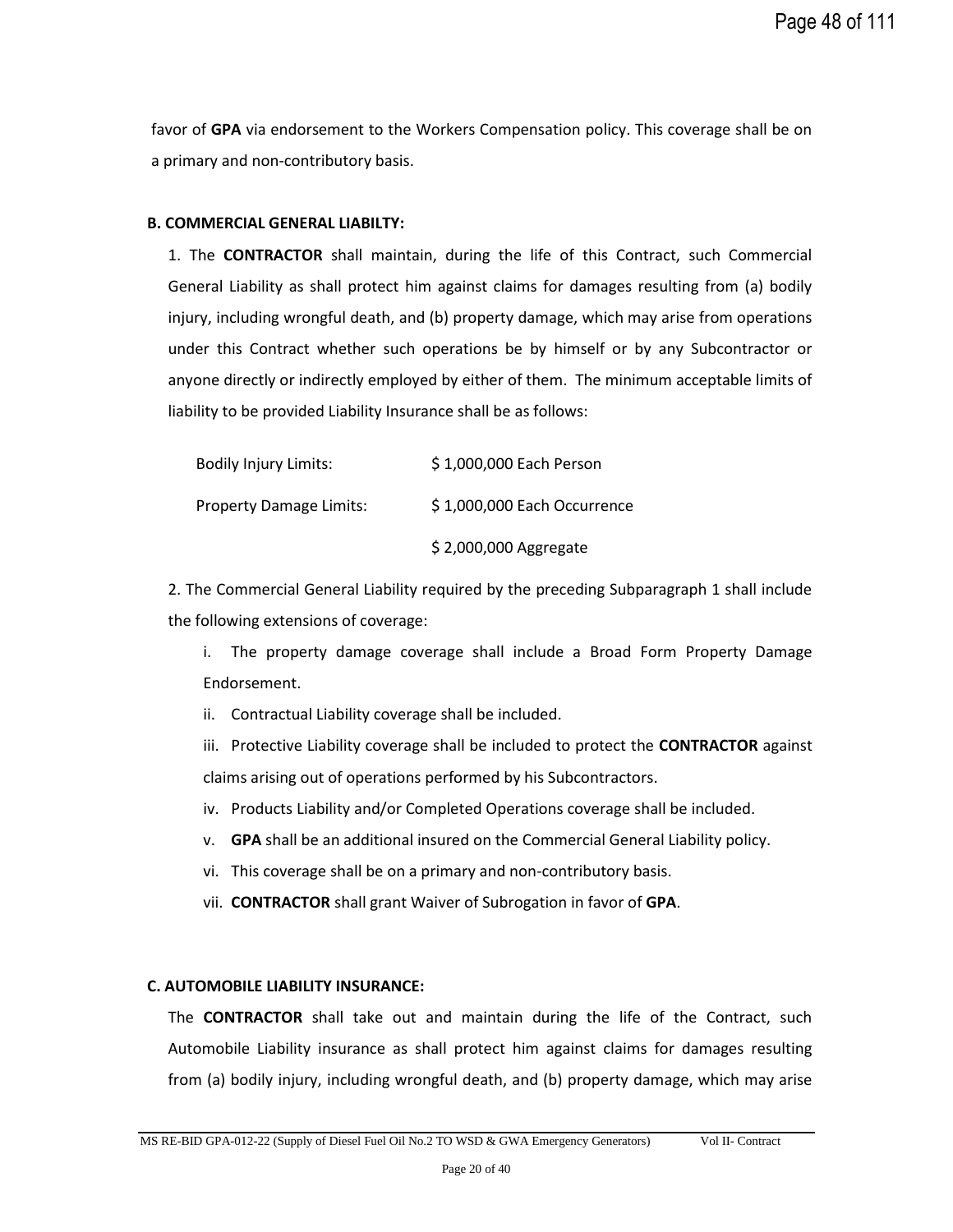from the operations of any owned, hired or non-owned automobiles used by or for him in any capacity in connection with the carrying out of this Contract. **GPA** shall be an additional insured on Auto Liability policy. **CONTRACTOR** will grant Waiver of Subrogation in favor of **GPA**. The minimum acceptable limits of liability to be provided by such Automobile Liability Insurance shall be as follows:

| <b>Bodily Injury Limits:</b>   | \$1,000,000 Each Person     |
|--------------------------------|-----------------------------|
|                                | \$1,000,000 Each Occurrence |
| <b>Property Damage Limits:</b> | \$1,000,000 Each occurrence |

This coverage shall be on a primary and non-contributory basis.

#### **D. POLLUTION LIABILITY INSURANCE:**

The **CONTRACTOR** shall take out and maintain during the life of the Contract, Pollution Liability Insurance with minimum limits of \$5,000,000 that provides coverage for third party bodily injury, third party property damage, and clean-up cost whether ordered by a government entity or not ordered by a government entity. Grant waiver of subrogation in favor of **GPA**. **GPA** is to be an additional insured.

This coverage shall be on a primary and non-contributory basis.

#### **E. EXCESS LIABILITY**

Excess Liability with limits of \$5,000,000 over the General Liability, Auto Liability, and workers compensation policies. **GPA** shall be named as an additional insured. **CONTRACTOR** shall grant Waiver of Subrogation in favor of **GPA**. This coverage shall be on a primary and non-contributory basis.

Cancellation Clause:

All policies above shall contain the following Cancellation clause:

The insurance company shall notify in writing the Guam Power Authority (insured) a minimum of 60 days prior to any material changes or cancellation of coverage.

#### **F. CERTIFICATE OF INSURANCE:**

The **CONTRACTOR** shall furnish **GPA** with two (2) copies of a Certificate of Insurance evidencing policies required in Paragraphs A, B, C, D, and E above. Such certificates shall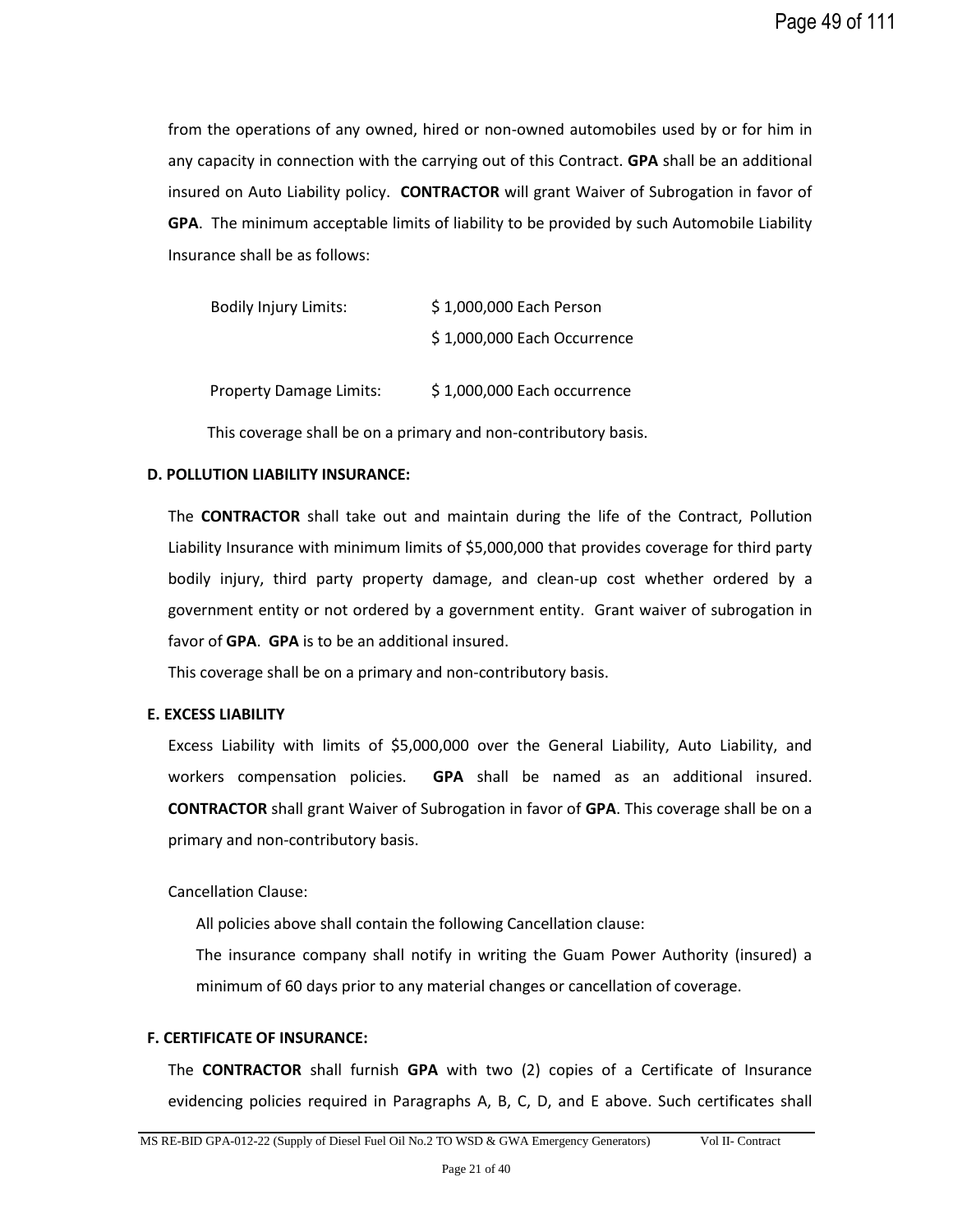specifically indicate that the Commercial General Liability Insurance includes all extensions of coverage required in Paragraph B., Subparagraph 2. above. Such certificate shall specifically state that the insurance company or companies issuing such insurance policies shall give **GPA** at least sixty (60) days written notice in the event of cancellation of or material change in any of the policies. If coverage on said certificate(s) is shown to expire prior to completion of all terms of this Contract, the **CONTRACTOR** shall furnish a Certificates of Insurance evidencing renewal of such coverage to **GPA**. The Certificates of Insurance shall clearly show this Contract number.

The **CONTRACTOR** shall provide a copy of their Insurance Policy to **GPA** as part of the bid requirements. All updates or revisions after contract commencement shall also be forwarded to **GPA**.

#### **G. SUBCONTRACTOR'S INSURANCE:**

The **CONTRACTOR** shall require each of his Subcontractors to take out and maintain during the life of his Subcontract, the same insurance coverage required of the **CONTRACTOR** under Paragraphs A, B, C, D, and E above, including the extensions of coverage required under Paragraph B., Subparagraph 2, above. Each Subcontractor shall furnish to the **CONTRACTOR** two (2) copies of a Certificate of Insurance and such certificate shall contain the same information required in Paragraph B. above. The **CONTRACTOR** shall furnish one (1) copy of the certificate to **GPA**.

#### **H. INSURANCE COMPANY AND AGENT:**

All insurance policies herein required of the **CONTRACTOR** shall be written by a company duly authorized to do business in the Territory of Guam and where supply under this Contract is being performed and be executed by some agent thereof duly licensed as an agent in said State or Territory.

#### **SECTION 23. INDEMNITY**

**CONTRACTOR** shall indemnify and hold **GPA** harmless from all damages to persons or property or to receiving facilities and delivery facilities, regardless of ownership, including the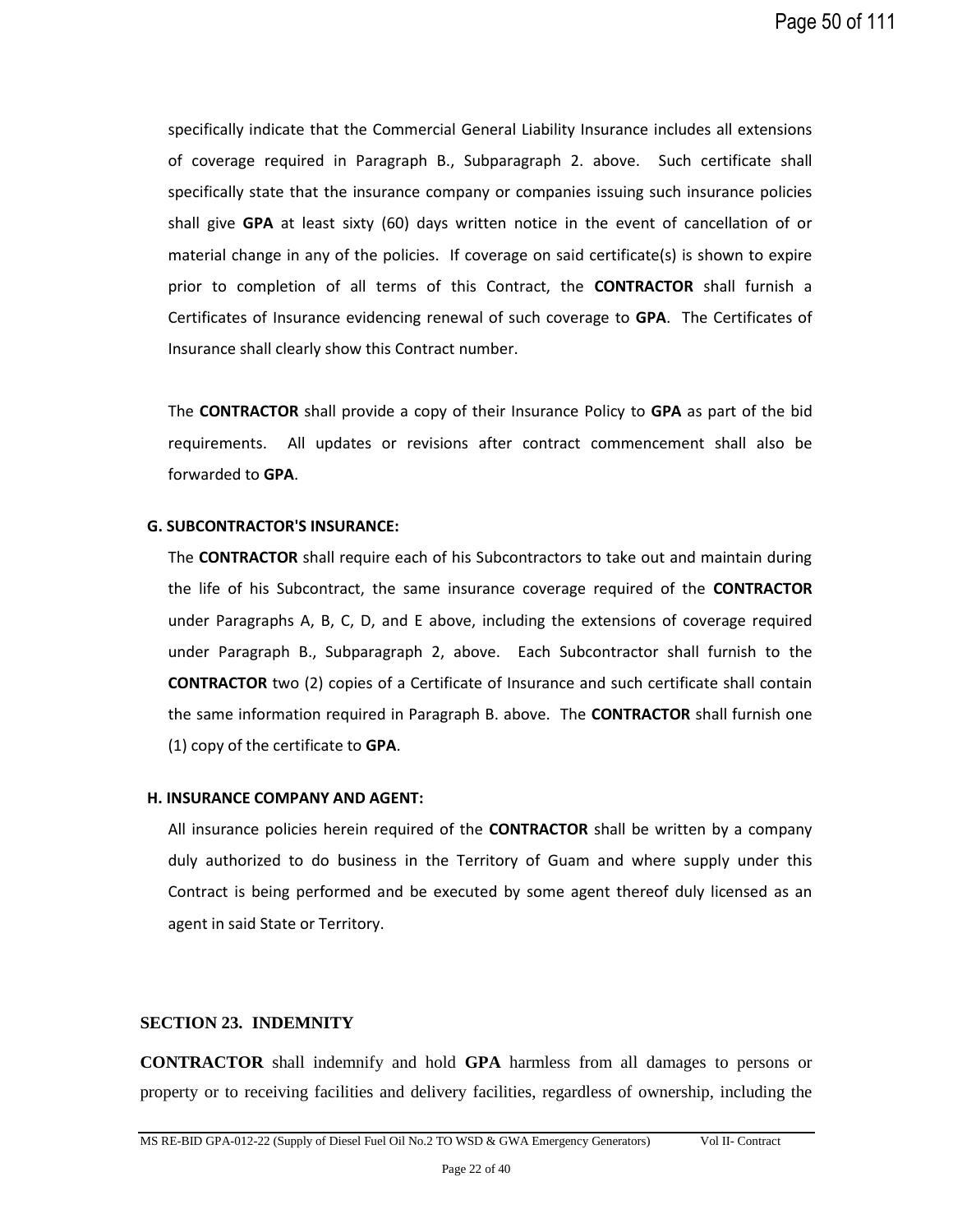cost of enforcement of the indemnity, actually and proximately caused by **CONTRACTOR** or its agents in making deliveries hereunder. **CONTRACTOR** shall be responsible for cleaning up any oil spillage caused by it or its agent or **CONTRACTOR**s during the process of oil delivery. **CONTRACTOR** shall carry at all times appropriate levels of insurance as determined by **GPA** to cover any such damage. The **CONTRACTOR** shall ensure that any vessel owned or chartered by the Contractor for deliveries under this agreement shall meet the requirements of the U.S. Oil Pollution Act of 1990 (OPA 90).

#### **SECTION 24. TRANSPORTATION**

**CONTRACTOR** shall arrange for the transportation of the fuel oil to GPA.

All risk of loss, cost and liabilities prior to the time of passage of title of the fuel oil to shall be on the **CONTRACTOR**.

**CONTRACTOR** 's and **GPA**'s rights and duties under Section 23 and Section 24 do not supersede or control the provisions of Section 15 Force Majeure.

# **SECTION 25. FAILURE TO SUPPLY**

If the **CONTRACTOR** refuses or fails to perform any of the provisions of this Contract with such diligence as will ensure the timely delivery of fuel oil supply or commits any other substantial breach of this Contract, **GPA** may notify the **CONTRACTOR** in writing of the delay or non-performance and if not cured within THIRTY (30) days of the date of notification, **GPA** may terminate the Contract in whole or such part of the Contract as to which there has been a delay or a failure to properly perform. In the event of termination in whole or in part, **GPA** reserves the right to procure fuel oil supply from another source immediately upon issuance of such notification or whenever it deems appropriate.

#### **SECTION 26. FAILUE TO PAY**

Failure to pay an invoice and any late penalties, if any, within a period of THIRTY (30) days from the due date of such invoice, shall be a default and should such a default not be cured within THIRTY (30) days of default, **CONTRACTOR** may, at its option, do either of the following: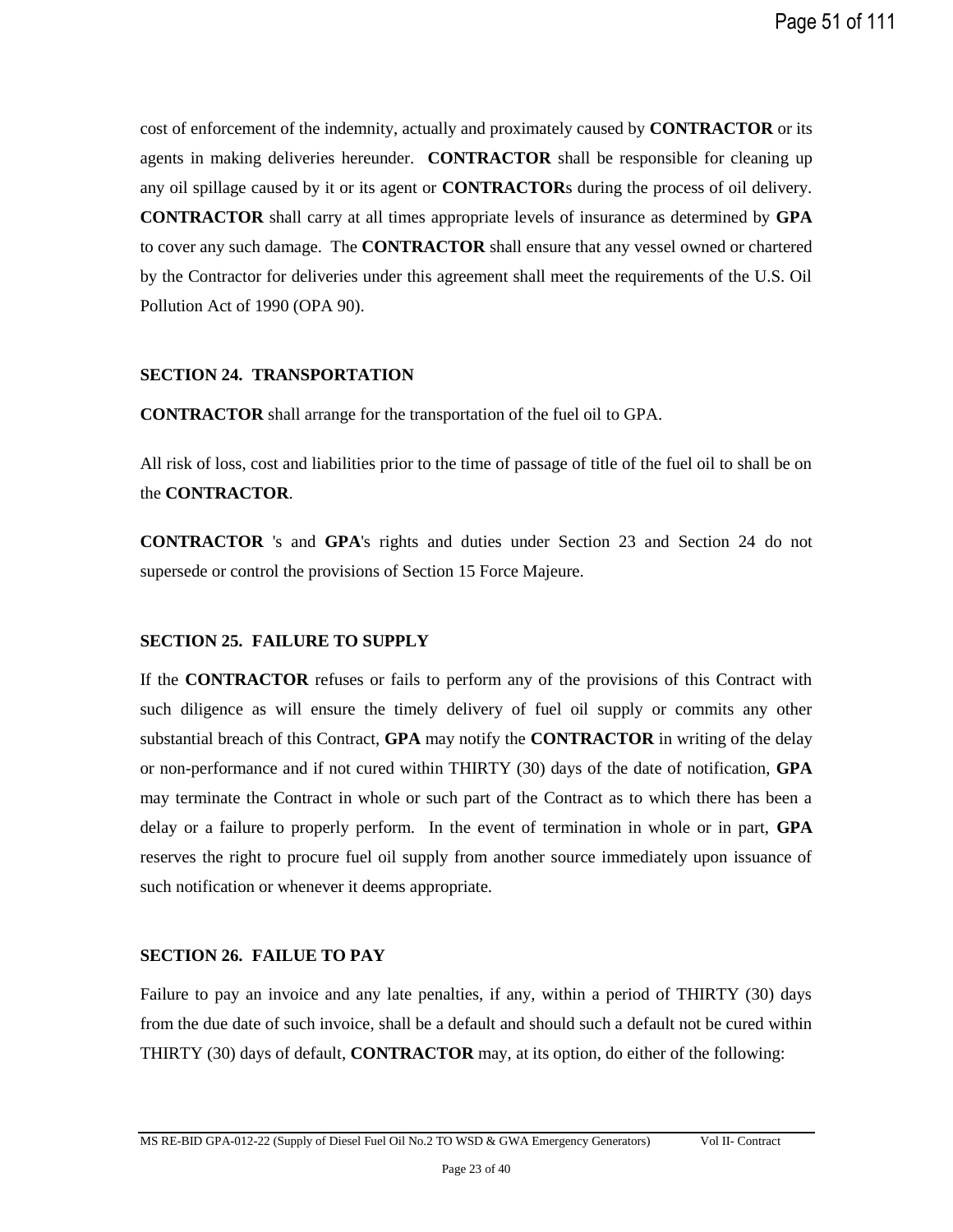(a) Terminate the Contract forthwith or forthwith suspend delivery under the contract until further notice, on notifying GPA orally or by notice in writing; or

(b) Continue to supply fuel oil and bring suit in the Superior Court of Guam for amounts past due and as they become due.

#### **SECTION 27. FAILURE TO COMPLY WITH LAWS**

In the event the **CONTRACTOR** or any person or entity identified as principals in the offer submitted in connection with the bid shall be found by any court or administrative agency having jurisdiction over the subject matter of the violation, to have violated any law, rule or regulation in connection with **CONTRACTOR** 's performance of the obligations under the Contract in any manner whatsoever directly or indirectly which violation shall constitute a breach of the peace, or an act involving moral turpitude or otherwise constitute endangerment of the health, safety and welfare of the citizens of the Territory of Guam, **GPA** may at its sole discretion terminate this Contract upon THRITY (30) days written notice.

#### **SECTION 28. DEFAULT**

"If the PARTY refuses or fails to perform any of their obligations under this agreement, nonbreaching PARTY shall notify the PARTY either by e-mail or in writing within thirty (30) days of the breach. If the PARTY does not remedy the breach within thirty (30) days after the date of notification, non-breaching PARTY may by giving notice to the other PARTY terminate the Agreement in whole or suspend taking of delivery under the Contract.

In the event of partial termination or suspension under this provision, GPA reserves the right to procure fuel supply from another source upon notification to CONTRACTOR either by e-mail or in writing. Fuel to be procured shall be at the prevailing market price at the time of partial termination or suspension.

In the event of termination because of GPA's default, the CONTRACTOR shall not be liable for the difference between the contract price and the prevailing market price at the time of termination.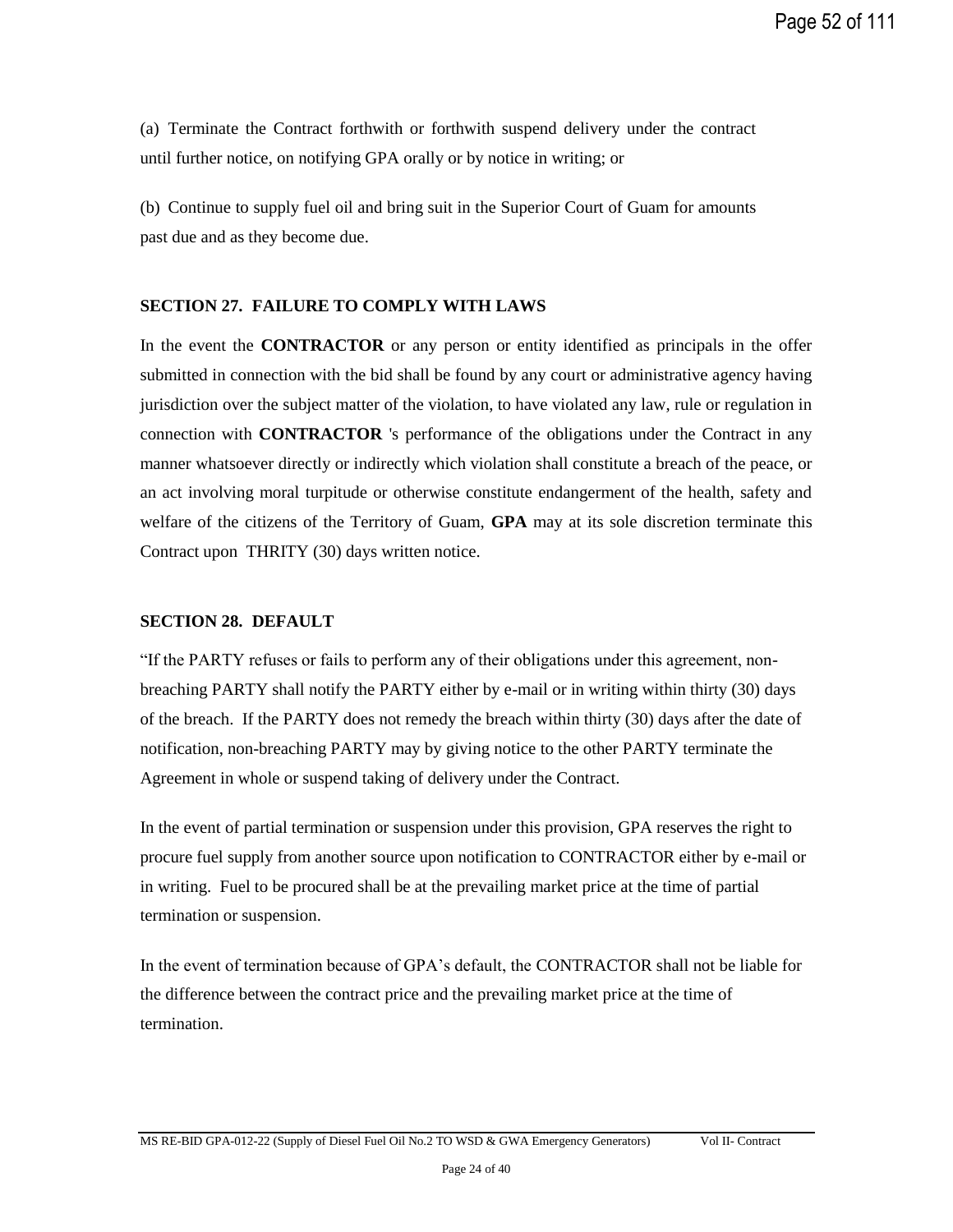## **SECTION 29. ATTORNEYS FEES**

Should a default by either party result in litigation, the successful party shall be entitled to recover its reasonable attorney's fees from the defaulting party.

#### **SECTION 30. TERMINATION FOR CONVENIENCE**

#### (a) **Termination**.

The delivery of fuel oil supply under this Contract may be terminated by **GPA** in accordance with this clause in whole, or from time to time in part.

Any such termination shall be effected by delivery to the **CONTRACTOR** of a written Notice of Termination specifying the extent to which supply of fuel oil under the Contract is terminated, and the Contract shall be terminated effective THREE HUNDRED SIXTY (360) days after receipt of notice by **CONTRACTOR**.

In the case of termination of this Contract, GPA shall reimburse the CONTRACTOR of all the expenses related to the period of the Performance Bond that were not used.

#### (b) **CONTRACTOR's Obligations.**

The **CONTRACTOR** shall incur no further obligations in connection with the terminated fuel oil supply delivery and on the date set in the Notice of Termination the **CONTRACTOR** will stop delivery of fuel oil to the extent specified. The **CONTRACTOR** shall also terminate outstanding orders and Contracts, if any, as they relate to the terminated Contract for fuel oil supply. The **CONTRACTOR** shall settle the liabilities and claims arising out of the termination of orders and Contracts, if any, connected with the terminated fuel oil supply delivery. **GPA** may direct the **CONTRACTOR** to assign the Contractor's right, title and interest under the terminated orders or Contracts to **GPA**. The **CONTRACTOR** must still deliver fuel oil supply not terminated by the Notice of Termination and may incur obligations as are necessary to do so.

#### (c) **Right to Supplies.**

**GPA** may require the **CONTRACTOR** to transfer title of fuel oil cargo in transit to Guam at the time of receipt by Contractor of **GPA**'s Notice of Termination.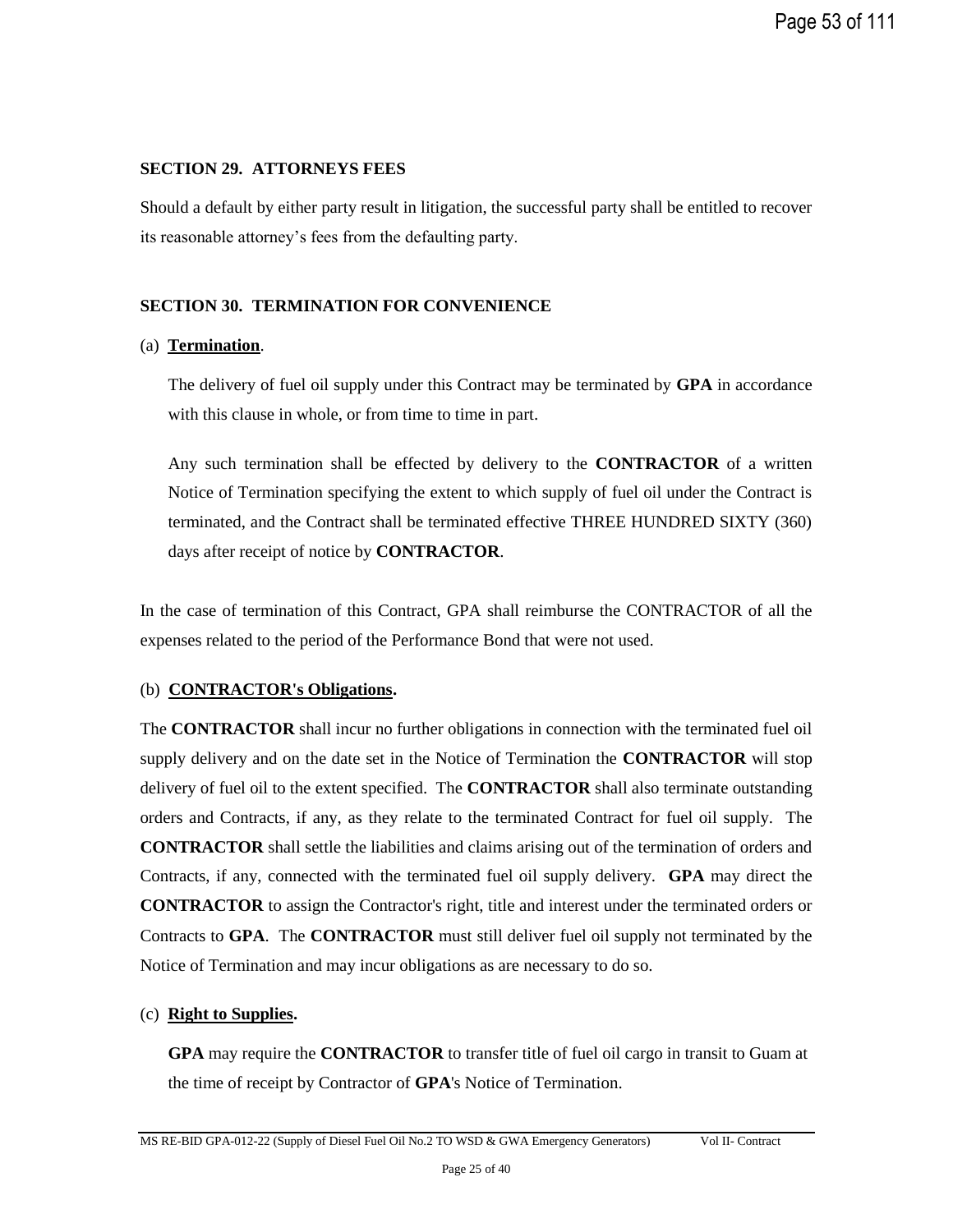#### (d) **Compensation.**

- (1) The **CONTRACTOR** shall submit a termination claim specifying the amounts due because of the termination for convenience. If the **CONTRACTOR** fails to file a termination claim within ONE (1) year from effective date of termination, **GPA** may pay the **CONTRACTOR**, if at all, an amount set in accordance with subparagraph (3) of this paragraph.
- (2) **GPA** and the **CONTRACTOR** may agree to a settlement provided the **CONTRACTOR** has filed a termination claim supported by cost or pricing data to the extent required by Section 3-403 (Cost or Pricing Data) of the Guam Procurement Regulations and that the settlement does not exceed the total Contract price plus settlement costs reduced by payments previously made by **GPA**, the proceeds of any sales of supplies and manufacturing materials under the Guam Uniform Commercial Code, and the Contract price of the fuel supply not terminated.
- (3) Absent complete agreement under subparagraph (1) of this paragraph, **GPA** may pay the **CONTRACTOR** the following amounts, provided payments agreed to under subparagraph (2) shall not duplicate payments under this subparagraph:

(i) Fuel oil Contract prices for supplies or services accepted under the Contract by **GPA**;

(ii) Costs incurred in preparing to perform and performing the terminated portion of the delivery of fuel oil plus a fair and reasonable profit on such portion of the delivery (such profit shall not include anticipatory profit or consequential damages) less amounts paid or to be paid for accepted fuel oil supplies or services; provided, however, that if it appears that the **CONTRACTOR** would have sustained a loss if the entire Contract would have been completed, no profit shall be allowed or included and the amount of compensation shall be reduced to reflect the anticipated rate of loss;

(iii)Costs of settling and paying claims arising out of the termination of Contracts or orders pursuant to paragraph (2) of this clause. These costs must not include costs paid in accordance with subparagraph (3)(ii) of this paragraph;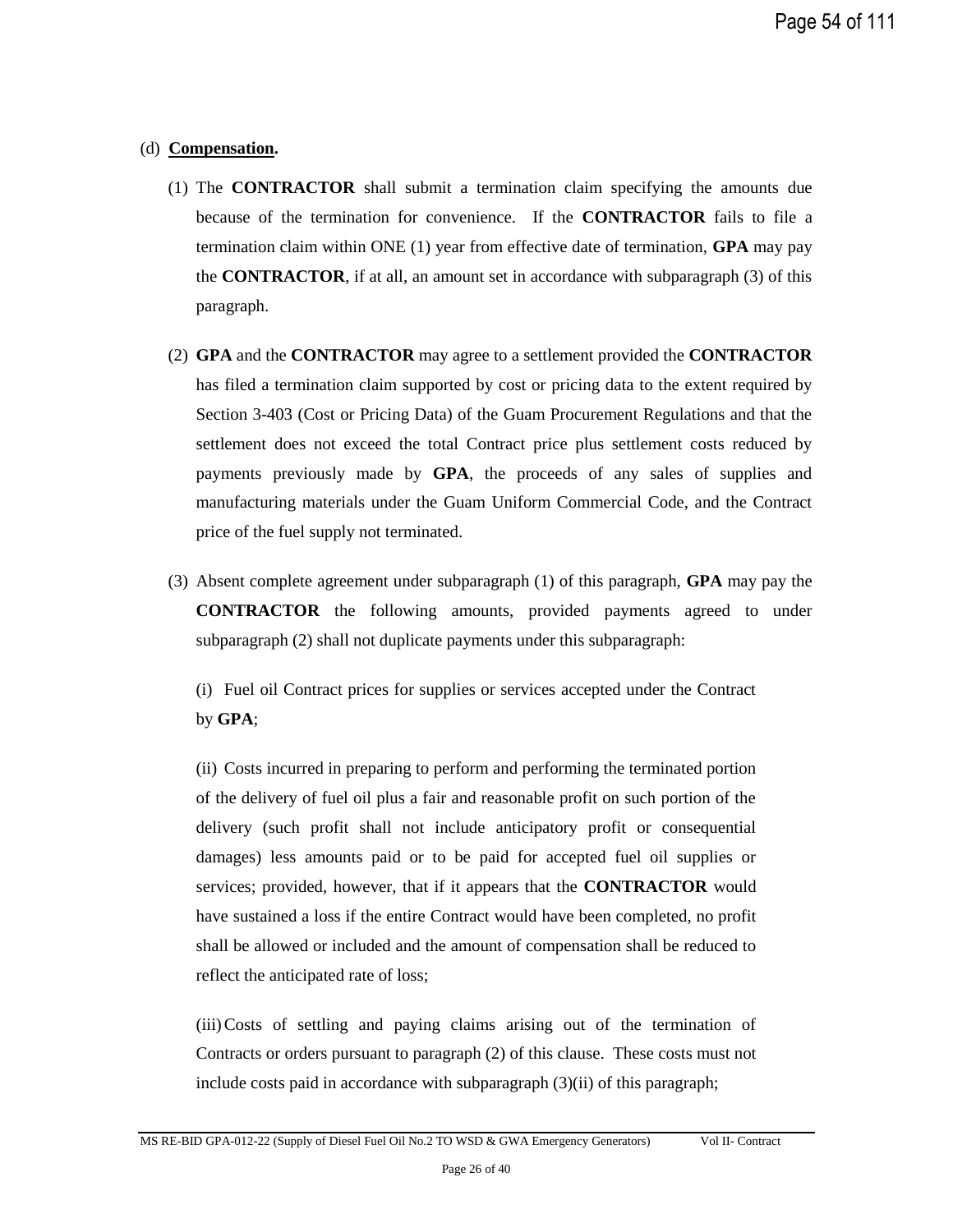(iv) The reasonable settlement costs of the **CONTRACTOR** including accounting, legal, clerical, and other expenses reasonably necessary for the preparation of settlement claims and supporting data with respect to the terminated portion of the Contract for the termination and settlement of Contracts thereunder, together with reasonable storage, transportation, and other costs incurred in connection with the protection or disposition of property allocable to the terminated portion of this Contract. The total sum to be paid the **CONTRACTOR** under this subparagraph shall not exceed the total Contract price plus the reasonable settlement costs of the **CONTRACTOR** reduced by the amount of payments otherwise made, the proceeds of any sales of supplies and manufacturing materials under the Uniform Commercial Code.

#### **SECTION 31. REMEDIES CUMMULATIVE**

Each and all remedies available to a party in the event of the other party's failure to comply timely with any or all the terms and conditions of the Contract may be exercised independently or in combination (such rights being nonexclusive one with the other). The remedies set forth in the Contract are in addition to, and not in lieu of, all of the remedies available at law or in equity.

#### **SECTION 32. COVENANT AGAINST CONTIGENT FEES**

The **CONTRACTOR** warrants no person or selling agency has been employed or retained to solicit or secure the Contract upon agreement or understanding for a commission, percentage, brokerage, or contingent fee, excepting bona fide employees or bona fide established commercial or selling agency maintained by the **CONTRACTOR** for the purpose of securing business. For breach or violation of this warranty, **GPA** shall have the right to annul the Contract without liability or, in its discretion, to deduct from the Contract price or consideration, or otherwise recover, the full amount of such commission, percentage, brokerage, or contingent fee.

#### **SECTION 33. NOTICE**

Except as otherwise expressly specified herein, any notice to be given hereunder by either party to the other shall be deemed sufficiently given if in writing and enclosed in an envelope properly stamped and addressed to the party at the address set forth in this section, and deposited in the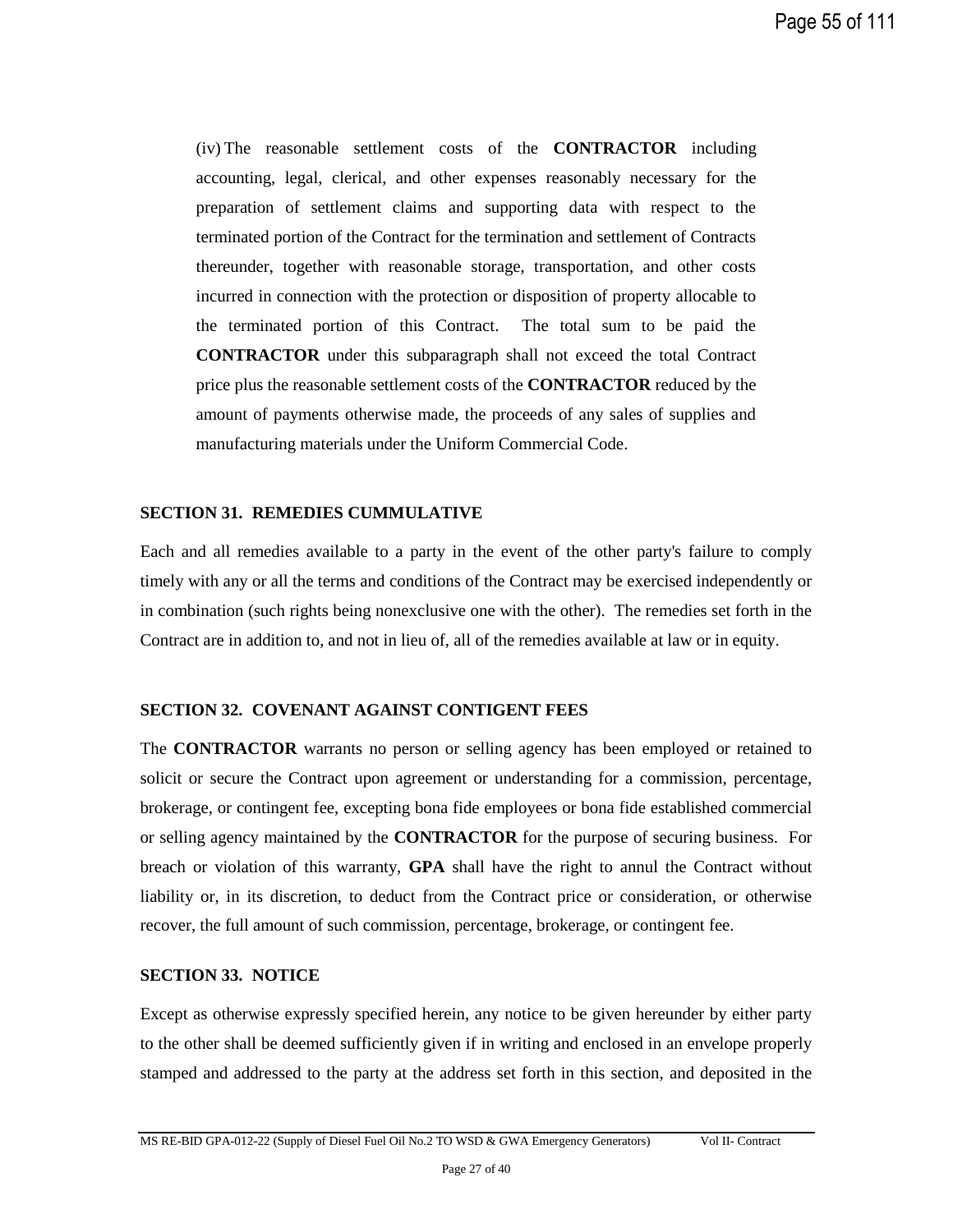United States mail. Either party may change its address by giving FIFTEEN (15) days prior written notice to the other party. Such address until further notice shall be:

> **GPA**: General Manager Guam Power Authority Post Office Box 2977 Hagatna, Guam 96932-2977 TELEFAX: (671) 648-9225

> > $\frac{1}{\sqrt{2}}$  ,  $\frac{1}{\sqrt{2}}$  ,  $\frac{1}{\sqrt{2}}$  ,  $\frac{1}{\sqrt{2}}$  ,  $\frac{1}{\sqrt{2}}$  ,  $\frac{1}{\sqrt{2}}$  ,  $\frac{1}{\sqrt{2}}$  ,  $\frac{1}{\sqrt{2}}$  ,  $\frac{1}{\sqrt{2}}$  ,  $\frac{1}{\sqrt{2}}$  ,  $\frac{1}{\sqrt{2}}$  ,  $\frac{1}{\sqrt{2}}$  ,  $\frac{1}{\sqrt{2}}$  ,  $\frac{1}{\sqrt{2}}$  ,  $\frac{1}{\sqrt{2}}$

\_\_\_\_\_\_\_\_\_\_\_\_\_\_\_\_\_\_\_\_\_\_\_\_\_\_\_ \_\_\_\_\_\_\_\_\_\_\_\_\_\_\_\_\_\_\_\_\_\_\_\_\_\_\_ \_\_\_\_\_\_\_\_\_\_\_\_\_\_\_\_\_\_\_\_\_\_\_\_\_\_\_ \_\_\_\_\_\_\_\_\_\_\_\_\_\_\_\_\_\_\_\_\_\_\_\_\_\_\_

**CONTRACTOR**: \_\_\_\_\_\_\_\_\_\_\_\_\_\_\_\_\_\_\_\_\_\_\_\_\_\_\_

#### **SECTION 34. INTEREST OF OTHER PARTIES**

**CONTRACTOR** warrants that no member of the governing body of **GPA**, and no other officer, employee, or agent of **GPA** who exercises any functions or responsibilities in connection with the work to which the Contract pertains, and no employee, agent or member of the Guam Legislature or other public official of the Government of Guam, has or shall have any personal economic or financial interest, direct or indirect, in the Contract.

#### **SECTION 35. ASSIGNMENT**

**CONTRACTOR** declares that the only persons or parties interested in the Contract as principals are named herein and that the Contract is made without participation by or benefit to any other person, firm or corporation, except as specified herein.

**CONTRACTOR** agrees that it will not assign to nor permit Contract participation in whole or in part by any other person, firm or corporation not specified as a principal without the prior written consent of **GPA**. If such assignment is permitted, **CONTRACTOR** will guarantee the performance of all terms and obligations of the Contract, and such assignment shall not alter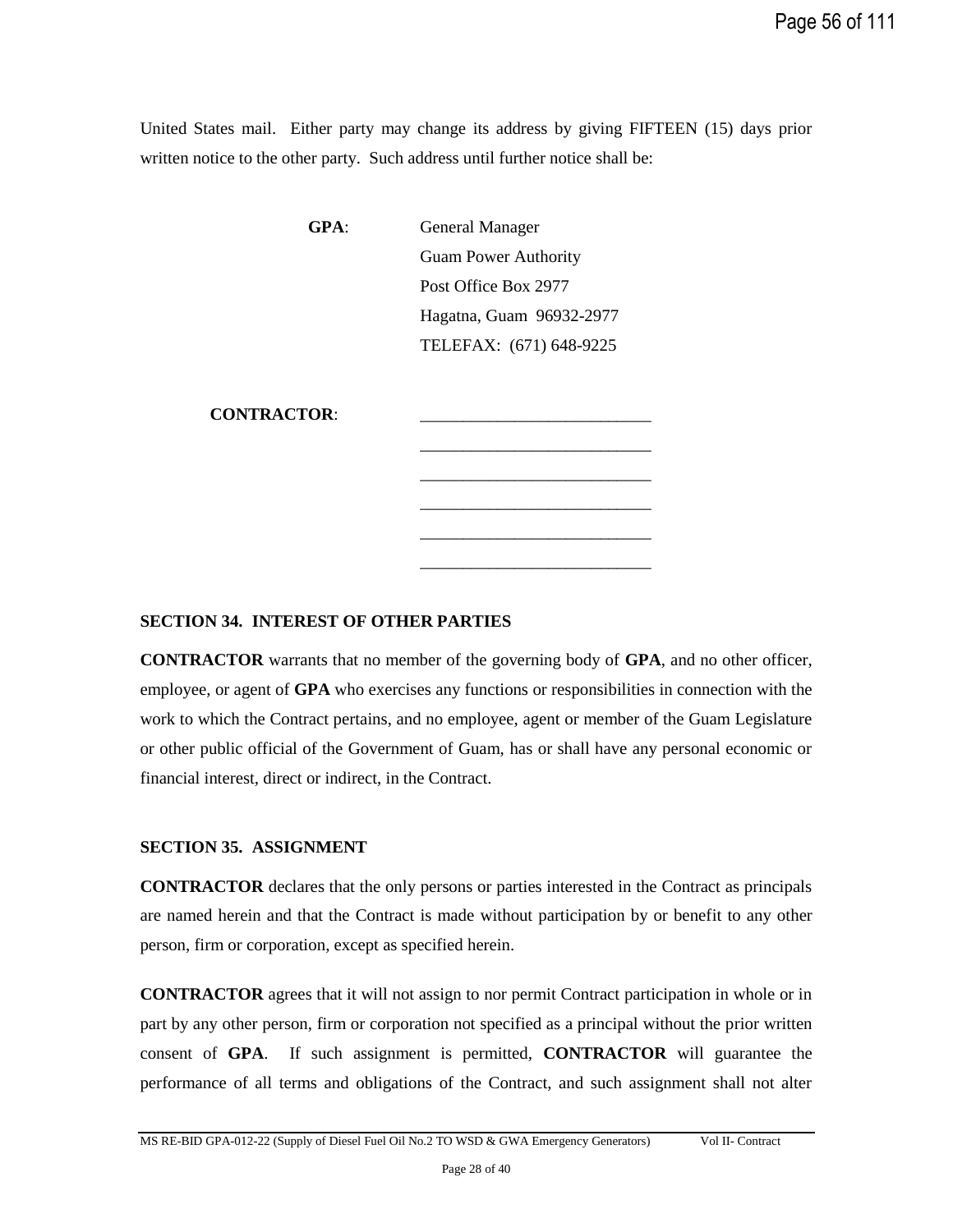**CONTRACTOR**'s obligations hereunder. No assignee of **CONTRACTOR** shall have the right to assign the Contract without **GPA**'s consent which may be given or refused at **GPA**'s absolute discretion.

CONTRACTOR and GPA shall not transfer or assign its rights and obligations under this contract, in whole or in part, without the prior written consent of the other party. Notwithstanding the foregoing, the CONTRACTOR may transfer or assign its rights and obligations under this contract, in whole or in part, to a US based affiliate (as defined hereinafter), with ninety (90) days prior notice to and at the consent of GPA. For the purpose of this contract, "US based affiliate" means any company or legal entity based in the United States of America which (a) controls either directly or indirectly a party hereto, or (b) is controlled directly or indirectly by such party, or (c) is directly or indirectly controlled by a company or entity which directly or indirectly controls such party. "Control" for purposes of the previous sentence means the ability to direct the management and policies of a company or legal entity, whether through ownership of securities, by contract or otherwise.

#### **SECTION 36. TIME**

Time is of the essence in the Contract and in every part hereof.

# **SECTION 37. SPECIFICATIONS**

Should **GPA** wish to alter any of the specifications set out in Section 9 and Schedule A, method and terms of delivery, for good cause, it shall give written notice to **CONTRACTOR** within thirty (30) days. If such changes causes an increase or decrease in **CONTRACTOR**'s cost of performance of Contract, an equitable adjustment shall be made and the Contract modified in writing accordingly. Any claim by **CONTRACTOR** for adjustment under this section must be asserted in writing within thirty (30) days from the date of receipt by **CONTRACTOR** of the notification of changed specifications. **CONTRACTOR** and **GPA** shall, in good faith, negotiate an equitable adjustment pursuant to the change in specifications. If **CONTRACTOR** and **GPA** fail to agree on the adjustment to be made within thirty (30) days after **CONTRACTOR** receives notice of altered specifications, or if **CONTRACTOR** is unwilling to meet the altered specifications, the parties shall be subject to the provisions under Section 21 (Governing Law and Disputes) clause. However, nothing in this clause shall excuse the **CONTRACTOR** from proceeding with the Contract fuel oil specifications as changed.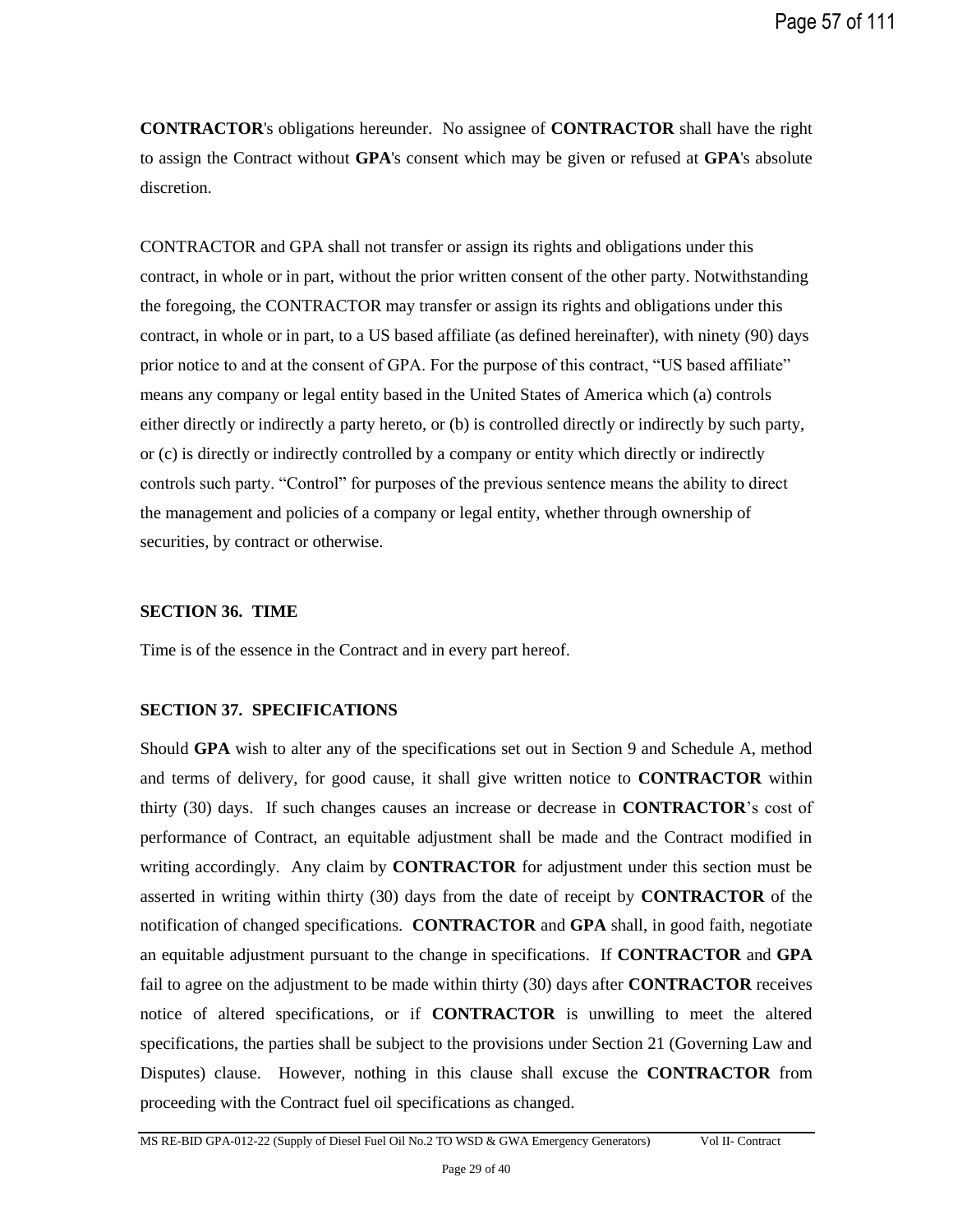#### **SECTION 38. AMENDMENT AND WAIVER**

Neither the Contract nor any provision hereof may be changed, waived, altered, amended, discharged or terminated orally, but only by an instrument in writing signed by the party against whom enforcement of the change, waiver, alteration, amendment, discharge or termination is sought. For purposes of this Contract, the signature of the Chairman or his designee, of the Consolidated Commission on Utilities is required to bind the **AUTHORITY**.

Failure by either party to object to any failure of performance by the other party of any provision of the Contract shall not constitute a waiver of, or estoppel against, the right of such party to require such performance by the other. Nor shall any such failure to object constitute a waiver or estoppel with respect to any succeeding failure of performance.

#### **SECTION 39. DESCRIPTIVE HEADINGS**

The descriptive headings of the several Sections and Subsections in this Invitation are inserted for convenience only and shall not be deemed to affect the meaning or construction of any provision hereof.

#### **SECTION 40. RELATIONSHIP OF PARTIES**

Nothing contained in the Contract shall be deemed or construed by the parties or by any third person to create the relationship of principal and agent or of partnership or of joint venture or of any association between **CONTRACTOR** and **GPA**, and no provisions contained in the Contract nor any acts of the parties shall be deemed to create any relationship between **GPA** and **CONTRACTOR**, other than the relationship of buyer and seller.

#### **SECTION 41. NUMBER AND GENDER**

In the Contract the masculine gender includes the feminine and neuter, the singular number includes the plural, and the word "person" includes corporation, partnership, firm or association wherever the context so requires.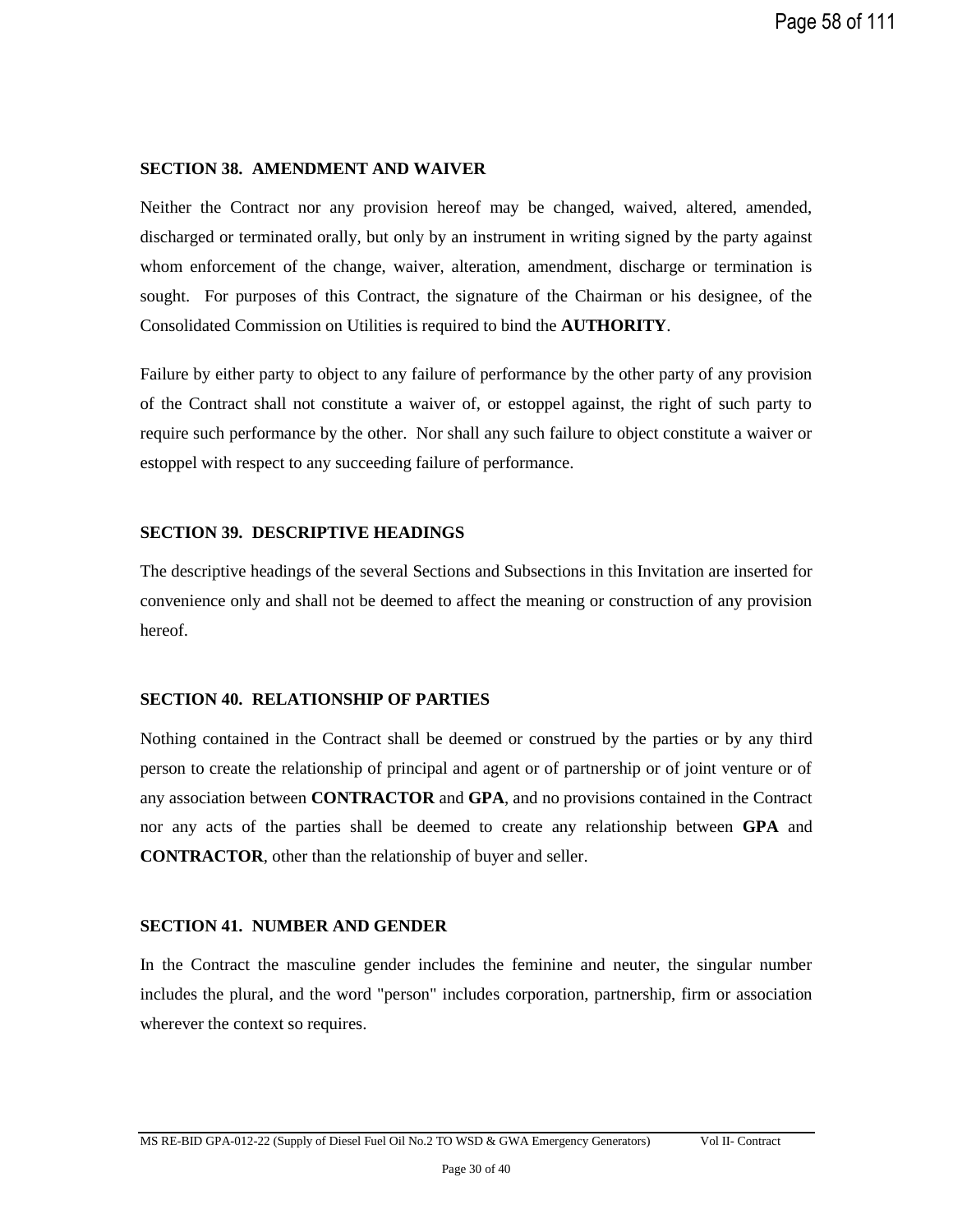#### **SECTION 42. SUCCESSORS IN INTEREST**

Each and all of the covenants, conditions, and restrictions in the Contract shall inure to the benefit of and shall be binding upon the permitted assignees and successors in interest of either party.

#### **SECTION 43. PARTIAL INVALIDITY**

Should any part of the Contract for any reason be declared to be invalid, such decision shall not affect the validity of any remaining portion thereof, which remaining portion shall remain in force and effect as if the Contract had been executed with the invalid portion thereof eliminated, and it is hereby declared the intention of the parties that they would have executed the remaining portion of the Contract without including any such part, parts, or portions which may, for any reason, be hereafter declared invalid.

#### **SECTION 44. EQUAL OPPORTUNITY CLAUSE**

During the performance of the Contract the **CONTRACTOR** agrees as follows:

(a) The **CONTRACTOR** will not discriminate against any employee or applicant for employment because of race, color, religion, sex, political opinion or affiliation, or national origin. The **CONTRACTOR** will take affirmative action to ensure that applicants are employed, and that employees are treated during employment, without regard to their race, color, religion, sex, political opinion or affiliation, or national origin. Such action shall include, but not be limited to, the following: employment, upgrading, demoting, or transfer; recruitment or recruitment advertising; layoff or termination; rates of pay or other forms of compensation; and selection for training, including apprenticeship. The **CONTRACTOR** agrees to post in conspicuous places, available to employees and applicants for employment, notices to be provided by the **GPA** setting forth the provisions of this equal opportunity clause.

(b) The **CONTRACTOR** will, in all solicitations or advertisements for employees placed by or on behalf of the **CONTRACTOR**, state that all qualified applicants will receive consideration for employment without regard to race, color, religion, sex, political opinion or affiliation, or national origin.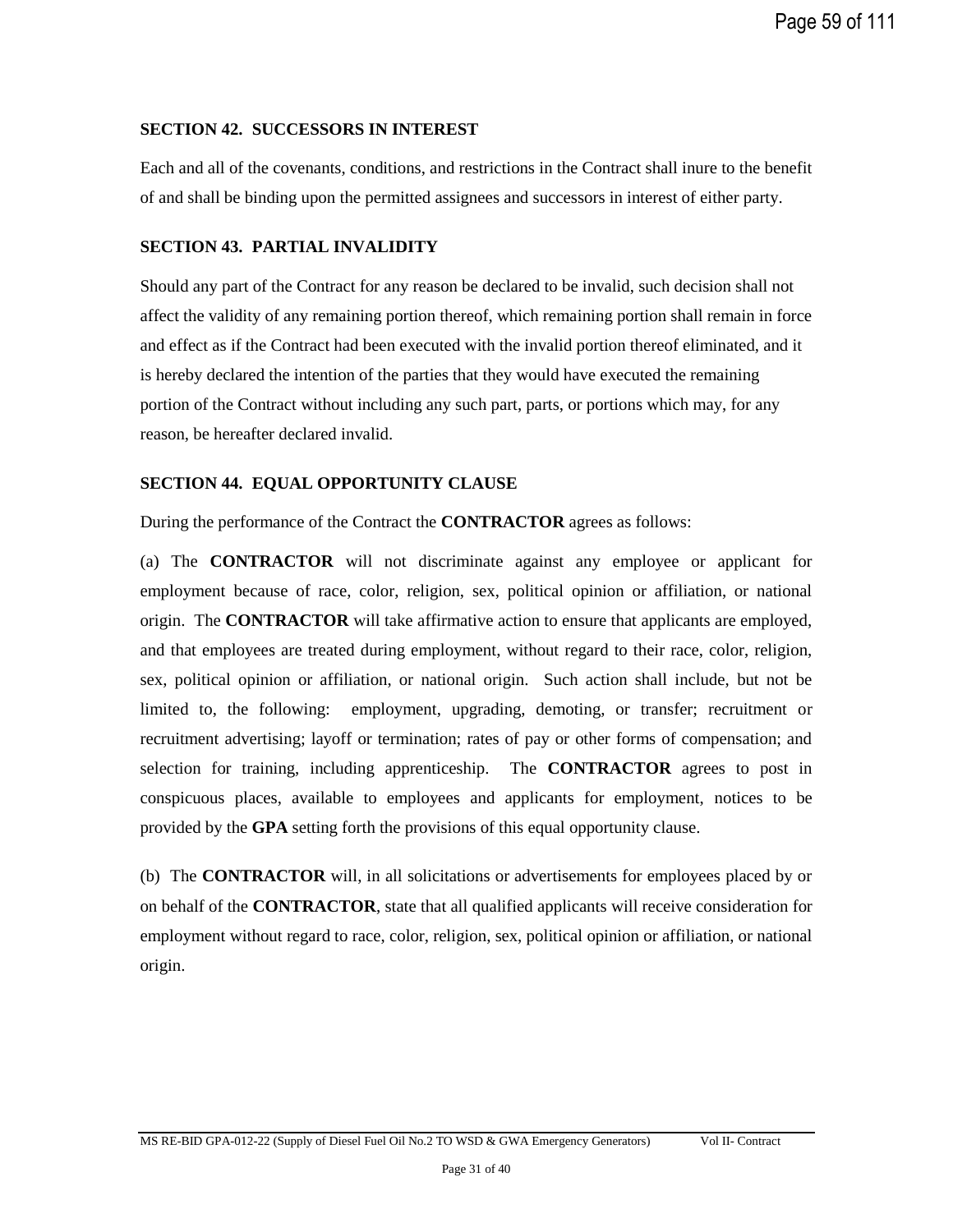Page 60 of 111

# **SECTION 45. PROHIBITION AGAINST GRATUITIES, KICKBACKS, AND FAVORS TO THE TERRIRORY.**

GCA 5 §5630(c) prohibits the CONSULTANT against gratuities, kickbacks, and favors to the Territory.

## **SECTION 46. RESTRICTIONS AGAINST CONTRACTOR EMPLOYING CONVICTED SEX OFFENDERS FROM WORKING AT GOVERNMENT OF GUAM VENUES**

GCA 5 §5253(b) restricts the CONTRACTOR against employing convicted sex offenders from working at Government of Guam venues. It states: (b) All contracts for services to agencies listed herein shall include the following provisions: (1) warranties that no person providing services on behalf of the CONTRACTOR has been convicted of a sex offense under the provisions of Chapter 25 of Title 9 GCA or an offense as defined in Article 2 of Chapter 28, Title 9 GCA, or an offense in another jurisdiction with, at a minimum, the same elements as such offenses, or who is listed on the Sex Offender Registry; and (2) that if any person providing services on behalf of the CONTRACTOR is convicted of a sex offense under the provisions of Chapter 25 of Title 9 GCA or an offense as defined in Article 2 of Chapter 28, Title 9 GCA or an offense in another jurisdiction with, at a minimum, the same elements as such offenses, or who is listed on the Sex Offender Registry, that such person will be immediately removed from working at said agency and that the administrator of said agency be informed of such within twenty-four (24) hours of such conviction.

#### **SECTION 47. CONTRACT BINDING EFFECT**

All EXHIBITS attached hereto are incorporated herein by reference in its entirety.

This Contract is binding upon the **CONTRACTOR** only if **CONTRACTOR** has been awarded the Contract in response to the **IFB RE-BID GPA-012-22**. This Contract shall not be binding on part of **GPA** until such approval is made as evidenced by the signatories below.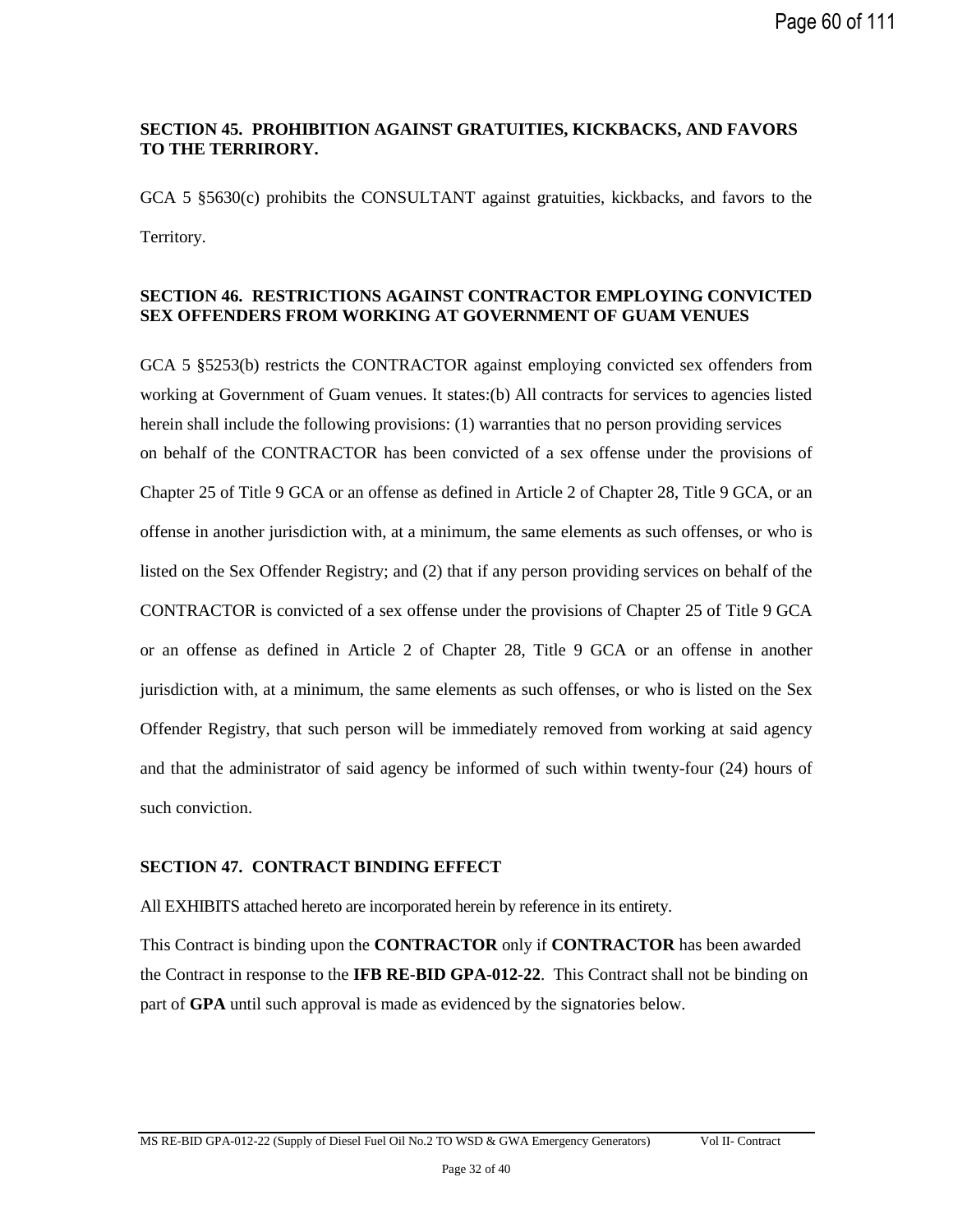Page 61 of 111

For the **Guam Power Authority** (**GPA**):

\_\_\_\_\_\_\_\_\_\_\_\_\_\_\_\_\_\_\_\_\_\_\_\_\_\_\_\_\_\_\_\_\_\_\_ \_\_\_\_\_\_\_\_\_\_\_\_\_\_\_

\_\_\_\_\_\_\_\_\_\_\_\_\_\_\_\_\_\_\_\_\_\_\_\_\_\_\_\_\_\_\_\_\_\_\_ \_\_\_\_\_\_\_\_\_\_\_\_\_\_\_

\_\_\_\_\_\_\_\_\_\_\_\_\_\_\_\_\_\_\_\_\_\_\_\_\_\_\_\_\_\_\_\_\_\_\_ \_\_\_\_\_\_\_\_\_\_\_\_\_\_\_

**John M. Benavente, P.E. DATE General Manager** 

For **(CONTRACTOR)**: (Company Seal)

# **CONTRACTOR, Duly Authorized DATE REPRESENTATIVE OF COMPANY**

#### **APPROVED AS TO FORM:**

**Graham Botha, Legal Counsel DATE Guam Power Authority**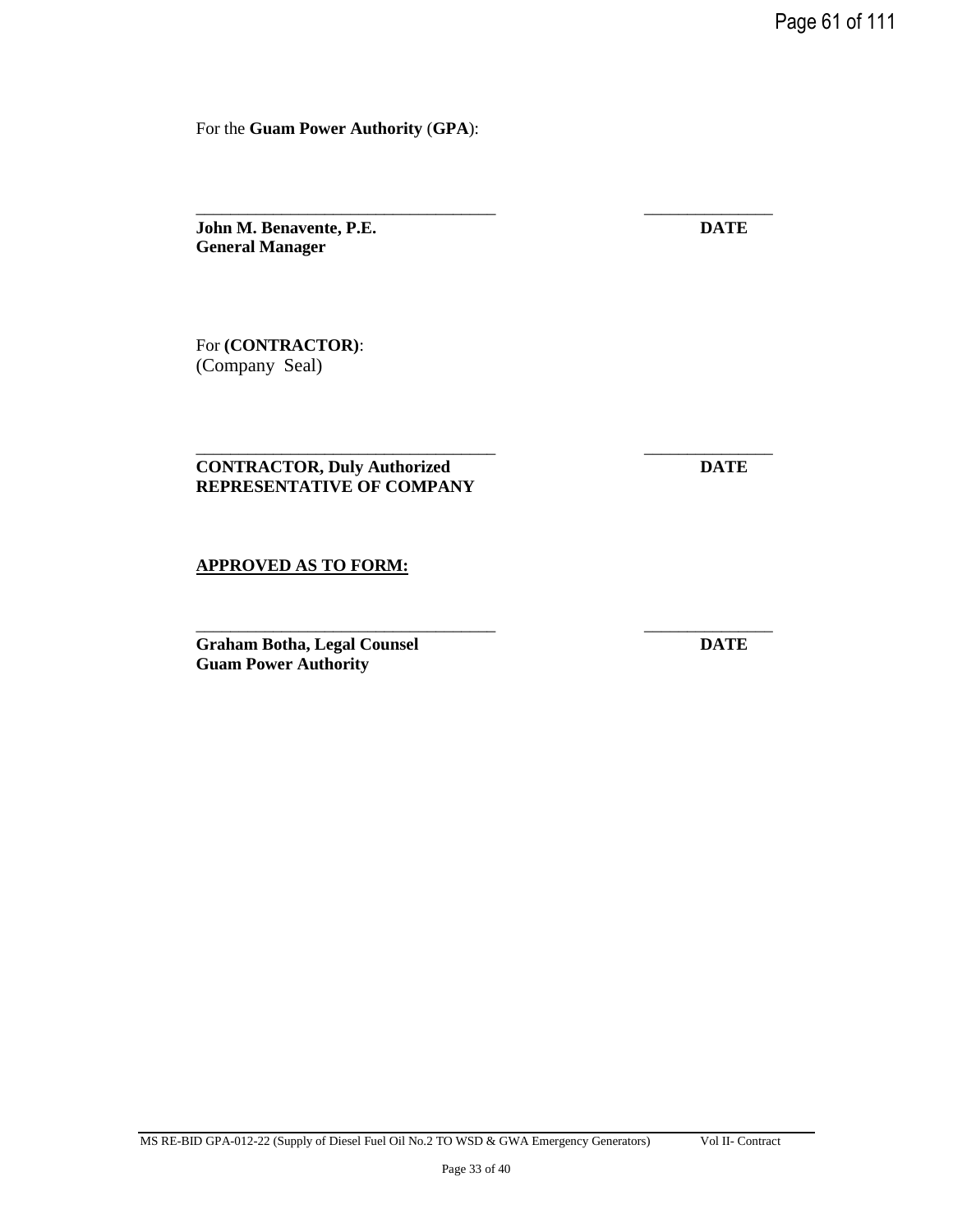# **SCHEDULE A: PRODUCT QUALITY SPECIFICATION**

|                                      | <b>ASTM</b>         | Alternate   |                  |        |     |
|--------------------------------------|---------------------|-------------|------------------|--------|-----|
| Property                             | <b>Test</b>         | Method      | Unit of          | Limits |     |
|                                      | Method <sup>B</sup> | <b>ASTM</b> | Measure          |        |     |
| <b>Flash Point</b>                   | D93                 |             | ${}^{\circ}C$    | 52     | Min |
| Water & Sediment                     | D2709               |             | % vol            | 0.05   | Max |
| Distillation Temp, °C                |                     |             |                  | 282    | Min |
| 90%, recovered                       | D86                 |             | $%$ vol          | 360    | Max |
| Kinematic Viscosity                  | D-445               |             | $mm2$ at 40 $°C$ | 1.9    | Min |
|                                      |                     |             |                  | 4.1    | Max |
| Ash                                  | D482                |             | % mass           | 0.01   | Max |
| Sulfur                               | D5453               |             | ppm $(\mu g/g)$  | 15     | Max |
| <b>Copper Strip Corrosion Rating</b> |                     |             |                  |        |     |
| (3hrs min at $50^{\circ}$ C)         | D130                |             |                  | No.1   | Max |
| Cetane Index                         | D 613               | D976-80     |                  | 46     | Min |
|                                      |                     | D 4737      |                  |        |     |
| Aromaticity                          | D1319               |             | % vol            | 35     | Max |
| <b>Carbon Residue</b>                | D524                | D4530       |                  |        |     |
| on 10% distillation residue          |                     | D6371       | % mass           | 0.20   | Max |
| Lubricity, HFRR @ 60°C               | D6079               |             | Micron           | 460    | Max |
| Conductivity                         | D2624               | D4308       | pS/m             | 50     | Min |
| Density @ 15°C                       | D1298               | D4052       | $\text{Kg/m}^3$  | 820    | Min |
|                                      |                     |             |                  | 850    | Max |
| Gravity, API @ 60°F                  | D1295               | D4052       |                  | 35     | Min |
|                                      |                     |             |                  | 41     | Max |
| Color                                | D1500               |             | <b>ASTM</b>      | 2.0    | Max |
| Strong Acid No.                      | D974                |             | mg KOH/g         |        | NIL |
| Total Acid No.                       | D974                |             | $mg$ KOH/g       | 0.5    | Max |
| Stability (Oxidation), 16Hrs         | D2274               |             | mg/L             | 25     | Max |
| Appearance @ 25degC, Haze            | D4176               |             |                  |        |     |
| Rating                               |                     |             |                  |        |     |
| Guaranteed Heating Value (HHV)       | D <sub>240</sub>    |             | MMBTU/bbl        | 5.70   | Min |

# **DIESEL FUEL Oil No. 2 <sup>A</sup>**

<sup>A</sup>Follows the minimum requirements for **Ultra-Low Diesel Fuel Oils (ULSD)** listed under ASTM 975-10.

B These test methods are specified in 40CFR Part 80. Test methods must follow the latest version.

<sup>C</sup> Appearance must be clear at ambient temperature and free from undissolved water and sediment.

The Authority may require the supplier to conduct additional test as may be required for plant's performance/efficiency evaluation.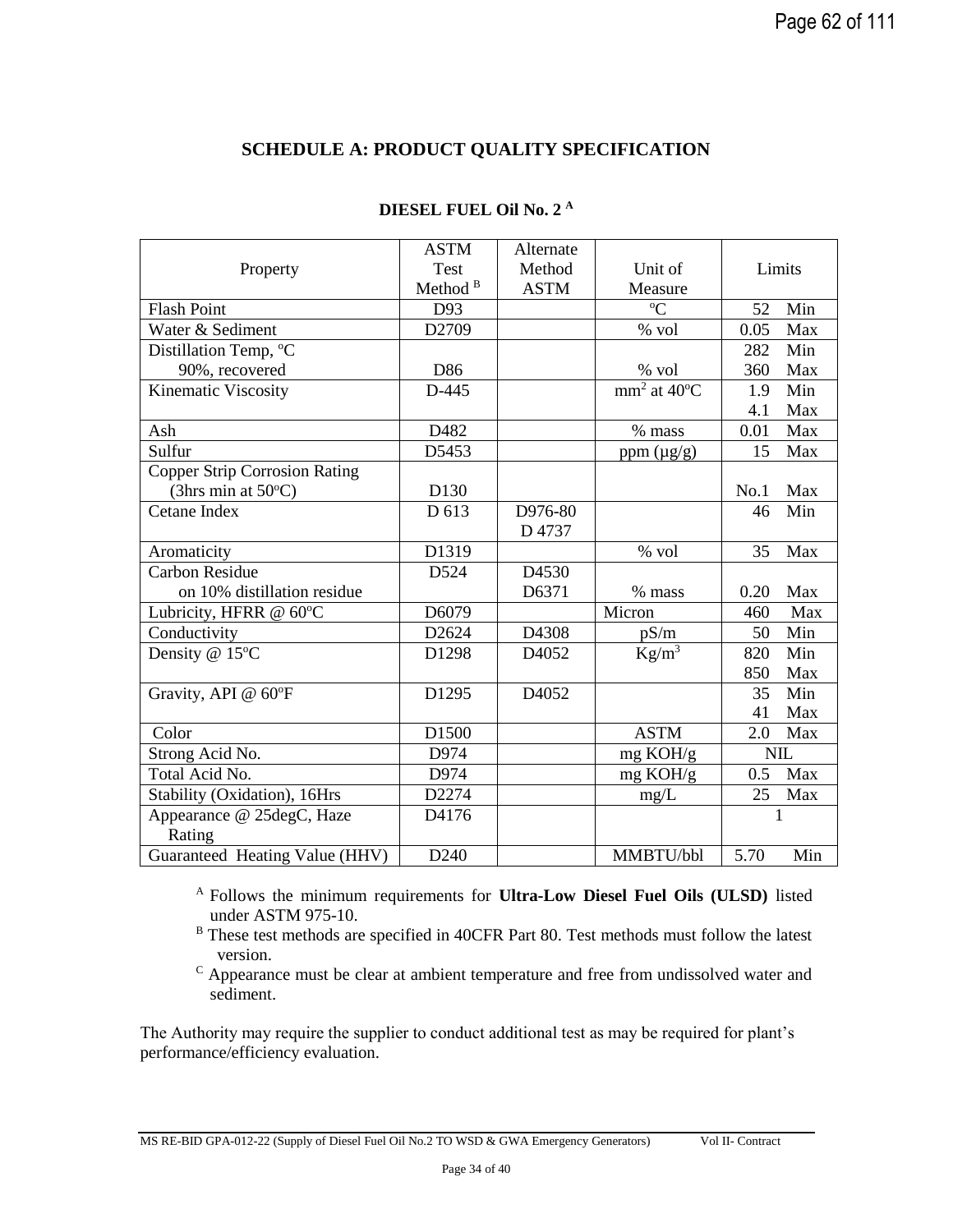# **SCHEDULE B: DELIVERY SITE LOCATIONS**

# **GUAM POWER AUTHORITY WATER SYSTEMS DIESEL**

| No.            | Unit     | Feeder | Location                                             | <b>Tank Capacity</b> |
|----------------|----------|--------|------------------------------------------------------|----------------------|
|                |          |        |                                                      |                      |
| 1              | $WBP-21$ | 67     | <b>SANTA ROSA BSTR PUMP</b>                          | 350                  |
| $\overline{2}$ | $D-10$   | 87     | Y SENGSONG ROAD                                      | 1020                 |
| 3              | $D-12$   | 87     | Y SENGSONG ROAD                                      | 1020                 |
| 4              | $D-1-2$  | 87     | DEDEDO BEHIND GWA LAB (GICC)                         | 1680                 |
| 5              | $D-13$   | 87     | <b>SWAMP ROAD - DEDEDO</b>                           | 1020                 |
| 6              | $D-19$   | 87     | <b>SWAMP ROAD-DEDEDO</b>                             | 1020                 |
| $\overline{7}$ | $D-20$   | 87     | <b>SWAMP ROAD- DEDEDO</b>                            | 01020                |
| 8              | $D-21$   | 87     | <b>SWAMP ROAD-DEDEDO</b>                             | 01020                |
| 9              | $D-3$    | 87     | DEDEDO BEHIND GWA LAB (GICC)                         | 1020                 |
| 10             | $D-4$    | 87     | DEDEDO BEHIND GWA LAB                                | 1020                 |
| 11             | $D-5$    | 87     | <b>GUAM INT'L COUNTRY CLUB</b><br>DEDED <sub>0</sub> | 1020                 |
| 12             | $D-6$    | 87     | DEDEDO BEHIND GWA LAB                                | 1020                 |
| 13             | $D-7$    | 87     | Y SENGSONG ROAD                                      | 1020                 |
| 14             | $D-8$    | 87     | Y SENGSONG ROAD                                      | 1020                 |
| 15             | $D-9$    | 87     | Y SENGSONG ROAD                                      | 1020                 |
| 16             | $EX-5$   | 87     | BEHIND GWA LAB DEDEDO (GOLF                          | 1020                 |
| 17             | $F-1$    | 87     | FINEGAYAN-POL RTE.3 NCTS                             | 1020                 |
| 18             | $F-10$   | 87     | FINEGAYAN- POL RTE 3 NCS                             | 1020                 |
| 19             | $F-11$   | 87     | FINEGAYAN- POL RTE 3 NCS                             | 1020                 |
| 20             | $F-12$   | 87     | Y SENGSONG MACHANAO C&H<br><b>FARM</b>               | 1020                 |
| 21             | $F-13$   | 87     | <b>BONGBONG MACHANO</b>                              |                      |
| 22             | $F-15$   | $87\,$ | CORAZON MACHANO                                      |                      |
| 23             | $F-16$   | 87     | <b>CORAZON MACHANO</b>                               |                      |
| 24             | $F-17$   | 87     | <b>CORAZON MACHANO</b>                               |                      |
| 25             | $F-18$   | 87     | <b>CORAZON MACHANO</b>                               |                      |
| 26             | $F-2$    | 87     | FINEGAYAN-POL RTE.3 NCS                              | 1020                 |
| 27             | $F-3$    | 87     | FINEGAYAN-POL RTE.3 NCS                              | 1020                 |

## **A. NorthernWells and Pump Stations**

MS RE-BID GPA-012-22 (Supply of Diesel Fuel Oil No.2 TO WSD & GWA Emergency Generators) Vol II- Contract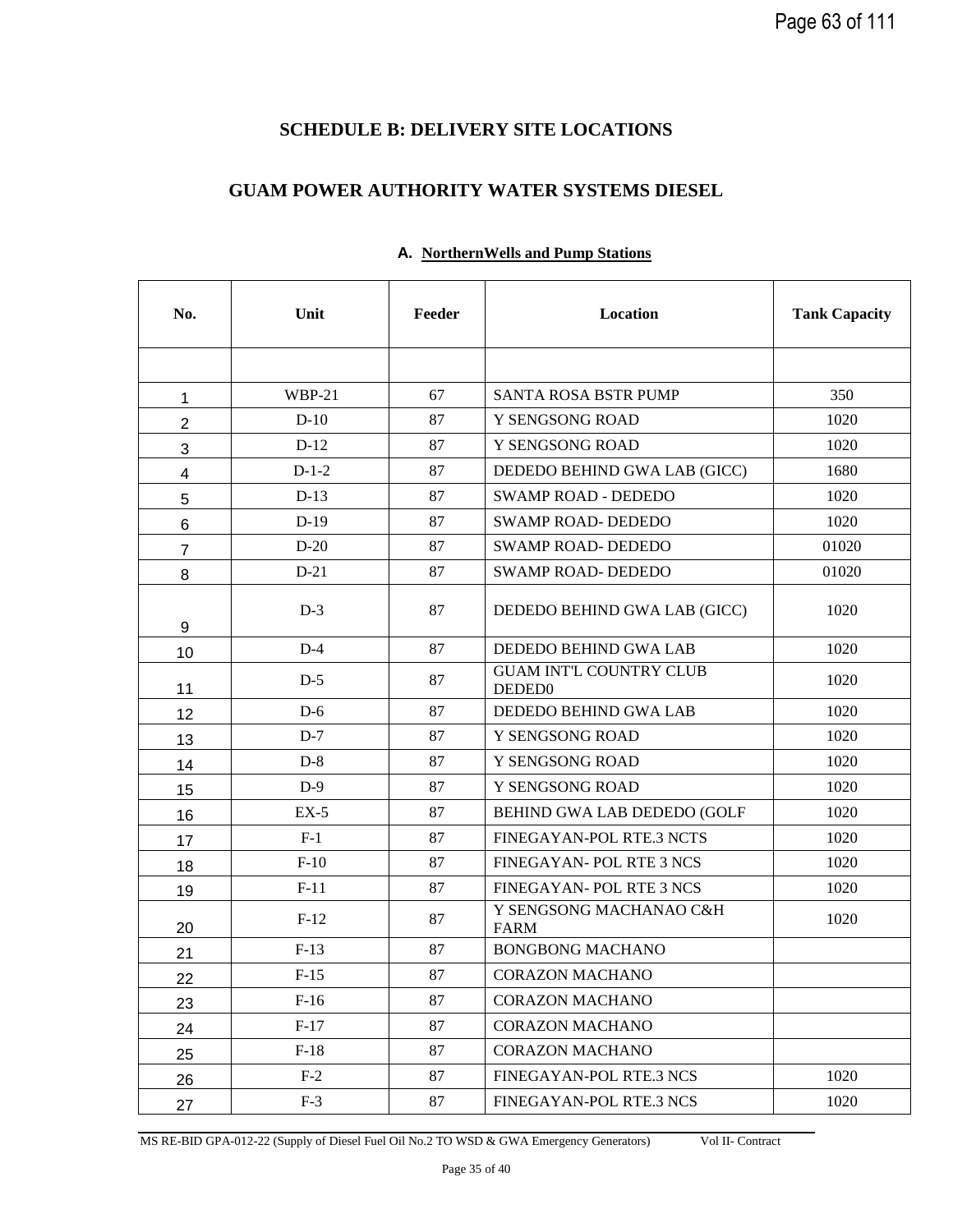| 28 | $F-4$         | 87  | FINEGAYAN-POL RTE.3 NCS                   | 1020  |
|----|---------------|-----|-------------------------------------------|-------|
| 29 | $F-5$         | 87  | ASTUMBO COMMUNITY CENTER                  | 1020  |
| 30 | $F-6$         | 87  | INTERSECTION OF RTE 3 & Y SENG            | 1020  |
| 31 | $F-7$         | 87  | <b>MAPAS STREET ENTRANCE</b>              | 1020  |
| 32 | $F-8$         | 87  | Y SENGSONG - MACHANAO                     | 1020  |
| 33 | $F-9$         | 87  | Y SENGSONG-ENTRANCE MAGIC MT              | 1020  |
| 34 | $D-11$        | 88  | DEDEDO BEHIND GWA LAB                     | 1020  |
| 35 | $D-14$        | 88  | <b>DEDEDO - ACROSS WINCHELLS</b>          | 1020  |
| 36 | $D-15$        | 88  | DEDEDO MIDDLE SCHOOL                      | 1020  |
| 37 | $D-16$        | 88  | SANTA MONICA-DEDEDO<br>WETTENGEL          | 1020  |
| 38 | $D-17$        | 88  | SANTA MONICA-DEDEDO PUBLIC                | 1020  |
| 39 | $D-18$        | 88  | SANTA MONICA-DEDEDO PUBLIC                | 1020  |
| 40 | GHURA 501     | 89  | GHURA 501 HOUSING, DEDEDO                 | 1020  |
| 41 | $ND-4$        | 89  | YPAOPAO ESTATE PUMP STATION               | 620   |
| 42 | $H-1$         | 270 | <b>HARMON CLIFF LINE</b>                  | 1020  |
| 43 | <b>NTP</b>    | 111 | NORTHERN TREATMENT PLANT                  | 15000 |
| 44 | <b>WBP-17</b> | 270 | NORTHERN BOOSTER PUMP                     | 350   |
| 45 | $M-14$        | 270 | LIGUAN TERRACE, DEDEDO                    | 1020  |
| 46 | $AG-1$        | 330 | <b>AGAFA GUMAS</b>                        | 1020  |
| 47 | $AG-2$        | 330 | <b>AGAFA GUMAS</b>                        |       |
| 48 | <b>WBP-13</b> | 330 | MATAGUAC BOOSTER PUMP STA                 | 620   |
| 49 | $ND-1$        | 331 | <b>YIGO PUMP STATION</b>                  | 2020  |
| 50 | WBP-9         | 331 | <b>GAYINERO BSTR PUMP STA</b>             | 350   |
| 51 | $Y-1-2$       | 331 | ROUTE 1, YIGO                             | 1680  |
| 52 | $Y-3$         | 331 | YIGO MAYOR'S OFFICE                       | 1020  |
| 53 | $Y-4$         | 331 | YIGO AMUSEMENT PARK                       | 1020  |
| 54 | $Y-5$         | 331 | <b>SIMON SANCHEZ HIGH</b><br>SCHOOL, YIGO | 1020  |
| 55 | $Y-6$         | 331 | GHURA 506 HOUSING, YIGO                   | 1020  |
| 56 | $Y-7$         | 331 | GAYINERO RD, YIGO ELEM SCHOOL             | 4650  |
| 57 | $Y-9$         | 331 | GAYINERO RD, YIGO ELEM SCHOOL             |       |
| 58 | $Y-10$        | 89  | AGA BLVD., YPAO ESTATE                    |       |
| 59 | $Y-12$        | 89  | <b>BATULO ST. DEDEDO</b>                  |       |
| 60 | $Y-14$        | 331 | <b>BACK OF ACE HARDWARE</b>               |       |
| 61 | $Y-15$        | 67  | BEFORE BACK GATE TO ANDERSON              |       |
| 62 | $Y-16$        | 89  | <b>BEFORE ACE HARDWARE</b>                |       |

MS RE-BID GPA-012-22 (Supply of Diesel Fuel Oil No.2 TO WSD & GWA Emergency Generators) Vol II- Contract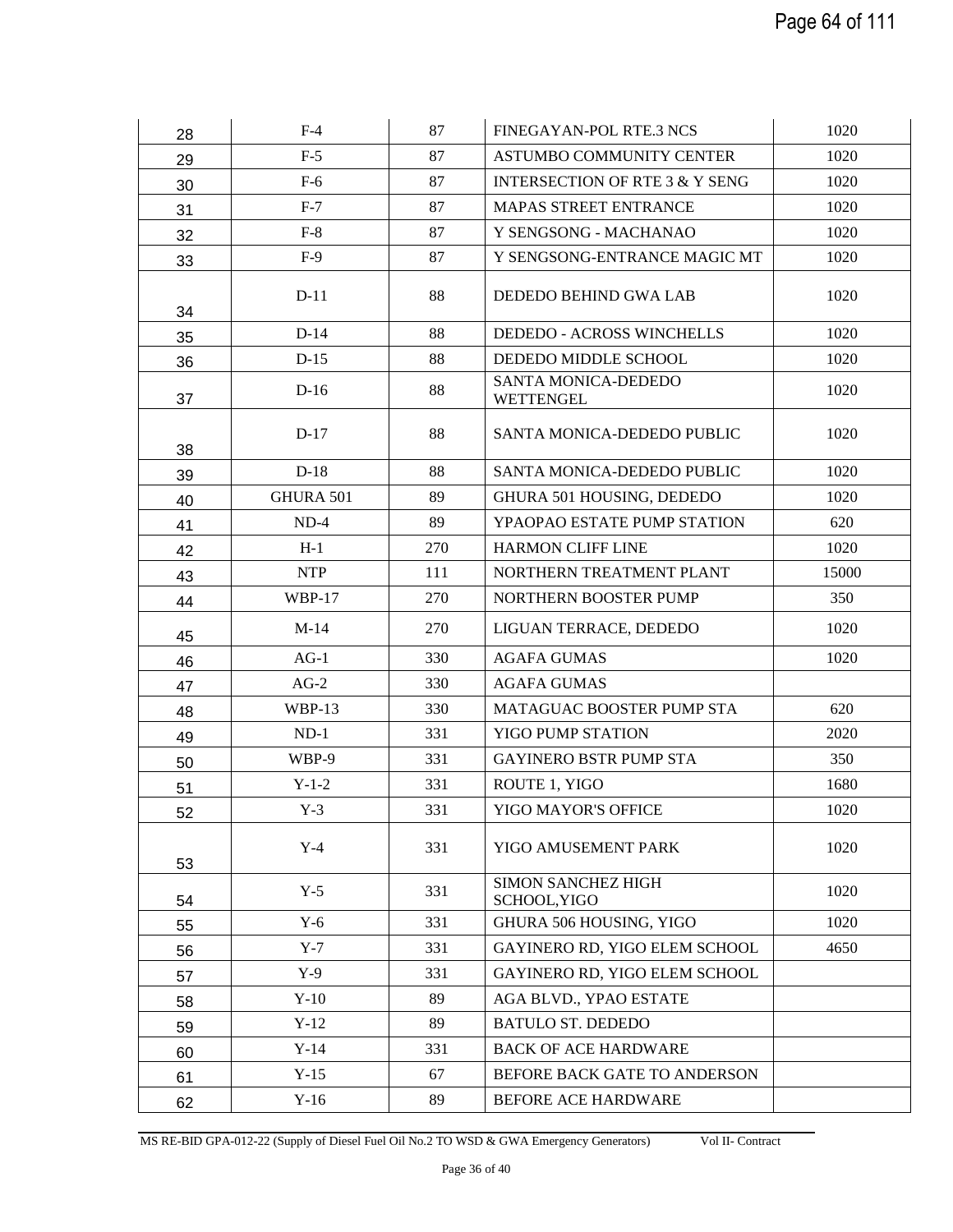|    | Y-17 |     | JUST PAST YIGO CT         |  |
|----|------|-----|---------------------------|--|
| 63 | Y-21 | 89  | <b>BEORE ACE HARDWARE</b> |  |
| 64 | Y-23 | 331 | CHALAN PAHARU, YIGO       |  |

# **B. CENTRAL WATER WELLS & PUMPS**

| No.            | Unit      | Feeder | Location                                  | <b>Tank Capacity</b> |
|----------------|-----------|--------|-------------------------------------------|----------------------|
| $\mathbf{1}$   | $A-15$    | 210    | UNTALAN MIDDLE SCHOOL-<br><b>BARRIGAD</b> | 1020                 |
| $\overline{2}$ | $A-21$    | 210    | MANGILAO - MAYOR OFFICE                   | 1020                 |
| 3              | $CD-2$    | 210    | ASMUYAO MANGILAO PUMP<br><b>STATION</b>   | 1020                 |
| 4              | $CD-3$    | 210    | ASPENGO - BARRIGADA                       | 1680                 |
| 5              | $A-28$    | 212    | LEYANG BARRIGADA                          | 1020                 |
| 6              | $A-14$    | 232    | MANGILAO-INTERS, RTE $10 \& 15$           |                      |
| $\overline{7}$ | $A-1$     | 250    | RT 4 CHALAN PAGO/CHAOT BRIDGE             | 1020                 |
| 8              | $A-10$    | 250    | DAIRY ROAD-MAIMAI (DOC)                   | 1020                 |
| 9              | $A-11$    | 250    | <b>ORDOT-DUMP ROAD</b>                    | 1020                 |
| 10             | $A-12$    | 250    | ORDOT-DUMP ROAD                           | 1020                 |
| 11             | $A-13$    | 250    | DAIRY RD. MAIMAI, RTE 4 TO DOC            | 1020                 |
| 12             | $A-18$    | 250    | DAIRY RD-DEPT OF AGRICULTURE              | 1020                 |
| 13             | $A-2$     | 250    | DAIRY ROAD-MAIMAI                         | 1020                 |
| 14             | $A-29$    | 250    | <b>AGANA SPRINGS</b>                      | 1020                 |
| 15             | $A-3$     | 250    | AFAME SINAJANA-RT4 FRONT<br><b>KUAM</b>   | 1020                 |
| 16             | $A-4$     | 250    | DAIRY ROAD - MAIMAI                       | 1020                 |
| 17             | $A-5$     | 250    | AFAME SINAJANA                            | 1020                 |
| 18             | A-6       | 250    | AFAME SINAJANA                            | 1020                 |
| 19             | $A-7$     | 250    | RT 4 CHALAN PAGO/ORDOT                    | 1020                 |
| 20             | $A-8$     | 250    | RT 4 ORDOT-ACROSS GOGUE STORE             | 1020                 |
| 21             | $A-9$     | 250    | DAIRY ROAD-MAIMAI (DOC)                   | 1020                 |
| 22             | $CD-11$   | 251    | <b>MAITE EJECTOR</b>                      | 350                  |
| 23             | $A-23-25$ | 252    | RT4 McDONALD TO SINAJANA CLIFF            | 1020                 |
| 24             | $CD-13$   | 252    | SINAJANA PUMP STATION                     | 620                  |
| 25             | $A-26$    | 253    | MONGMONG TOTO SOFTBALL FIELD              | 350                  |
| 26             | $M-16$    | 272    | RTE 15, MANGILAO                          | 1020                 |

MS RE-BID GPA-012-22 (Supply of Diesel Fuel Oil No.2 TO WSD & GWA Emergency Generators) Vol II- Contract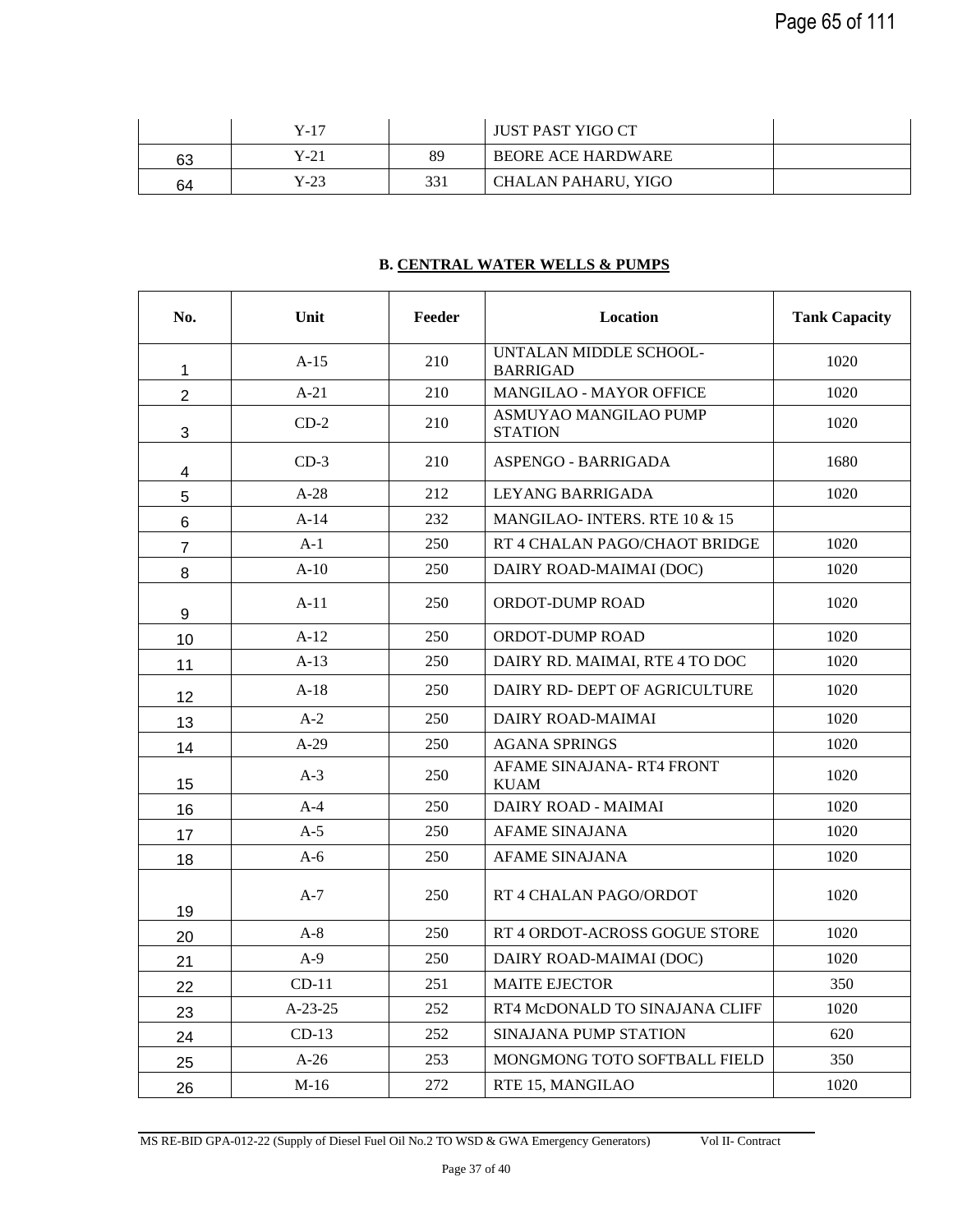| 27 | <b>ATP</b>    | 282 | AGANA TREATMENT PLANT                           | 15000 |
|----|---------------|-----|-------------------------------------------------|-------|
| 28 | $A-31$        | 283 | <b>AGANA HEIGHTS RESERVOIR</b>                  | 1020  |
| 29 | $A-32$        | 283 | <b>AGANA HEIGHTS USNH</b><br><b>INCINERATOR</b> | 1020  |
| 30 | $A-17$        | 294 | PUBLIC HEALTH- MANGILAO                         | 1020  |
| 31 | $A-19$        | 294 | RTE 4 PAGO - MANIBUSAN'S PLACE                  | 1020  |
| 32 | $CD-10$       | 294 | TAI MANGILAO PUMP STATION                       | 3250  |
| 33 | $M-12$        | 310 | <b>HARMON LOOP ROAD</b>                         | 1020  |
| 34 | $M-17A$       | 311 | PEREZ QUARRY, BELOW<br><b>BARRIGADA</b>         | 1680  |
|    | $M-20-A$      | 311 | PEREZ QUARRY, BELOW<br><b>BARRIGADA</b>         |       |
|    | $M-21$        | 311 | AIRPORT ROAD, NEXT TO GAS STA.                  |       |
| 35 | $M-17B$       | 311 | PEREZ QUARRY, BELOW<br><b>BARRIGADA</b>         | 1680  |
| 36 | EX-11         | 322 | LATTE HEIGHTS ESTATE,<br><b>MANGILAO</b>        | 1020  |
|    | $M-23$        | 322 | <b>CARNATION LANE</b>                           |       |
| 37 | $M-1$         | 322 | LATTE HEIGHTS, MANGILAO                         | 1020  |
| 38 | $M-2$         | 322 | LATTE HEIGHTS, MANGILAO                         | 1020  |
| 39 | $M-3$         | 322 | LATTE HEIGHTS, MANGILAO                         | 1020  |
| 40 | $M-4$         | 322 | LATTE HEIGHTS, MANGILAO                         | 1020  |
| 41 | $M-5-15$      | 322 | <b>BELOW LATTE HEIGHTS,</b>                     | 1680  |
| 42 | $M-6$         | 322 | <b>BELOW LATTE HEIGHTS,</b>                     | 1020  |
| 43 | $M-7$         | 322 | <b>BELOW LATTE HEIGHTS,</b>                     | 1020  |
| 44 | $M-8$         | 322 | <b>CARNATION ROAD TO RTE. 15</b>                | 1020  |
| 45 | $ND-11$       | 322 | LATTE HEIGHTS VILLAGE PUMP STA                  | 350   |
| 46 | $ND-2$        | 322 | MACHECHE SUBDIVISION PUMP STA                   | 620   |
| 47 | $ND-5$        | 322 | LATTE HEIGHTS DOUBLE TROUBLE                    | 620   |
| 48 | $ND-6$        | 322 | LATTE HEIGHTS SUNRISE VILLA                     | 350   |
| 49 | $ND-7$        | 322 | LATTE HEIGHTS SUBMARINE PUMP                    | 350   |
| 50 | <b>WBP-11</b> | 322 | LATTE HEIGHTS BSTR PUMP STA                     | 620   |
| 51 | WBP-4         | 322 | <b>BARRIGADA BOOSTER PUMP STA</b>               |       |
| 52 | $M-9$         | 322 | RTE. 15, LATTE HEIGHTS                          |       |
| 53 | $M-18$        | 310 |                                                 |       |
| 54 | $M-21$        | 311 |                                                 |       |
| 55 | $M-23$        | 322 |                                                 | 1020  |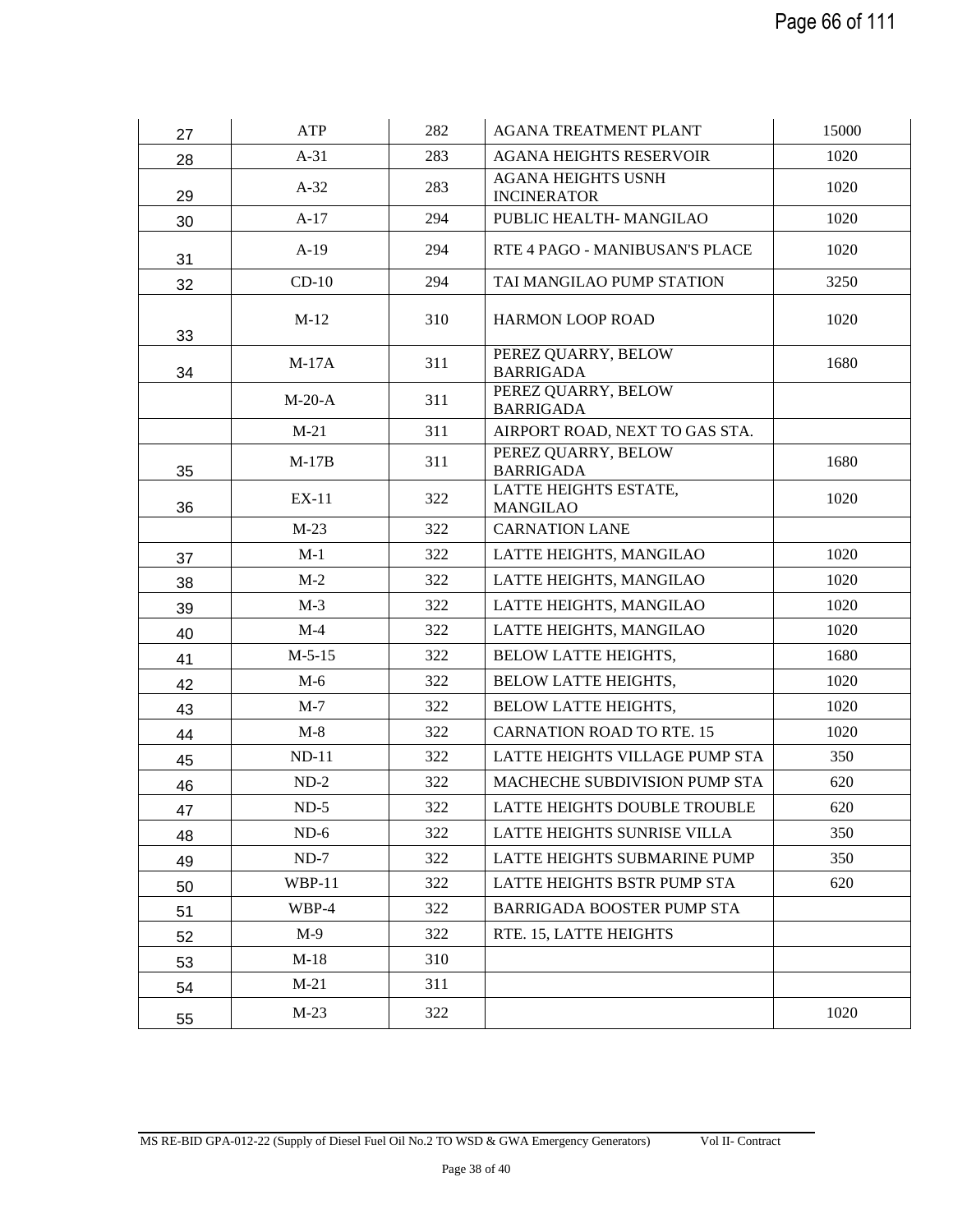| No.             | Unit          | Feeder | Location                             | <b>Tank Capacity</b> |
|-----------------|---------------|--------|--------------------------------------|----------------------|
| 1               | <b>WBP-18</b> | 294    | PAGO BOOSTER PUMP STATION            | 2020                 |
| $\overline{2}$  | $WBP-22$      | 220    | SINIFA WATER BOOSTER PUMP            | 620                  |
| 3               | <b>WBP-20</b> | 223    | SANTA RITA SPRING BSTR PUMP          | 1020                 |
| $\overline{4}$  | $WBP-23$      | 223    | <b>TRUMAN BOOSTER PUMP</b>           | 1020                 |
| 5               | <b>WBP-25</b> | 260    | WINDWARD HILL BOOSTER PUMP           | 1680                 |
| $6\phantom{1}6$ | $MJ-1$        | 261    | MALOJLOJ, INARAJAN                   | 350                  |
| $\overline{7}$  | <b>WBP-12</b> | 261    | MALOJLOJ BOOSTER PUMP STA            | 1020                 |
| 8               | WBP-5         | 262    | <b>BRIGADE BOOSTER PUMP STA</b>      | 1680                 |
| 9               | $SD-10$       | 340    | <b>UMATAC-MERIZO PUMP STATION 17</b> | 350                  |
| 10              | $SD-11$       | 340    | <b>UMATAC-MERIZO PUMP STATION 18</b> | 350                  |
| 11              | $SD-12$       | 340    | <b>UMATAC-MERIZO PUMP STATION 19</b> | 1020                 |
| 12              | $SD-13$       | 340    | <b>UMATAC-MERIZO PUMP STATION 20</b> | 620                  |
| 13              | $SD-6$        | 340    | <b>UMATAC-MERIZO PUMP STATION 13</b> | 620                  |
| 14              | $SD-7$        | 340    | <b>UMATAC-MERIZO PUMP STATION 14</b> | 620                  |
| 15              | $SD-8$        | 340    | <b>UMATAC-MERIZO PUMP STATION 15</b> | 620                  |
| 16              | $SD-9$        | 340    | <b>UMATAC-MERIZO PUMP STATION 16</b> | 350                  |
| 17              | <b>WBP-14</b> | 340    | <b>MERIZO BOOSTER PUMP</b>           | 1020                 |
| 18              | <b>WBP-15</b> | 340    | TUGUAN BOOSTER PUMP- UMATAC          | 350                  |
| 19              | $SD-4$        | 341    | <b>UMATAC-MERIZO PUMP STATION 11</b> | 620                  |
| 20              | $SD-5$        | 341    | <b>UMATAC-MERIZO PUMP STATION 12</b> | 620                  |
| 21              | WBP-1         | 341    | AGAT-UMATAC BSTR PUMP STA.           | 350                  |
| 22              | WBP-2         | 341    | AGAT-UMATAC BSTR PUMP STA.           | 350                  |
| 23              | <b>WBP-24</b> | 341    | UMATAC VILLAGE BOOSTER PUMP          | 1020                 |
| 24              | $CD-1$        | $P-7$  | <b>ASAN PUMP STATION</b>             | 1020                 |
| 25              | $CD-19$       | $P-7$  | PITI PUMP STATION                    | 620                  |

# **C. SOUTHERN WATER WELLS & PUMPS**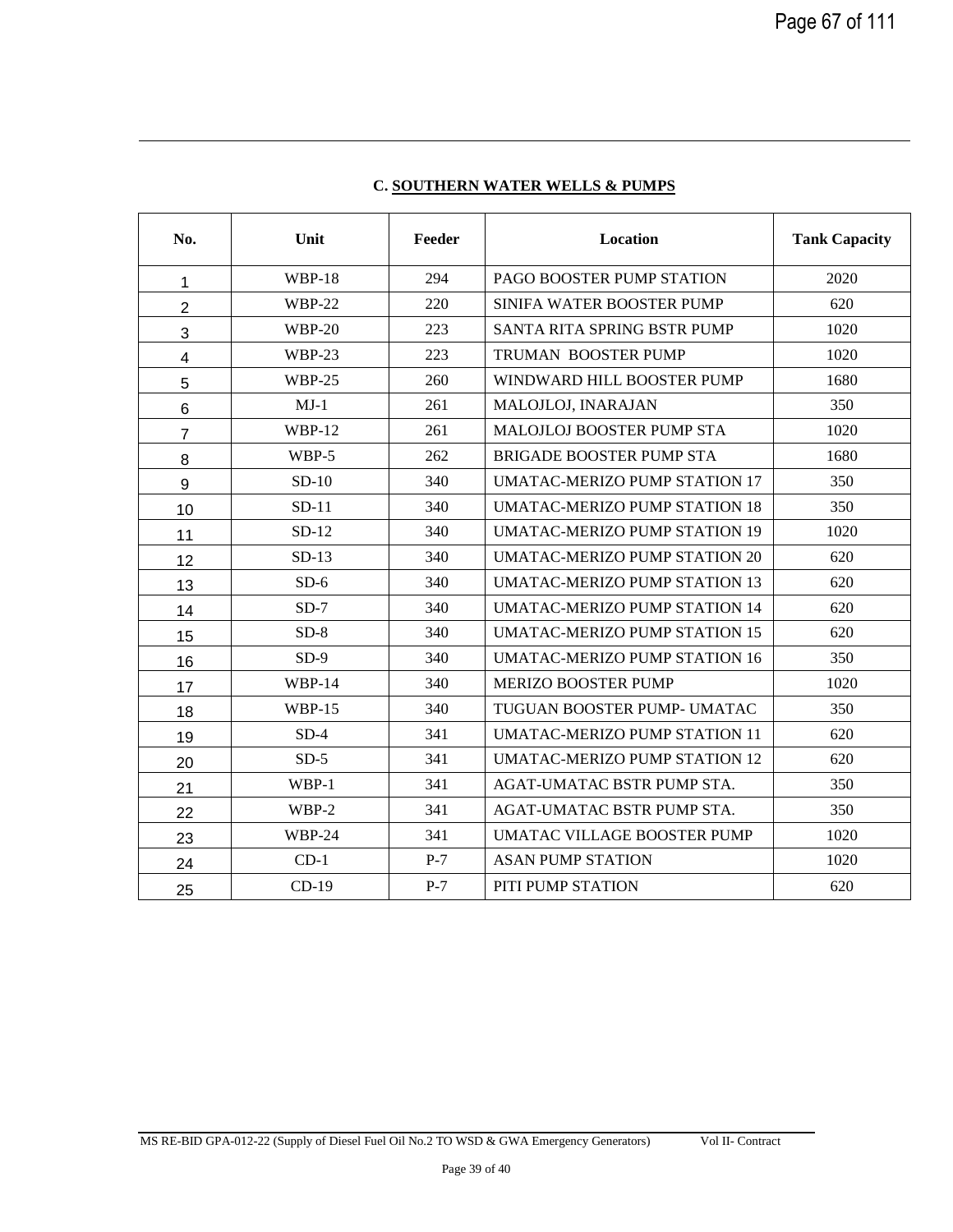| No. | Unit | Feeder | <b>Location</b>          | <b>Tank Capacity</b> |
|-----|------|--------|--------------------------|----------------------|
|     | 2412 |        | <b>DEDEDO COMPOUND</b>   | 150                  |
| 2   | 2413 |        | <b>AGANA POWER PLANT</b> | 150                  |
| 3   | 2414 |        | <b>AGANA POWER PLANT</b> | 150                  |
| 4   | 2415 |        | <b>AGANA POWER PLANT</b> | 150                  |
| 5   | 2416 |        | <b>AGANA POWER PLANT</b> | 150                  |
| 6   | 2417 |        | <b>AGANA POWER PLANT</b> | 150                  |
| 7   | 2418 |        | <b>AGANA POWER PLANT</b> | 150                  |
| 8   | 2419 |        | <b>AGANA POWER PLANT</b> | 150                  |
| 9   | 2420 |        | <b>AGANA POWER PLANT</b> | 150                  |
| 10  | 2421 |        | <b>AGANA POWER PLANT</b> | 200                  |

# **D. PORTABLE GENERATOR UNITS**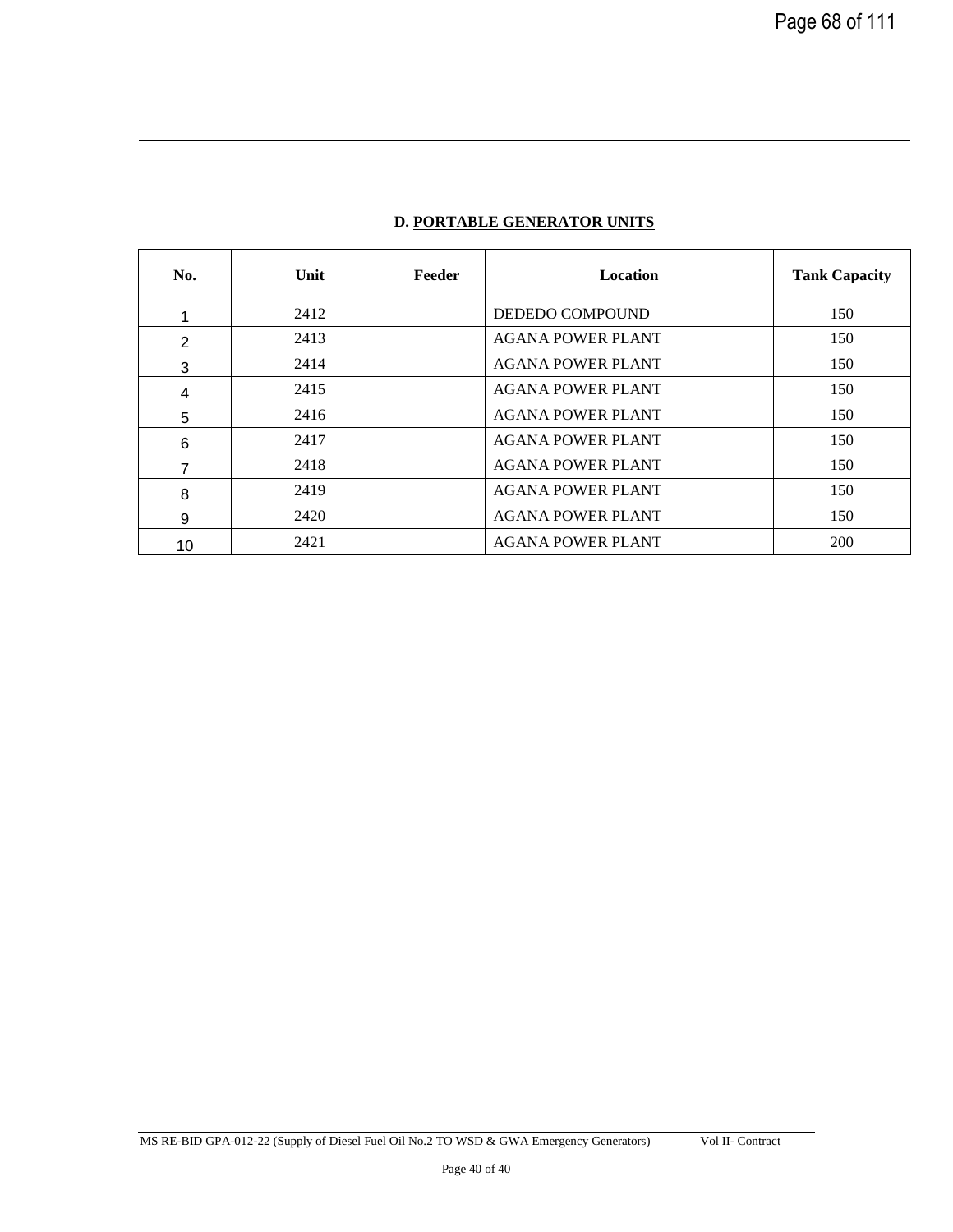**Multi-Step Invitation for Bid** 

# **RE-BID GPA-012-22**

# **SUPPLY OF DIESEL FUEL OIL NO.2**



# **GPA WATER SYSTEMS DISTRIBUTION (WSD)**

**&**

# **GWA EMERGENCY GENERATORS**

**Volume III**

**Appendices**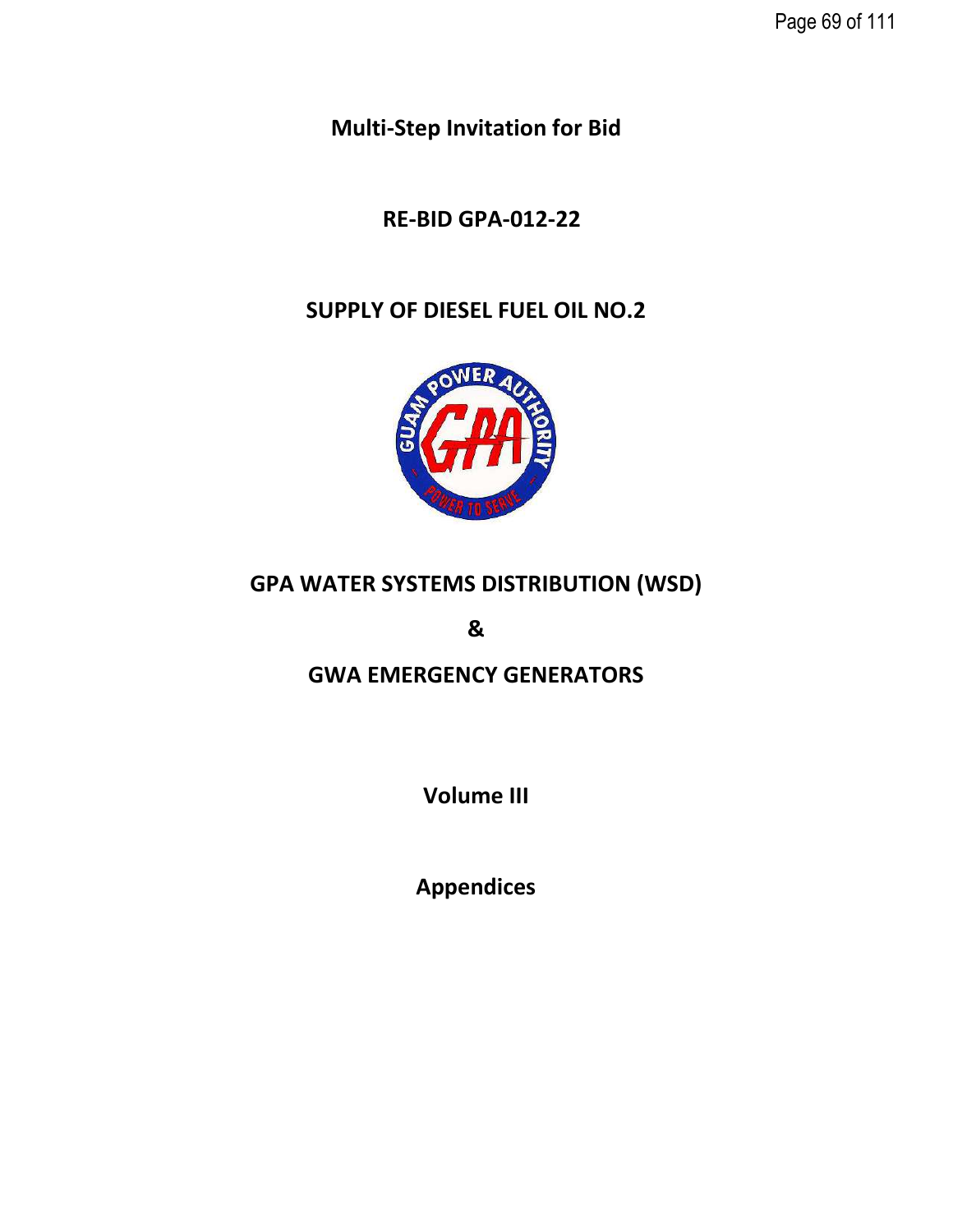Page 70 of 111

# **APPENDIX A**

# **Proposal Checklists**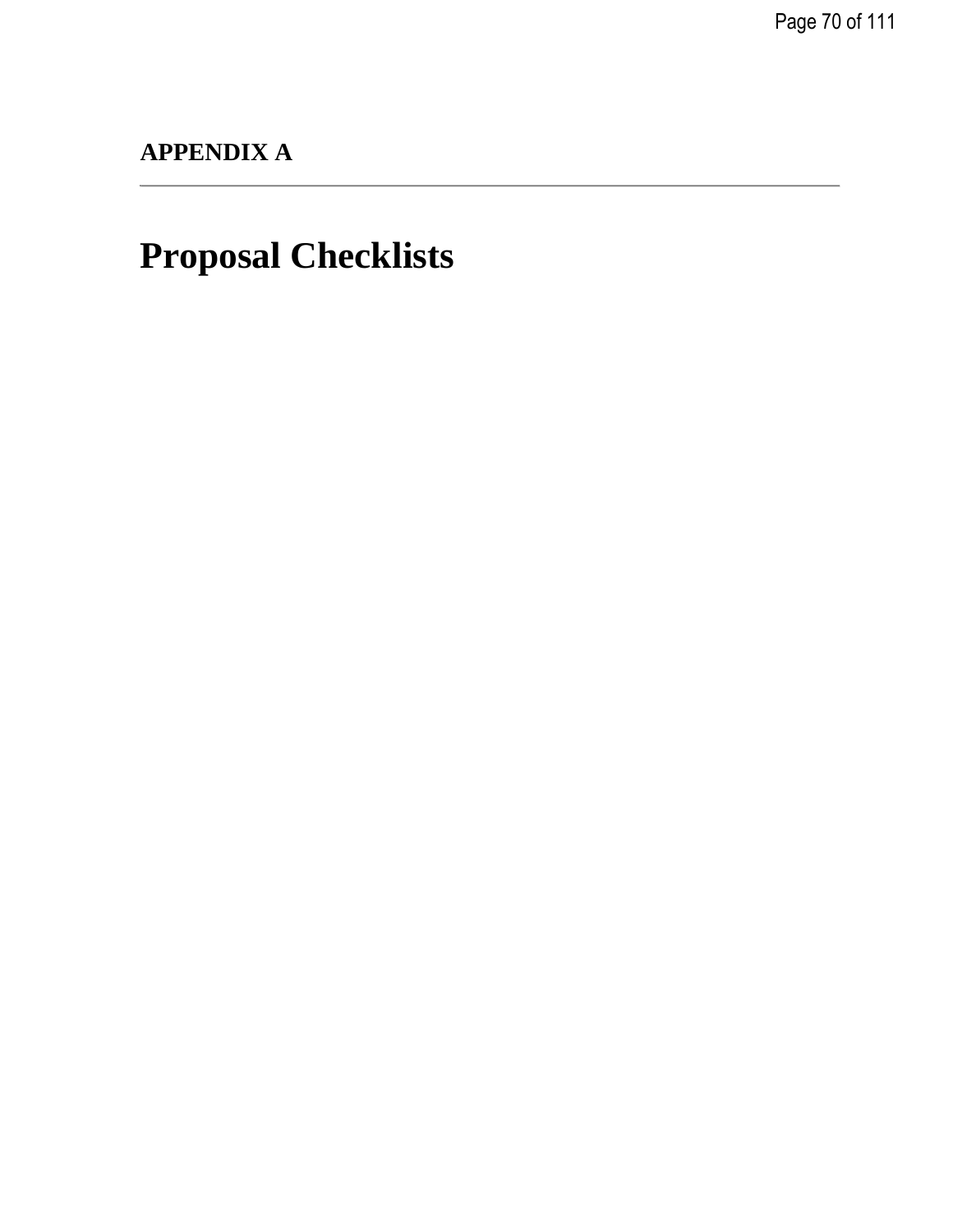# **DOCUMENT RECEIPT CHECKLIST**

| <b>Document Title</b>                                                  | Proponent<br><b>Initial</b> |
|------------------------------------------------------------------------|-----------------------------|
| <b>Volume I Commercial Terms and Conditions</b>                        |                             |
| Volume II CONTRACT                                                     |                             |
| Volume III Schedules                                                   |                             |
| Volume IV Appendices                                                   |                             |
| APPENDIX A - Proposal Checklist                                        |                             |
| APPENDIX B - Performance Bond                                          |                             |
| APPENDIX C - Ownership & Interest Disclosure Affidavit                 |                             |
| APPENDIX D - Non-Collusion Affidavit                                   |                             |
| APPENDIX E - No Gratuities and Kickbacks Affidavit                     |                             |
| APPENDIX F - Ethical Standards Affidavit                               |                             |
| APPENDIX G- Declaration Re Compliance with US DOL's Wage Determination |                             |
| APPENDIX H - Restriction Against Sex Offenders                         |                             |
| APPENDIX I - Bid Bond Form and Instructions                            |                             |
| APPENDIX J - Local Procurement Preference Application                  |                             |
| APPENDIX K - Bidder Proposal                                           |                             |
| Qualitative Proposal Scoring.xls                                       |                             |
| Price Proposal Evaluation                                              |                             |
|                                                                        |                             |
| Contiguous Amendment Notifications From Amendment No. 1 through        |                             |
| Others:                                                                |                             |
|                                                                        |                             |
|                                                                        |                             |
|                                                                        |                             |
|                                                                        |                             |
|                                                                        |                             |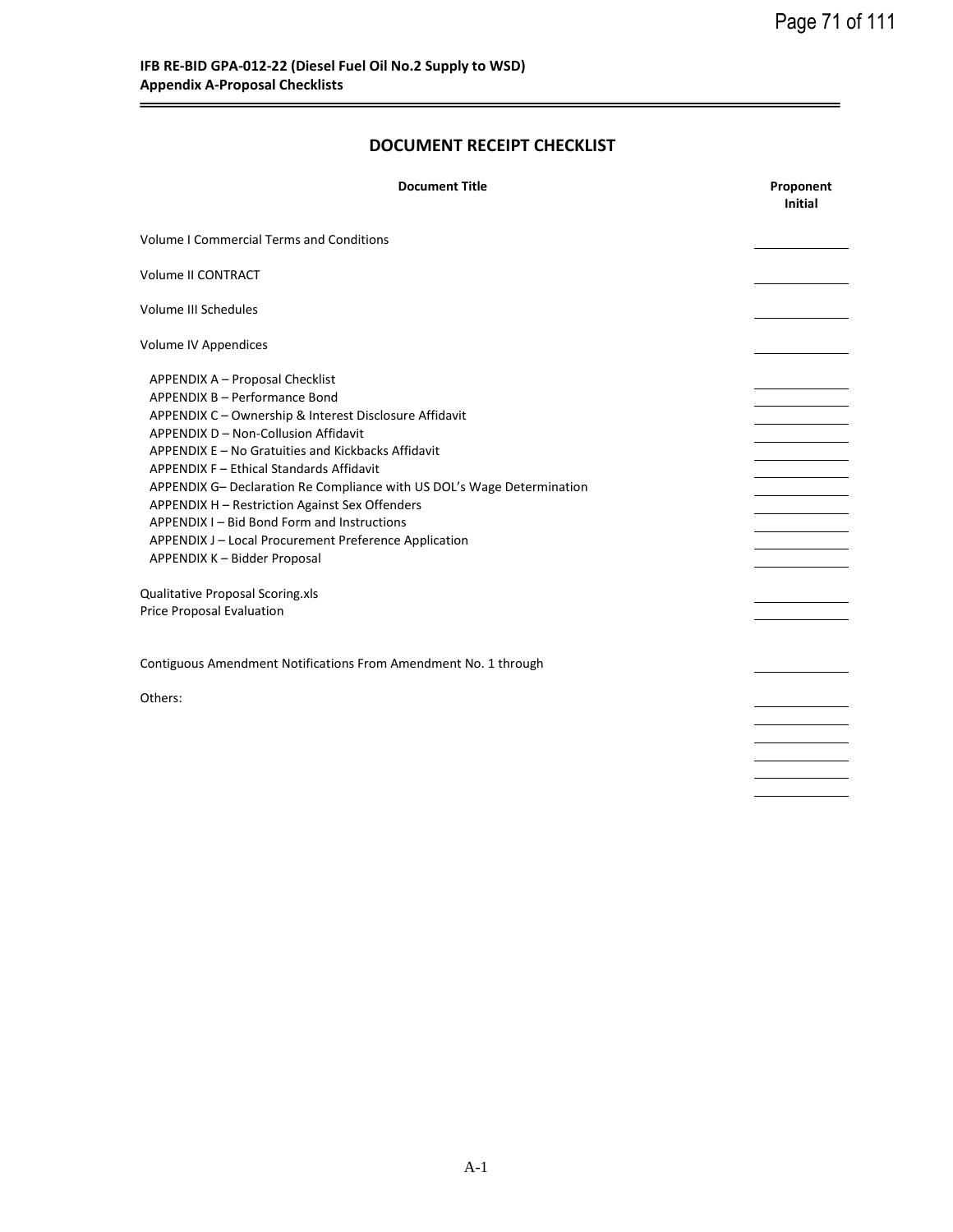# **DOCUMENT SUBMISSION CHECKLIST**

# **PROPOSAL SUBMITTAL CHECKLIST<sup>1</sup>**

|                | <b>ITEM</b>                                                                                  | <b>QUANTITY</b><br>(ORIGINALS) | <b>QUANTITY</b><br>(COPIES) | <b>GPA</b><br><b>INITIAL</b> |
|----------------|----------------------------------------------------------------------------------------------|--------------------------------|-----------------------------|------------------------------|
| $\mathbf{1}$   | <b>Technical Proposal</b>                                                                    |                                |                             |                              |
| $\overline{2}$ | Price Proposal                                                                               |                                |                             |                              |
| 3              | Supplementary Information:                                                                   |                                |                             |                              |
|                | 3.1. Articles of Incorporation and By-Laws                                                   |                                |                             |                              |
|                | 3.2. Certificate of Good Standing to Conduct<br><b>Business in Jurisdiction of Residence</b> |                                |                             |                              |
|                | 3.3. Information regarding outstanding claims<br>against BIDDER                              |                                |                             |                              |
|                |                                                                                              |                                |                             |                              |
|                | 3.4. Ownership & Interest Disclosure Affidavit                                               |                                |                             |                              |
|                | 3.5. Non-collusion Affidavit                                                                 |                                |                             |                              |
|                | 3.6. No Gratuities or Kickbacks Affidavit                                                    |                                |                             |                              |
|                | 3.7. Ethical Standards Affidavit                                                             |                                |                             |                              |
|                | 3.8. Declaration of Compliance with US DOL's<br><b>Wage Determination</b>                    |                                |                             |                              |
|                | 3.9. Restriction Against Sex Offenders                                                       |                                |                             |                              |
|                | 3.10. Bid Bond Form                                                                          |                                |                             |                              |
|                | 3.11. Local Procurement Preference Application                                               |                                |                             |                              |

 $\overline{a}$ 

<sup>1</sup> Quantities supplied for each item must comply with minimums established in Volume I of the Invitation for Bid documents.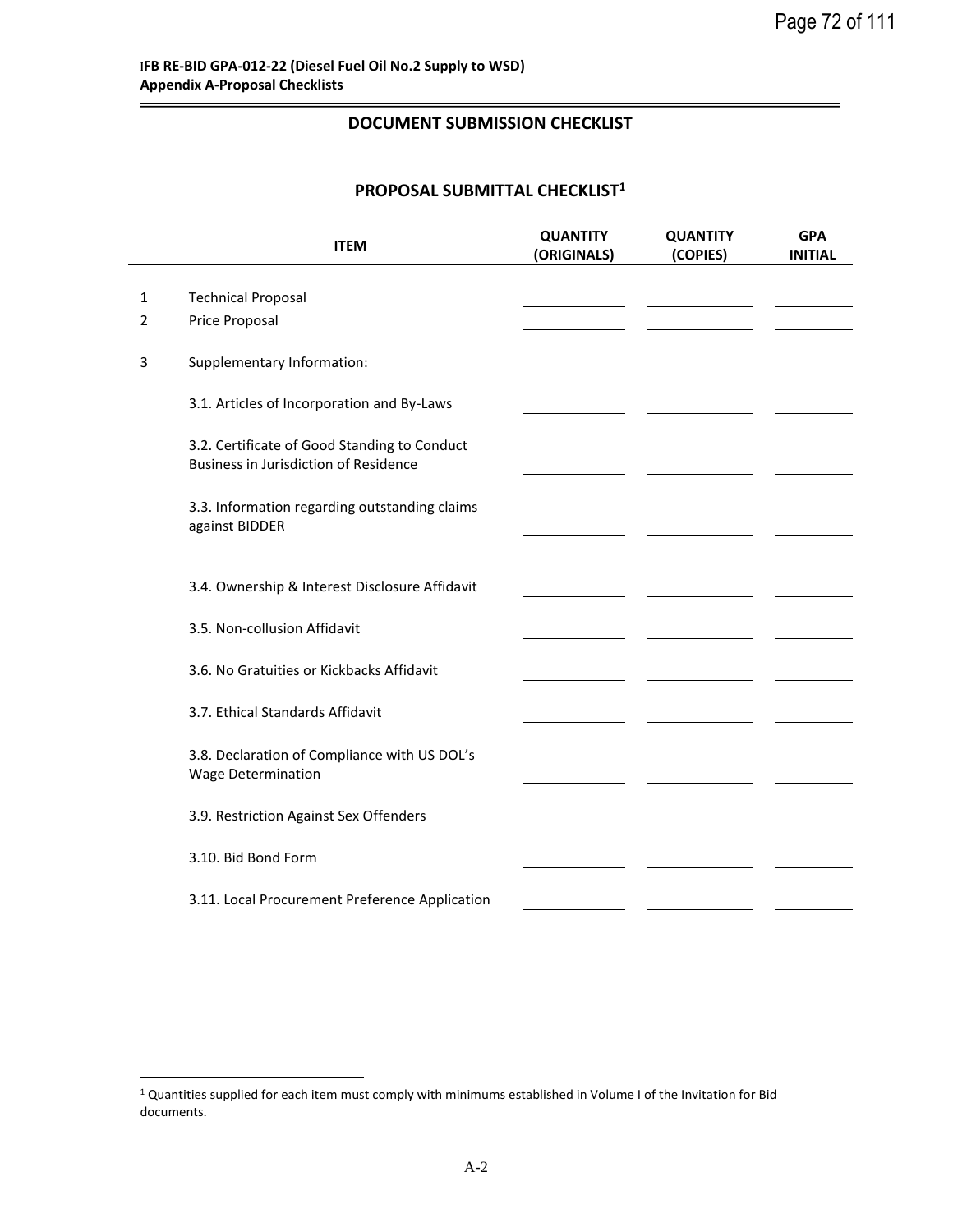Page 73 of 111

**APPENDIX B**

# **Performance Bond**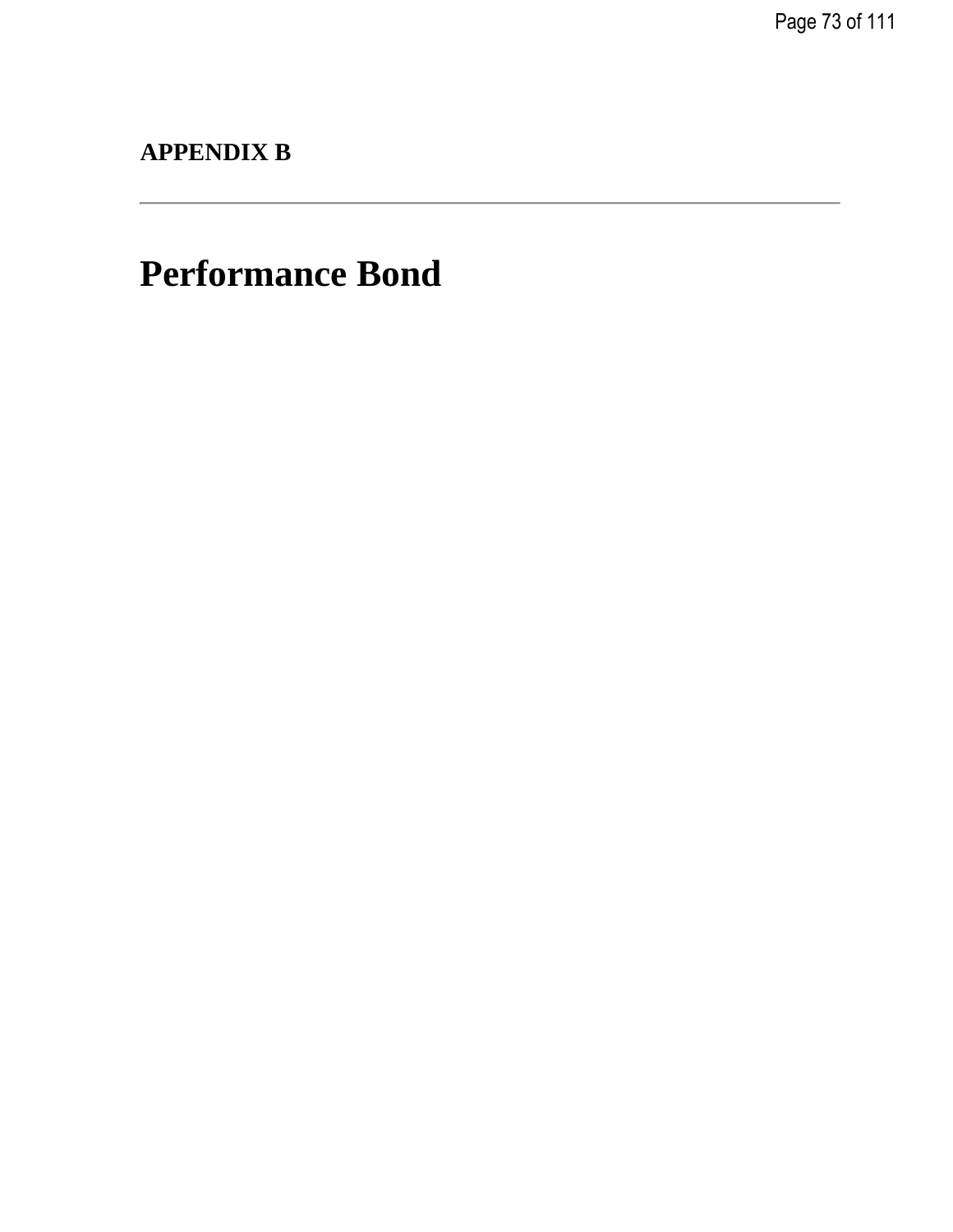### **PERFORMANCE BOND NUMBER:**

KNOW ALL MEN BY THESE PRESENTS that as Principal, hereinafter called **CONTRACTOR**, and , a corporation hereinafter called **SURETY**, are held and firmly bound unto the **GUAM POWER AUTHORITY** as Obligee, in the amount of **\_\_\_\_\_\_\_\_\_\_\_\_\_\_\_\_\_\_\_\_ U.S. Dollars (US\$\_\_\_\_\_\_\_\_\_\_\_\_\_\_\_\_)**, an amount negotiated for the first partial **GUAM POWER AUTHORITY** fiscal year within the term of the **CONTRACT**, for the payment whereof **CONTRACTOR** and **SURETY** bind themselves, their heirs, executors, administrators, successors and assigns, jointly and severally, firmly by these presents.

WHEREAS, **CONTRACTOR** has by written agreement dated 2022, entered into a **CONTRACT TO SUPPLY DIESEL FUEL OIL NO.2** with the **GUAM POWER AUTHORITY** through midnight of \_\_\_\_\_\_\_\_\_\_\_\_, 20\_\_\_, with the AUTHORITY's option to extend the **CONTRACT** for an additional three-year term beginning  $\qquad \qquad$ , 20  $\qquad$ , in accordance with forms and specifications prepared by the **GUAM POWER AUTHORITY** which **CONTRACT** is by reference made a part hereof, and is hereinafter referred to as the "**CONTRACT**".

NOW, THEREFORE, THE CONDITION OF THIS OBLIGATION is such that, if **CONTRACTOR** shall promptly and faithfully perform said **CONTRACT** then this obligation shall be null and void; otherwise it shall remain in full force and effect. The **SURETY** hereby waives notice of any alteration or extension provided the same is within the scope of the **CONTRACT**. Whenever **CONTRACTOR** shall be and is declared by the **GUAM POWER AUTHORITY** to be in default under the **CONTRACT**, **GUAM POWER AUTHORITY** having performed its obligation thereunder, the **SURETY** may promptly remedy the default or shall promptly:

- (1) Complete the **CONTRACT** in accordance with its terms and conditions; or,
- (2) Obtain a bid or bids for completing the **CONTRACT** in accordance with its terms and conditions and upon determination by the **GUAM POWER AUTHORITY** and the **SURETY** jointly of the lowest responsive, responsible **BIDDER**, arrange for a **CONTRACT** between such **BIDDER** and the **GUAM POWER AUTHORITY** and make available as work progresses (even though there should be a default or a succession of defaults under the **CONTRACT** or **CONTRACTs** of completion arranged under this paragraph) sufficient funds to pay the cost of completion less the balance of the **CONTRACT** price; but not exceeding, including other costs and damages for which the **SURETY** may be liable hereunder, the amount set forth in the first paragraph hereof.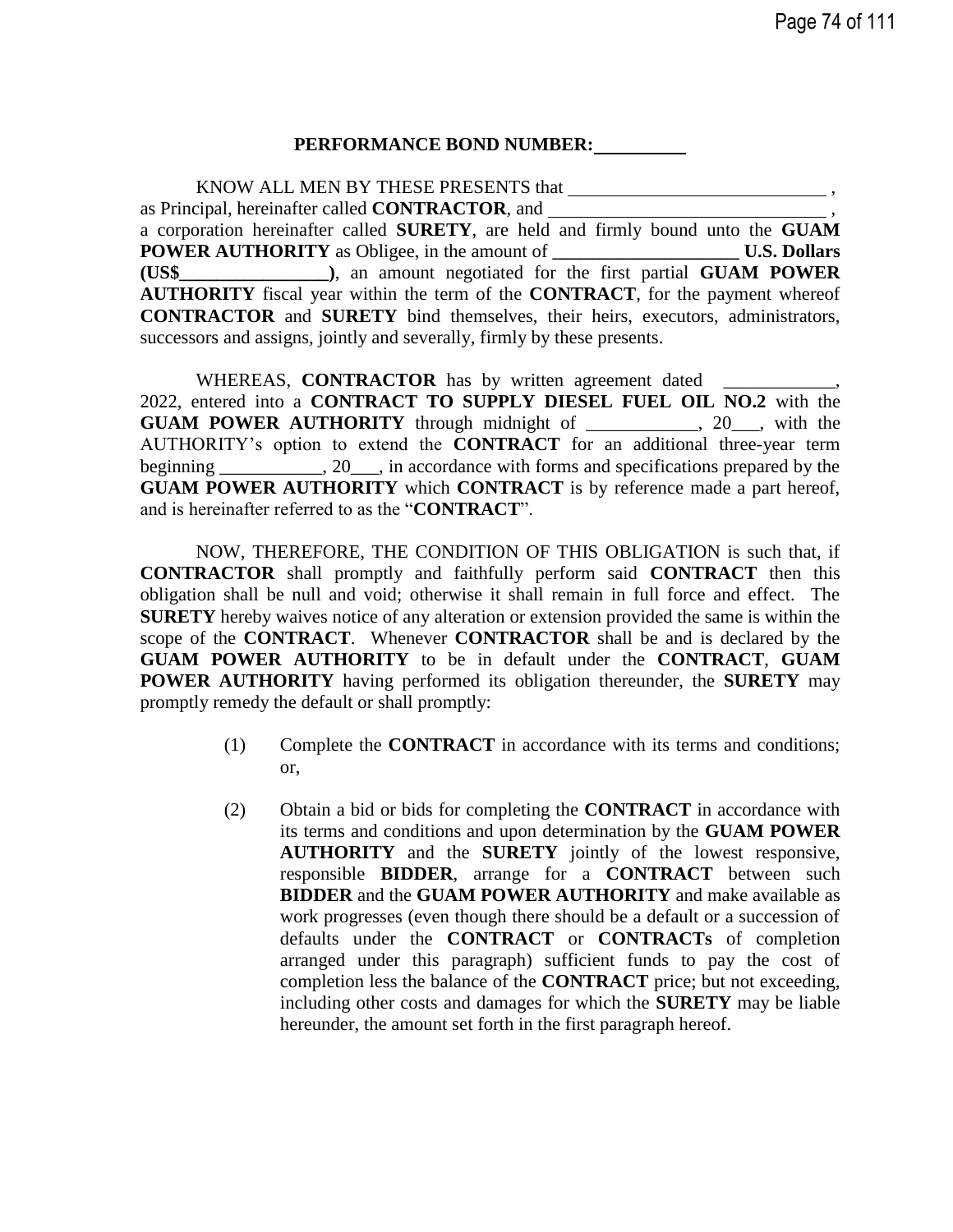The term "balance of the **CONTRACT** price", as used in this paragraph shall mean the total amount payable by the **GUAM POWER AUTHORITY** to **CONTRACTOR** under the **CONTRACT** for the current fiscal year and any amendments thereto, less the amount properly paid by the **GUAM POWER AUTHORITY** to **CONTRACTOR** for that partial or full fiscal year.

The term fiscal year shall mean the time between October 1 in the calendar year to September 30 of the next calendar year.

No right of action shall accrue on this bond to or for the use of any person or corporation other than the **GUAM POWER AUTHORITY** or successors of the **GUAM POWER AUTHORITY**.

Signed and sealed this  $\_\_\_\_$  day of  $\_\_\_\_$ , 20  $\_\_\_\_\.$ 

| (Principal) | (Seal) |
|-------------|--------|
|-------------|--------|

(Witness) (Bonding Company)

(Title) (Title)

By:

(Witness) (Attorney-In-Fact)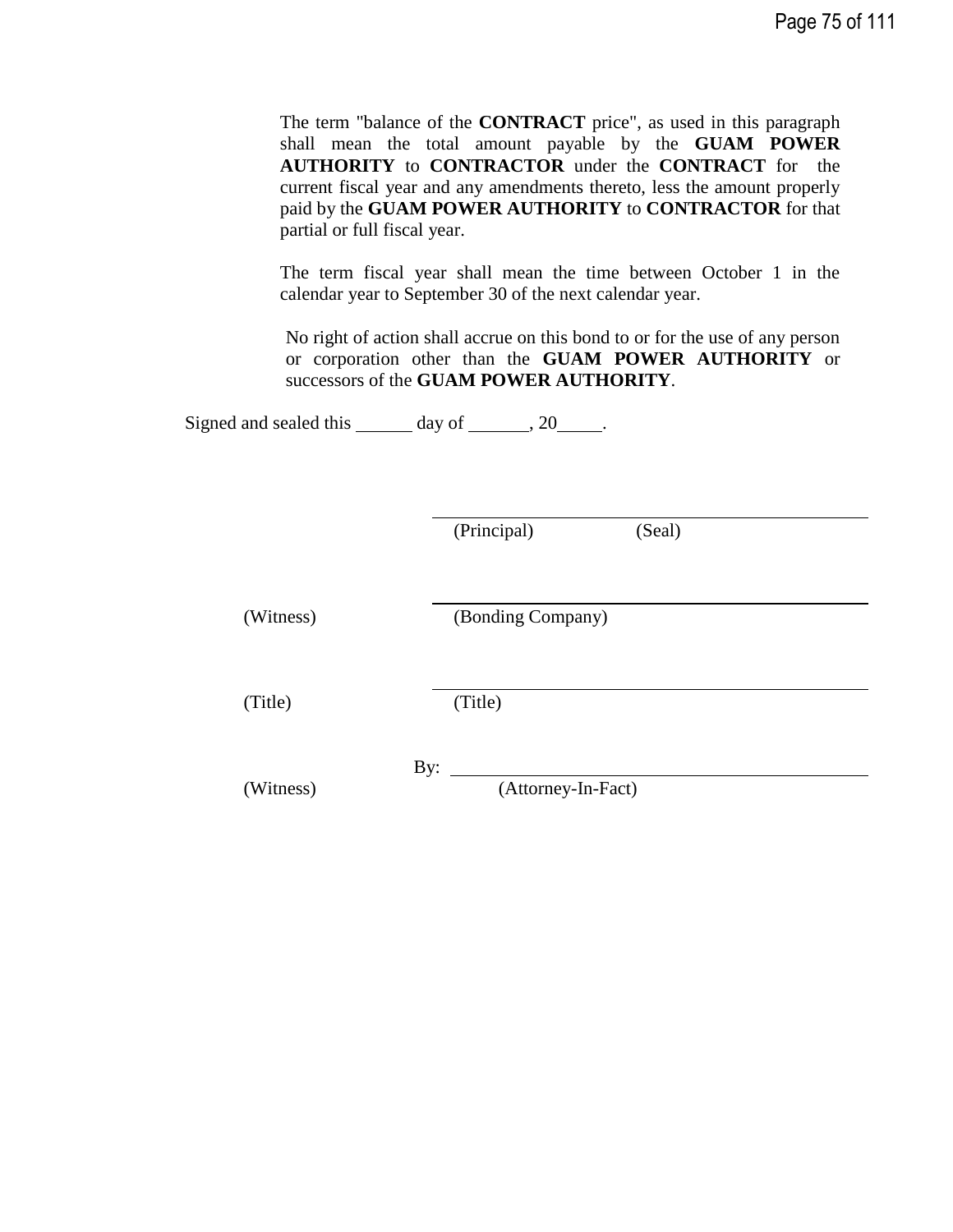Page 76 of 111

**APPENDIX C**

# **Ownership & Interest Disclosure Affidavit**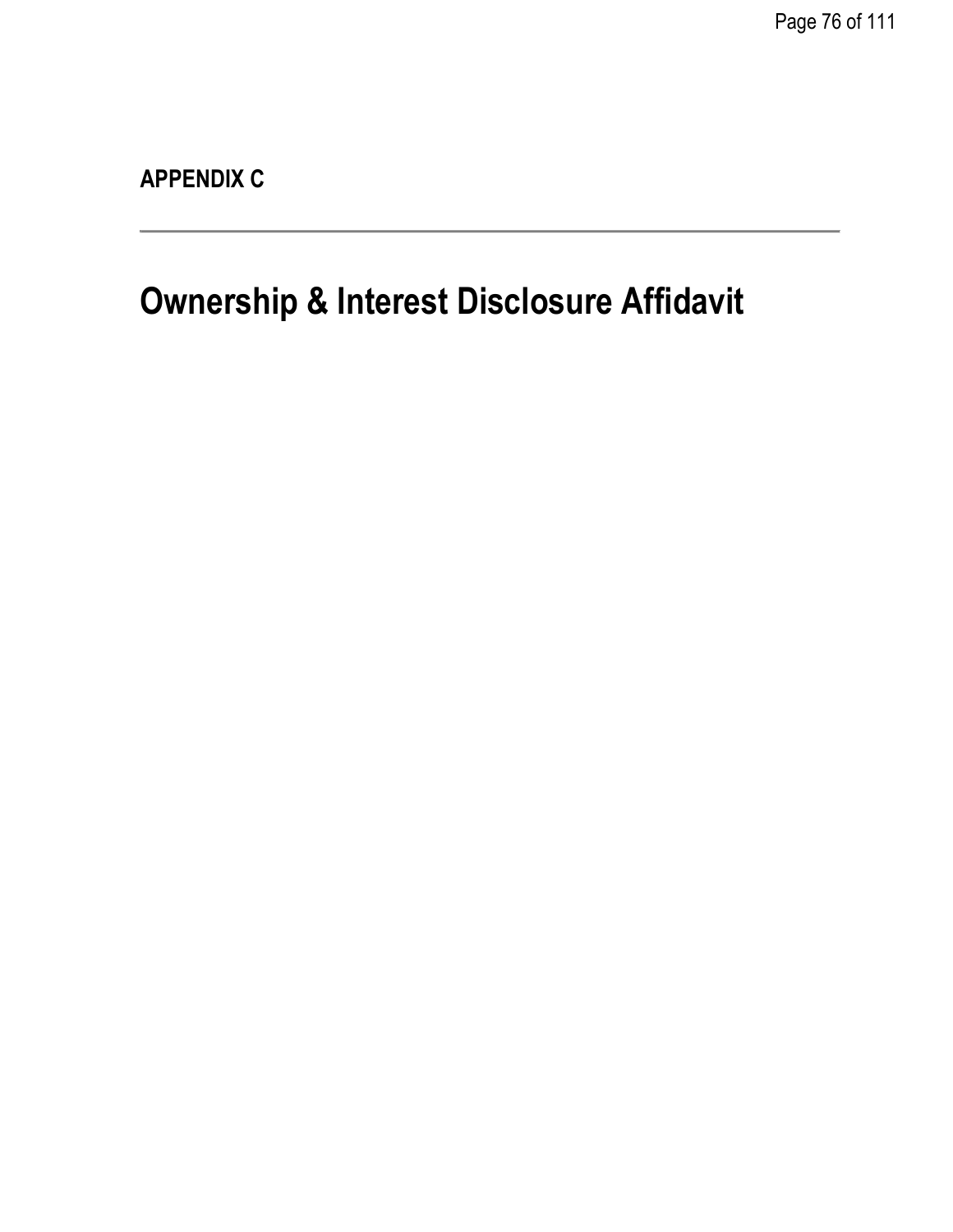

**GUAM POWER AUTHORITY** ATURIDÅT ILEKTRESEDÅT GUÅHAN

P.O.BOX 2977 · HAGÅTÑA, GUAM U.S.A. 96932-2977

## **SPECIAL PROVISON FOR OWNERSHIP DISCLOSURE AFFIDAVIT**

All Bidders/Offerors are required to submit a current affidavit as required below. Failure to do so will mean disqualification and rejection of the Bid/RFP.

### **5 GCA §5233 (Title 5, Section 5233) states: Disclosure of Ownership, Financial, and Conflicts of Interest**

- (a) Purpose. The disclosure required by this Section are intended to reveal information bearing on the responsibility of a bidder, and can be obtained by an inquiry regarding responsibility prior to award.
- (b) Definitions.

As used herein, the term "person" shall be interpreted liberally to include the definition found in 1 GCA § 715, and in § 5030(n) of this Chapter, and includes a natural person as well as every entity of whatever form or composition (an "artificial person") recognized under the laws of Guam other than a natural person, who is a prospective contractor under a bid, offer, proposal, or other response to a solicitation, or is a contractor under a contract with the government of Guam, and subject to the provisions of this Chapter.

- (c) Public Disclosure of Ownership.
	- (1) The ownership interests to be disclosed under this Section include the interests of a natural or artificial person who owns all or any part of a prospective contractor, bidder, or offeror, whether as proprietor, a partner, limited or otherwise, a shareholder of any class, in which case the percentage ownership interest test shall be based on each class, a member of an association or company, limited or otherwise, and any person owning a beneficial legal interest in any trust, and any other person having the power to control the performance of the contract or the prospective contractor.
	- (2) Prior to award, every person who is a prospective contractor, bidder, or offeror of a contract to be acquired under any method of source selection authorized by this Chapter shall submit a Disclosure Statement, executed as an affidavit under oath, disclosing the name of each person who currently or has owned an ownership interest in the prospective contractor, bidder, or offeror greater than ten percent (10%) at any time during the twelve (12) month period immediately preceding the date of the solicitation (the "relevant disclosure period"). If a prospective contractor, bidder, or offeror is an artificial person, the Disclosure Statement shall disclose the name of each person who has owned an ownership interest in such artificial person (a "second tier owner") greater than twenty-five percent (25%) at any time during the relevant disclosure period. If any such second tier owner is also an artificial person, the Disclosure Statement shall disclose the name of each person who has owned an ownership interest in such second tier owner (a "third tier owner") of forty-nine percent (49%) or more during the relevant disclosure period. If the name of no natural person has been identified as an owner, or a second or third tier owner of the prospective contractor, bidder, or offeror, the Disclosure Statement shall identify the name, position, address, and contact information of the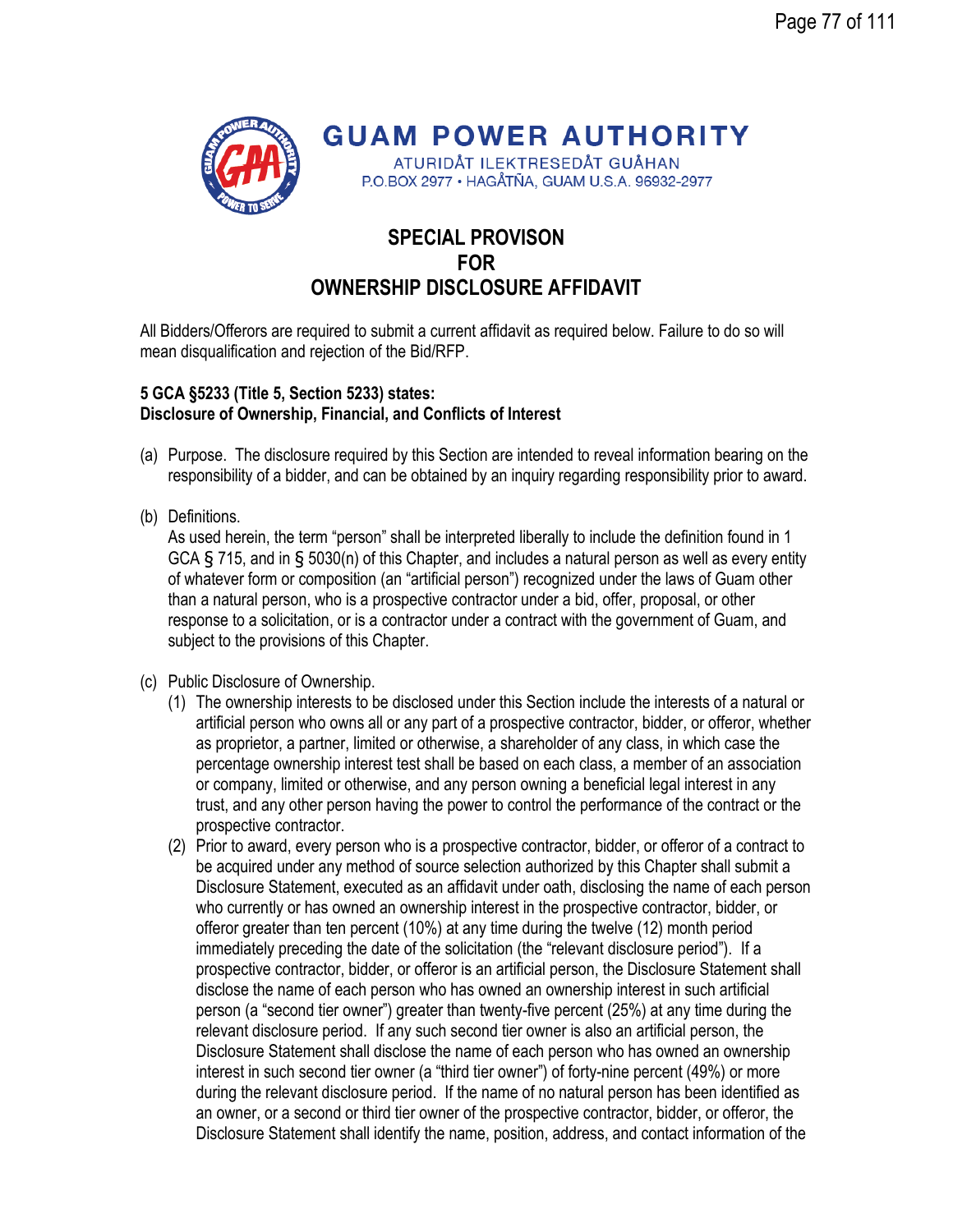natural person having the authority and responsibility for the performance of the prospective contract, and the name of any natural person who has the authority and power to remove and replace the designated responsible person or otherwise control the performance of the prospective contract.

- (d) Disclosure of Financial Interest. A prospective contractor shall execute an affidavit disclosing the name of any person who has received or is entitled to receive a commission, gratuity, contingent fee or other compensation to solicit, secure, or assist in obtaining business related to the solicitation by means of a Disclosure Statement, executed as an affidavit under oath, disclosing such interest and shall also contain the amounts of any such commission, gratuity, contingent fee or other compensation.
- (e) Disclosure of Conflict of Interest. A prospective contractor shall disclose the name of any person who directly or indirectly participates in any solicitation if such person is also an employee of the government of Guam, or of the government of the United States if federal funds are used in payment of the contract.
- (f) Every disclosure of an ownership or financial interest of any person required to be identified by this Section shall name the person required to be disclosed and the street address of their principal place of business. All information disclosed or meant to be disclosed under this Section is public procurement data and shall be kept as part of the public record of each procurement.
- (g) Continuing Duty of Disclosure. Notwithstanding any other provision of this Chapter, the duty to disclose the information required under this Section shall be, upon award a continuing duty of a contractor of every contract subject to this Chapter, and all such information shall become part of the procurement record required by § 5249 of this Chapter. Throughout the term of a contract subject to the terms of this Chapter, the contractor shall promptly make any disclosures not made previously and update changes in the identities or other required information, interests, or conflicts of the persons required to be disclosed herein. Failure to comply with this Section shall constitute a material breach of contract."

**Section 2. Severability.** If any provision of this Act or its application to any person or circumstance is found to be invalid or contrary to law, such invalidity shall not affect other provisions or applications of this Act that can be given effect without the invalid provision or application, and to this end the provisions of this Act are severable.

- **1. If the affidavit is a copy, indicate the BID/RFP number and where it is filed.**
- **2. Affidavits must be signed within 60 days of the date the bids or proposals are due.**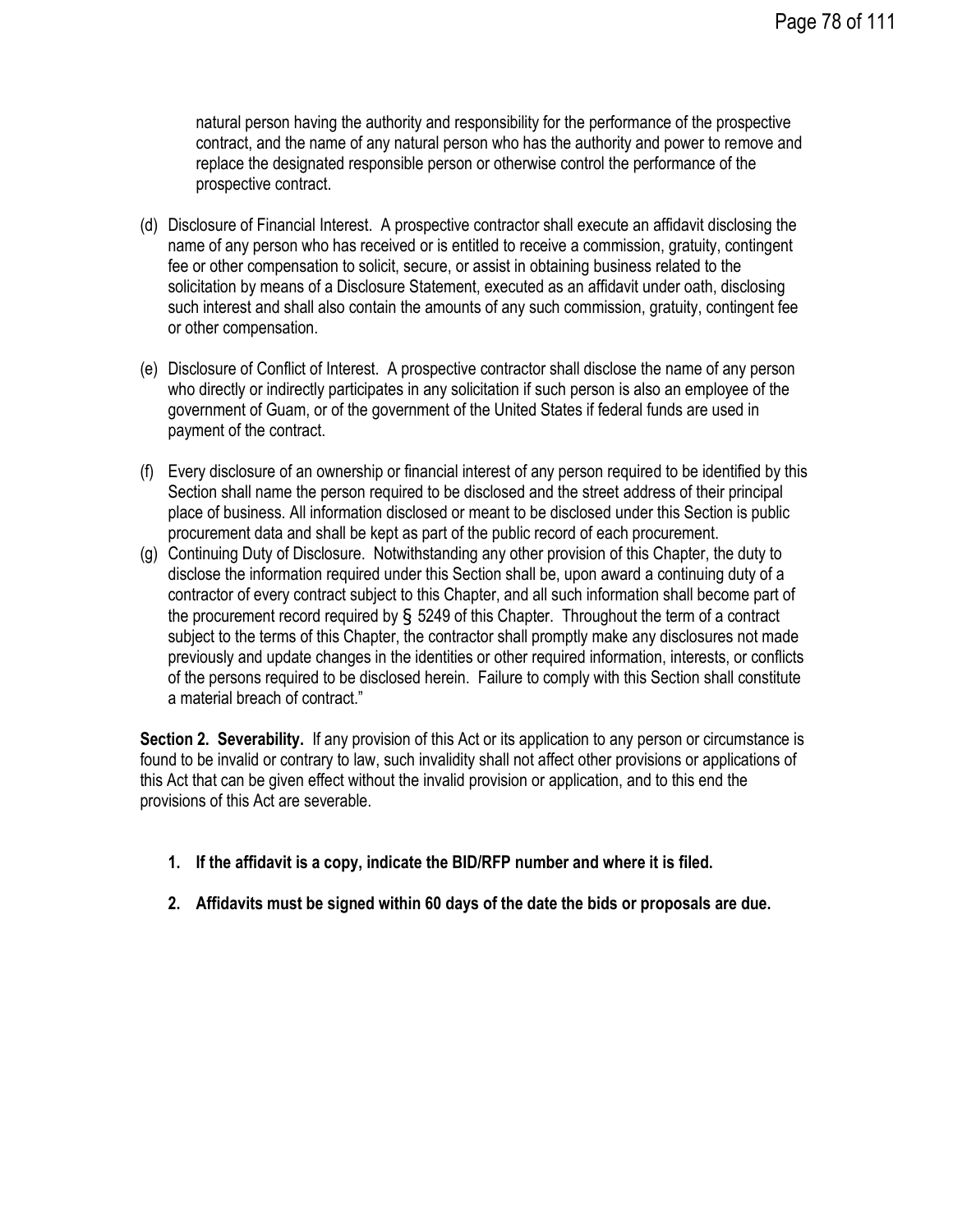# **OWNERSHIP & INTEREST DISCLOSURE AFFIDAVIT**

|       | <b>TERRITORY OF GUAM</b>                                           |                                                                                                                                                                                                                                                                                                                                                                                   |                              |
|-------|--------------------------------------------------------------------|-----------------------------------------------------------------------------------------------------------------------------------------------------------------------------------------------------------------------------------------------------------------------------------------------------------------------------------------------------------------------------------|------------------------------|
|       | HAGATNA, GUAM                                                      |                                                                                                                                                                                                                                                                                                                                                                                   |                              |
| says: |                                                                    | (partner or officer of the company, etc.)                                                                                                                                                                                                                                                                                                                                         |                              |
| 1.    | Name                                                               | That the name of each person who owns or has owned an ownership interest in the prospective<br>contractor, bidder, or offeror greater than ten (10%) at any time during the twelve (12) month period<br>immediately preceding the date of this solicitation are as follows:<br>Street Address (Principal Place of Business)                                                       | Percentage of<br>Shares Held |
| 2.    | <b>Name</b>                                                        | Total percentage of shares:<br>That for any owners listed Section 1 who are artificial persons, the name of each person who owns or<br>has owned an interest in such artificial person (a "second-tier owner") greater than twenty-five percent<br>(25%) at any time during the relevant disclosure period are as follows:<br><b>Street Address (Principal Place of Business)</b> | Percentage of<br>Shares Held |
| 3.    | more during the relevant disclosure period are as follows:<br>Name | Total percentage of shares:<br>That for any owners listed Section 2 who are artificial persons, the name of each person who has owned<br>an ownership interest in such second-tier owner (a "third-tier owner") of forty-nine percent (49%) or<br>Street Address (Principal Place of Business)                                                                                    | Percentage of<br>Shares Held |
|       |                                                                    | Total percentage of shares:                                                                                                                                                                                                                                                                                                                                                       |                              |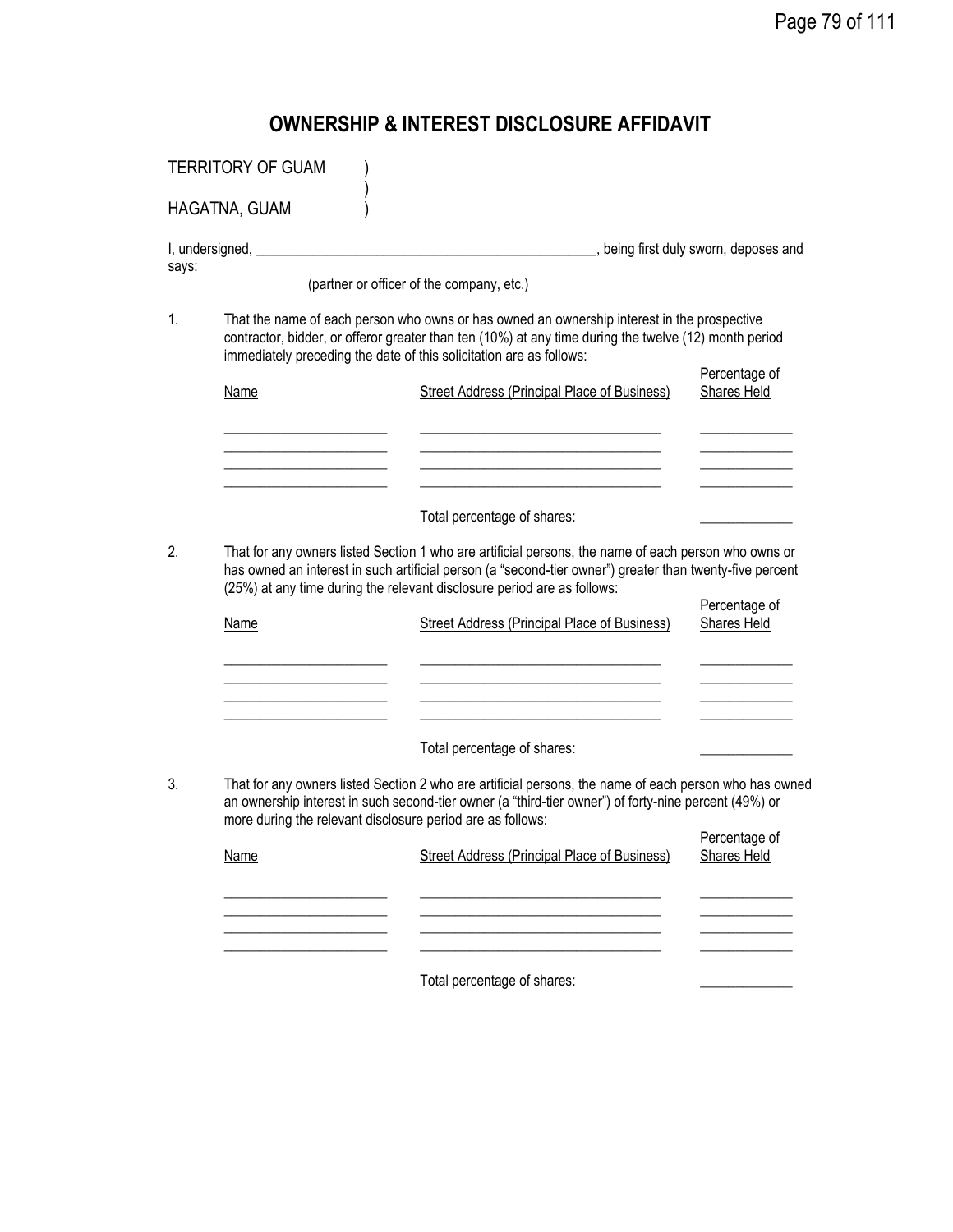4. That if no natural person has been identified as an owner in Section 1-3 above, the natural person having the authority and responsibility for the performance of the prospective contract:

| Name & Position                                                                                                                                                                                                                | Street Address (Principal Place of Business)                                                                                                                                                                   | Contact Information                                            |
|--------------------------------------------------------------------------------------------------------------------------------------------------------------------------------------------------------------------------------|----------------------------------------------------------------------------------------------------------------------------------------------------------------------------------------------------------------|----------------------------------------------------------------|
|                                                                                                                                                                                                                                | The natural person having the authority and power to remove and replace the designated responsible                                                                                                             |                                                                |
|                                                                                                                                                                                                                                | person or otherwise control the performance of the prospective contract:                                                                                                                                       |                                                                |
| Name & Position                                                                                                                                                                                                                | <b>Street Address (Principal Place of Business)</b>                                                                                                                                                            | Contact Information                                            |
| follows:                                                                                                                                                                                                                       | Persons who have received or are entitled a commission, gratuity or other compensation for procuring<br>or assisting in obtaining business related to the Bid/RFP for which this Affidavit is submitted are as |                                                                |
| Name                                                                                                                                                                                                                           | Address                                                                                                                                                                                                        | Amount of<br>Commission,<br>Gratuity, or other<br>Compensation |
|                                                                                                                                                                                                                                | Persons who directly or indirectly participated in this solicitation, if government of Guam employees (or<br>government of the United States employees, if federal funds are used in payment of the contract): |                                                                |
| Name & Position                                                                                                                                                                                                                | Street Address (Principal Place of Business)                                                                                                                                                                   | Contact Information                                            |
|                                                                                                                                                                                                                                |                                                                                                                                                                                                                |                                                                |
|                                                                                                                                                                                                                                |                                                                                                                                                                                                                |                                                                |
| Further, affiant sayeth naught.                                                                                                                                                                                                |                                                                                                                                                                                                                |                                                                |
| Date: the contract of the contract of the contract of the contract of the contract of the contract of the contract of the contract of the contract of the contract of the contract of the contract of the contract of the cont |                                                                                                                                                                                                                |                                                                |
|                                                                                                                                                                                                                                | Signature of individual if bidder/offeror is a sole<br>Proprietorship; Partner, if the bidder/offeror is a<br>Partnership Officer, if the bidder/offeror is a<br>corporation.                                  |                                                                |
|                                                                                                                                                                                                                                | Subscribe and sworn to before me this _____________ day of ______________________                                                                                                                              |                                                                |
|                                                                                                                                                                                                                                |                                                                                                                                                                                                                |                                                                |
|                                                                                                                                                                                                                                | In and for the Territory of Guam                                                                                                                                                                               |                                                                |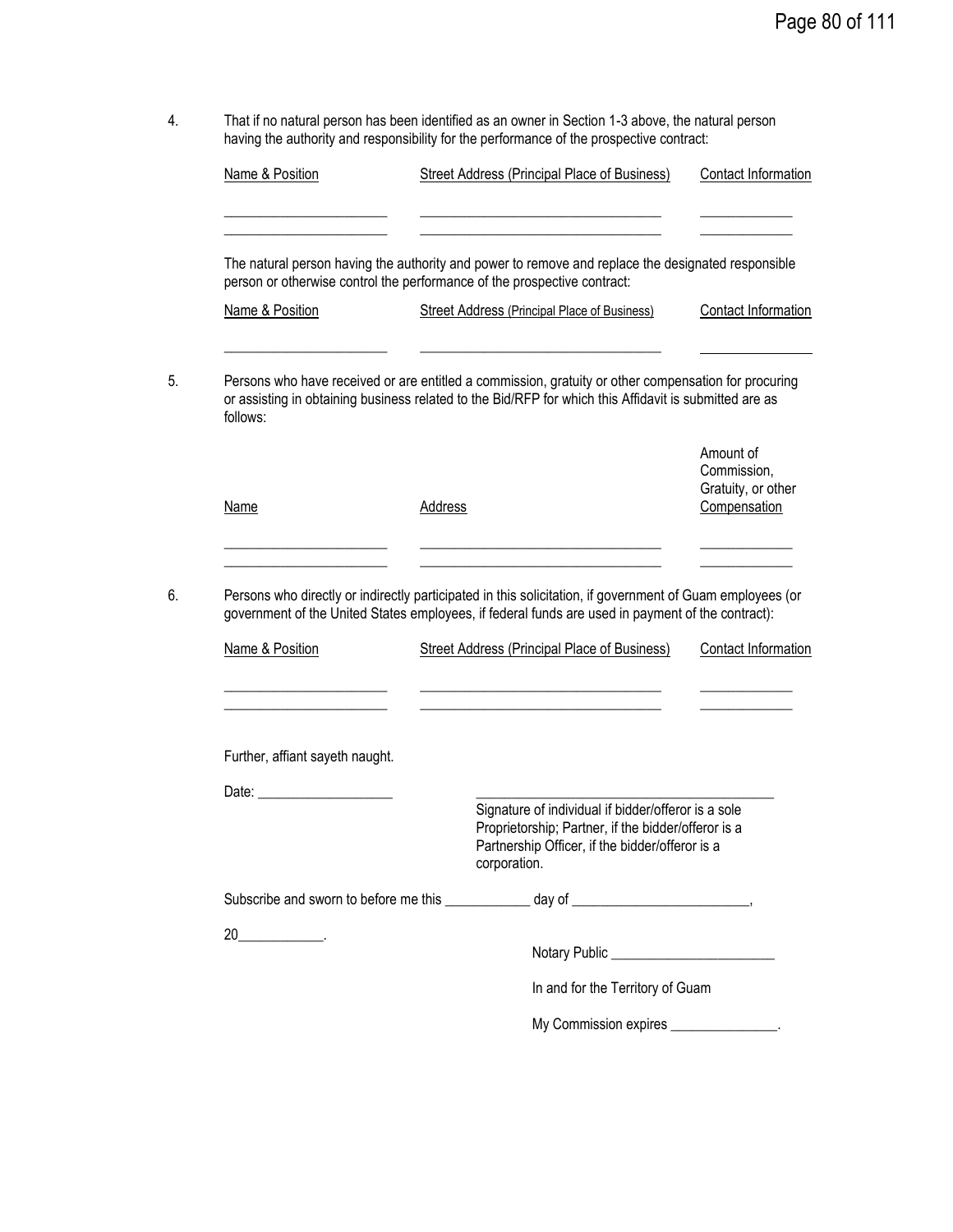**APPENDIX D**

# **Non-Collusion Affidavit**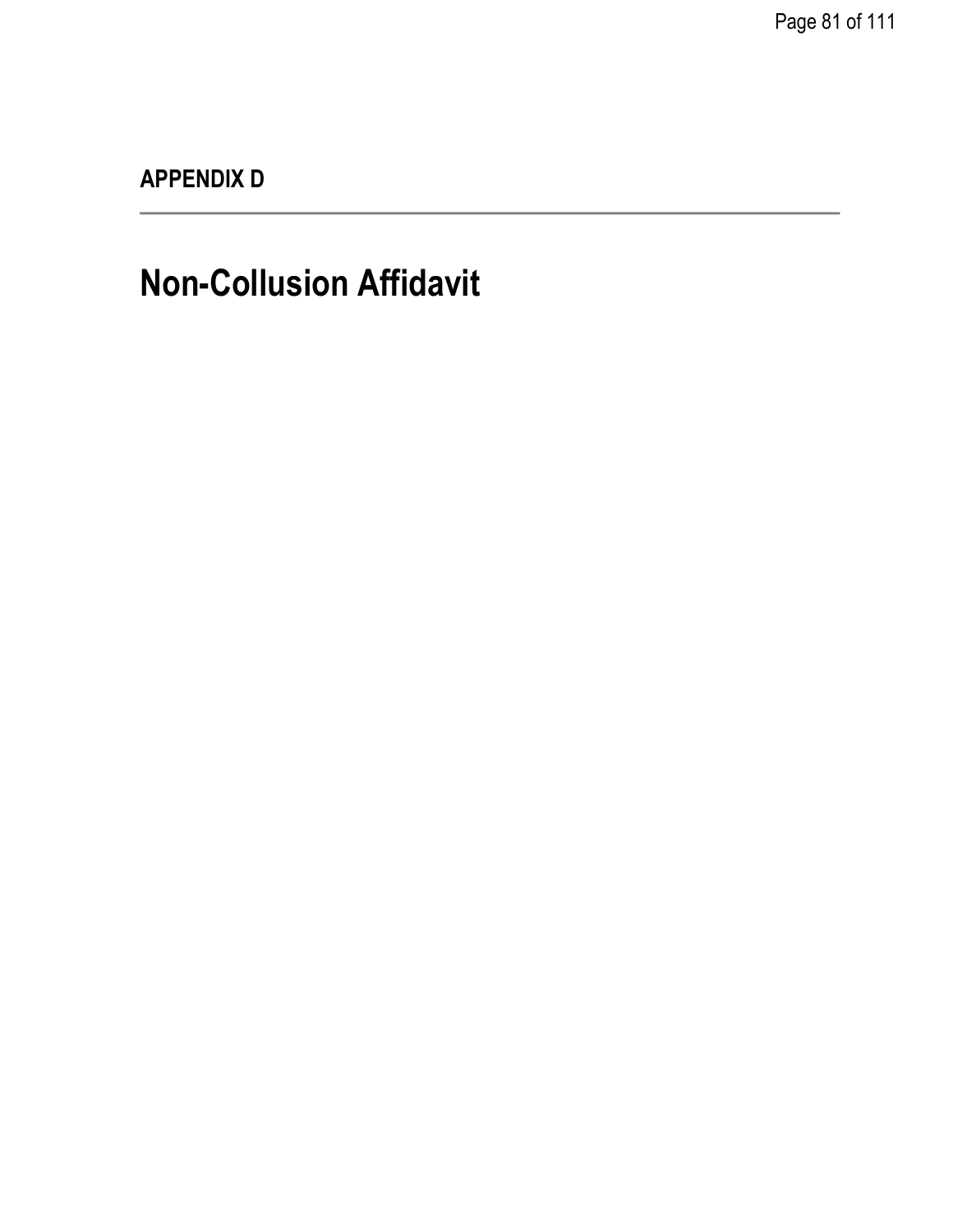| Guam      |                                                                                                                                                                                                                                                                                                                                                                                                                                                                                                                                                                                                                                                                                                                                            |
|-----------|--------------------------------------------------------------------------------------------------------------------------------------------------------------------------------------------------------------------------------------------------------------------------------------------------------------------------------------------------------------------------------------------------------------------------------------------------------------------------------------------------------------------------------------------------------------------------------------------------------------------------------------------------------------------------------------------------------------------------------------------|
|           | )SS:                                                                                                                                                                                                                                                                                                                                                                                                                                                                                                                                                                                                                                                                                                                                       |
| Hagatna ) |                                                                                                                                                                                                                                                                                                                                                                                                                                                                                                                                                                                                                                                                                                                                            |
|           | first being duly sworn, depose and say:<br>(Name of Declarant)                                                                                                                                                                                                                                                                                                                                                                                                                                                                                                                                                                                                                                                                             |
| 1.        | That I am the service and the service of service of service and the service of service of service of service of                                                                                                                                                                                                                                                                                                                                                                                                                                                                                                                                                                                                                            |
|           | (Name of Bidding/RFP Company)<br>(Title)                                                                                                                                                                                                                                                                                                                                                                                                                                                                                                                                                                                                                                                                                                   |
| 2.        | That in making the foregoing proposal or bid, that such proposal or bid is genuine and not collusive or<br>shame, that said bidder/offeror has not colluded, conspired, connived or agreed, directly or indirectly,<br>with any bidder or person, to put in a sham or to refrain from bidding or submitting a proposal and has<br>not in any manner, directly or indirectly, sought by agreement or collusion, or communication or<br>conference, with any person, to fix the bid of affiant or any other bidder, or to secure any overhead,<br>project or cost element of said bid price, or of that of any bidder, or to secure any advantage against the<br>GUAM POWER AUTHORITY or any person interested in the proposed contract; and |
| 3.        | That all statements in said proposal or bid are true.                                                                                                                                                                                                                                                                                                                                                                                                                                                                                                                                                                                                                                                                                      |
| 4.        | This affidavit is made in compliance with Guam Administrative Rules and Regulations §§3126(b).                                                                                                                                                                                                                                                                                                                                                                                                                                                                                                                                                                                                                                             |
|           |                                                                                                                                                                                                                                                                                                                                                                                                                                                                                                                                                                                                                                                                                                                                            |

NON-COLLUSION AFFIDAVIT

(Declarant)

SUBSCRIBED AND SWORN to me before this \_\_\_\_\_\_\_\_\_\_\_\_\_\_ day of \_\_\_\_\_\_ 20\_\_.

)Seal(

Notary Public

\_\_\_\_\_\_\_\_\_\_\_\_\_\_\_\_\_\_\_\_\_\_\_\_\_\_\_\_\_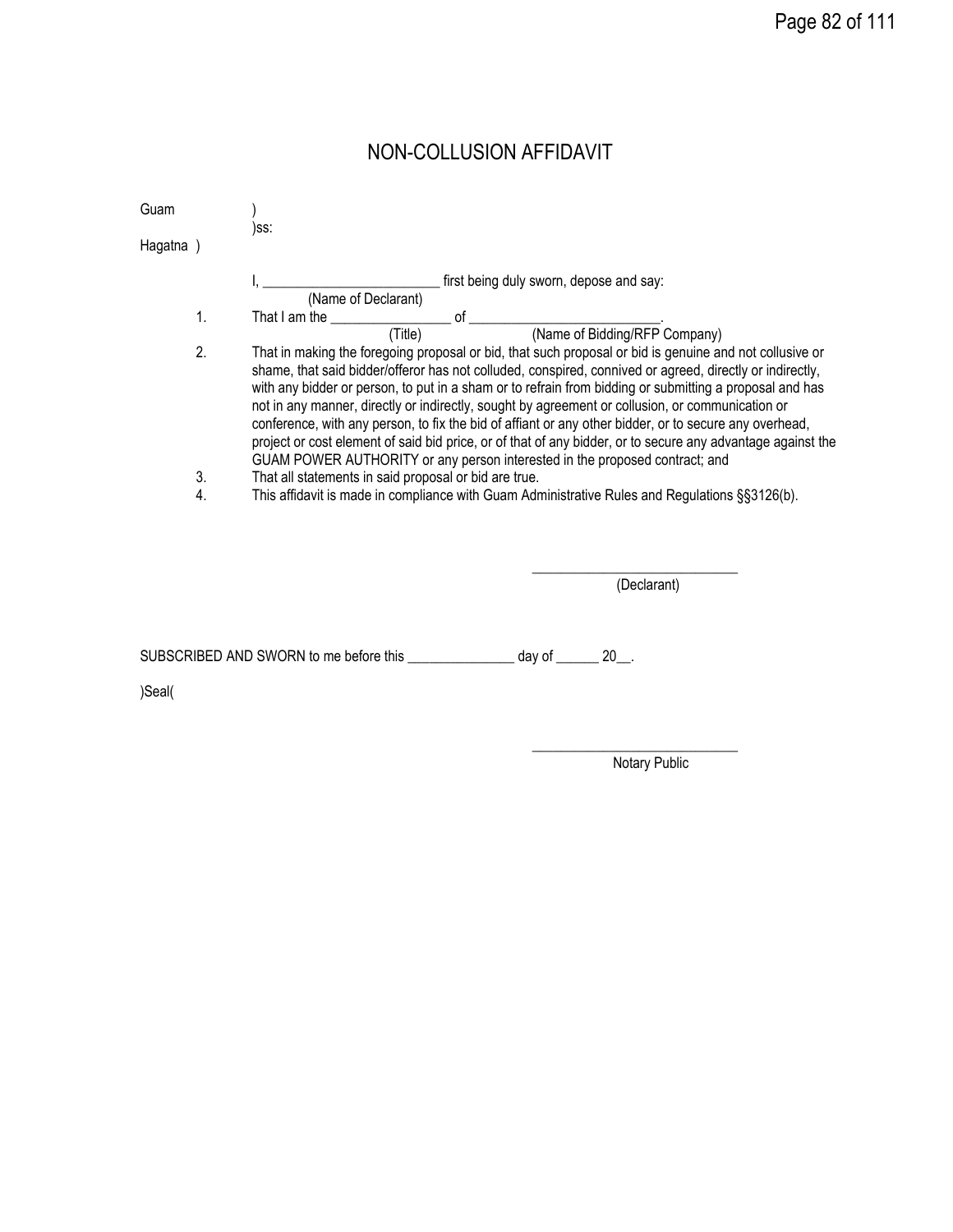**APPENDIX E**

**No Gratuities or Kickbacks Affidavit**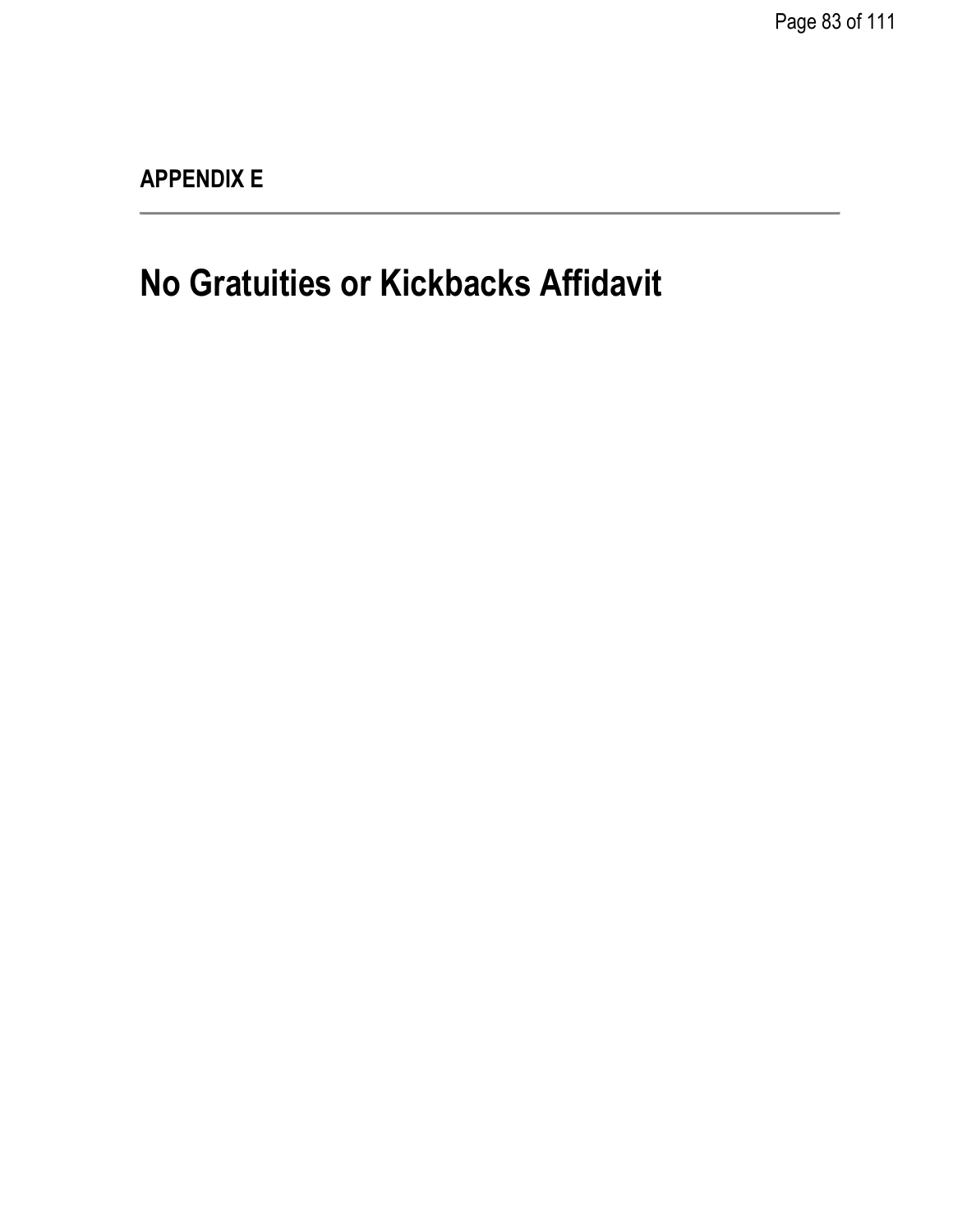## **NO GRATUITIES OR KICKBACKS AFFIDAVIT**

**AFFIDAVIT** (Offeror) **TERRITORY OF GUAM ) ) SS: HAGATNA, GUAM )**

\_\_\_\_\_\_\_\_\_\_\_\_\_\_\_\_\_\_\_\_\_\_\_\_\_\_\_\_\_\_, being first duly sworn, deposes and says:

As the duly authorized representative of the Offeror, that neither I nor of the Offeror's officers, representatives, agents, subcontractors, or employees has or have offered, given or agreed to give any government of Guam employee or former employee, any payment, gift, kickback, gratuity or offer of employment in connection with Offeror's proposal.

> Signature of Individual if Proposer is a Sole Proprietorship; Partner, if the Proposer is a Partnership; Officer, if the Proposer is a Corporation

\_\_\_\_\_\_\_\_\_\_\_\_\_\_\_\_\_\_\_\_\_\_\_\_\_\_\_\_\_\_\_\_\_\_\_\_\_\_\_\_\_\_\_\_\_\_\_\_

**SUBCRIBED AND SWORN** to before me this \_\_\_\_day of \_\_\_\_\_\_\_\_\_\_\_, 20\_\_.

\_\_\_\_\_\_\_\_\_\_\_\_\_\_\_\_\_\_\_\_\_\_\_\_\_ Notary Public In and for the Territory of Guam My Commission Expires: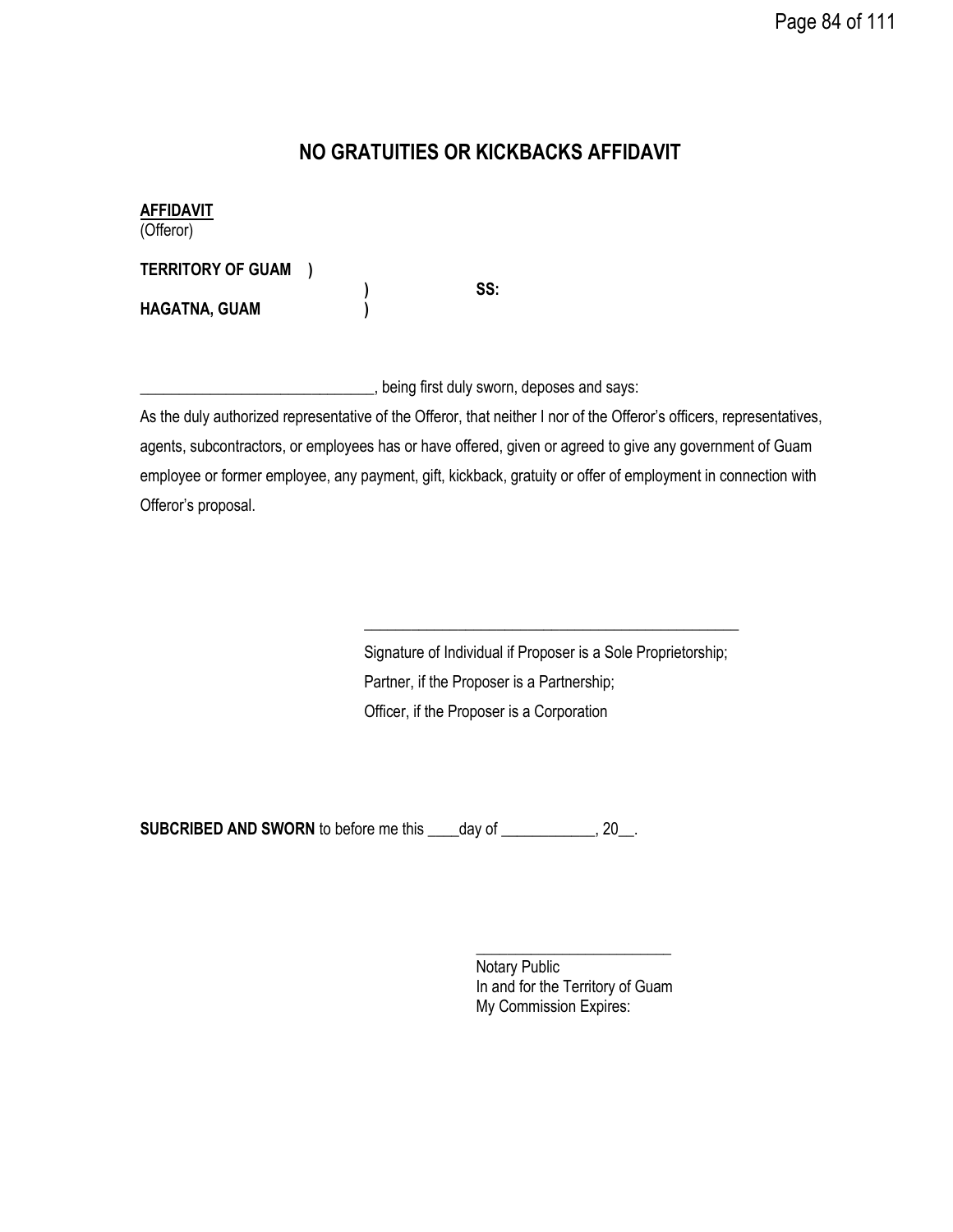**APPENDIX F**

# **Ethical Standards Affidavit**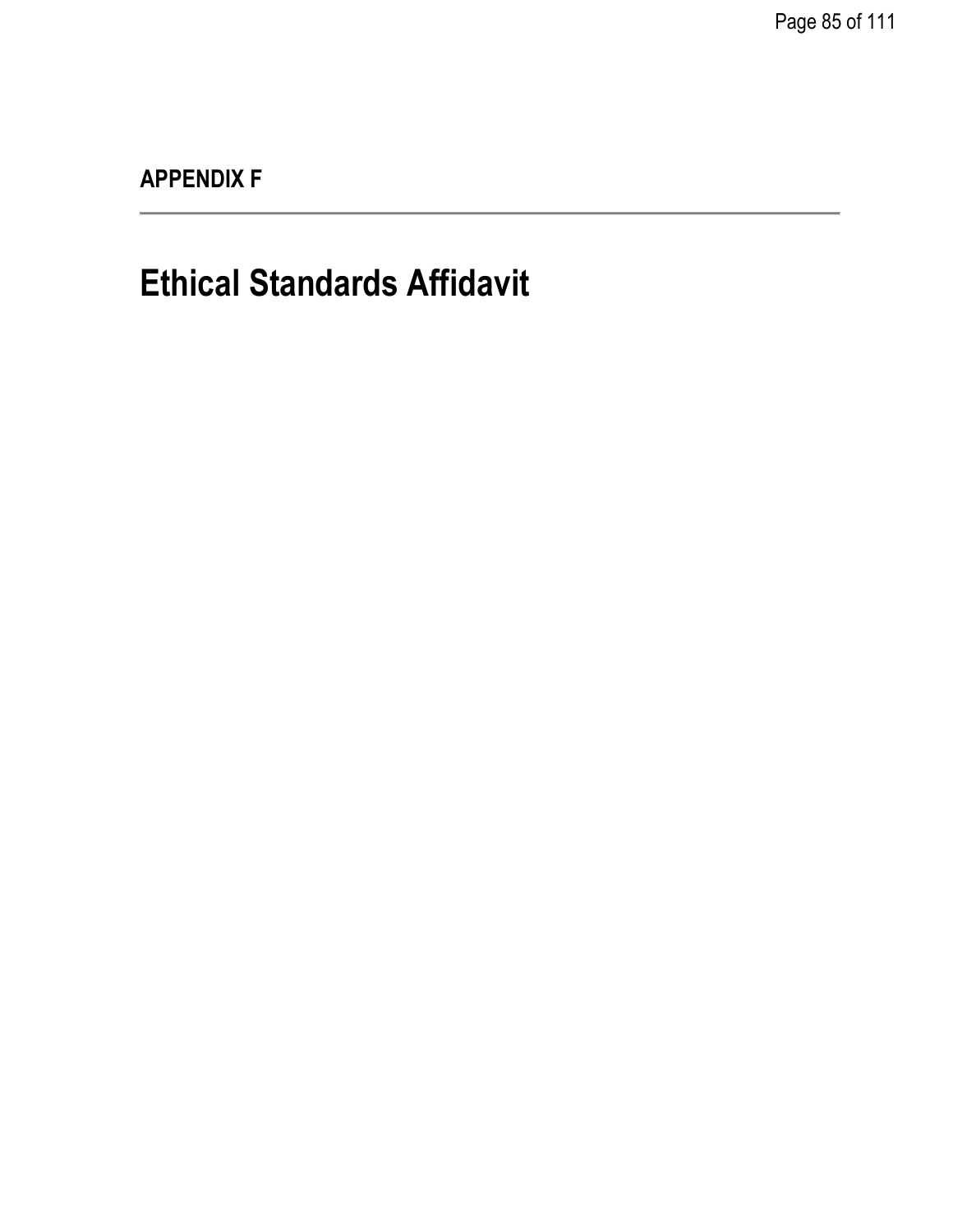## **ETHICAL STANDARDS AFFIDAVIT**

**AFFIDAVIT**

(Proposer)

**TERRITORY OF GUAM )**

**HAGATNA, GUAM )**

**) SS:**

\_\_\_\_\_\_\_\_\_\_\_\_\_\_\_\_\_\_\_\_\_\_\_\_\_\_\_\_\_\_, being first duly sworn, deposes and says:

That I am (the Sole Proprietor, a Partner or Officer of the Offeror)

That Offeror making the foregoing Proposal, that neither he or nor of the Offeror's officers, representatives, agents, subcontractors, or employees of the Offeror have knowingly influenced any government of Guam employee to breach any of the ethical standards set forth in 5 GCA Chapter 5 Article 11, and promises that neither he nor any officer, representative, agent, subcontractor, or employee of Offeror will knowingly influence any government of Guam employee to breach any ethical standard set for in 5 GCA Chapter 5 Article 11.

> Signature of Individual if Proposer is a Sole Proprietorship; Partner, if the Proposer is a Partnership; Officer, if the Proposer is a Corporation

\_\_\_\_\_\_\_\_\_\_\_\_\_\_\_\_\_\_\_\_\_\_\_\_\_\_\_\_\_\_\_\_\_\_\_\_\_\_\_\_\_\_\_\_\_\_\_\_

**SUBCRIBED AND SWORN** to before me this \_\_\_\_day of \_\_\_\_\_\_\_\_\_\_\_, 20\_\_.

\_\_\_\_\_\_\_\_\_\_\_\_\_\_\_\_\_\_\_\_\_\_\_\_\_ Notary Public In and for the Territory of Guam My Commission Expires: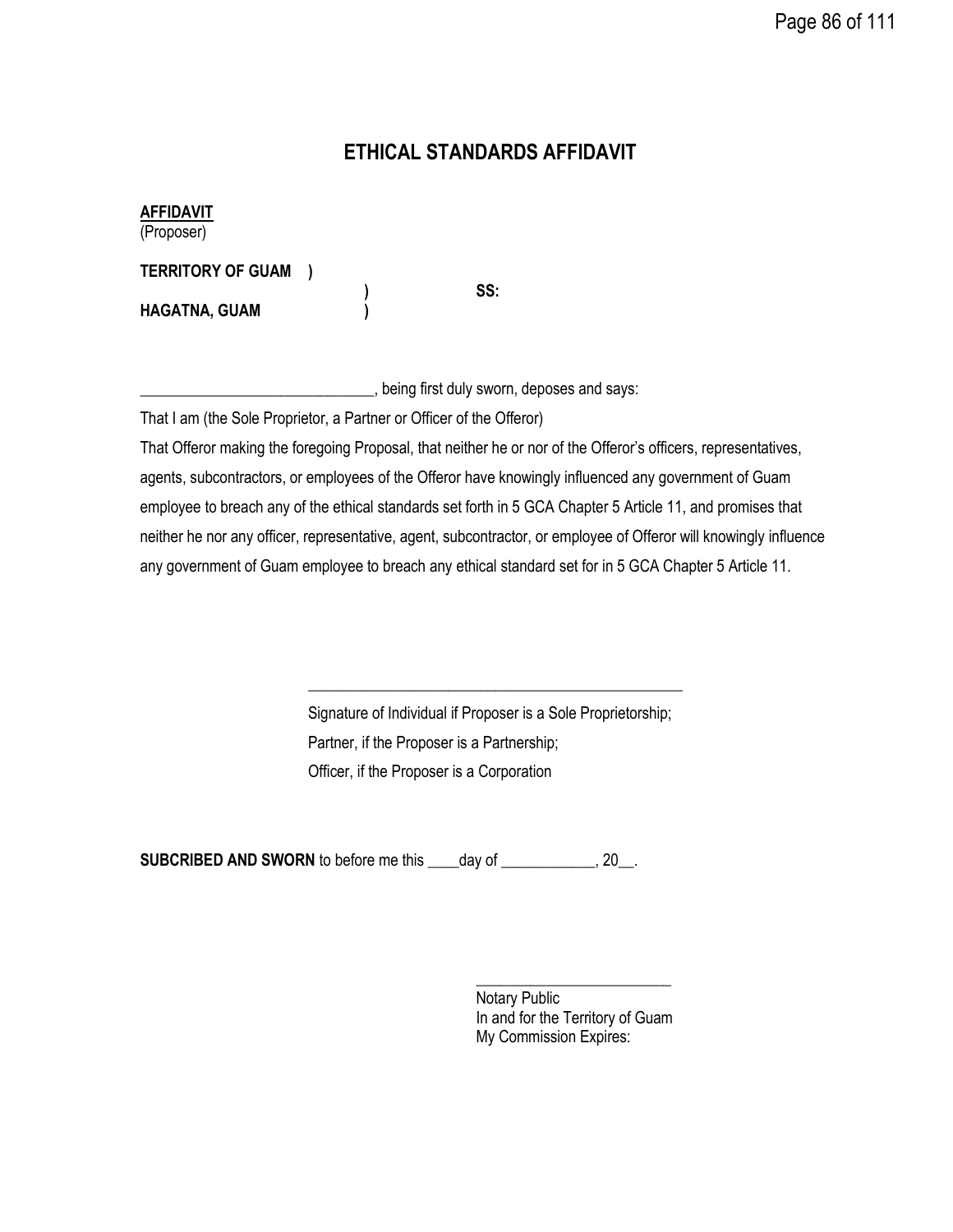Page 87 of 111

**APPENDIX G**

# **Declaration of Re-Compliance With U.S. Department of Labor Wage Determination**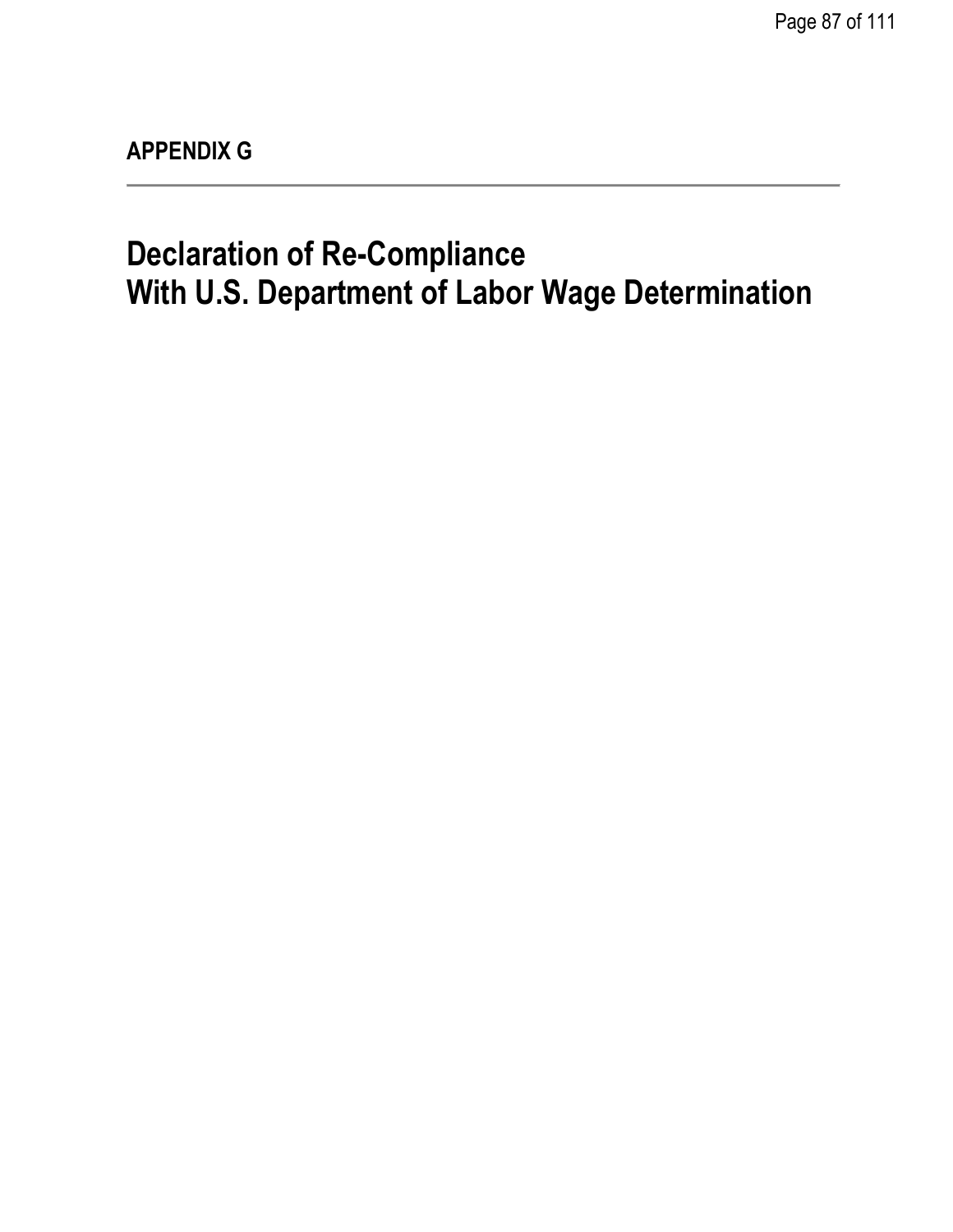## DECLARATION RE-COMPLIANCE WITH U.S. DOL WAGE DETERMINATION

Procurement No.: \_\_\_\_\_\_\_\_\_\_\_\_\_\_\_ Name of Offeror Company: \_\_\_\_\_\_\_\_\_\_\_\_\_\_\_\_\_\_\_\_\_\_\_\_\_\_\_\_\_\_\_\_\_\_\_\_

hereby certifies under penalty of perjury:

(1) That I am \_\_\_\_\_\_\_\_\_\_\_\_\_\_\_\_\_\_\_ (the offeror, a partner of the offeror, an officer of the offeror) making the bid or proposal in the foregoing identified procurement;

(2) That I have read and understand the provisions of 5 GCA § 5801 and § 5802 which read:

### **§ 5801. Wage Determination Established**.

In such cases where the government of Guam enters into contractual arrangements with a sole proprietorship, a partnership or a corporation ('contractor') for the provision of a service to the government of Guam, and in such cases where the contractor employs a person(s) whose purpose, in whole or in part, is the direct delivery of service contracted by the government of Guam, then the contractor shall pay such employee(s) in accordance with the Wage Determination for Guam and the Northern Mariana Islands issued and promulgated by the U.S. Department of Labor for such labor as is employed in the direct delivery of contract deliverables to the government of Guam.

The Wage Determination most recently issued by the U.S. Department of Labor at the time a contract is awarded to a contractor by the government of Guam shall be used to determine wages, which shall be paid to employees pursuant to this Article. Should any contract contain a renewal clause, then at the time of renewal adjustments, there shall be made stipulations contained in that contract for applying the Wage Determination, as required by this Article, so that the Wage Determination promulgated by the U.S. Department of Labor on a date most recent to the renewal date shall apply.

### **§ 5802. Benefits**.

In addition to the Wage Determination detailed in this Article, any contract to which this Article applies shall also contain provisions mandating health and similar benefits for employees covered by this Article, such benefits having a minimum value as detailed in the Wage Determination issued and promulgated by the U.S. Department of Labor, and shall contain provisions guaranteeing a minimum of ten (10) paid holidays per annum per employee.

(3) That the offeror is in full compliance with 5 GCA § 5801 and § 5802, as may be applicable to the procurement referenced herein;

> Signature of Individual if Proposer is a Sole Proprietorship; Partner, if the Proposer is a Partnership; Officer, if the Proposer is a Corporation

\_\_\_\_\_\_\_\_\_\_\_\_\_\_\_\_\_\_\_\_\_\_\_\_\_\_\_\_\_\_\_\_\_\_\_\_\_\_\_\_\_\_\_\_\_\_\_\_

**SUBCRIBED AND SWORN** to before me this \_\_\_\_day of \_\_\_\_\_\_\_\_\_\_\_, 20\_\_.

Notary Public In and for the Territory of Guam My Commission Expires:

\_\_\_\_\_\_\_\_\_\_\_\_\_\_\_\_\_\_\_\_\_\_\_\_\_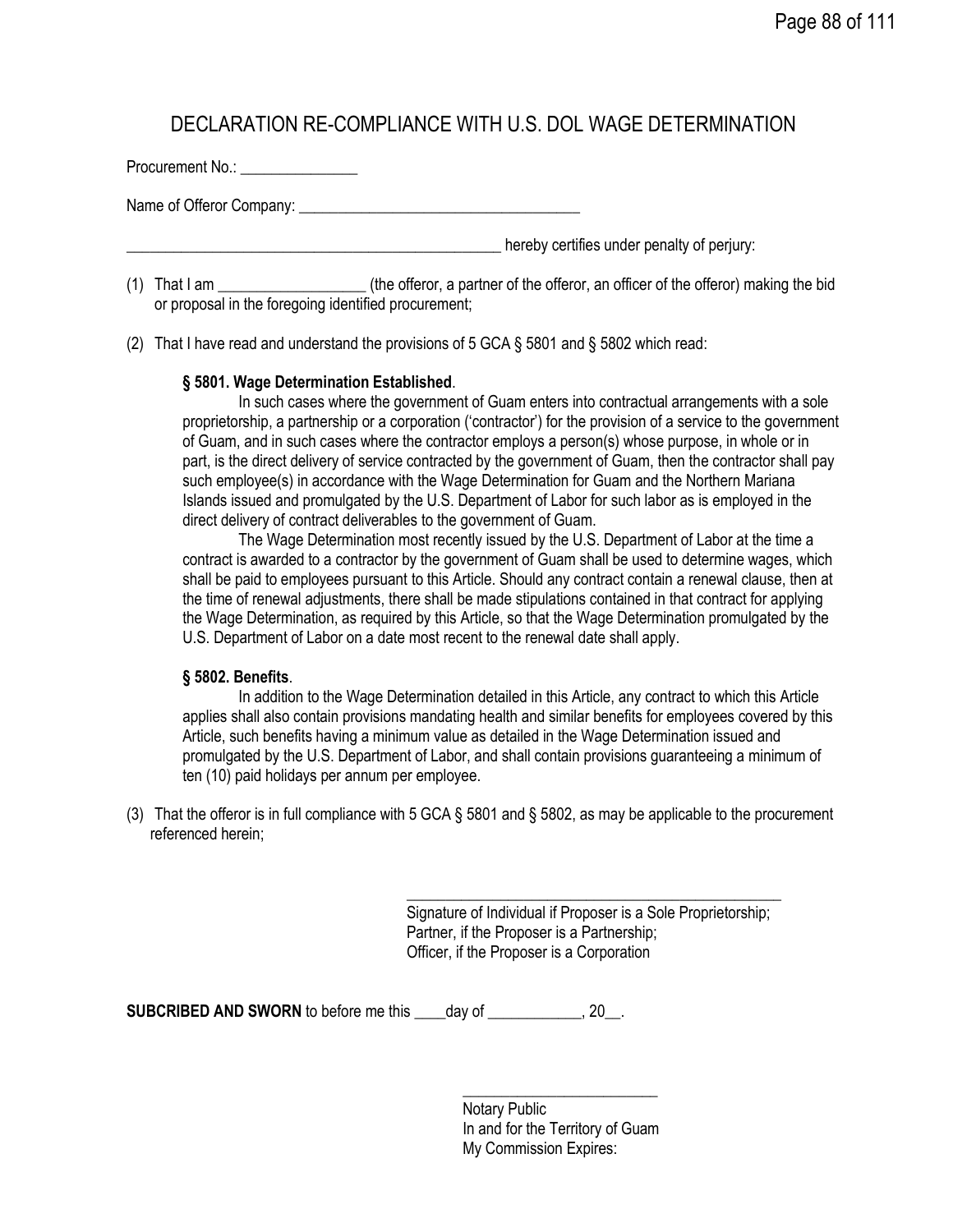**Restrictions Against Sex Offenders Employed by Service Providers to Government of Guam from Working on Government of Guam Property**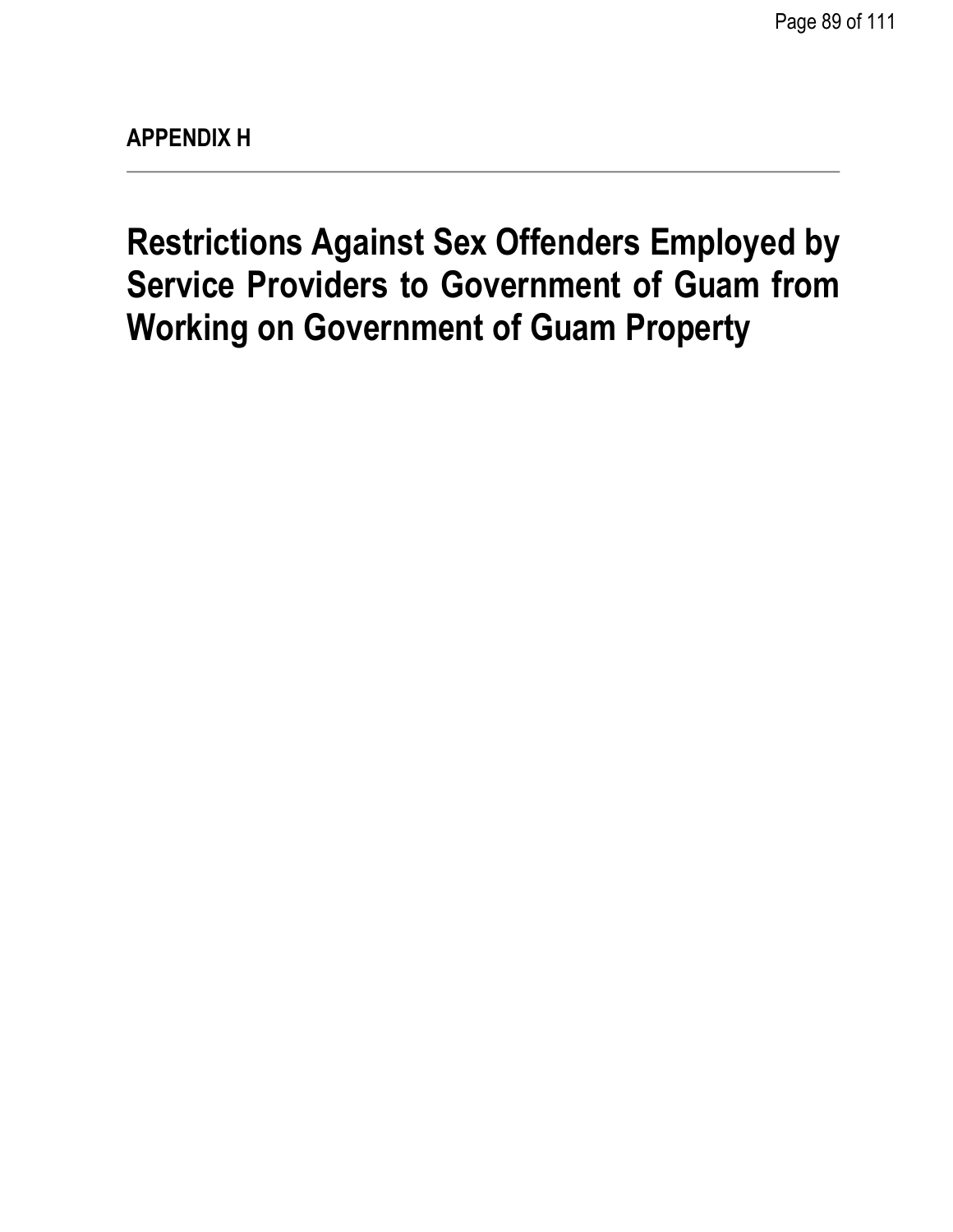# **SPECIAL PROVISIONS**

## **Restriction Against Sex Offenders Employed by Service Providers to Government of Guam from Working on Government of Guam Property**

GCA 5 §5253 Restriction Against Contractors Employing Convicted Sex Offenders from Working at Government of Guam Venues:

- (a) No person convicted of a sex offense under the provisions of Chapter 25 of Title 9 Guam Code Annotated, or an offense as defined in Article 2 of Chapter 28, Title 9 GCA in Guam, or an offense in any jurisdiction which includes, at a minimum, all of the elements of said offenses, or who is listed on the Sex Offender Registry, and who is employed by a business contracted to perform services for an agency or instrumentality of the government of Guam, shall work for his employer on the property of the Government of Guam other than public highway.
- (b) All contracts for services to agencies listed herein shall include the following provisions: (1) warranties that no person providing services on behalf of the contractor has been convicted of a sex offense under the provisions of Chapter 25 of Title 9 GCA or an offense as defined in Article 2 of Chapter 28, Title 9 GCA, or an offense in another jurisdiction with, at a minimum, the same elements as such offenses, or who is listed on the Sex Offender Registry; and (2) that if any person providing services on behalf of the contractor is convicted of a sex offense under the provisions of Chapter 25 of Title 9 GCA or an offense as defined in Article 2 of Chapter 28, Title 9 GCA or an offense in another jurisdiction with, at a minimum, the same elements as such offenses, or who is listed on the Sex Offender Registry, that such person will be immediately removed from working at said agency and that the administrator of said agency be informed of such within twenty-four (24) hours of such conviction.
- (c) Duties of the General Services Agency or Procurement Administrators. All contracts, bids, or Requests for Proposals shall state all the conditions in § 5253(b).
- (d) Any contractor found in violation of § 5253(b), after notice from the contracting authority of such violation, shall, within twenty-four (24) hours, take corrective action and shall report such action to the contracting authority. Failure to take corrective action within the stipulated period may result in the temporary suspension of the contract at the discretion of the contracting authority.

**SOURCE:** *Added by P.L. 28-024:2 ((Apr. 21, 2005). Amended by P.L. 28-098:2 (Feb. 7, 2006).*

Signature of Bidder Date

Proposer, if an individual; Partner, if a partnership; Officer, if a corporation.

| Subscribed and sworn before me this | dav of | 2022. |
|-------------------------------------|--------|-------|
|-------------------------------------|--------|-------|

Notary Public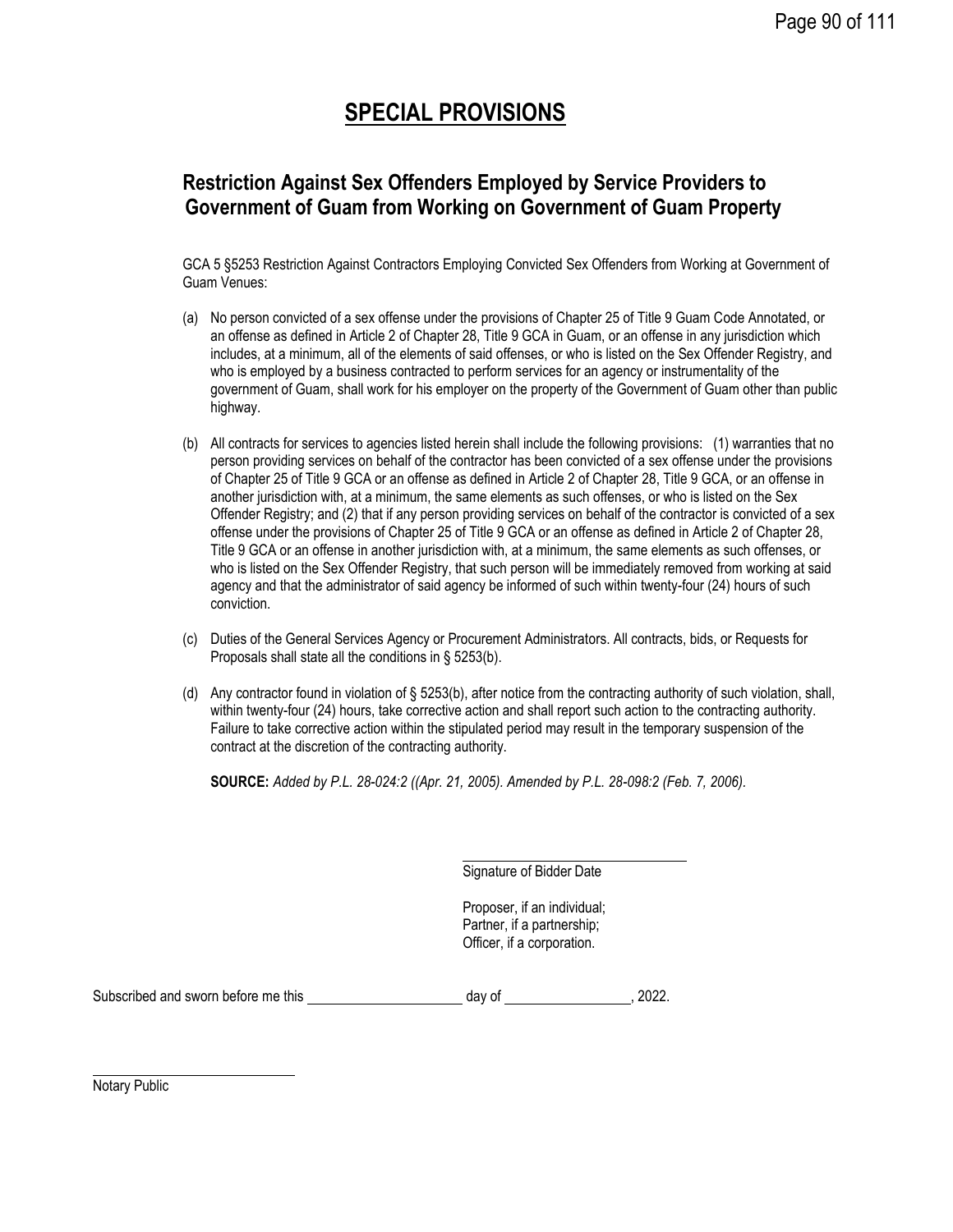Page 91 of 111

# **APPENDIX I**

# **Bid Bond Form and Instructions**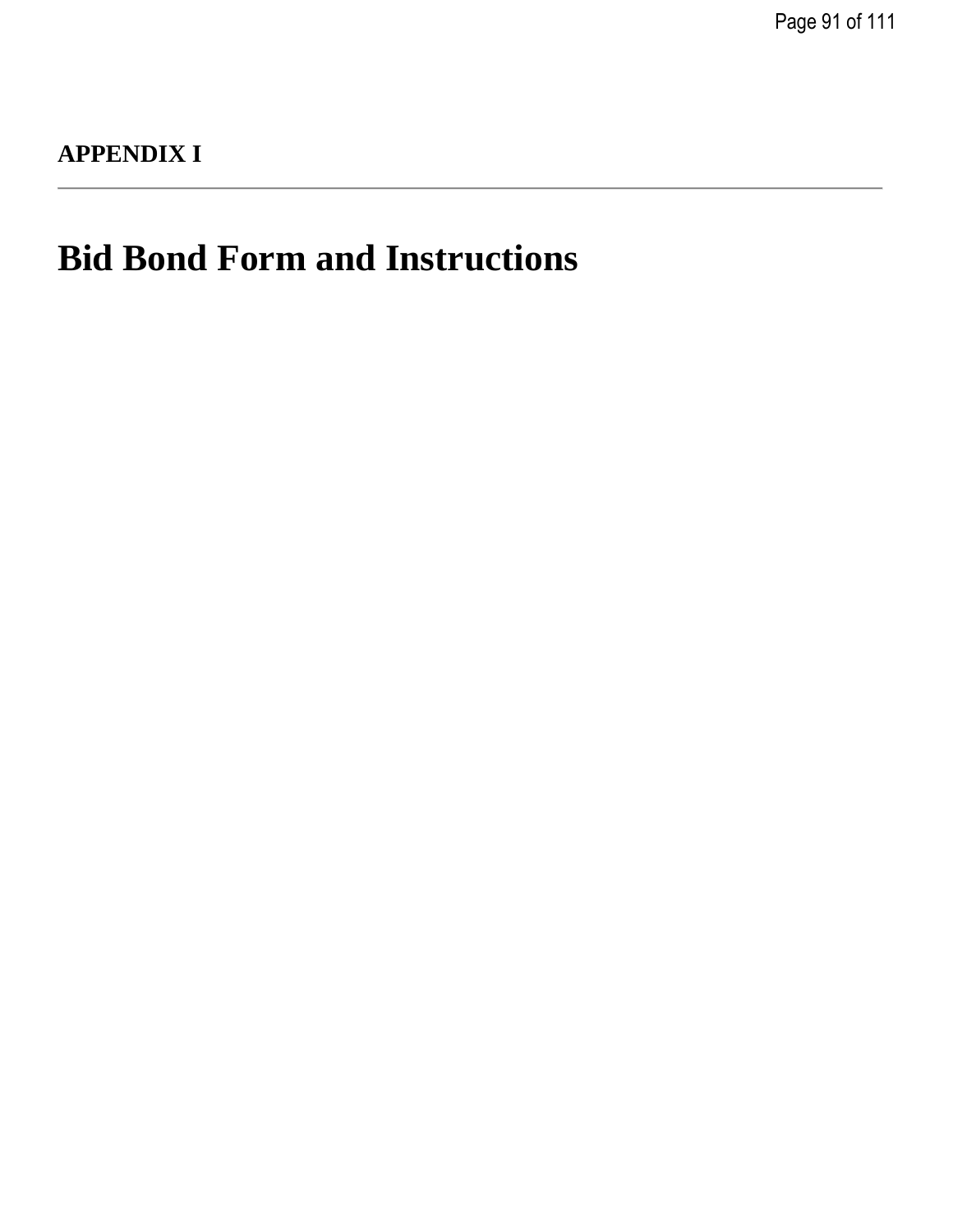

**Telephone Nos. (671) 648-3054/55 Fax: 648-3165**

**Lourdes A. Leon Guerrero Joshua F. Tenorio I Maga 'håga I Sigundo Maga 'låhi**

**BID BOND**

**NO.:** 

KNOW ALL MEN BY THESE PRESENTS that  $\overline{\hspace{1cm}}$  , as

Principal Hereinafter called the Principal, and (Bonding Company), A duly admitted insurer under the laws of the Territory of Guam, as Surety, hereinafter called the Surety are Held firmly bound unto the Territory of Guam for the sum of **Dollars** Dollars Dollars (\$ ), for Payment of which sum will and truly to be made, the said Principal and the said

Surety bind ourselves, our heirs, executors, administrators, successors and assigns, jointly and severally, firmly by these presents.

WHEREAS, the Principal has submitted a bid for (identify project by number and brief description)

NOW, THEREFORE, if the Territory of Guam shall accept the bid of the Principal and the Principal shall enter into a Contract with the Territory of Guam in accordance with the terms of such bid, and give such bond or bonds as my be specified in bidding or Contract documents with good and sufficient surety for the faithful performance of such Contract Documents with good and sufficient surety for the faithful performance of such Contract and for the prompt payment of labor and material furnished in the prosecution thereof, or in the event of the failure of the Principal to enter such Contract and give such bond or bonds, if the Principal shall pay to the Territory of Guam the difference not to exceed the penalty hereof between the amounts specified in said bid and such larger amount for which the Territory of Guam may in good faith contract with another party to perform work covered by said bid or an appropriate liquidated amount as specified in the Invitation for Bids then this obligation shall be null and void, otherwise to remain full force and effect.

|                           | day of |             | 2022.                    |
|---------------------------|--------|-------------|--------------------------|
|                           |        | (PRINCIPAL) | (SEAL)                   |
|                           |        |             |                          |
| (WITNESS)                 |        |             |                          |
| (TITLE)                   |        |             |                          |
| (MAJOR OFFICER OF SURETY) |        |             |                          |
| (TITLE)                   |        | (TITLE)     |                          |
|                           |        |             | (RESIDENT GENERAL AGENT) |

**SEE INSTRUCTIONS FOR SUPPORTING DOCUMENTS REQUIRED.**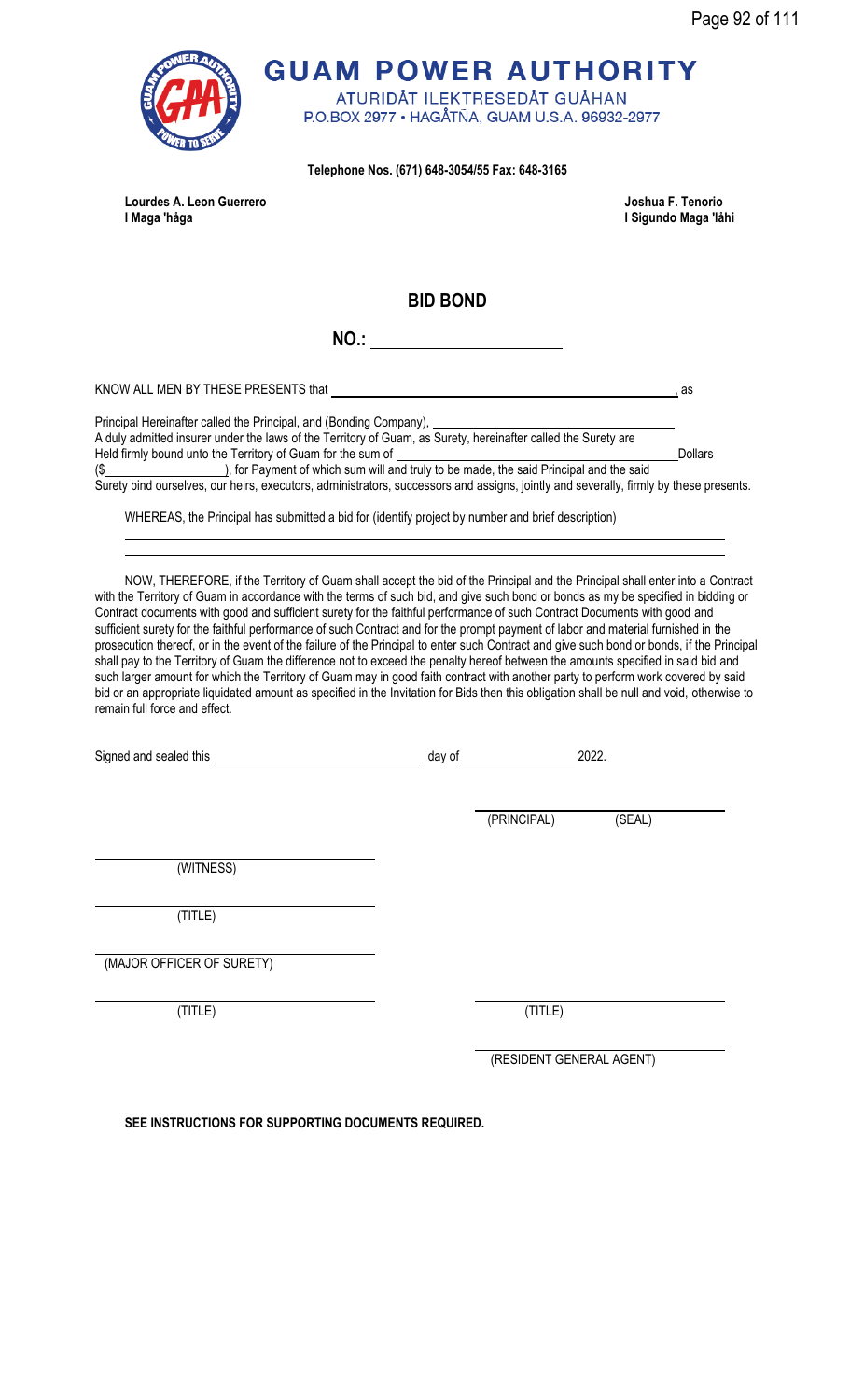#### **INSTRUCTION TO PROVIDERS:**

NOTICE to all Insurance and Bonding Institutions:

The Bond requires the signatures of the Vendor, two (2) major Officers of the Surety and Resident General Agent, if the Surety is a foreign or alien surety.

When the form is submitted to the Guam Power Authority, it should be accompanied with copies of the following:

- 1. Current Certificate of Authority to do business on Guam issued by the Department of Revenue and Taxation.
- 2. Power of Attorney issued by the Surety to the Resident General Agent or the following:
	- a. Current Sworn Annual Report (Limited Liability Company (LLC) and/or Corporation) or;
	- b. Current Renewal of Annual Limited Liability Partnership (LLP)

The following reference links below are for reference:

[https://www.govguamdocs.com/revtax/docs/SwornAnnualReport\\_LLC\\_0609.pdf](https://www.govguamdocs.com/revtax/docs/SwornAnnualReport_LLC_0609.pdf) [https://www.govguamdocs.com/revtax/docs/SwornAnnualReport\\_Corporations.pdf](https://www.govguamdocs.com/revtax/docs/SwornAnnualReport_Corporations.pdf) [https://www.govguamdocs.com/revtax/docs/Renewal\\_LLP\\_Registration\\_r1106.pdf](https://www.govguamdocs.com/revtax/docs/Renewal_LLP_Registration_r1106.pdf)

3. Power of Attorney issued by two (2) major officers of the Surety to whoever is signing on their behalf.

Bonds, submitted as Bid Guarantee, without signatures and supporting documents are invalid and Bids will be rejected.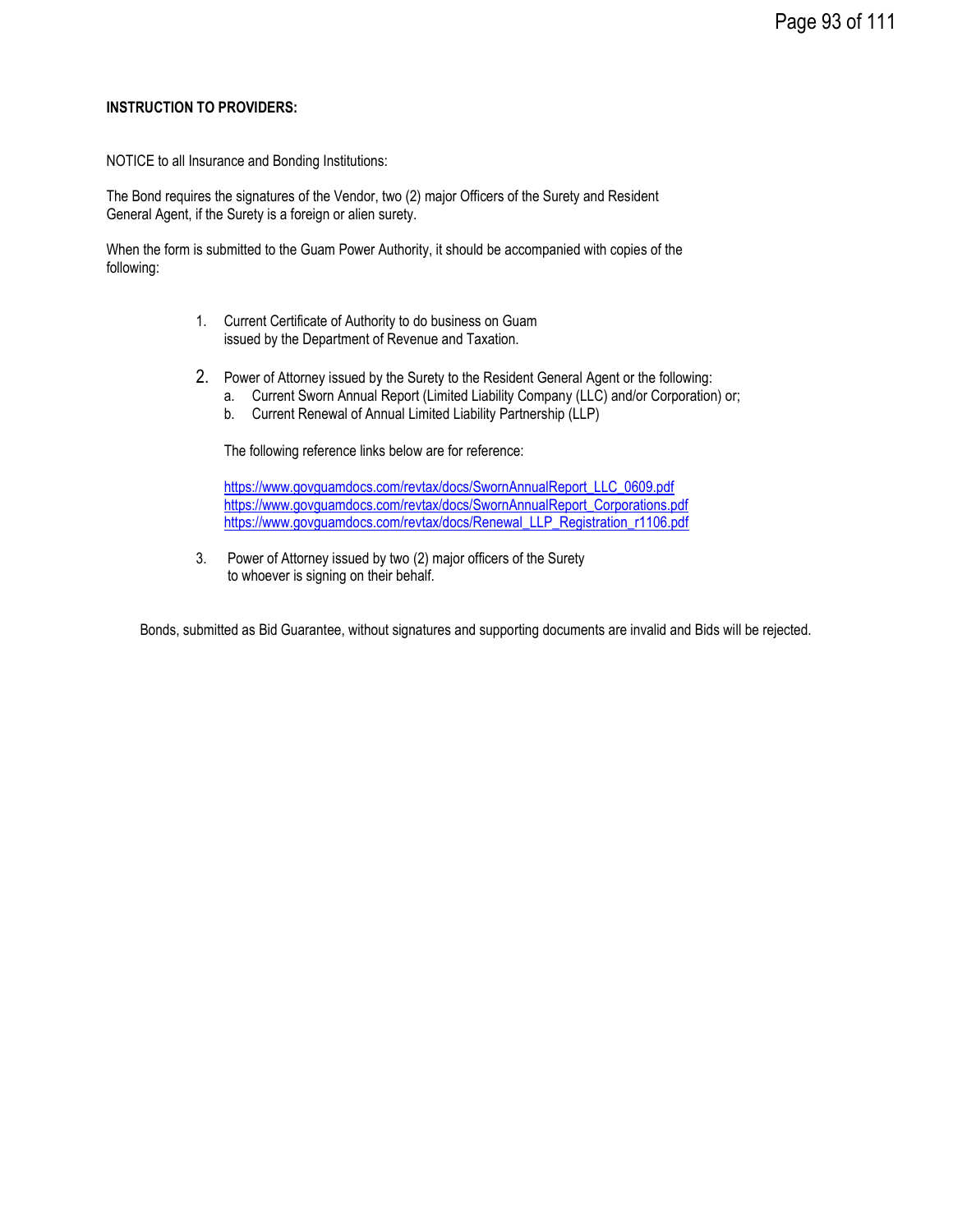Page 94 of 111

# **APPENDIX J**

# **Local Procurement Preference Application**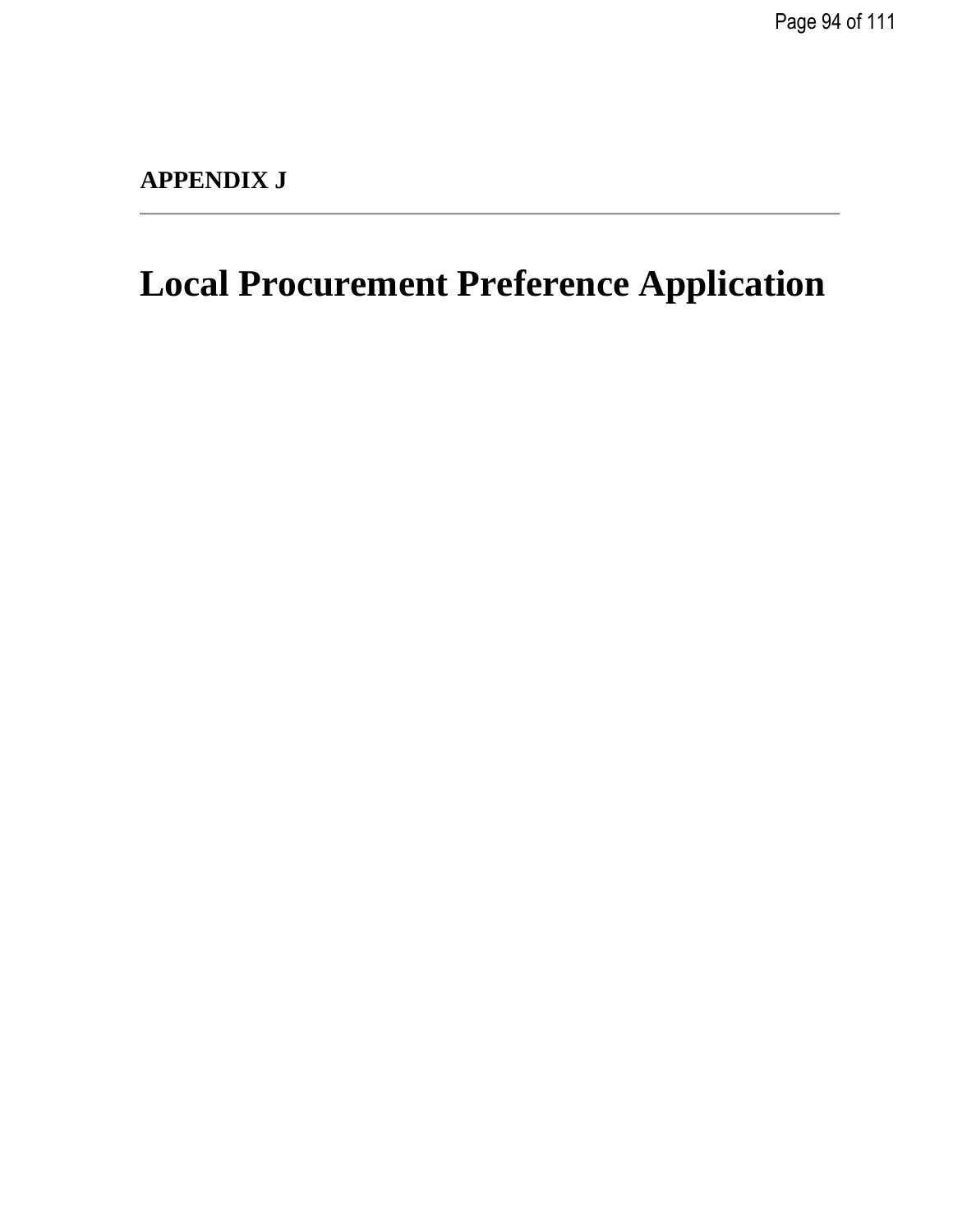

 **Accountability ∙ Impartiality ∙ Competence ∙ Openness ∙ Value**

# **LOCAL PROCUREMENT PREFERENCE APPLICATION**

Based on the law stipulated below, please place a checkmark or an "X" on the block indicating the item that applies to your business:

5GCA, Chapter 5, Section 5008, "Policy in Favor of Local Procurement" of the Guam Procurement Law states:

All procurement of supplies and services shall be made from among businesses licensed to do business on Guam and that maintains an office or other facility on Guam, whenever a business that is willing to be a contractor is:

- ( ) (a) A licensed bona fide manufacturing business that adds at least twenty-five percent (25%) of the value of an item, not to include administrative overhead, suing workers who are U.S. Citizens or lawfully admitted permanent residents or nationals of the United States, or persons who are lawfully admitted to the United States to work, based on their former citizenship in the Trust Territory for the Pacific Islands; or
- ( ) (b) A business that regularly carries an inventory for regular immediate sale of at least fifty percent (50%) of the items of supplies to be procured; or
- ( ) (c) A business that has a bona fide retail or wholesale business location that regularly carries an inventory on Guam of a value of at least one half of the value of the bid or One Hundred Fifty Thousand Dollars (\$150,000.0) whichever is less, of supplies and items of a similar nature to those being sought; or
- ()  $*(d)$  A service actually in business, doing a substantial business on Guam, and hiring at least 95% U.S. Citizens, lawfully admitted permanent residents or national of the United States, or persons who lawfully admitted to the United States to work, based on their citizenship in any of the nations previously comprising the Trust Territory of the Pacific Islands.
	- Bidders indicating qualification under (d) may be considered QUALIFIED for the Local Procurement Preference **only if** the Government's requirement is for service. Service is defined Pursuant to 5 GCA Government Operations Subparagraph 5030 entitled DEFINITIONS under Chapter 5 of the Guam Procurement Law.
	- 1. I , representative for , have read the requirements of the law cited above and do hereby qualify and elect to be given the LOCAL PROCUREMENT PREFERENCE for Bid No.: GPA By filling in this information and placing my signature below, I understand that the Guam Power Authority will review this application and provide me with a determination whether or not the 15% preference will be applied to this bid.
	- 2. I  $\frac{1}{2}$  representative for have read the requirements of the law cited above, and do not wish to apply for the Local Procurement Preference for Bid No.: GPA .

Bidder Representative Signature

Date

**NOTE:**

Prospective Bidders not completing this form will automatically be not considered for Local Procurement Preference. Non-completion of *this form is not a basis for rejection of the bid or proposal.*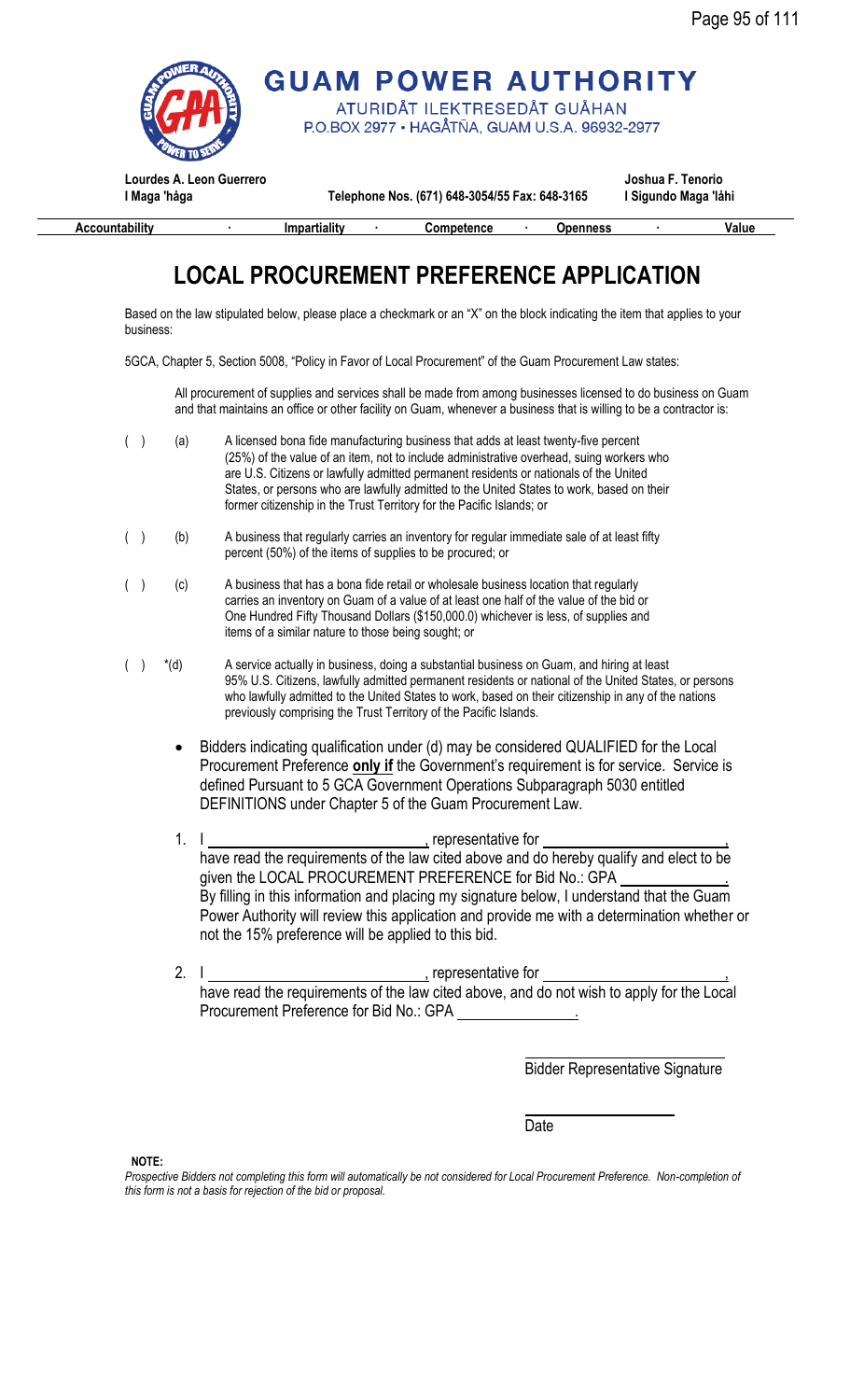Page 96 of 111

**APPENDIX K**

**Bidder's Proposal**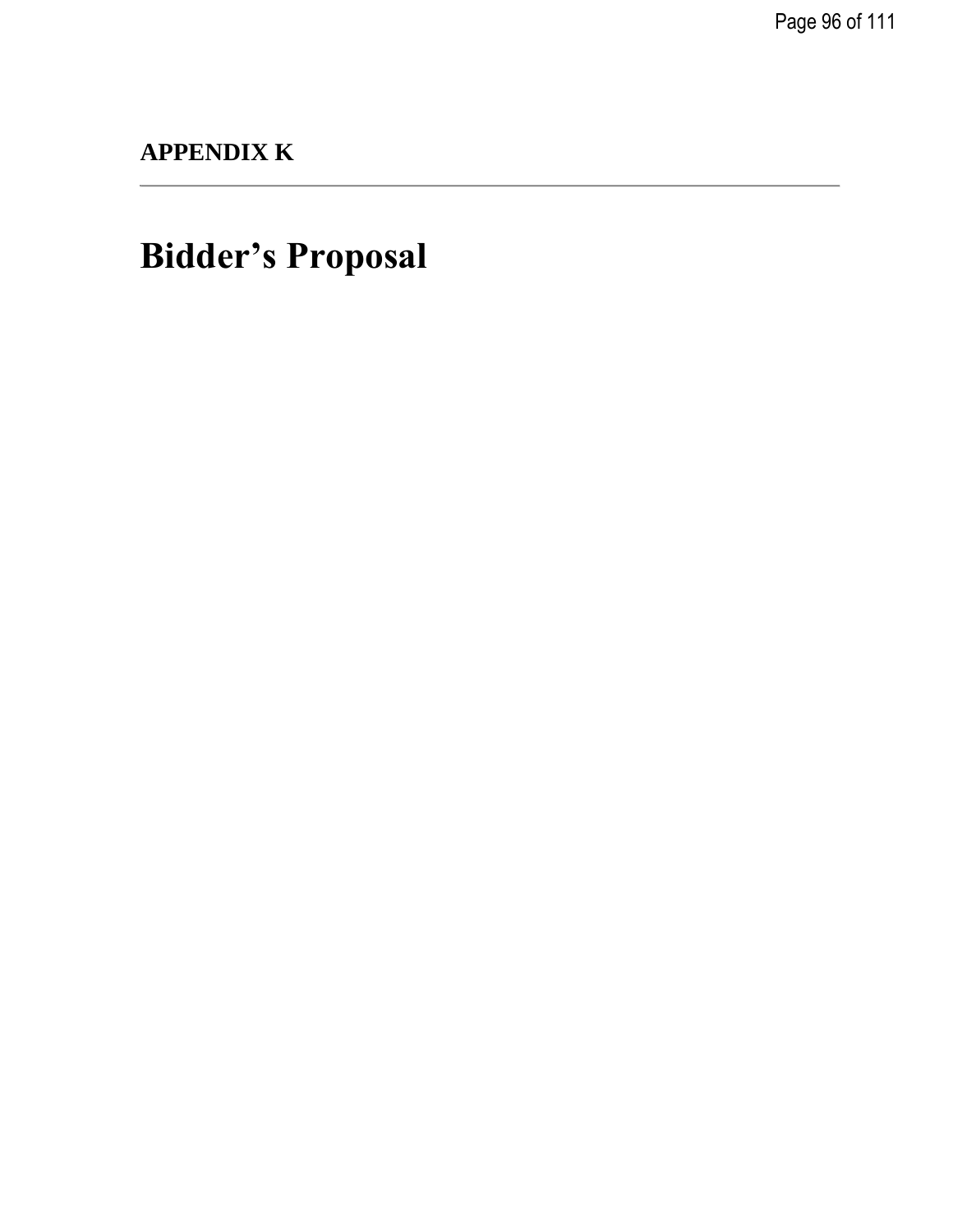## **\_\_\_\_\_\_\_\_\_\_\_\_\_\_\_\_\_\_\_\_\_\_[BIDDER NAME]\_\_\_\_\_\_\_\_\_\_\_\_\_\_\_\_\_\_\_\_\_\_\_**

|    | On this $\_\_\_$ day of $\_\_\_\_\_$ , 20, I, $\_\_\_\_\_\_\_\_$ (Name of Representative), |                |
|----|--------------------------------------------------------------------------------------------|----------------|
|    |                                                                                            |                |
|    | $a/\text{an}$ (Individual / Partnership / Corporation / Other:                             | ) incorporated |
| 1n | hereby submit our Qualitative Proposal and Price Proposal for                              |                |

# **Multi-Step Re-Bid GPA-012-22 SUPPLY OF DIESEL FUEL OIL NO. 2 FOR THE WATER SYSTEMS DISTRIBUTION (WSD) and GWA GENERATORS**

\_\_\_\_\_\_\_\_\_\_\_\_\_\_\_\_\_\_\_\_\_\_\_\_\_\_\_\_\_\_ \_\_\_\_\_\_\_\_\_\_\_\_\_\_\_\_\_\_\_\_\_\_\_\_\_\_\_\_\_\_

Signature and Title of Person DATE: Authorized to Sign this Bid:

Name and Address of BIDDER;

\_\_\_\_\_\_\_\_\_\_\_\_\_\_\_\_\_\_\_\_\_\_\_\_\_\_\_\_\_\_

\_\_\_\_\_\_\_\_\_\_\_\_\_\_\_\_\_\_\_\_\_\_\_\_\_\_\_\_\_\_

\_\_\_\_\_\_\_\_\_\_\_\_\_\_\_\_\_\_\_\_\_\_\_\_\_\_\_\_\_\_

\_\_\_\_\_\_\_\_\_\_\_\_\_\_\_\_\_\_\_\_\_\_\_\_\_\_\_\_\_\_

 $\overline{\phantom{a}}$  , and the contract of the contract of the contract of the contract of the contract of the contract of the contract of the contract of the contract of the contract of the contract of the contract of the contrac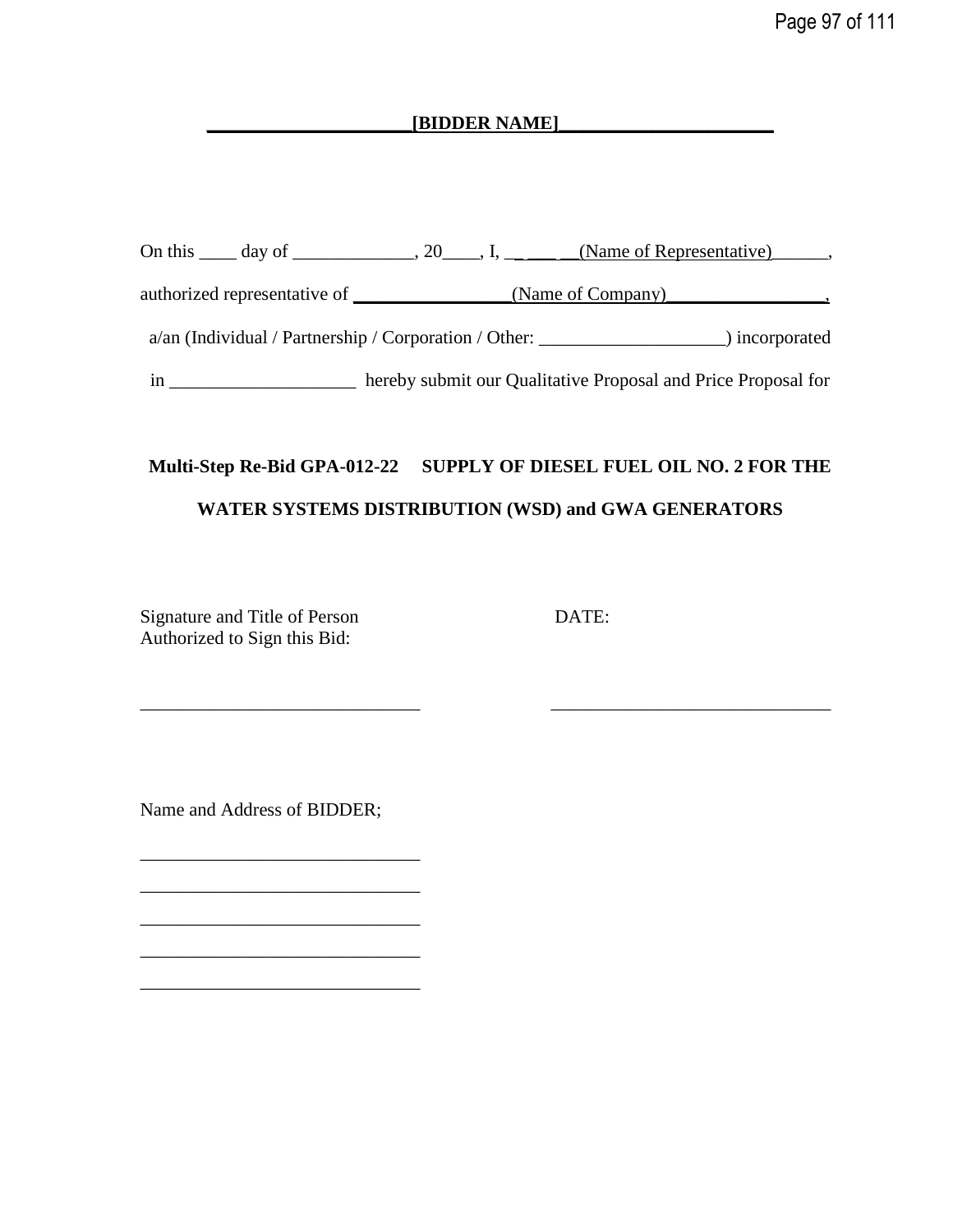**Multi-Step Invitation for Bid** 

# **RE-BID GPA-012-22**

# **SUPPLY OF DIESEL FUEL OIL NO.2**



# **GPA WATER SYSTEMS DISTRIBUTION**

**&**

# **GWA EMERGENCY GENERATORS**

**Step 1**

**Qualitative/Technical Proposal Scoresheet**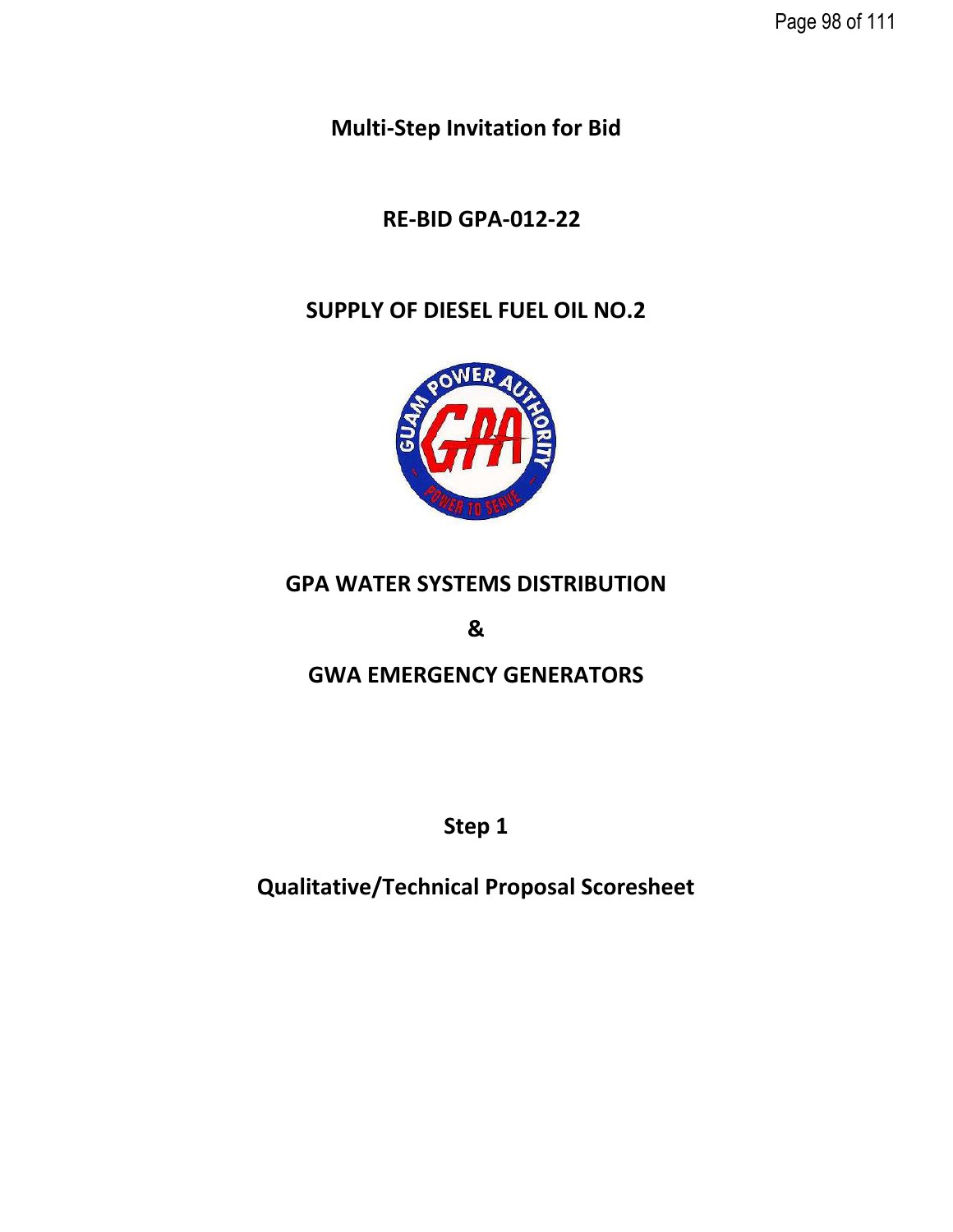## **QUALITATIVE / TECHNICAL PROPOSAL INSTRUCTIONS**

## **MS IFB RE-BID GPA-012-22: Supply of Diesel Fuel Oil No. 2 for WSD & GWA Generators**

#### **Task 0: Replace this Text with Bidder's Name.**

**INSTRUCTIONS**

**BIDDERs will be given an electronic copy of this Qualitative Proposal Scoring Worksheet which shall be used during evaluation. Bidders are required to fill in Part 1 and Part 2 of this worksheet as part of Qualitative Proposal Evaluation.** 

The **Proposal Scoring Information** tab contains information on the Maximum Score and Weight of each Checklist Item.

BIDDERs must fill in the **Part 1 - Checklist Item References** tab. GPA will review the proposals to ensure that the references truly comply with the Bid Requirements.

BIDDERs may use the **Proposal Scoring Information** and **Part 2- Qualitative Proposal Score** tabs of this workbook to evaluate the strength of their submittals. However, **only GPA's Evaluation Committee Scores will count**.

**This Task is for PROPONENT to Complete**

BIDDER shall complete Part 1 - Checklist Item References. Information on this sheet will be used by GPA Evaluators in referring to BIDDER's qualitative proposal for the responses **to each Checklist Item.** 

#### **Step Directions**

1 Go to "Part 1 - Checklist Item References" worksheet.

2 In Column C, cite the Volume / Chapter / Section / Page Number , etc. pertaining to the section of the Qualitative Proposal where supporting information for each Checklist item can be found. BIDDERs should be as specific as possible. Leaving the spaces blank will mean the BIDDER has no supporting document for the checklist item - GPA Evaluator will then score this item as "0".

#### **The Succeeding Tasks are for GPA to Complete**

**Task 2 GPA shall review the Proponent's entries made under Task 1.** 

#### **Step Directions**

- 1 Review BIDDER's inputs to **Part 1 Checklist Item References** worksheet. Check supporting documents and verify if responses are given to each Checklist Item.
- 2 Checklist Items left blank on **Part 1 Checklist Item References** worksheet will be automatically scored "0" in P**art 2 Qualitative Proposal Score** worksheet.

**Task 3 GPA shall evaluate the BIDDER's qualifications based on the submittals.** 

#### **Step Directions**

- 1 Go to **Part 2 Qualitative Proposal Score**.
- 2 Check to see that all Checklist Items without references in **Part 1 Checklist Item References** worksheet are scored "0".
- 3 Review each Checklist Item by referring to the submittals. In Column C of **Part 2 Qualitative Proposal Score** worksheet, rate the BIDDER's qualifications.

#REF!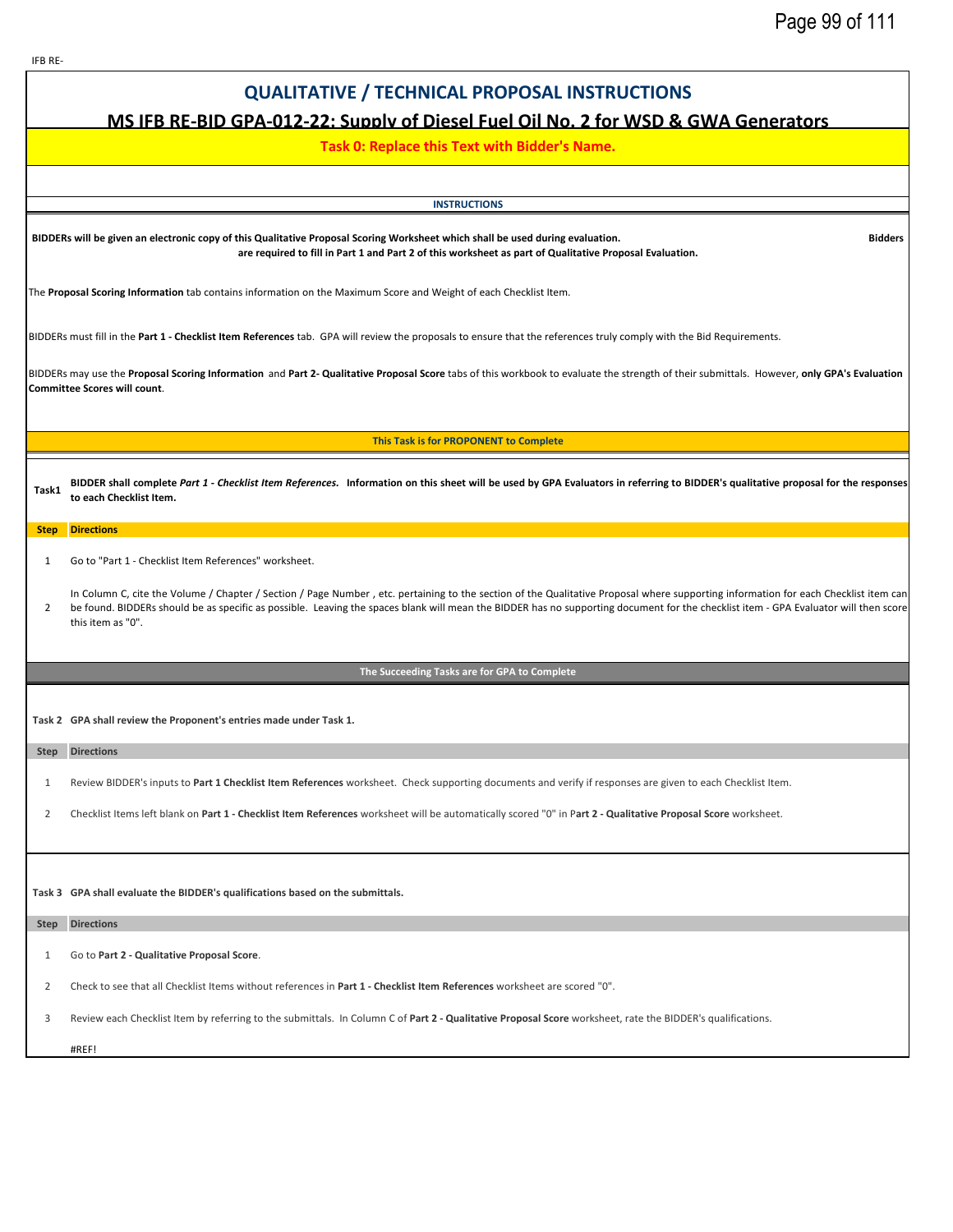240

| <b>Score</b><br>MS IFB RE-<br>6<br>30<br><b>Business Structure and Business Approach</b><br>5<br>$\mathbf{1}$<br>5<br>Company Information for Bidder and its affiliates<br>5<br>5<br>Supporting information showing Business Structure (Company Literature, etc.)<br>$\mathbf{1}$<br>$\mathbf{1}$<br>5<br>5<br>Supporting information showing Nature of Services Provided (for BIDDER and its affiliates)<br>$\mathbf{1}$<br>Supporting information describing Business Concepts and Business approach to be used in performing, meeting and<br>$\overline{2}$<br>5<br>10<br>achieving objectives of this solicitation<br>A copy of Articles of Incorporation and By-Laws, or other applicable forms concerning business organization (for<br>5<br>$\mathbf{1}$<br>5<br><b>BIDDER</b> and affiliates)<br>20<br>100<br><b>Experience and Qualification</b><br>Supporting information showing extensive and reliable experience in the safe and reliable distribution of fuel oil.<br>$\overline{2}$<br>Information should include, at least, the following:<br>20<br>5<br>100<br>. Successful completion or on-going contracts for the supply and delivery of Diesel Fuel Oil No. 2, within the last five<br>(5) years. Total annual delivered fuel quantity must be similar or greater than the Solicitation volume requirements.<br>25<br><b>Organizational Structure and Qualifications</b><br>5<br>3<br>Organizational structure including names and designations of personnel to be assigned ot this contract, including a<br>5<br>5<br>25<br>brief description of the qualifications and responsibilities of each personnel.<br>5<br>25<br><b>Financial Information Checklist</b><br>4<br>5.<br>5<br>25<br>Brief description of company's financial position and capability. | <b>Item</b><br>16.7%<br>16.7%<br>16.7%<br>33.3%<br>16.7%<br>100.0% | 12.5%<br>41.7% |
|-----------------------------------------------------------------------------------------------------------------------------------------------------------------------------------------------------------------------------------------------------------------------------------------------------------------------------------------------------------------------------------------------------------------------------------------------------------------------------------------------------------------------------------------------------------------------------------------------------------------------------------------------------------------------------------------------------------------------------------------------------------------------------------------------------------------------------------------------------------------------------------------------------------------------------------------------------------------------------------------------------------------------------------------------------------------------------------------------------------------------------------------------------------------------------------------------------------------------------------------------------------------------------------------------------------------------------------------------------------------------------------------------------------------------------------------------------------------------------------------------------------------------------------------------------------------------------------------------------------------------------------------------------------------------------------------------------------------------------------------------------------------------------------|--------------------------------------------------------------------|----------------|
|                                                                                                                                                                                                                                                                                                                                                                                                                                                                                                                                                                                                                                                                                                                                                                                                                                                                                                                                                                                                                                                                                                                                                                                                                                                                                                                                                                                                                                                                                                                                                                                                                                                                                                                                                                                   |                                                                    |                |
|                                                                                                                                                                                                                                                                                                                                                                                                                                                                                                                                                                                                                                                                                                                                                                                                                                                                                                                                                                                                                                                                                                                                                                                                                                                                                                                                                                                                                                                                                                                                                                                                                                                                                                                                                                                   |                                                                    |                |
|                                                                                                                                                                                                                                                                                                                                                                                                                                                                                                                                                                                                                                                                                                                                                                                                                                                                                                                                                                                                                                                                                                                                                                                                                                                                                                                                                                                                                                                                                                                                                                                                                                                                                                                                                                                   |                                                                    |                |
|                                                                                                                                                                                                                                                                                                                                                                                                                                                                                                                                                                                                                                                                                                                                                                                                                                                                                                                                                                                                                                                                                                                                                                                                                                                                                                                                                                                                                                                                                                                                                                                                                                                                                                                                                                                   |                                                                    |                |
|                                                                                                                                                                                                                                                                                                                                                                                                                                                                                                                                                                                                                                                                                                                                                                                                                                                                                                                                                                                                                                                                                                                                                                                                                                                                                                                                                                                                                                                                                                                                                                                                                                                                                                                                                                                   |                                                                    |                |
|                                                                                                                                                                                                                                                                                                                                                                                                                                                                                                                                                                                                                                                                                                                                                                                                                                                                                                                                                                                                                                                                                                                                                                                                                                                                                                                                                                                                                                                                                                                                                                                                                                                                                                                                                                                   |                                                                    |                |
|                                                                                                                                                                                                                                                                                                                                                                                                                                                                                                                                                                                                                                                                                                                                                                                                                                                                                                                                                                                                                                                                                                                                                                                                                                                                                                                                                                                                                                                                                                                                                                                                                                                                                                                                                                                   |                                                                    |                |
|                                                                                                                                                                                                                                                                                                                                                                                                                                                                                                                                                                                                                                                                                                                                                                                                                                                                                                                                                                                                                                                                                                                                                                                                                                                                                                                                                                                                                                                                                                                                                                                                                                                                                                                                                                                   |                                                                    |                |
|                                                                                                                                                                                                                                                                                                                                                                                                                                                                                                                                                                                                                                                                                                                                                                                                                                                                                                                                                                                                                                                                                                                                                                                                                                                                                                                                                                                                                                                                                                                                                                                                                                                                                                                                                                                   |                                                                    |                |
|                                                                                                                                                                                                                                                                                                                                                                                                                                                                                                                                                                                                                                                                                                                                                                                                                                                                                                                                                                                                                                                                                                                                                                                                                                                                                                                                                                                                                                                                                                                                                                                                                                                                                                                                                                                   |                                                                    |                |
|                                                                                                                                                                                                                                                                                                                                                                                                                                                                                                                                                                                                                                                                                                                                                                                                                                                                                                                                                                                                                                                                                                                                                                                                                                                                                                                                                                                                                                                                                                                                                                                                                                                                                                                                                                                   |                                                                    |                |
|                                                                                                                                                                                                                                                                                                                                                                                                                                                                                                                                                                                                                                                                                                                                                                                                                                                                                                                                                                                                                                                                                                                                                                                                                                                                                                                                                                                                                                                                                                                                                                                                                                                                                                                                                                                   |                                                                    |                |
|                                                                                                                                                                                                                                                                                                                                                                                                                                                                                                                                                                                                                                                                                                                                                                                                                                                                                                                                                                                                                                                                                                                                                                                                                                                                                                                                                                                                                                                                                                                                                                                                                                                                                                                                                                                   |                                                                    | 10.4%          |
|                                                                                                                                                                                                                                                                                                                                                                                                                                                                                                                                                                                                                                                                                                                                                                                                                                                                                                                                                                                                                                                                                                                                                                                                                                                                                                                                                                                                                                                                                                                                                                                                                                                                                                                                                                                   | 100.0%                                                             |                |
|                                                                                                                                                                                                                                                                                                                                                                                                                                                                                                                                                                                                                                                                                                                                                                                                                                                                                                                                                                                                                                                                                                                                                                                                                                                                                                                                                                                                                                                                                                                                                                                                                                                                                                                                                                                   |                                                                    |                |
|                                                                                                                                                                                                                                                                                                                                                                                                                                                                                                                                                                                                                                                                                                                                                                                                                                                                                                                                                                                                                                                                                                                                                                                                                                                                                                                                                                                                                                                                                                                                                                                                                                                                                                                                                                                   | 100.0%                                                             | 10.4%          |
|                                                                                                                                                                                                                                                                                                                                                                                                                                                                                                                                                                                                                                                                                                                                                                                                                                                                                                                                                                                                                                                                                                                                                                                                                                                                                                                                                                                                                                                                                                                                                                                                                                                                                                                                                                                   |                                                                    |                |
|                                                                                                                                                                                                                                                                                                                                                                                                                                                                                                                                                                                                                                                                                                                                                                                                                                                                                                                                                                                                                                                                                                                                                                                                                                                                                                                                                                                                                                                                                                                                                                                                                                                                                                                                                                                   |                                                                    |                |
| 3<br>15<br>Local, Federal and Regulatory Compliance                                                                                                                                                                                                                                                                                                                                                                                                                                                                                                                                                                                                                                                                                                                                                                                                                                                                                                                                                                                                                                                                                                                                                                                                                                                                                                                                                                                                                                                                                                                                                                                                                                                                                                                               |                                                                    | 6.3%           |
| 5<br>Supporting documents showing knowledge and experience in complying with local regulations, federal regulations<br>$\overline{3}$<br>5<br>15<br>and other applicable laws on Guam.                                                                                                                                                                                                                                                                                                                                                                                                                                                                                                                                                                                                                                                                                                                                                                                                                                                                                                                                                                                                                                                                                                                                                                                                                                                                                                                                                                                                                                                                                                                                                                                            | 100.0%                                                             |                |
|                                                                                                                                                                                                                                                                                                                                                                                                                                                                                                                                                                                                                                                                                                                                                                                                                                                                                                                                                                                                                                                                                                                                                                                                                                                                                                                                                                                                                                                                                                                                                                                                                                                                                                                                                                                   |                                                                    |                |
| <b>Client References</b><br>6<br>30                                                                                                                                                                                                                                                                                                                                                                                                                                                                                                                                                                                                                                                                                                                                                                                                                                                                                                                                                                                                                                                                                                                                                                                                                                                                                                                                                                                                                                                                                                                                                                                                                                                                                                                                               |                                                                    | 12.5%          |
| At least three (3) client references for similar or larger contracts shall be submitted by the BIDDERs (include the<br>6<br>$\overline{2}$<br>5<br>10<br>Client Name, Position, Company and copies of contracts with the BIDDERs or AFFILIATES).                                                                                                                                                                                                                                                                                                                                                                                                                                                                                                                                                                                                                                                                                                                                                                                                                                                                                                                                                                                                                                                                                                                                                                                                                                                                                                                                                                                                                                                                                                                                  | 33.3%                                                              |                |
| $\overline{4}$<br>5<br>20<br>At least three (3) client reference letters describing relationship with Bidder, and Bidder's contract performance.                                                                                                                                                                                                                                                                                                                                                                                                                                                                                                                                                                                                                                                                                                                                                                                                                                                                                                                                                                                                                                                                                                                                                                                                                                                                                                                                                                                                                                                                                                                                                                                                                                  | 66.7%                                                              |                |
|                                                                                                                                                                                                                                                                                                                                                                                                                                                                                                                                                                                                                                                                                                                                                                                                                                                                                                                                                                                                                                                                                                                                                                                                                                                                                                                                                                                                                                                                                                                                                                                                                                                                                                                                                                                   |                                                                    |                |
| <b>Mobilization Capability Checklist</b><br>3<br>15<br>$\overline{7}$                                                                                                                                                                                                                                                                                                                                                                                                                                                                                                                                                                                                                                                                                                                                                                                                                                                                                                                                                                                                                                                                                                                                                                                                                                                                                                                                                                                                                                                                                                                                                                                                                                                                                                             |                                                                    | 6.3%           |
| Proof Of Capability To Mobilize Full Support Services No Later Than 30 days after contract signing<br>15<br>3<br>5                                                                                                                                                                                                                                                                                                                                                                                                                                                                                                                                                                                                                                                                                                                                                                                                                                                                                                                                                                                                                                                                                                                                                                                                                                                                                                                                                                                                                                                                                                                                                                                                                                                                | 100.0%                                                             |                |
|                                                                                                                                                                                                                                                                                                                                                                                                                                                                                                                                                                                                                                                                                                                                                                                                                                                                                                                                                                                                                                                                                                                                                                                                                                                                                                                                                                                                                                                                                                                                                                                                                                                                                                                                                                                   |                                                                    |                |
| <b>BIDDER Qualifications Score</b><br>48<br>240                                                                                                                                                                                                                                                                                                                                                                                                                                                                                                                                                                                                                                                                                                                                                                                                                                                                                                                                                                                                                                                                                                                                                                                                                                                                                                                                                                                                                                                                                                                                                                                                                                                                                                                                   |                                                                    | 100.0%         |

#### **IFB RE-BID GPA-012-22: Qualitative Proposal Scoring: Proposal Scoring Information**

240 1 1 **B.** Compliance with quality specifications set in Volume II Section 10 & Schedule A. (Yes = 1; No = 0) Bidders shall provide Documentary Evidence (a written statement) of conformity with all of the Quality Specifications set in Volume II Section 10 and Schedule A. **C**. **No exceptions, addendums to contract requirements (Yes = 1 ; No = 0) A. BIDDER Qualifying Score**

**FINAL QUALIFICATIONS SCORE (A x B x C)**

| Minimum Score - Potentially Acceptable Proposal         |        |
|---------------------------------------------------------|--------|
| Minimum Score - Acceptable Proposal                     | 192.00 |
| <b>Maximum Compliance Score</b>                         | 240.00 |
| Minimum Percent Score - Potentially Acceptable Proposal | 75.0%  |
| Minimum Percent Score - Acceptable Proposal             | 80.0%  |

RATINGS GUIDE:

5 - Excellent and plentiful relevant qualifications and project experience. Very highest client references.

3 - Average relevant qualifications and project experience. Average client references.

1 - Poor relevant qualifications and few relevant projects. Fair Client references.

0 - No substantial relevant experience.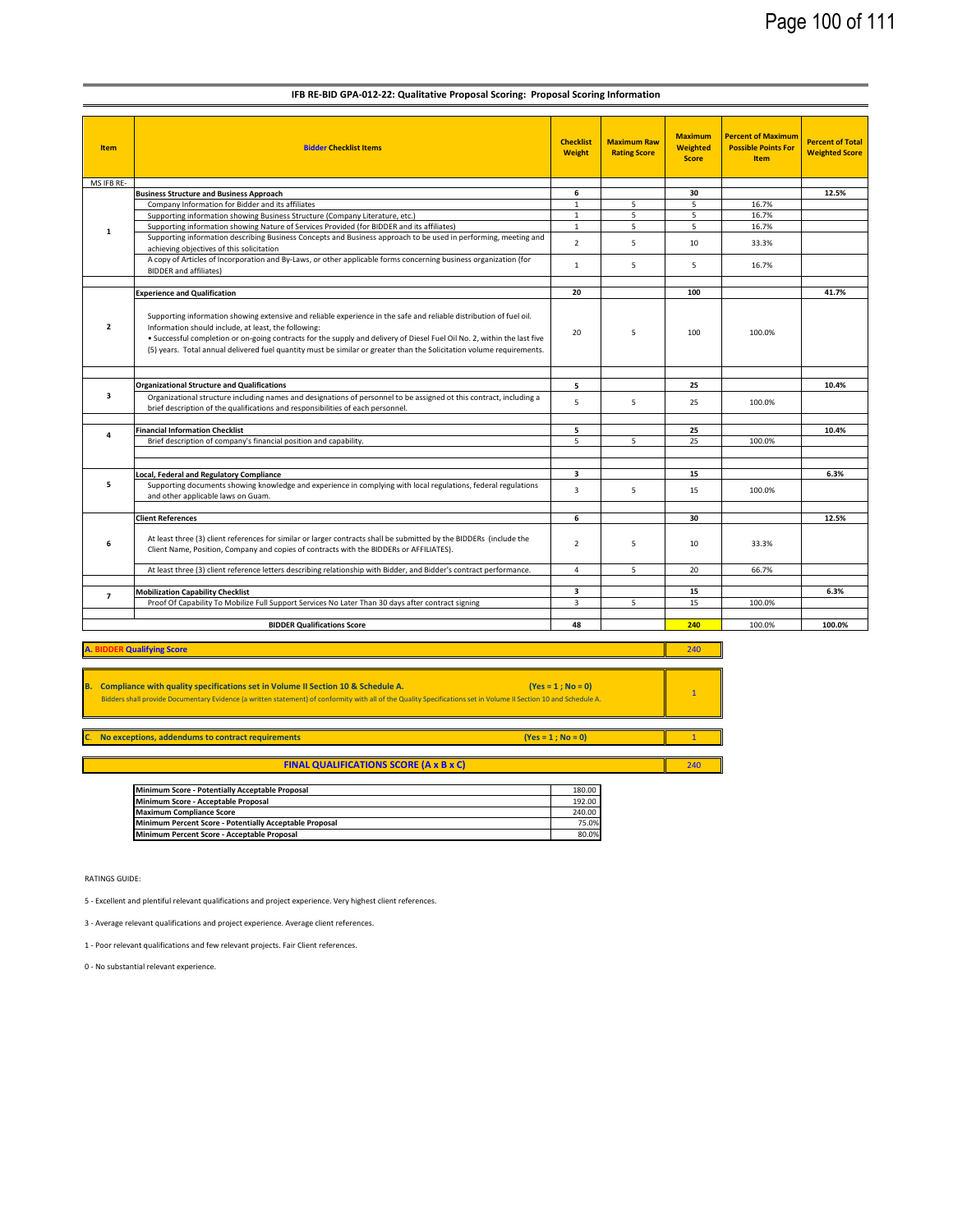#### **IFB RE-BID GPA-012-22: Qualitative Proposal Scoring: Proposal Scoring Information**

Ē.

| Item                                                | <b>Bidder Checklist Items</b>                                                                                                                                                                                                                                                | Replace this text with BIDDER's Name- Supporting Information Referenced in<br>Proposal. |
|-----------------------------------------------------|------------------------------------------------------------------------------------------------------------------------------------------------------------------------------------------------------------------------------------------------------------------------------|-----------------------------------------------------------------------------------------|
| $\frac{1}{\sqrt{2\ln \epsilon_{\rm DM}}}$<br>or nin |                                                                                                                                                                                                                                                                              |                                                                                         |
|                                                     | <b>Business Structure and Business Approach</b>                                                                                                                                                                                                                              |                                                                                         |
|                                                     | Company Information for Bidder and its affiliates                                                                                                                                                                                                                            |                                                                                         |
|                                                     | Supporting information showing Business Structure (Company Literature, etc.)                                                                                                                                                                                                 |                                                                                         |
| $\mathbf{1}$                                        | Supporting information showing Nature of Services Provided (for BIDDER and its affiliates)                                                                                                                                                                                   |                                                                                         |
|                                                     | Supporting information describing Business Concepts and Business approach to be used in performing, meeting<br>and achieving objectives of this solicitation                                                                                                                 |                                                                                         |
|                                                     | A copy of Articles of Incorporation and By-Laws, or other applicable forms concerning business organization (for<br><b>BIDDER</b> and affiliates)                                                                                                                            |                                                                                         |
|                                                     | <b>Experience and Qualification</b>                                                                                                                                                                                                                                          |                                                                                         |
| $\overline{2}$                                      | Supporting information showing extensive and reliable experience in the safe and reliable distribution of fuel oil.<br>Information should include, at least, the following:                                                                                                  |                                                                                         |
|                                                     | . Successful completion or on-going contracts for the supply and delivery of Diesel Fuel Oil No. 2, within the last<br>five (5) years. Total annual delivered fuel quantity must be similar or greater than the Solicitation volume<br>requirements.                         |                                                                                         |
|                                                     | <b>Organizational Structure and Qualifications</b>                                                                                                                                                                                                                           |                                                                                         |
| 3                                                   | Organizational structure including names and designations of personnel to be assigned ot this contract,<br>including a brief description of the qualifications and responsibilities of each personnel. Include structure<br>of logistics crew delivering fuel to GPA plants. |                                                                                         |
|                                                     | <b>Financial Information Checklist</b>                                                                                                                                                                                                                                       |                                                                                         |
| 4                                                   | Brief description of company's financial position and capability.                                                                                                                                                                                                            |                                                                                         |
|                                                     | Local, Federal and Regulatory Compliance                                                                                                                                                                                                                                     |                                                                                         |
| 5                                                   | Supporting documents showing knowledge and experience in complying with local regulations, federal<br>regulations and other applicable laws on Guam.                                                                                                                         |                                                                                         |
|                                                     | <b>Client References</b>                                                                                                                                                                                                                                                     |                                                                                         |
|                                                     | At least three (3) client references for similar or larger contracts shall be submitted by the BIDDERs (include the                                                                                                                                                          |                                                                                         |
| 6                                                   | Client Name, Position, Company and copies of contracts with the BIDDERs or AFFILIATES).                                                                                                                                                                                      |                                                                                         |
|                                                     | At least three (3) client reference letters describing relationship with Bidder, and Bidder's contract performance.                                                                                                                                                          |                                                                                         |
|                                                     |                                                                                                                                                                                                                                                                              |                                                                                         |
|                                                     | <b>Mobilization Capability Checklist</b>                                                                                                                                                                                                                                     |                                                                                         |
| $\overline{7}$                                      | Proof Of Capability To Mobilize Full Support Services No Later Than 30 days after contract signing                                                                                                                                                                           |                                                                                         |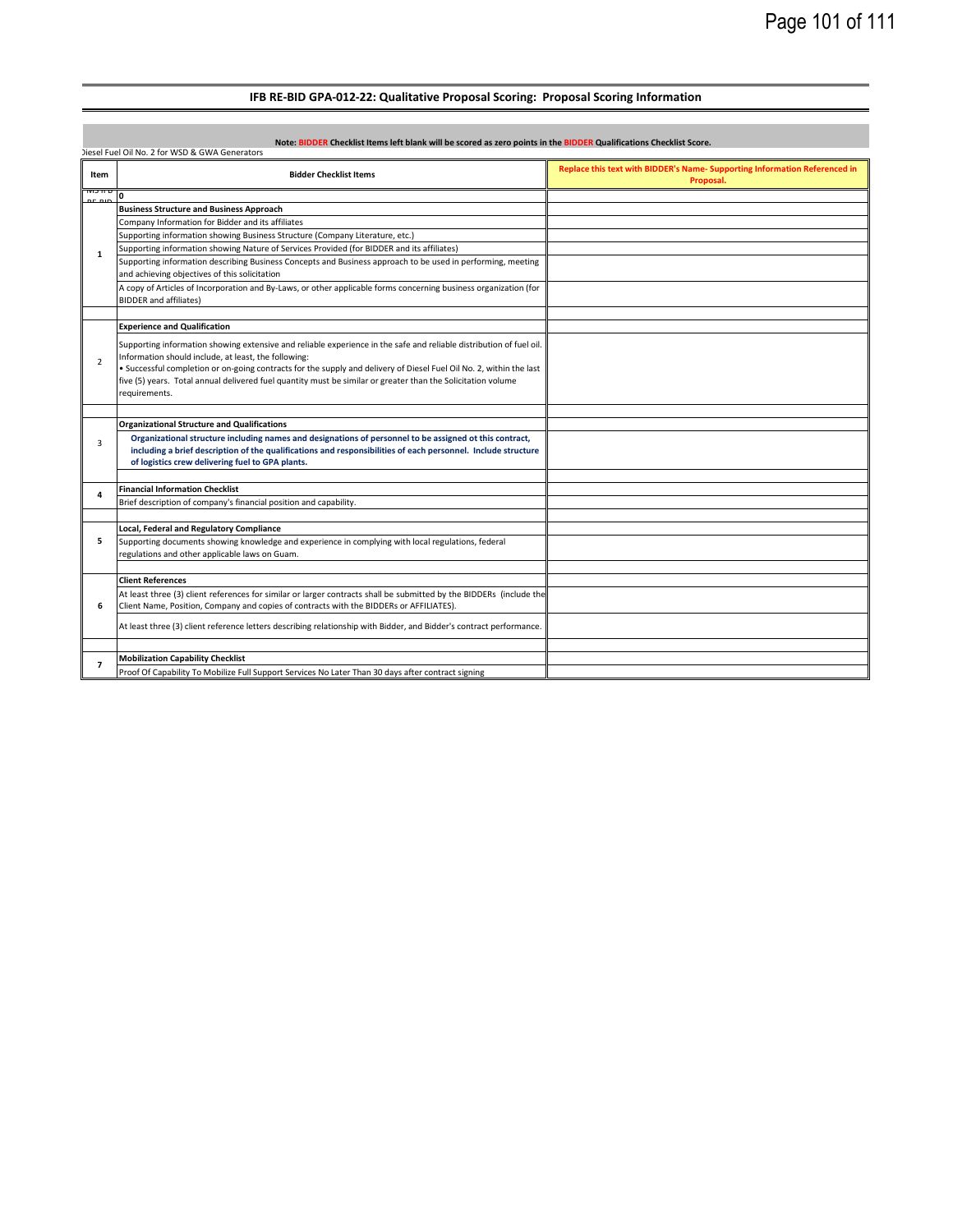#### **IFB RE-BID GPA-012-22: Qualitative Proposal Scoring: Proposal Scoring Information**

|                         | <b>BID EVALUATOR:</b>                                                                                                                                                                                                                                                                                                                                                                                                               |                            |                                      |                          |
|-------------------------|-------------------------------------------------------------------------------------------------------------------------------------------------------------------------------------------------------------------------------------------------------------------------------------------------------------------------------------------------------------------------------------------------------------------------------------|----------------------------|--------------------------------------|--------------------------|
|                         | MS IFB RE-BID GPA-012-22: Supply of Diesel Fuel Oil No. 2 for WSD & GWA Generators<br>Part 2- Qualifications Evaluation Scoresheet (Replace this Text with Bidder's name)                                                                                                                                                                                                                                                           |                            |                                      |                          |
|                         | <b>Bidder Checklist Items</b>                                                                                                                                                                                                                                                                                                                                                                                                       | <b>Checklist</b><br>Weight | Raw<br><b>Rating</b><br><b>Score</b> | Weighted<br><b>Score</b> |
|                         | <b>Business Structure and Business Approach</b>                                                                                                                                                                                                                                                                                                                                                                                     | 6                          |                                      | $\mathbf{0}$             |
|                         | Company Information for Bidder and its affiliates                                                                                                                                                                                                                                                                                                                                                                                   | $\mathbf{1}$               |                                      |                          |
|                         | Supporting information showing Business Structure (Company Literature, etc.)                                                                                                                                                                                                                                                                                                                                                        | $\mathbf{1}$               |                                      |                          |
| 1                       | Supporting information showing Nature of Services Provided (for BIDDER and its affiliates)                                                                                                                                                                                                                                                                                                                                          | $\mathbf{1}$               |                                      |                          |
|                         | Supporting information describing Business Concepts and Business approach to be used in performing, meeting and achieving<br>objectives of this solicitation                                                                                                                                                                                                                                                                        | $\mathbf{1}$               |                                      |                          |
|                         | A copy of Articles of Incorporation and By-Laws, or other applicable forms concerning business organization (for BIDDER and<br>affiliates)                                                                                                                                                                                                                                                                                          | $\overline{2}$             |                                      |                          |
|                         | <b>Experience and Qualification</b>                                                                                                                                                                                                                                                                                                                                                                                                 | 20                         |                                      |                          |
| $\overline{2}$          | Supporting information showing extensive and reliable experience in the bulk supply and safe distribution of fuel oil. Information<br>should include, at least, the following:<br>• Successful completion or on-going contracts for the supply and delivery of Diesel Fuel Oil No. 2, within the last five (5) years.<br>Total annual delivered fuel quantity must be similar or greater than the Solicitation volume requirements. | 20                         |                                      |                          |
|                         | <b>Organizational Structure and Qualifications</b>                                                                                                                                                                                                                                                                                                                                                                                  | 5                          |                                      | $\Omega$                 |
| $\overline{\mathbf{3}}$ | Organizational structure including names and designations of personnel to be assigned ot this contract, including a brief<br>description of the qualifications and responsibilities of each personnel. Include structure of logistics crew delivering fuel to GPA<br>plants.                                                                                                                                                        | 5                          |                                      |                          |
|                         | <b>Financial Information</b>                                                                                                                                                                                                                                                                                                                                                                                                        | 5                          |                                      | $\mathbf{0}$             |
| 4                       | Brief description of company's financial position and capability.                                                                                                                                                                                                                                                                                                                                                                   | 5                          |                                      |                          |
|                         | <b>Federal and Regulatory Compliance</b>                                                                                                                                                                                                                                                                                                                                                                                            | 3                          |                                      | $\mathbf{0}$             |
| 6                       | Supporting documents showing knowledge and experience in complying with local regulations, federal regulations and other<br>applicable laws on Guam.                                                                                                                                                                                                                                                                                | 3                          |                                      |                          |
|                         | <b>Client References</b>                                                                                                                                                                                                                                                                                                                                                                                                            | 6                          |                                      | $\Omega$                 |
| $\overline{\mathbf{z}}$ | At least three (3) client references for similar or larger contracts shall be submitted by the BIDDERs (include the Client Name,<br>Position, Company and copies of contracts with the BIDDERs or AFFILIATES).                                                                                                                                                                                                                      | $\overline{2}$             |                                      |                          |
|                         | At least three (3) client reference letters describing relationship with Bidder, and Bidder's contract performance.                                                                                                                                                                                                                                                                                                                 | 4                          |                                      |                          |
| 8                       | <b>Mobilization Capability</b>                                                                                                                                                                                                                                                                                                                                                                                                      | 3                          |                                      | $\mathbf{0}$             |
|                         | Proof Of Capability To Mobilize Full Support Services No Later Than 30 days after contract signing                                                                                                                                                                                                                                                                                                                                  | 3                          |                                      |                          |
|                         | <b>BIDDER Qualifying Score</b>                                                                                                                                                                                                                                                                                                                                                                                                      |                            |                                      | $\Omega$                 |

**B. Compliance with quality specifications set in Volume II Section 10 & Schedule A.** (Yes = 1; No = 0) Bidders shall provide Documentary Evidence (a written statement) of conformity with all of the Quality Specifications set in Volume II Section 10 & Schedule A.

**No exceptions, addendums to contract requirements** (Yes = 1; No = 0)

**FINAL QUALIFICATIONS SCORE (A x B x C)**

| Minimum Score - Potentially Acceptable Proposal         | 180.00 |
|---------------------------------------------------------|--------|
| <b>Minimum Score - Acceptable Proposal</b>              | 192.00 |
| <b>Maximum Compliance Score</b>                         | 240.00 |
| Minimum Percent Score - Potentially Acceptable Proposal | 75.0%  |
| <b>IMinimum Percent Score - Acceptable Proposal</b>     | 80.0%  |

RATINGS GUIDE:

5 - Excellent and plentiful relevant qualifications and project experience. Very highest client references.

3 - Average relevant qualifications and project experience. Average client references.

1 - Poor relevant qualifications and few relevant projects. Fair Client references.

0 - No substantial relevant experience.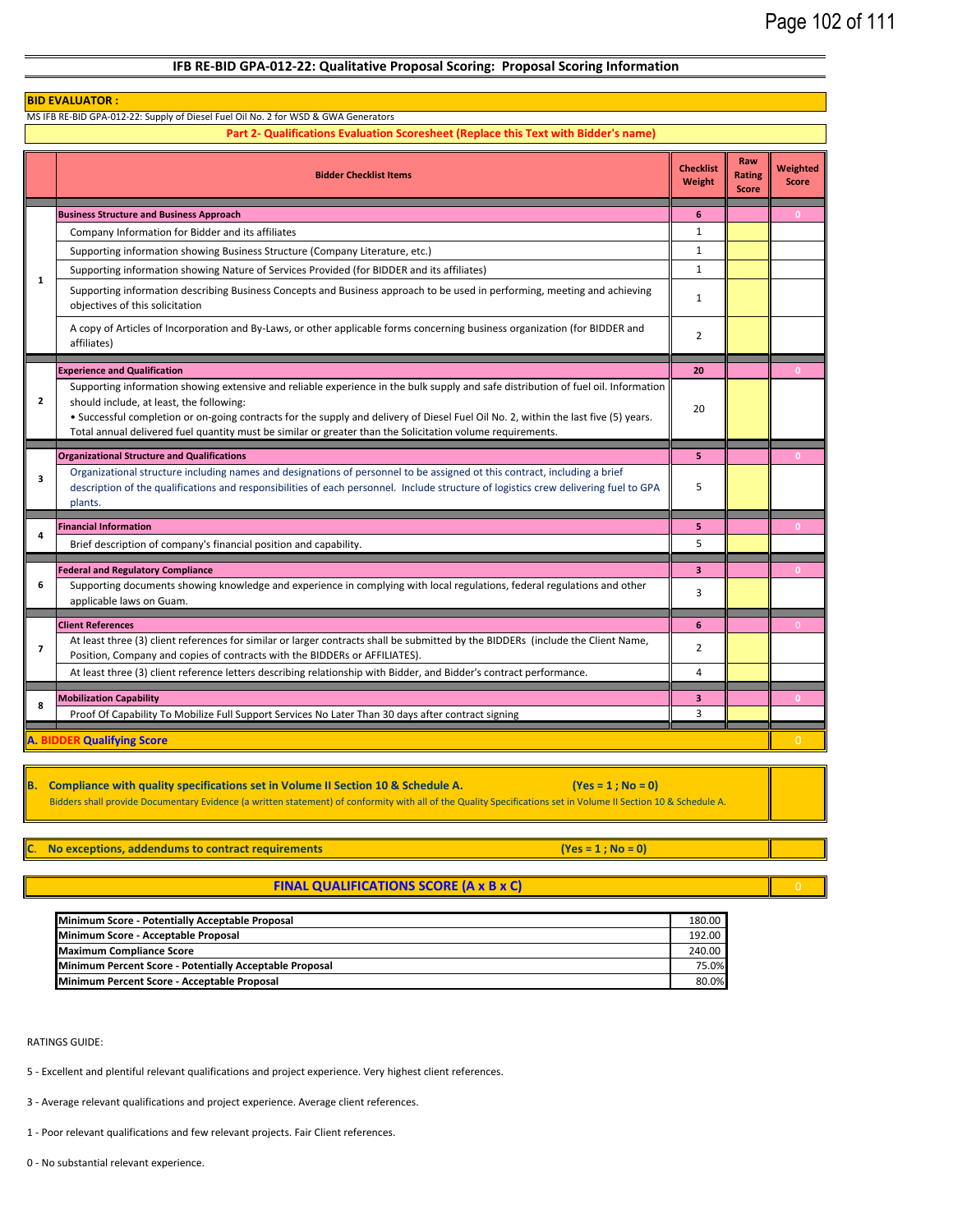**Multi-Step Invitation for Bid** 

# **RE-BID GPA-012-22**

# **SUPPLY OF DIESEL FUEL OIL NO.2**



# **GPA WATER SYSTEMS DISTRIBUTION**

**&**

## **GWA EMERGENCY GENERATORS**

**Step 2**

**Price Proposal**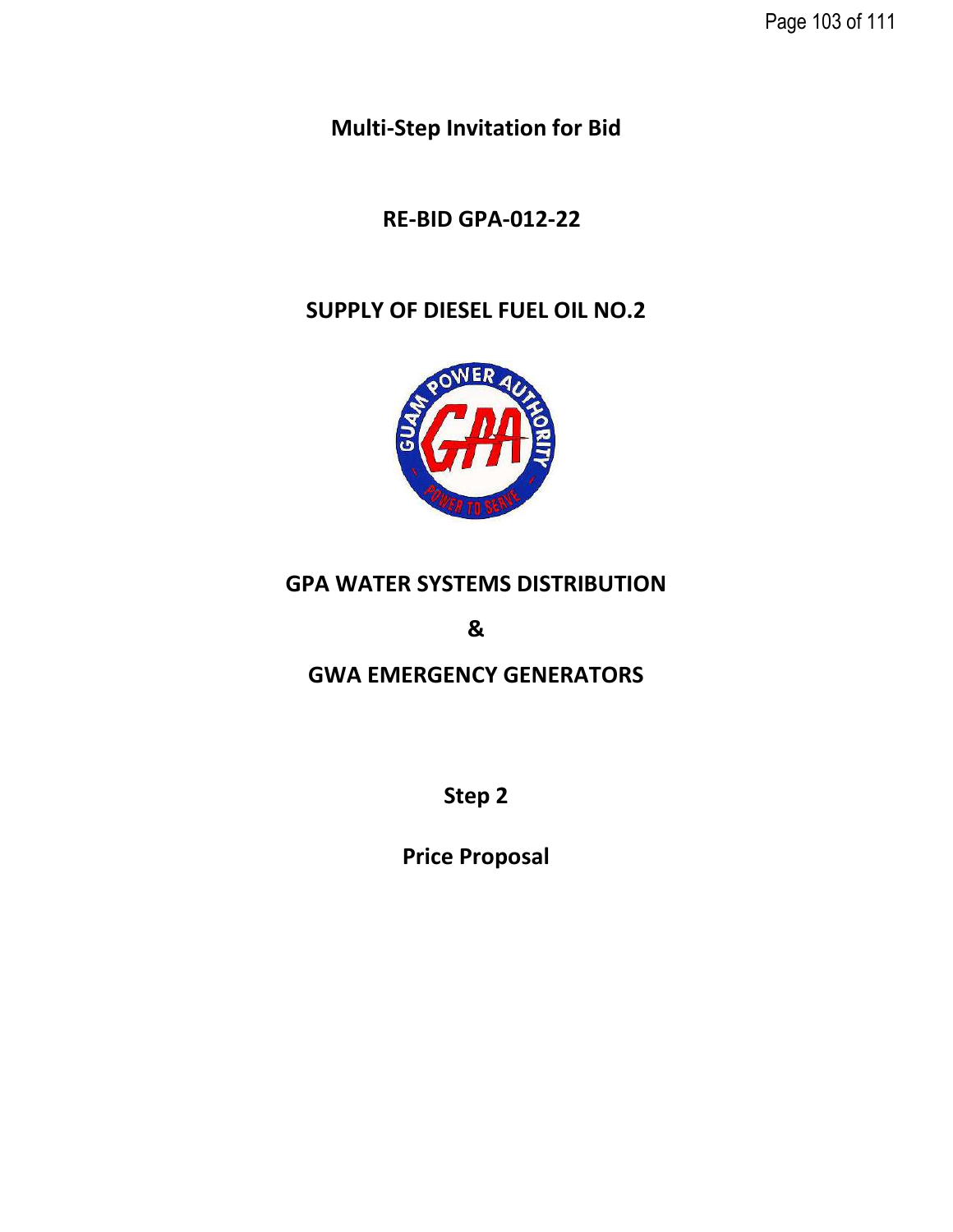## **BID PRICE PROPOSAL**

On this  $\_\_\_$  day of  $\_\_\_\_\_$ , 20 $\_\_\_\_$ , I,  $\_\_\_\_\_\_\_\_\_\$  (Name of Representative),

authorized representative of (Name of Company) ,

a/an (Individual / Partnership / Corporation / Other: \_\_\_\_\_\_\_\_\_\_\_\_\_\_\_\_\_\_\_\_) incorporated

in \_\_\_\_\_\_\_\_\_\_\_\_\_\_\_\_\_\_\_\_ hereby submit our Price Proposal for

## **MS IFB RE-BID GPA-012-22: SUPPLY OF DIESEL FUEL OIL NO. 2**

## **WATER SYSTEMS DISTRIBUTION (WSD) and GWA GENERATORS**

## **BID PRICE PROPOSAL:**

## **Supply & Delivery**

| 3-Year Base Period |                  |                | 2-Year Extension Option |                         |
|--------------------|------------------|----------------|-------------------------|-------------------------|
| $1st$ of 3 years   | $2nd$ of 3 years | 3rd of 3 years | 1 <sup>st</sup> Yr Extn | 2 <sup>nd</sup> Yr Extn |
| In Figures         | In Figures       | In Figures     | In Figures              | In Figures              |
| (3 decimals)       | (3 decimals)     | (3 decimals)   | (3 decimals)            | (3 decimals)            |
| \$.<br>/gal        | \$<br>/gal       | \$<br>/gal     | \$<br>/gal              | S.<br>/gal              |
| In words           | In words         | In words       | In words                | In words                |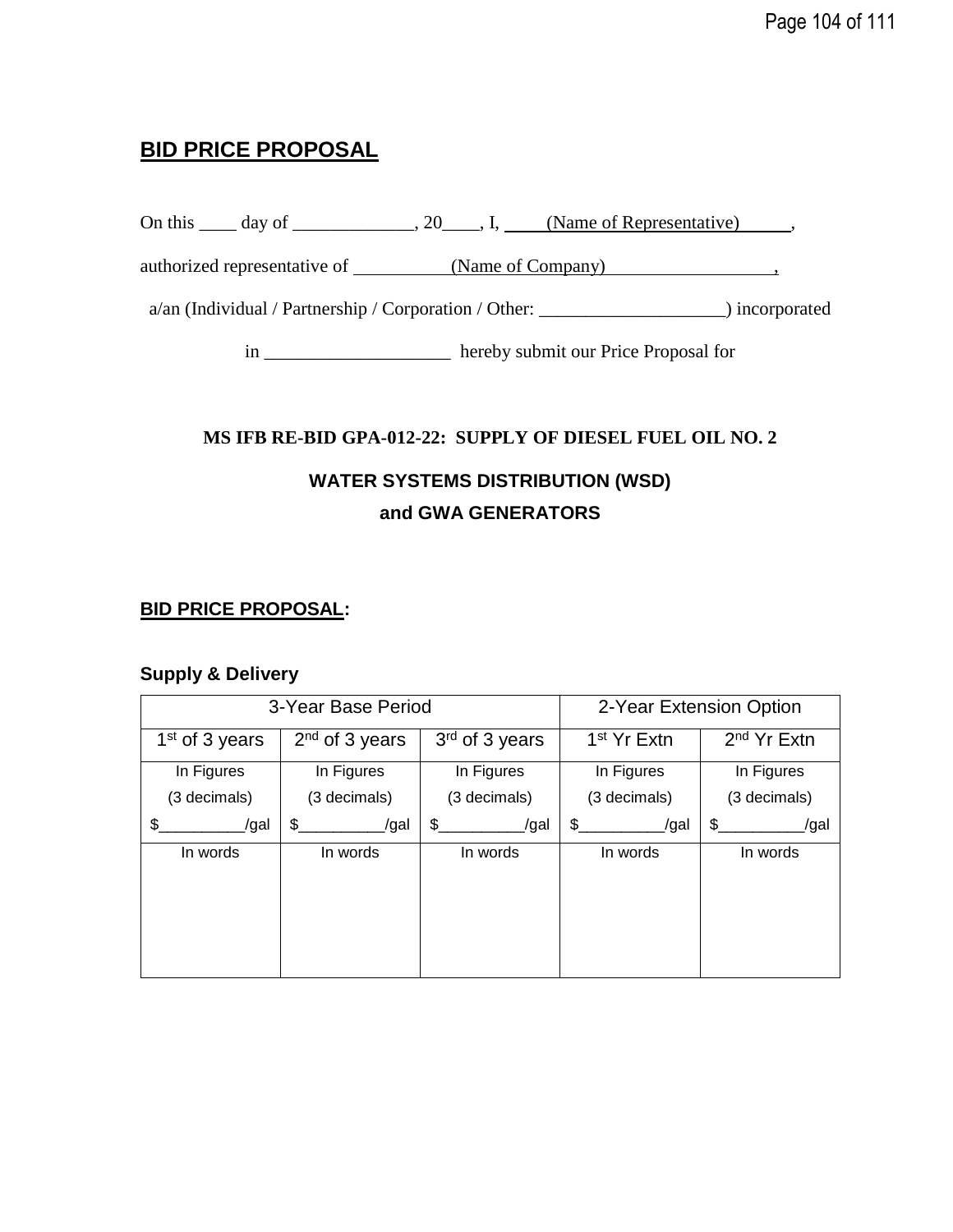Page 105 of 111

Signature and Title of Person Authorized to Sign this Bid:

Name and Address of BIDDER:

\_\_\_\_\_\_\_\_\_\_\_\_\_\_\_\_\_\_\_\_\_\_\_\_\_\_\_\_\_\_\_

\_\_\_\_\_\_\_\_\_\_\_\_\_\_\_\_\_\_\_\_\_\_\_\_\_\_\_\_\_\_\_

\_\_\_\_\_\_\_\_\_\_\_\_\_\_\_\_\_\_\_\_\_\_\_\_\_\_\_\_\_\_\_

\_\_\_\_\_\_\_\_\_\_\_\_\_\_\_\_\_\_\_\_\_\_\_\_\_\_\_\_\_\_\_

\_\_\_\_\_\_\_\_\_\_\_\_\_\_\_\_\_\_\_\_\_\_\_\_\_\_\_\_\_\_\_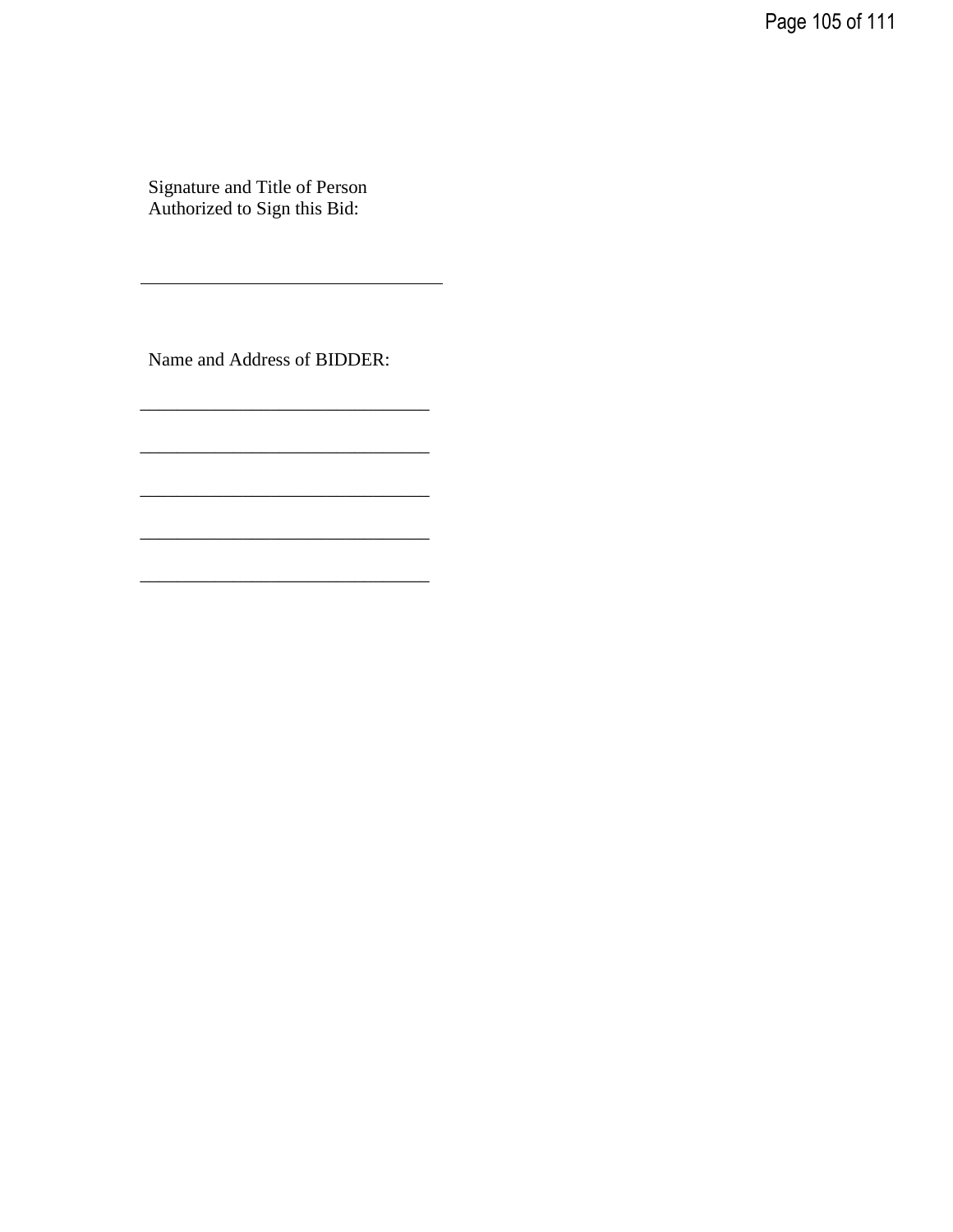### **GOVERNMENT OF GUAM**

### **GENERAL TERMS AND CONDITIONS**

#### SEALED BID SOLICITATION AND AWARD

#### **Only those Boxes checked below are applicable to this bid.**

- [X] 1. **AUTHORITY:** This solicitation is issued subject to all the provision of the Guam Procurement Act (5GCA, Chapter 5) And the Guam Procurement Regulations (copies of both are available at the Office of the Complier of laws, Department of Law, copies available for inspection at the Guam Power Authority). It requires all parties involved in the Preparation, negotiation, performance, or administration of contracts to act in good faith.
- [X] 2. **GENERAL INTENTION**: Unless otherwise specified, it is the declared and acknowledged intention and meaning of these General Terms and conditions for the bidder to provide the Government of Guam (Government) with specified services or with materials, supplies or equipment completely assembled and ready for use.
- [X] 3. **TAXES**: Bidders are cautioned that they are subject to Guam Income Taxes as well as all other taxes on Guam Transactions. Specific information on taxes may be obtained from the Director of Revenue and Taxation.
- [X] 4. **LICENSING**: Bidders are cautioned that the Government will not consider for award any offer submitted by a bidder who has not complied with the Guam Licensing Law. Specific information on licenses may be obtained from the Director of Revenue and Taxation.
- [X] 5. **LOCAL PROCUREMENT PREFERENCE**: All procurement of supplies and services where possible, will be made from among businesses licensed to do business on Guam in accordance with section 5008 of the Guam Procurement Act (5GCA, Chapter 5) and Section 1-104 of the Guam Procurement Regulations.
- [X] 6. **COMPLIANCE WITH SPECIFICATIONS AND OTHER SOLICITATION REQUIREMENTS**: Bidders shall comply with all specifications and other requirements of the Solicitation.
- [ ] 7. **"ALL OR NONE" BIDS**: Unless otherwise allowed under this Solicitation. "all or none" bids may be deemed to be non-responsive. If the bid is so limited, the Government may reject part of such proposal and award on the remainder.

**NOTE**: By checking this item, the Government is requesting all of the bid items to be bided or none at all. **The Government will not award on an itemized basis**. Reference: Section 3-101.06 of the Guam Procurement Regulations.

- [X] 8. **INDEPENDENT PRICE DETERMINATION**: The bidder, upon signing the Invitation for Bid, certifies that the prices in his bid were derived at without collusion, and acknowledge that collusion and anti-competitive practices are prohibited by law. Violations will be subject to the provision of Section 5651 of that of the Guam Procurement Act. Other existing civil, criminal or administrative remedies are not impaired and may be in addition to the remedies in Section 5651 of the Government code.
- [X] 9. **BIDDER'S PRICE**: The Government will consider not more than two (2) (Basic and Alternate) item prices and the bidder shall explain fully each price if supplies, materials, equipment, and/or specified services offered comply with specifications and the products origin. Where basic or alternate bid meets the minimum required specification, cost and other factors will be considered. Failure to explain this requirement will result in rejection of the bid.
- [X] 10. **BID ENVELOPE**: Envelope shall be sealed and marked with the bidder's name, Bid number, time, date and place of Bid Opening.
- [X] 11. **BID GUARANTEE REQUIREMENT**: Bidder is required to submit a Bid Guarantee Bond or standby irrevocable Letter of Credit or Certified Check or Cashier's Check in the same bid envelope to be held by the Government pending award. The Bid Guarantee Bond, Letter of Credit, Certified Check or Cashier's Check must be issued by any local surety or banking institution licensed to do business on Guam and made payable to the Guam Power Authority in the amount of **no less than Fifty Thousand Dollars (US \$50,000.00)**. The Bid Bond must be submitted on Government Standard Form BB-1 (copy enclosed). Personal Checks will not be accepted as Bid Guarantee. If a successful Bidder (contractor) withdraws from the bid or fails to enter into contract within the prescribed time, such Bid guarantee will be forfeited to the Government of Guam. Bids will be disqualified if not accompanied by Bid Bond, Letter of Credit, Certified Check or Cashier's check. Bidder must include in his/her bid, valid copies of a Power of Attorney from the Surety and a Certificate of Authority from the Government of Guam to show proof that the surety company named on the bond instrument is authorized by the Government of Guam and qualified to do business on Guam. For detailed information on bonding matters, contact the Department of Revenue and Taxation. Failure to submit a valid Power of Attorney and Certificate of Authority on the surety is cause for rejection of bid. (GPR Section 3-202.03.3) **Pursuant to Public Law 27-127, all competitive sealed bidding for the procurement of supplies or services exceeding \$25,000.00 a 15% Bid Security of the total bid price must accompany the bid package.**
- [X] 12. **PERFORMANCE BOND REQUIREMENT:** The Bidder may be required to furnish a Performance Bond on Government Standard Form BB-1 or standby irrevocable Letter of Credit or Certified Check or Cashier's Check payable to the Guam Power Authority issued by any of the local Banks or Bonding Institution in the amount **equivalent to one hundred percent (100%) of the annual contract cost for that full or partial fiscal year within the term of the contract** as security for the faithful performance and proper fulfillment of the contract. In the event that any of the provisions of this contract are violated by the contractor, the Chief Procurement Officer shall serve written notice upon both the contractor and the Surety of its intention to terminate the contract. Unless satisfactory arrangement or correction is made within ten (10) days of such notice the contract shall cease and terminate upon the expiration of the ten (10) days. In the event of any such termination, the Chief Procurement Officer shall immediately serve notice thereof upon the Surety. The Surety shall have the right to take over and perform the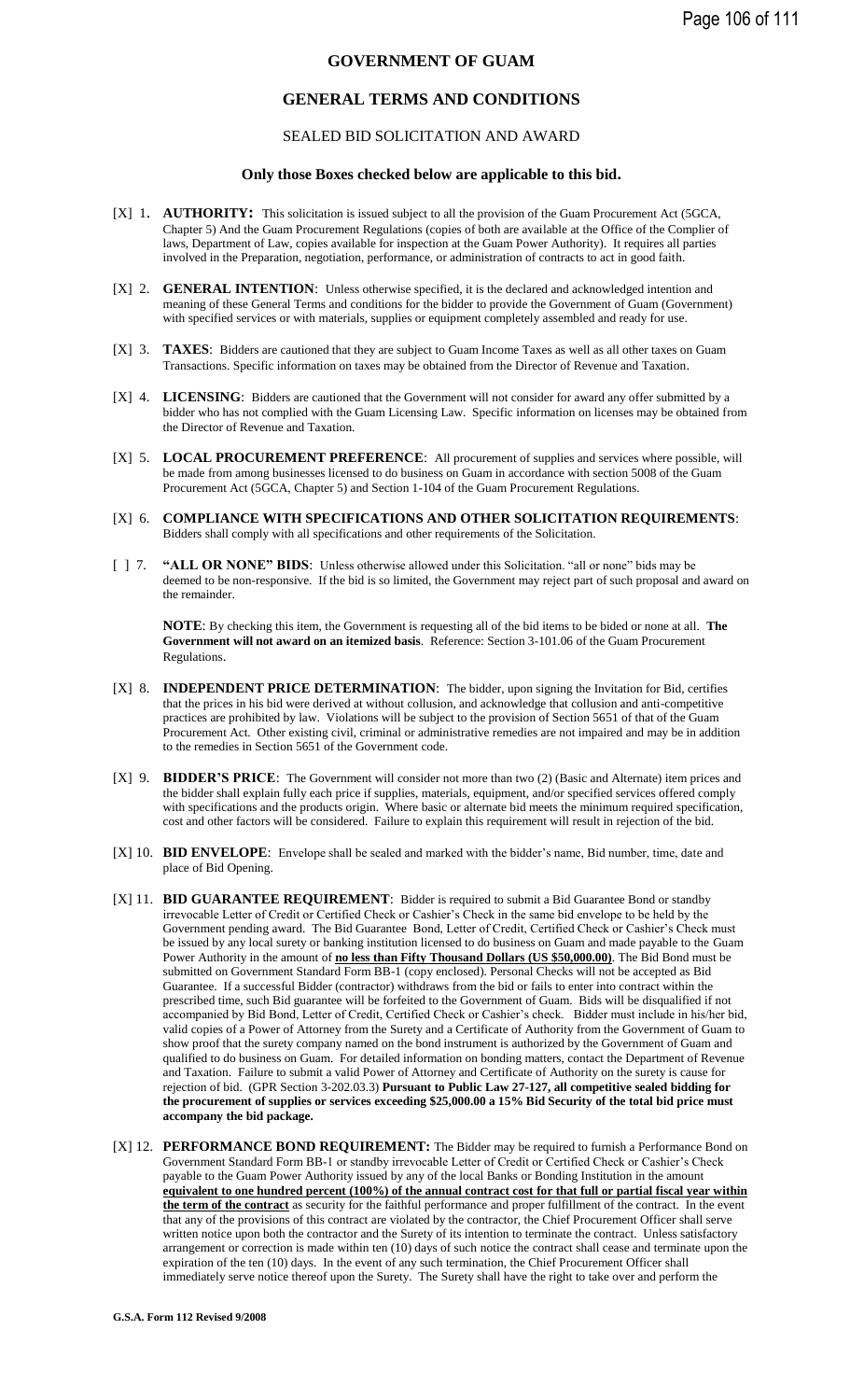contract, provided, however, that if the Surety does not commence performance thereof within 10 days from the date of the mailing of notice of termination, the Government may take over and prosecute the same to complete the contract or force account for the account and at the expense of the contractor, and the contractor and his Surety shall be liable to the Government for any excess cost occasioned the Government thereby (GPR Section 3-202.03.4).

- [X] 13. **PERFORMANCE GUARANTEE**: Bidders who are awarded a contract under this solicitation, guarantee that goods will be delivered or required services performed within the time specified. Failure to perform the contract in a satisfactory manner may be cause for suspension or debarment from doing business with the Government and to enforce Section 23 of these General Terms and Conditions. In addition, the Government will hold the Vendor liable and will enforce the requirements as set forth in Section 41 of these General Terms and Conditions.
- [X] 14. **SURETY BONDS**: Bid and Performance Bonds coverage must be signed or countersigned in Guam by a foreign or alien surety's resident general agent. The surety must be an Insurance Company, authorized by the government of Guam and qualified to do business in Guam. Bids will be disqualified if the Surety Company does not have a valid Certificate of Authority from the Government of Guam to conduct business in Guam.
- [X] 15. **COMPETENCY OF BIDDERS**: Bids will be considered only from the such bidders who, in the opinion of the Government, can show evidence of their ability, experience, equipment, and facilities to render satisfactory service.
- [X] 16. **DETERMINATION OF RESPONSIBILITY OF BIDDERS**: The Chief Procurement Officer reserves the right for securing from bidders information to determine whether or not they are responsible and to inspect plant site, place of business; and supplies and services as necessary to determine their responsibility in accordance with Section 15 of these General Terms and Conditions (GPR Section 3-401).
- [X] 17. **STANDARD FOR DETERMINATION OF LOWEST RESPONSIBLE BIDDER**: In determining the lowest responsible offer, the Chief Procurement Officer shall be guided by the following:
	- a) Price of items offered.
	- b) The ability, capacity, and skill of the Bidder to perform.
	- c) Whether the Bidder can perform promptly or within the specified time.
	- d) The quality of performance of the Bidder with regards to awards previously made to him.
	- e) The previous and existing compliance by the Bidder with laws and regulations relative to procurement.
	- f) The sufficiency of the financial resources and ability of the Bidder to perform.
	- g) The ability of the bidder to provide future maintenance and services for the subject of the award.<br> **h** The compliance with all of the conditions to the Solicitation.
	- **h) The compliance with all of the conditions to the Solicitation.**
- [X] 18. **TIE BIDS**: If the bids are for the same unit price or total amount in the whole or in part, the Chief Procurement Officer will determine award based on Section 3.202.15.2, or to reject all such bids (GPR Section 3-202.15.2).
- [ ] 19. **BRAND NAMES**: Any reference in the Solicitation to manufacturer's Brand Names and number is due to lack of a satisfactory specification of commodity description. Such preference is intended to be descriptive, but nor restrictive and for the sole purpose of indicating prospective bidders a description of the article or services that will be satisfactory. Bids on comparable items will be considered provided the bidder clearly states in his bid the exact articles he is offering and how it differs from the original specification.
- [ ] 20. **DESCRIPTIVE LITERATURE**: Descriptive literature(s) as specified in this solicitation must be furnished as a part of the bid and must be received at the date and time set for opening Bids. The literature furnished must clearly identify the item(s) in the Bid. The descriptive literature is required to establish, for the purpose of evaluation and award, details of the product(s) the bidder proposes to furnish including design, materials, components, performance characteristics, methods of manufacture, construction, assembly or other characteristics which are considered appropriate. Rejection of the Bid will be required if the descriptive literature(s) do not show that the product(s) offered conform(s) to the specifications and other requirements of this solicitation. Failure to furnish the descriptive literature(s) by the time specified in the Solicitation will require rejection of the bid.
- [ ] 21. **SAMPLES**: Sample(s) of item(s) as specified in this solicitation must be furnished as a part of the bid and must be received at the date and time set for opening Bids. The sample(s) should represent exactly what the bidder proposes to furnish and will be used to determine if the item(s) offered complies with the specifications. Rejection of the Bid will be required if the sample(s) do not show that the product(s) offered conform(s) to the specifications and other requirements of this solicitation. Failure to furnish the sample(s) by the time specified in the Solicitation will require rejection of the Bid.
- [ ] 22. **LABORATORY TEST**: Successful bidder is required to accompany delivery of his goods with a Laboratory Test Report indicating that the product he is furnishing the Government meets with the specifications. This report is on the bidder's account and must be from a certified Testing Association.
- [X] 23. **AWARD, CANCELLATION, & REJECTION**: Award shall be made to the lowest responsible and responsive bidder, whose bid is determined to be the most advantageous to the Government, taking into consideration the evaluation factors set forth in this solicitation. No other factors or criteria shall be used in the evaluation. The right is reserved as the interest of the Government may require to waive any minor irregularity in bid received. The Chief Procurement Officer shall have the authority to award, cancel, or reject bids, in whole or in part for any one or more items if he determines it is in the public interest. Award issued to the lowest responsible bidder within the specified time for acceptance as indicated in the solicitation, results in a bidding contract without further action by either party. In case of an error in the extension of prices, unit price will govern. It is the policy of the Government to award contracts to qualified local bidders. The government reserves the right to increase or decrease the quantity of the items for award and make additional awards for the same type items and the vendor agrees to such modifications and additional awards based on the bid prices for a period of thirty (30) days after original award. No. award shall be made under this solicitation which shall require advance payment or irrevocable letter of credit from the government (GPR Section 3-202.14.1).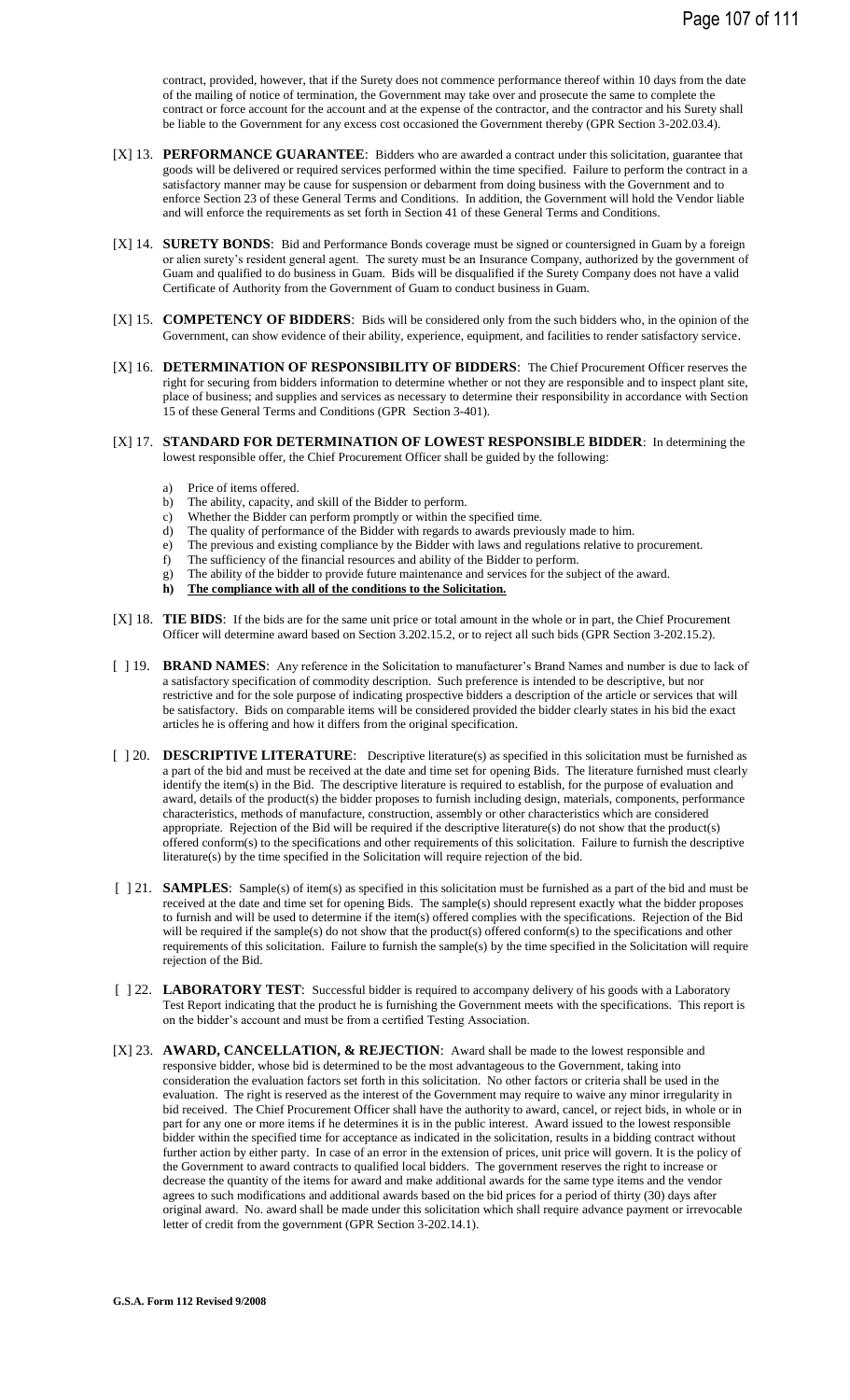- [ ] 24. **MARKING**: Each outside container shall be marked with the Purchase Order number, item number, brief tem description and quantity. Letter marking shall not be less than 3/4" in height.
- [ ] 25. **SCHEDULE FOR DELVERY**: Successful bidder shall notify the **Guam Power Authority, Dededo Warehouse at (671) 653-2073**, Information Technology Division at (671) 648-3060, GPA Transportation Supply at (671) 300-8318 and/or Guam Power Authority Cabras Warehouse at (671) 475-3319 at least twenty-four (24) hours before delivery of any item under this solicitation.
- [ ] 26. **BILL OF SALE**: Successful supplier shall render Bills of Sale for each item delivered under this contract. Failure to comply with this requirement will result in rejection of delivery. The Bill of Sale must accompany the items delivered but will not be considered as an invoice for payment. Supplier shall bill the Government in accordance with billing instructions as indicated on the Purchase Order.
- [ ] 27. **MANUFACTURER'S CERTIFICATE**: Successful bidder is required, upon delivery of any item under this contract, to furnish a certificate from the manufacturer indication that the goods meet the specifications. Failure to comply with this request will result in rejection of delivery payment. Supplier shall bill the Government in accordance with billing instructions as indicated on the Purchase Order.
- [X] 28. **INSPECTION**: All supplies, materials, equipment, or services delivered under this contract shall be subject to the inspection and/or test conducted by the Government at destination. If in any case the supplies, materials, equipment, or services are found to be defective in material, workmanship, performance, or otherwise do not conform with the specifications, the Government shall have the right to reject the items or require that they be corrected. The number of days required for correction will be determined by the Government.
- [ ] 29. **MOTOR VEHICLE SAFETY REQUIREMENTS**: The Government will only consider Bids on motor vehicles which comply with the requirements of the National Traffic and Motor Vehicle safety Act of 1966 (Public Law 89-563) and Clean Air Act as amended (Public Law 88-206), that are applicable to Guam. Bidders shall state if the equipment offered comply with these aforementioned Federal Laws.
- [ ] 30. **SAFETY INSPECTION:** All motor vehicles delivered under this contract must pass the Government of Guam Vehicle Inspection before delivery at destination.

#### [X] 31. **GUARANTEE**:

#### a) **Guarantee of Vehicle Type of Equipment**:

The successful bidder shall guarantee vehicular type of equipment offered against defective parts, workmanship, and performance, for a period of not less than one (1) year after date of receipt of equipment. Bidder shall also provide service to the equipment for at least one (1) year. Service to be provided shall include, but will not be limited to tune ups (change of spark plugs, contact points and condensers) and lubrication (change of engine and transmission oil). All parts and labor shall be at the expense of the bidder. All parts found defective and not caused by misuse, negligence or accident within the guarantee period shall be repaired, replaced, or adjusted within six (6) working days after notice from the Government and without cost to the Government. Vehicular type of equipment as used in this context shall include equipment used for transportation as differentiated from tractors, backhoes, etc. b) **Guarantee of Other Type of Equipment**:

The successful bidder shall guarantee all other types of equipment offered, except those mentioned in 31a, above, against defective parts, workmanship, and performance for a period of not less than three (3) months after date of receipt of equipment. Bidder shall also provide service to the equipment for at least three (3) months. All parts found defective within that period shall be repaired or replaced by the Contractor without cost to the Government. Repairs, adjustments or replacements of defective parts shall be completed by the contractor within six (6) working days after notice from the Government.

c) **Compliance with this Section is a condition of this Bid**.

- [X] 32. **REPRESENTATION REGARDING ETHICS IN PUBLIC PROCUREMENT**: The bidder or contractor represents that it has not knowingly influenced and promises that it will not knowingly influence a Government employee to breach any of the ethical standards and represents that it has not violated, is not violating, and promises that it will not violate the prohibition against gratuities and kickbacks set forth on Chapter 11 (Ethics in Public Contracting) of the Guam Procurement Act and in Chapter 11 of the Guam Procurement Regulations.
- [X] 33. **REPRESENTATION REGARDING CONTINGENT FEES**: The contractor represents that it has not retained a person to solicit or secure a Government contract upon an agreement or understanding for a commission, percentage, brokerage, or contingent fee, except for retention of bona fide employees or bona fide established commercial selling agencies for the purpose of securing business (GPR Section 11-207).
- [X] 34. **EQUAL EMPLOYMENT OPPORTUNITY**: Contractors shall not discriminate against any employee or applicant of employment because of race, color, religion, se, or national origin. The contractor will take affirmative action to ensure that employees are treated equally during employment without regards to their race, color, religion, sex, or national origin.
- [X] 35. **COMPLIANCE WITH LAWS**: Bidders awarded a contract under this Solicitation shall comply with the applicable standard, provisions, and stipulations of all pertinent Federal and/or local laws, rules, and regulations relative to the performance of this contract and the furnishing of goods.
- [X] 36. **CHANGE ORDER**: Any order issued relative to awards made under this solicitation will be subject to and in accordance with the provisions of Section 6-101-03.1 of the Guam Procurement Regulations.
- [X] 37. **STOP WORK ORDER**: Any stop work order issued relative to awards made under this solicitation will be subject to and in accordance with the provisions of Section 6-101-04.1 of the Guam Procurement Regulations.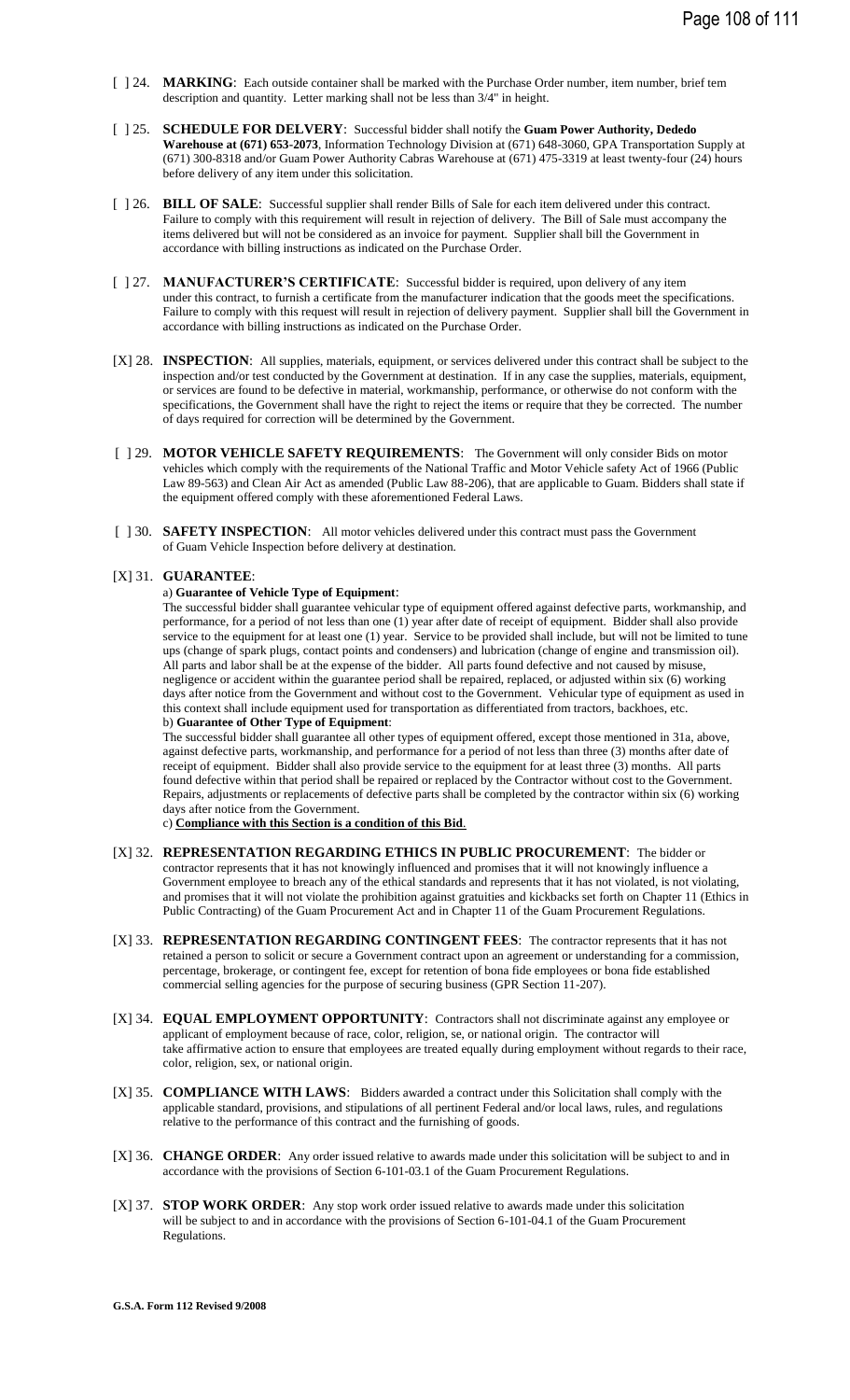- [X] 38. **TERMINATION FOR CONVENIENCE**: Any termination order for the convenience of the Government issued relative towards made under this solicitation will be subject to and in accordance with the provisions of Section 6-101.10 of the Government Procurement Regulations.
- [X] 39. **TIME FOR COMPLETION**: It is hereby understood and mutually agreed by and between the contractor and the Government that the time for delivery to final destination or the timely performance of certain services is an essential condition of this contract. If the contractor refuses or fails to perform any of the provisions of this contract within the time specified in the Purchase Order (from the date Purchase Order is acknowledged by vendor), then the contractor is in default. Defaults will be treated subject to and in accordance with the provisions of Section 6-101-08 of the Guam Procurement Regulations.
- [X] 40. **JUSTIFICATION OF DELAY**: Bidders who are awarded contracts under this Solicitation, guarantee that the goods will be delivered to their destination or required services rendered within the time specified. If the bidder is not able to meet the specified delivery date, he is required to notify the Chief Procurement Officer of such delay. Notification shall be in writing and shall be receive by the Chief Procurement Officer at least twenty-four (24) hours before the specified delivery date. Notification of delay shall include an explanation of the causes and reasons for the delay including statement(s) from supplier or shipping company causing the delay. The Government reserves the right to reject delay justification if, in the opinion of the Chief Procurement Officer, such justification is not adequate.
- [X] 41. **LIQUIDATED DAMAGES**: When the contractor is given notice of delay or nonperformance as specified in Paragraph 1 (Default) of the Termination for Default Clause of this contract and fails to cure in the time specified, the contractor shall be liable for damages for delay in the amount of one-fourth of one percent (1%) of outstanding order per calendar day from date set for cure until either the territory reasonable obtains similar supplies or services if the contractor is terminated for default, or until the contractor provides the supplies or services if the contractor is not terminated for default. To the extent that the contractor's delay or nonperformance is excused under Paragraph (4) (Excuse for Nonperformance or Delayed Performance) of the Termination for Default Clause of this contract, liquidated damages shall not be due the territory. The contractor remains liable for damages caused other than by delay (GPR Section 6-101-09.1).
- [X] 42. **PHYSICAL LIABILITY**: If it becomes necessary for the Vendor, either as principal, agent or employee, to enter upon the premises or property of the Government of Guam in order to construct, erect, inspect, make delivery or remove property hereunder, the Vendor hereby covenants and agrees to take, use, provide and make all proper, necessary and sufficient precautions, safeguards and protections against the occurrence of any accidents, injuries or damages to any person or property during the progress of the work herein covered, and to be responsible for, and to indemnify and save harmless the Government of Guam from the payment of all sums of money by reason of all or any such accidents, injuries or damages that may occur upon or about such work, and fines, penalties and loss incurred for or by reasons of the violations of any territorial ordinance, regulations, or the laws of Guam or the United States, while the work is in progress. Contractor will carry insurance to indemnify the Government of Guam against any claim for loss, damage or injury to property or persons arising out of the performance of the Contractor or his employees and agents of the services covered by the contract and the use, misuse or failure of any equipment used by the contractor or his employees or agents, and shall provide certificates of such insurance to the Government of Guam when required.
- [X] 43. **CONTACT FOR CONTRACT ADMINISTRATION**: If your firm receives a contract as a result of this Solicitation, please designate a person whom we may contact for prompt administration.

\_\_\_\_\_\_\_\_\_\_\_\_\_\_\_\_\_\_\_\_\_\_\_\_\_\_\_\_\_\_\_\_\_\_\_\_\_\_\_\_\_

\_\_\_\_\_\_\_\_\_\_\_\_\_\_\_\_\_\_\_\_\_\_\_\_\_\_\_\_\_\_\_\_\_\_\_\_\_\_\_\_\_

Name: \_\_\_\_\_\_\_\_\_\_\_\_\_\_\_\_\_\_\_\_\_\_\_\_\_\_\_\_\_\_\_\_\_\_\_ Title:

Address: \_\_\_\_\_\_\_\_\_\_\_\_\_\_\_\_\_\_\_\_\_\_\_\_\_\_\_\_\_\_\_\_\_ Telephone: \_\_\_\_\_\_\_\_\_\_\_\_

**G.S.A. Form 112 Revised 9/2008**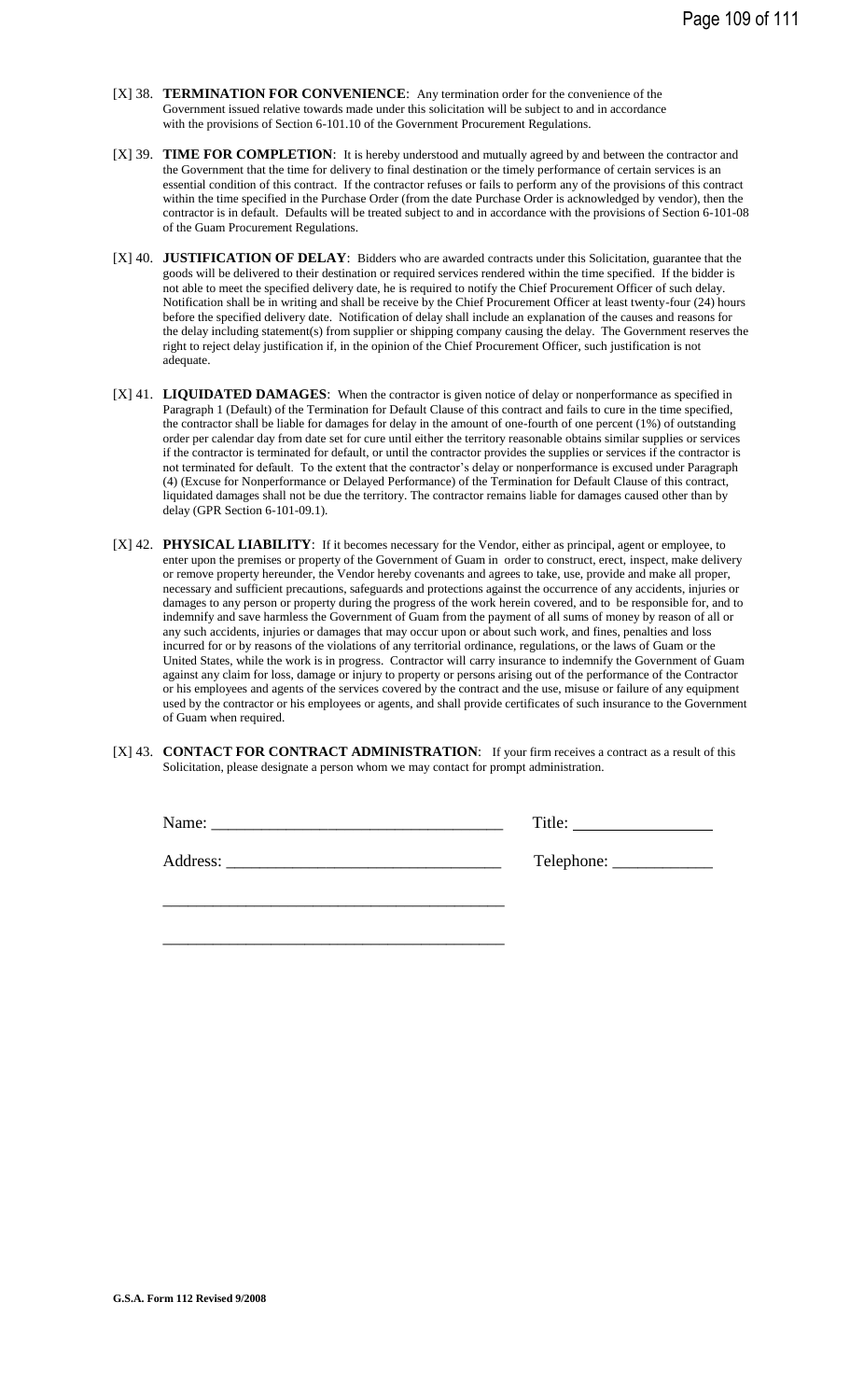# **SEALED BID SOLICITATION INSTRUCTIONS**

1. **BID FORMS:** Each bidder shall be provided with two (2) sets of Solicitation forms. Additional copies may be provided upon request. Bidders requesting additional copies of said forms will be charged per page in accordance with Section 6114 of the Government Code of Guam. All payments for this purpose shall be by cash, certified check or money order and shall be made payable to the Guam Power Authority.

## 2. **PREPARATIONS OF BIDS:**

- a) Bidders are required to examine the drawings, specifications, schedule, and all instructions. Failure to do so will be at bidder's risk.
- b) Each bidder shall furnish the information required by the Solicitation. The bidder shall sign the solicitation and print or type his name on the Schedule. Erasures or other changes must be initialed by the person signing the bid. Bids signed by an agent are to be accompanied by evidence of this authority unless such evidence has been previously furnished to the issuing office.
- c) Unit price for each unit offered shall be shown and such price shall include packing unless otherwise specified. A total shall be entered in the amount column of the Schedule for each item offered. In case
- of discrepancies between a unit price and extended price, the unit price will be presumed to be correct. d) Bids for supplies or services other than those specified will not be considered.
- Time, if stated as a number of days, means calendar days and will include Saturdays, Sundays, and holidays beginning the day after the issuance of a Notice to Proceed. Time stated ending on a Saturday, Sunday or Government of Guam legal holiday will end at the close of the next business day.
- 3. **EXPLANATION TO BIDDERS:** Any explanation desired by a bidder regarding the meaning or interpretation of the Solicitation, drawings, specifications, etc., must be submitted in writing and with sufficient time allowed for a written reply to reach all bidders before the submission of their bids. Oral explanations or instructions given before the award of the contract will not be binding. Any information given to a prospective bidder concerning a Solicitation will be furnished to all prospective bidders in writing as an amendment to the Solicitation if such information would be prejudicial to uninformed bidders.
- 4**. ACKNOWLEDGEMENT OF AMENDMENTS TO SOLICITATIONS:** Receipt of an amendment to a Solicitation by a bidder must be acknowledged by signing an acknowledgement of receipt of the amendment.

Such acknowledgement must be received prior to the hour and date specified for receipt of bids.

### 5. **SUBMISSION OF BIDS:**

- a) Bids and modifications thereof shall be enclosed in sealed envelopes and addressed to the office specified in the Solicitation. The bidder shall show the hour and date specified in the Solicitation for receipt, the Solicitation number, and the name and address of the bidder on the face of the envelope.
- b) Telegraphic bids will not be considered unless authorized by the Solicitation. However, bids may be modified or withdrawn by written or telegraphic notice, provided such notice is received prior to the hour and date specified for receipt (see paragraph 6 of these instructions).
- c) Samples of items, when required, must be submitted within the time specified, unless otherwise specified by the Government, at no expense to the Government. If not destroyed by testing, samples will be returned at bidder's request and expense, unless otherwise specified by the Solicitation.
- d) Samples or descriptive literature should not be submitted unless it is required on this solicitation. Regardless of any attempt by a bidder to condition the bid, unsolicited samples or descriptive literature will not be examined or tested at the bidder's risk, and will not be deemed to vary any of the provisions of this Solicitation.
- 6. **FAILURE TO SUBMIT BID:** If no bid is to be submitted, do not return the solicitation unless otherwise specified. A letter or postcard shall be sent to the issuing office advising whether future Solicitations for the type of supplies or services covered by this Solicitation are desired.

### 7. **LATE BID, LATE WITHDRAWALS, AND LATE MODIFICATIONS:**

- a) Definition: Any bid received after the time and date set for receipt of bids is late. Any withdrawal or modification of a bid received after the time and date set for opening of bids at the place designated for opening is late (Guam Procurement Regulations Section 3-202)
- b) Treatment: No late bid, late modification, or late withdrawal will be considered unless received before contract award, and the bid, modification, or withdrawal would have been timely but for the action or inaction of territorial personnel directly serving the procurement activity.

### 8. **DISCOUNTS:**

- a) Notwithstanding the fact that prompt payment discounts may be offered, such offer will not be considered in evaluating bids for award unless otherwise specified in the Solicitation. However, offered discounts will be taken if payment is made within the discount period, even though not considered in the evaluation of bids.
- b) In connection with any discount offered, time will be computed from date of delivery and acceptance of the supplies to the destination as indicated in the purchase order or contract. Payment is deemed to be made for the purpose of earning the discount on the date of mailing of the Government check.

DOA Form 295-Revised 2/89